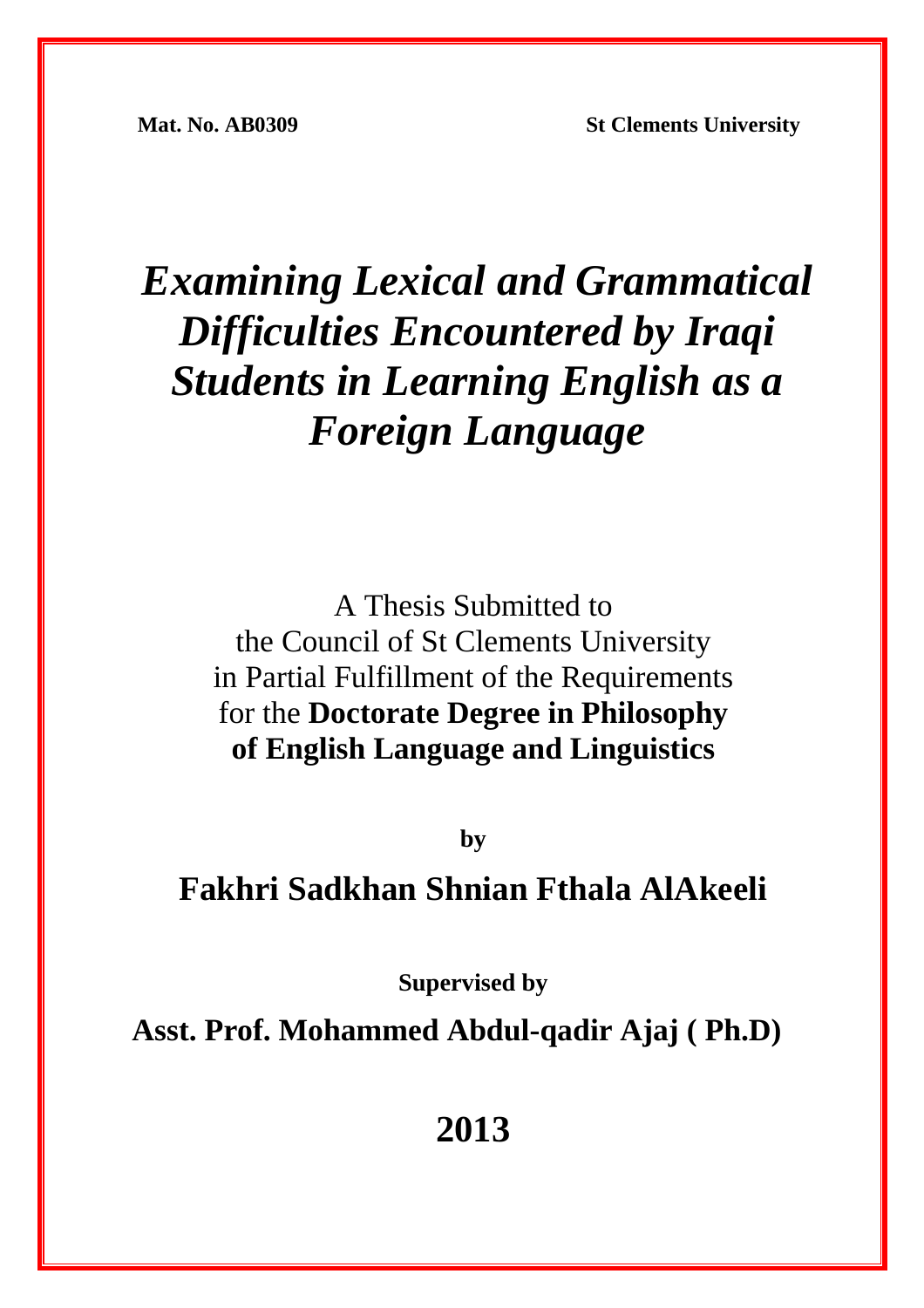بسم اللّه الرحمن الرَّحيم



(طه. الايه 114 )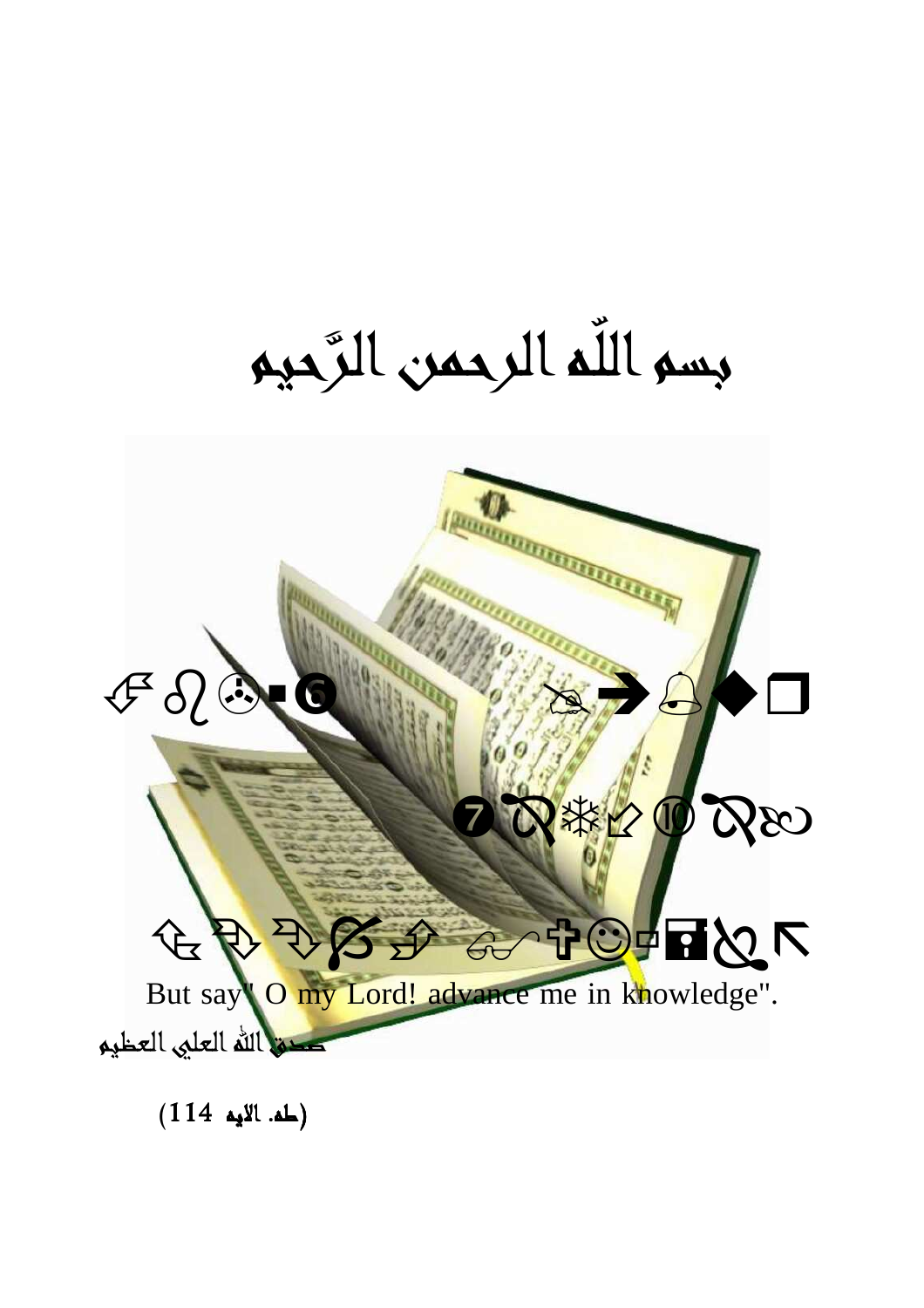I certify that this thesis, *Examining Lexical and Grammatical Difficulties Encountered by Iraqi Students in Learning English as a Foreign Language has been* prepared under my supervision at St Clements University as a partial requirements for the degree of Ph.D. in philosophy of English language and linguistics

Signature:

Supervisor: Asst. Prof. Dr. Mohammed Abdul- Qadir Ajaj

Date

 In view of the available recommendation, I forward this thesis *Examining Lexical and Grammatical Difficulties Encountered by Iraqi Students in Learning English as a Foreign Language* for debate by the Examining Committee

Signature:

Name:

Date :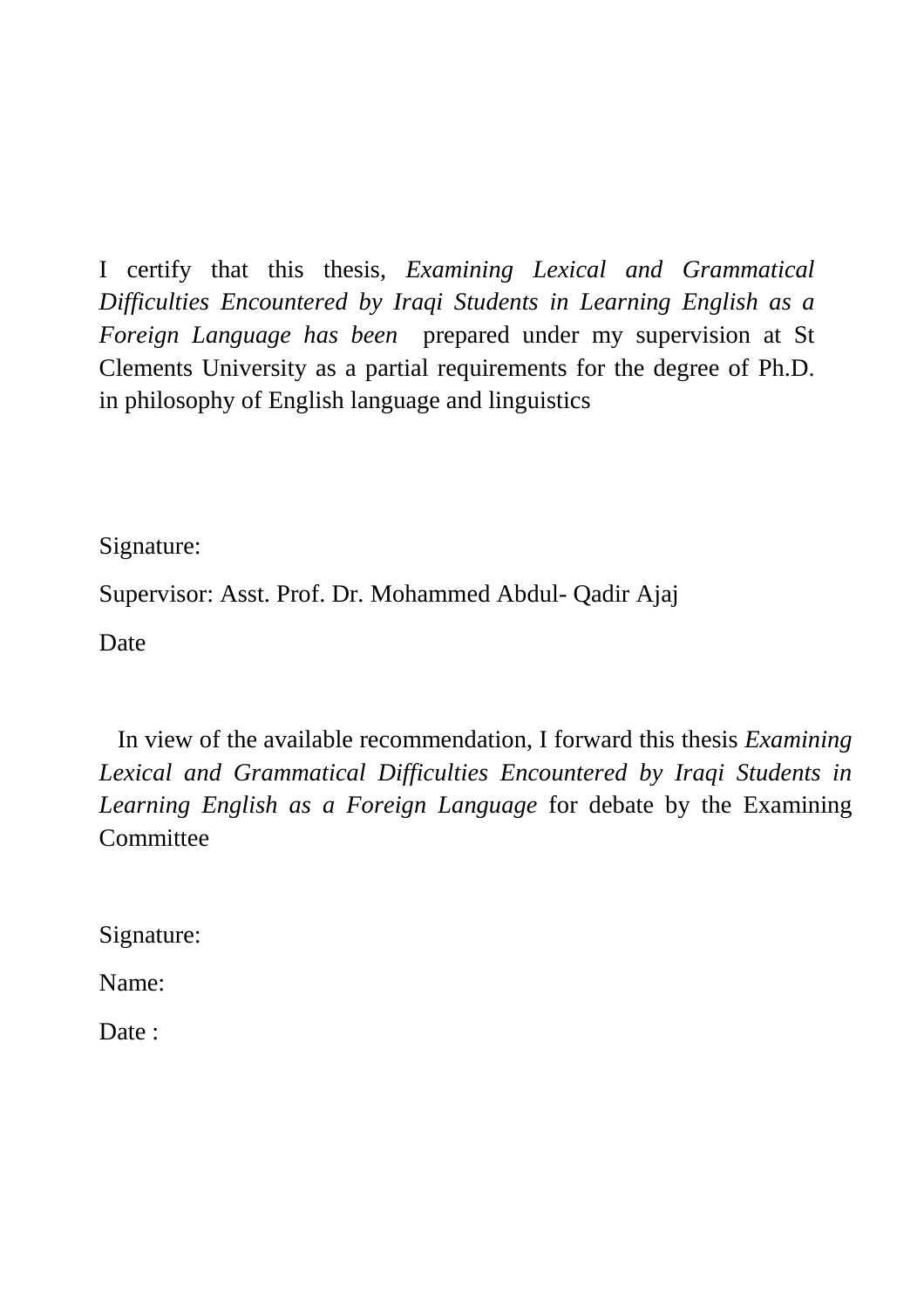We certify that we have read this thesis titled " *Examining Lexical and Grammatical Errors and Mistakes Encountered by Iraqi Learners as a Foreign Language "* and as Examining Committee examined the student in its Contents

and that in our opinion, it is adequate for the P.h.D.in English Language and linguistics.

| Chairman Member : Dr. Riyadh Khaleel Ibraheem | Member Dr. Abbas Lutfi    |
|-----------------------------------------------|---------------------------|
|                                               | Hassen                    |
| Signature:                                    | Signature                 |
| Date :                                        | Date                      |
| Member: Dr. Lubna Riaydh Abdul-Jabbar         | Member: Dr. Bushra Sadoon |
|                                               | AL-Noore                  |
| Signature:                                    | Signature:                |
| Date:                                         | Date:                     |
| Member: Mohammed Abdul-Qadir Ajaj             | Member: Dr. Sarab Khaleel |
|                                               | Hamd                      |
| Signature:                                    | Signature:                |
| Date:                                         | Date:                     |

Approved by the council of the University of St. Clements Name: Asst Prof. Nazar Al-Rubayee Dean of the University of St. Clements Date: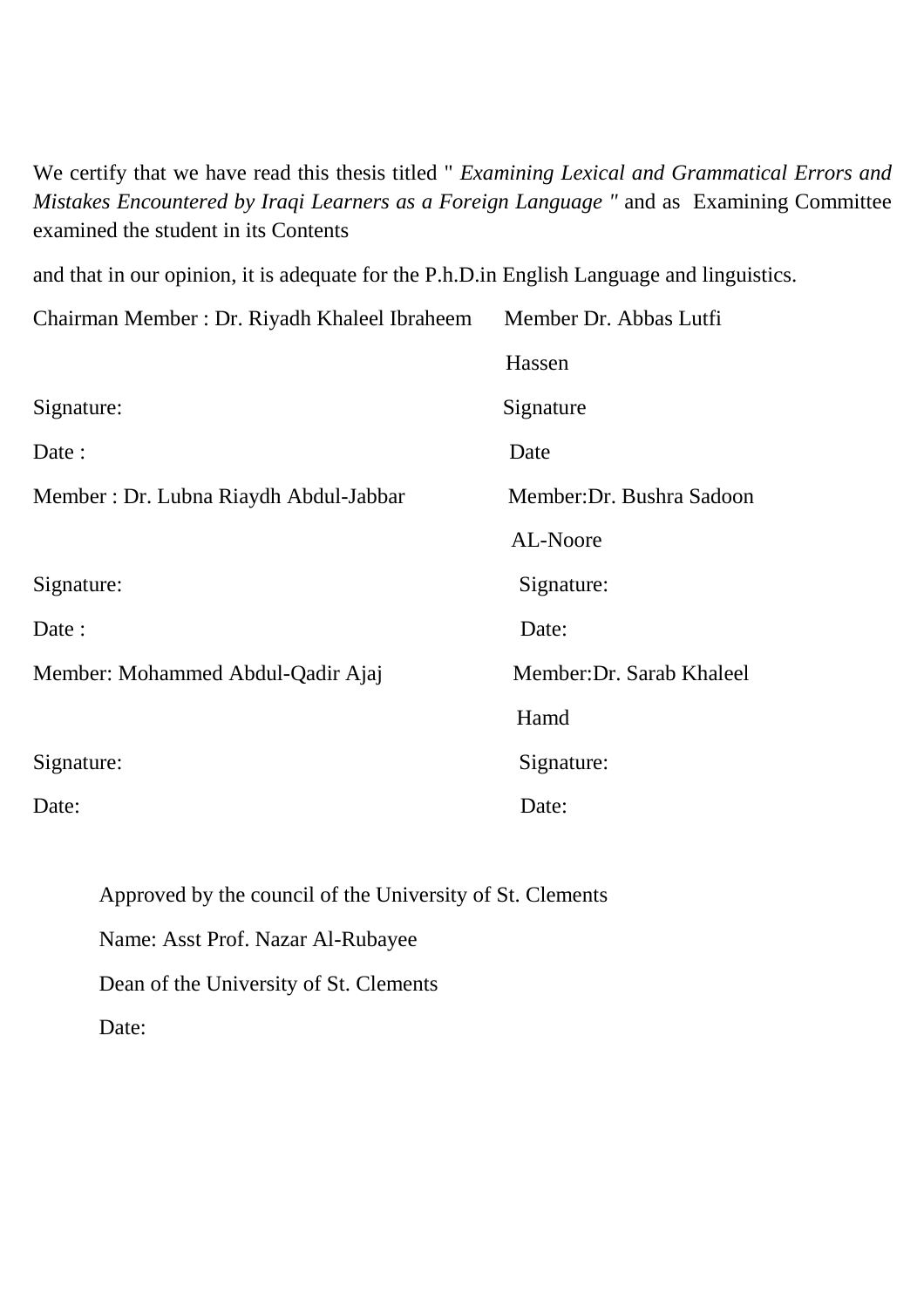**TO MY FAMILY WITH LOVE AND RESPECT**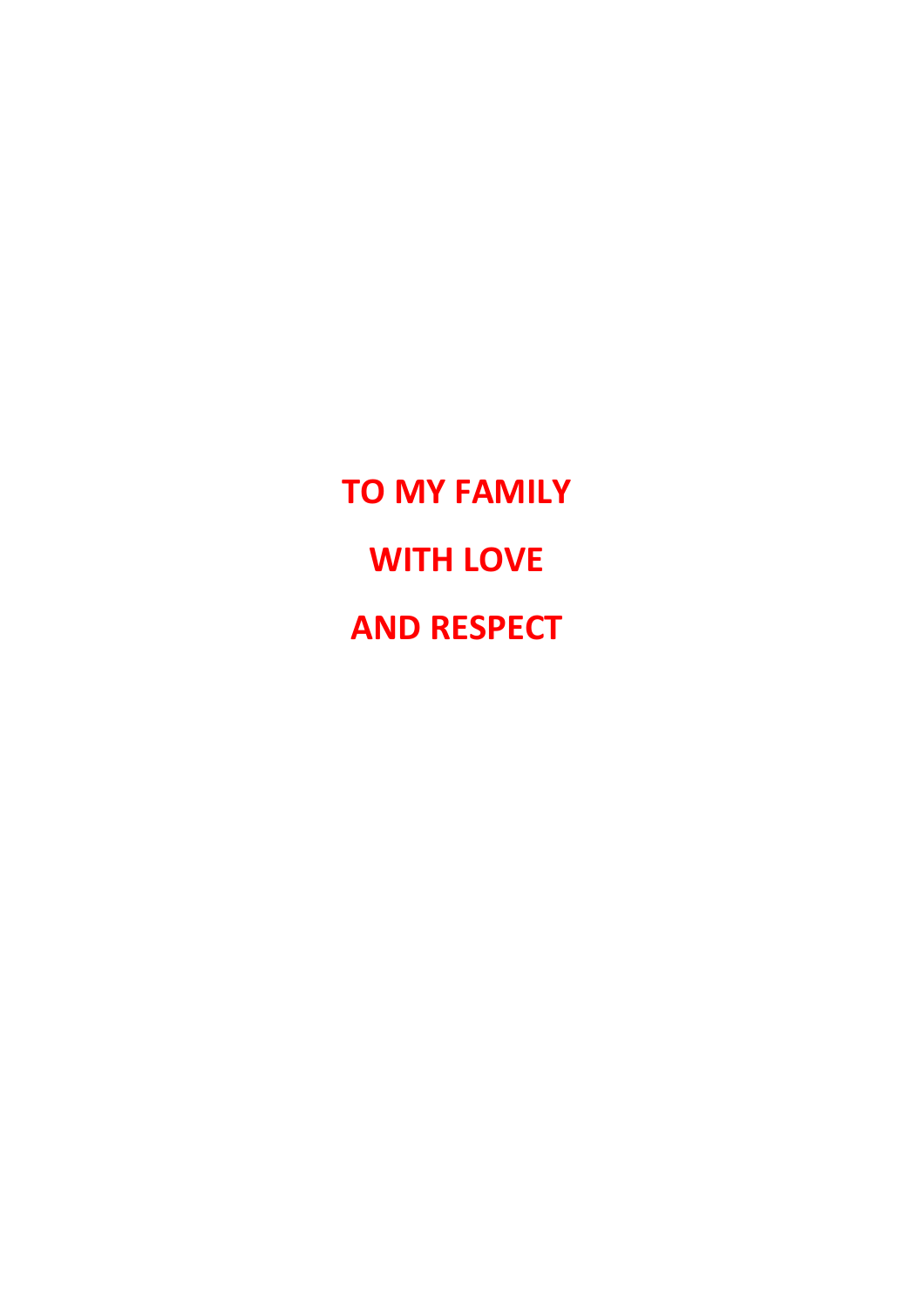#### **Acknowledgements**

 The researcher would like to express his deepest gratitude to Dr. Mohammed Abdul-Qadir Ajaj, the advisor of this study for his Invaluable suggestions and instructions which are fundamental and influential for the whole research .

 In fact ,the researcher is very grateful to Dr. Adul-Qadir for his encouragement and support in addition to the precious remarks and observations without which this study wouldn't have seen the light. Also I would like to thank the examined students and their instructors for conducting the test. The researcher would like to present thanks to all my friends who guided me to some resources.

 I would like to express my deepest gratitude to the examining committee for their reading and evaluating my thesis and finally, I would like to appreciate the support of my family in achieving this work.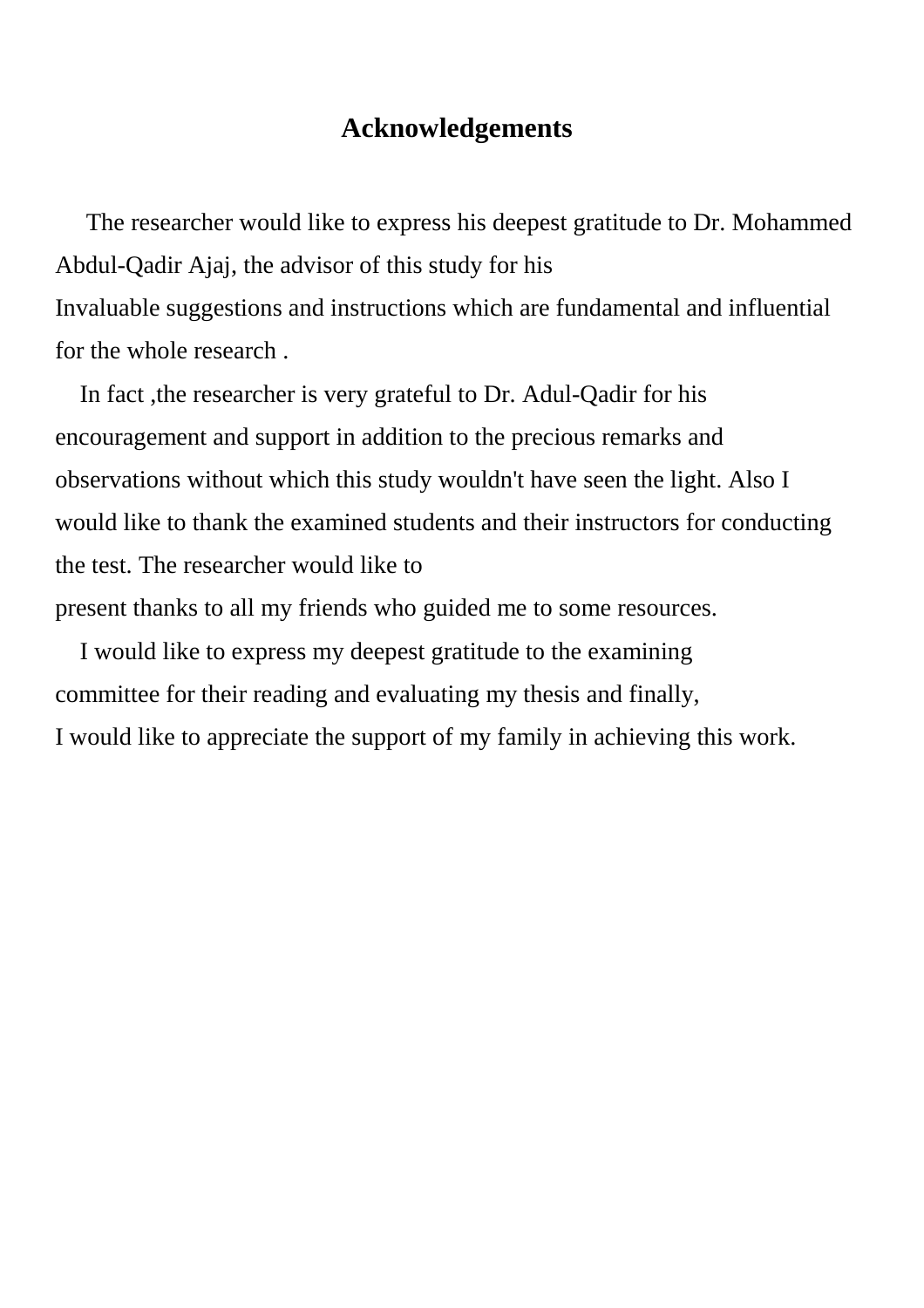#### **Abstract**

 Iraqi EFL learners have a range of difficulties with learning English as a foreign language, so they make errors and mistakes. Most of the errors and mistakes made by the Iraqi learners in learning English as a foreign language are due to difficulties in learning grammar and lexis. In learning a foreign language, Iraqi learner produces many linguistic forms which are not produced by native students of the target language. The present study aims at investigating and identifying the difficulties encountered by Iraqi students in learning English as a foreign language and it is hypothesized that:

1.The students commit various errors and mistakes in writing composition or any other essay as a result these difficulties.

2.The first source of learner's errors and mistakes is their developing knowledge of the language.

3.The second source of learner's errors and mistakes is their interference with their first language.

 The sample of this study is limited to third year class students who are learning English as a foreign language at AL-Maamoon University College in Baghdad for the academic year 2012-2013. The samples contains 30 students. The study is carried out by a test to write compositions to achieve the aims based on requirements of grammatical and lexical knowledge. Errors and mistakes which are highly observed in the writing of Iraqi EFL learners make a serious problem in the communicative process as it results into unclear performance in their writing .The results showed a weakness in several areas of writing because of the poor knowledge of lexical and grammatical rules.

 Suitable statistical methods are used to score the results of the responses of the students. The study concludes with linguistic fact that the learners have a severe lack of knowledge in grammar and lexis.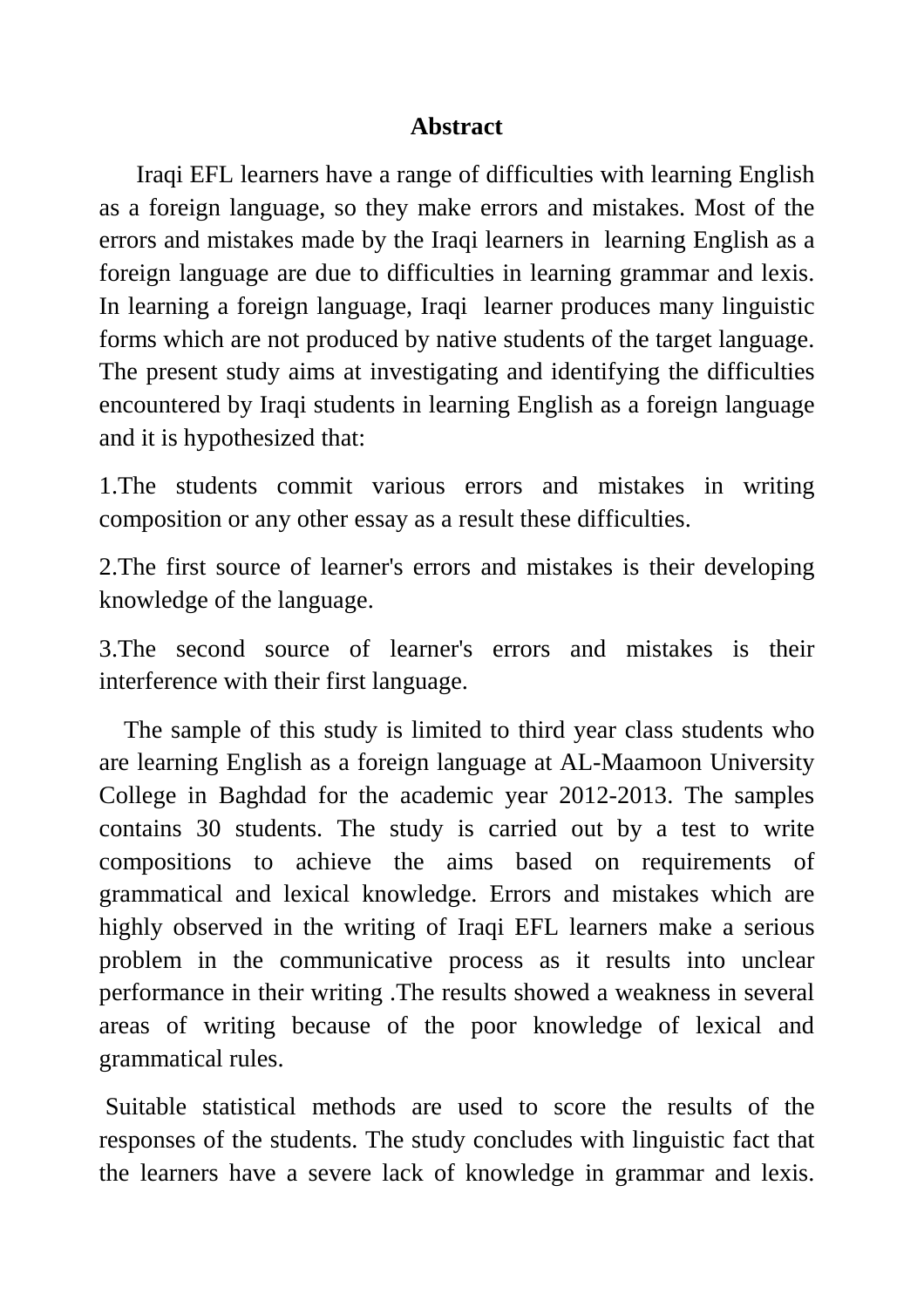This is a very important that this study aims to shed light on better understanding of major difficulties that students often face when they perform language. Finally, Conclusions on the basis of the results were presented in addition to some recommendations.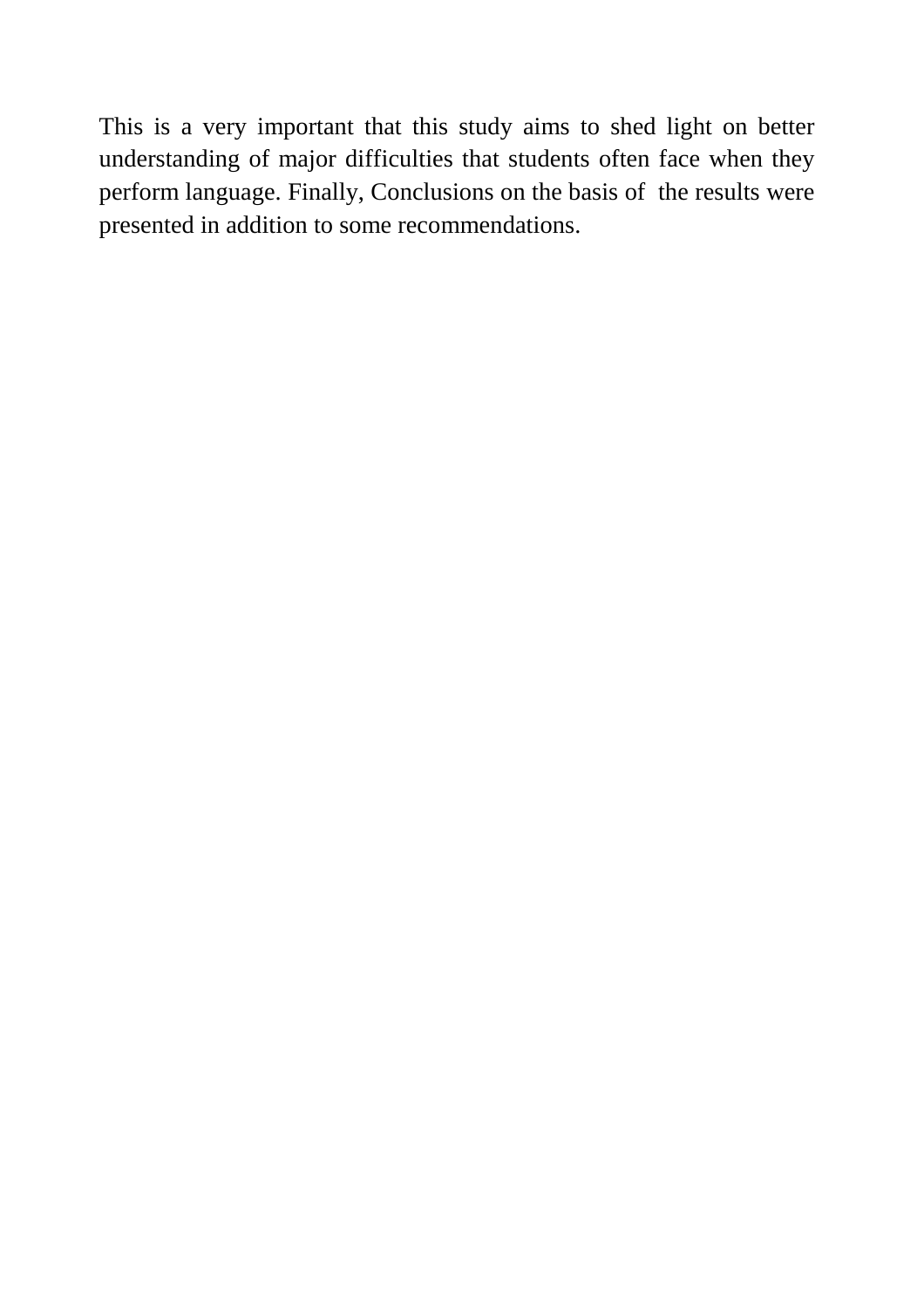## **List of Tables**

Table 1: Coding System of Grammatical Errors

Table 2: Different Kinds of Categorized Errors Made by the Learners Ranked by Frequency and their Percentages.

Table 3: Different Kinds of Verb errors in Each Sub – category and their Percentages.

Table 4: Different Kinds of Preposition Errors in Each Sub – Category and Their Percentages.

Table 5: Different Kinds of Pronoun Errors in Each sub – category and Their Percentages.

Table 6: Different Kinds of Singular and Plural Errors in Each Sub – category and Their Percentages.

Table 7: Overall Errors of All Sub-Categories and their Percentages.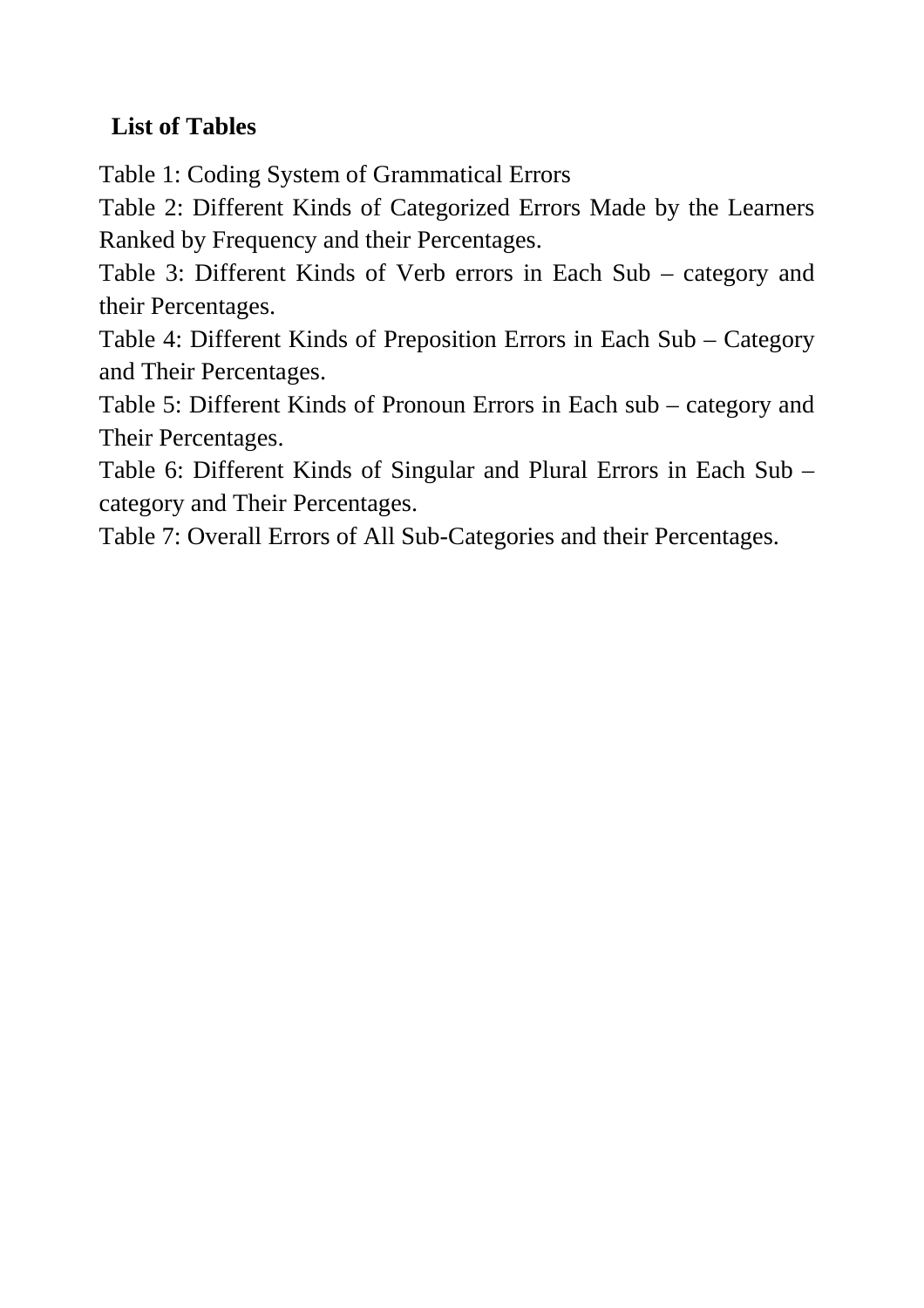## **Table of Contents**

| Acknowledgment                    | VI  |
|-----------------------------------|-----|
| <b>Abstract</b>                   | VII |
| <b>List of Tables</b>             | I X |
| <b>Chapter One: Introduction</b>  | 1   |
| The problem                       |     |
| Aims                              | 3   |
| Hypothesis                        | 3   |
| 1.4 Procedures                    | 4   |
| Limits                            | 4   |
| 1.6 Value                         | 4   |
| <b>Definitions of Basic Terms</b> | 5   |
|                                   |     |

## **Chapter Two: Theoretical Backgroun**d

| 2.1 Applied Linguistics and Second Language Acquisition   | $\tau$   |
|-----------------------------------------------------------|----------|
| 2.1.1 First and Second Language Acquisition               | 10       |
| 2.1.2 Language Learning                                   | 11       |
| 2.1.3 Items and System of Learning<br>2.1.4 Interlanguage | 11<br>11 |
| 2.1.5 Language Transfer                                   | 12       |
| 2.1.6 Sequences of Acquisition                            | 13       |
| 2.1.7 Variability                                         | 14       |
| 2.1.8 Factors Contributing to Successful Acquisition      | 15       |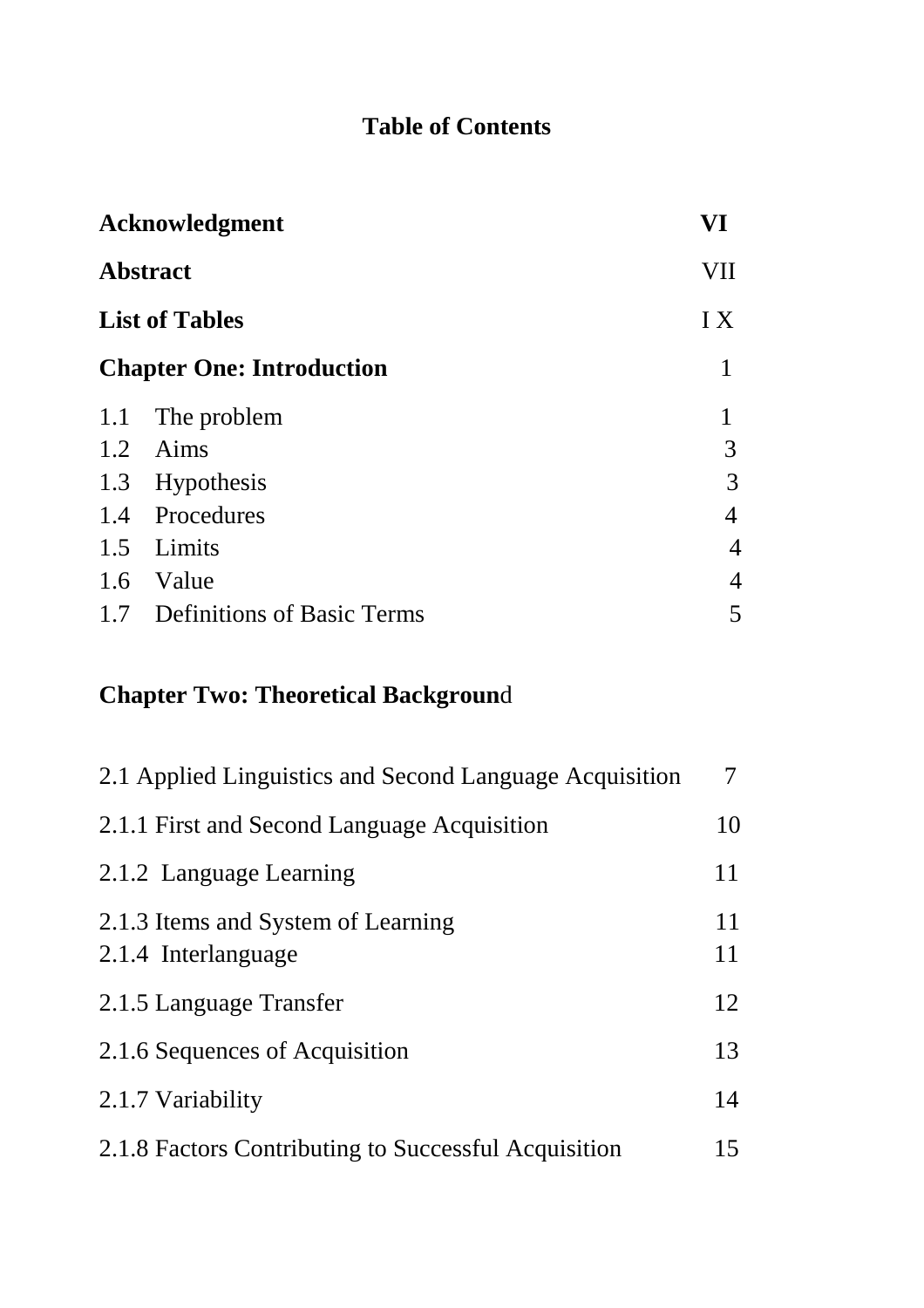| 2.1.8.1 External Factors                                               | 15       |
|------------------------------------------------------------------------|----------|
| 2.1.8.1.1 Input and Interaction                                        | 15       |
| 2.1.8.1.2 Social Aspects                                               | 16       |
| 2.1.8.2 Internal Factors                                               | 18       |
| 2.1.8.2.1 Cognitive Approaches                                         | 18       |
| 2.1.8.2.2 Socio-cultural Approaches<br>2.1.8.2.3 Linguistic Approaches | 20<br>21 |
| 2.1.8.2.4 Individual Variation                                         | 22       |
| 2.2 Theories of Second Language Learning                               | 23       |
| 2.2.1 Audio Lingual Method                                             | 23       |
| 2.2.2 Communicative Method of Language Learning                        | 24       |
| 3.2.3 Translation Method of Learning                                   | 29       |
| 2.2.4 Cooperative Language Learning Method                             | 30       |
| 2.2.5 Multiple Intelligence Method                                     | 33       |
| 2.2.6 Direct Method                                                    | 35       |
| 2.3 Factors Affecting Second Language Learning                         | 37       |
| 2.3.1 Intelligence                                                     | 37       |
| 2.3.2 Aptitude                                                         | 39       |
| 2.3.3 Personality                                                      | 39       |
| 2.3.4 Motivation                                                       | 40       |
| 2.3.4.1 Types of Motivation                                            | 40       |
| 2.3.4.2 Attitudes Towards Second Language Community                    | 41       |
| 2.3.4.3 Motivation in the Classroom Setting                            | 41       |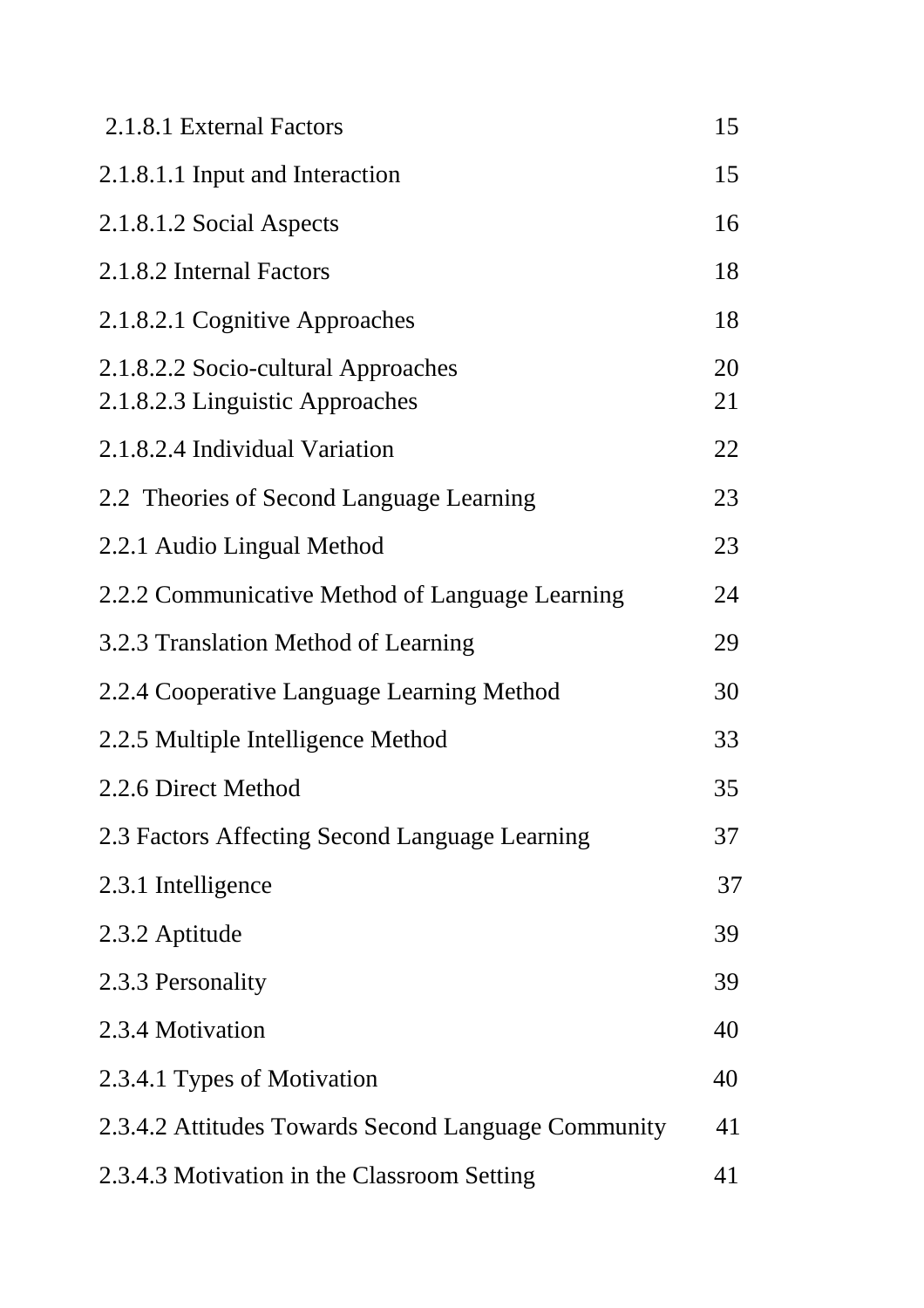| 2.4 Learner Styles                                                          | 41 |
|-----------------------------------------------------------------------------|----|
| 2.4.1 Perceptual Learning Styles                                            | 42 |
| 2.4.2 Cognitive Learning Style                                              | 42 |
| 2.4.3 Learner Beliefs                                                       | 43 |
| 2.4.4 Age of Acquisition                                                    | 43 |
| 2.5 Native Language Interface in Learning a Second language                 | 44 |
| 2.6. The use of Translation in English Language Learning                    | 46 |
| <b>Chapter Three: English Writing and Grammar Difficulties</b>              | 50 |
| 3.1 Importance of Writing Skill in learning English as A foreign            |    |
| Language                                                                    | 55 |
| 3.1.1 Lack of Proficiency in Written English                                | 55 |
| 3.1.2. Composition Theory of Writing                                        | 58 |
| 3.2.2.1 Writing Composition                                                 | 60 |
| 3.1.2.2 Language Learning and Development                                   | 61 |
| 3.1.3 Rules to Avoid making Mistakes in English writing                     | 63 |
| 3.2 Grammar Knowledge                                                       | 64 |
| 3.2.1 Importance of Grammar in Writing                                      | 65 |
| 3.2.2 Problems Caused by Using Incorrect Grammar                            | 67 |
| 3.2.3 Strategies of Teaching Grammar in Developing<br>Competence of Writing | 68 |
| 3.2.4 Common Problems in Learning Grammar                                   | 69 |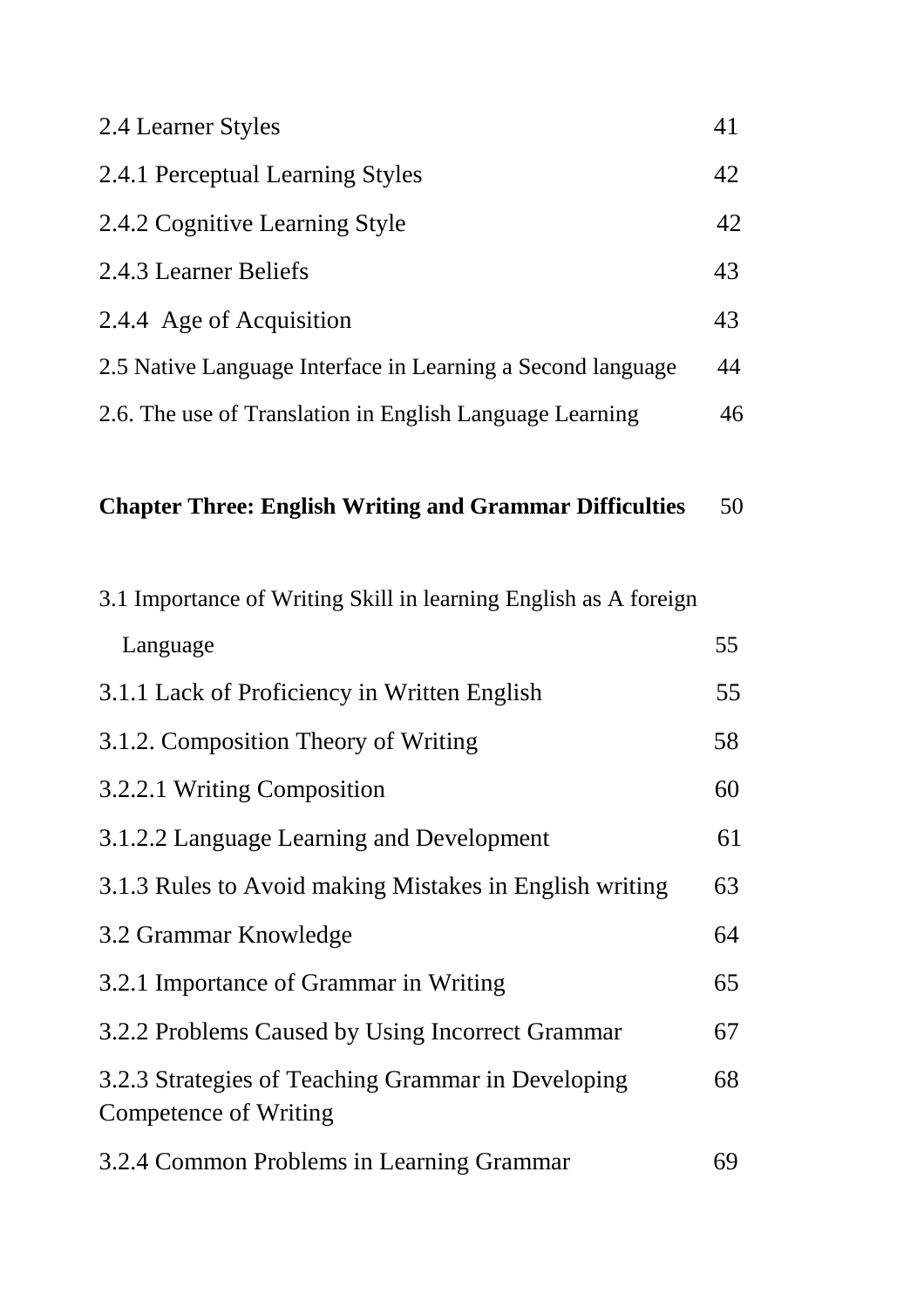| 3.2.4.1 Word Order                            | 66       |
|-----------------------------------------------|----------|
| 3.2.4.2 Present Tense                         | 70       |
| 3.2.4.3 Future Tense                          | 70       |
| $3.2.4.4$ Two – Word Verbs                    | 71       |
| 3.2.4.5 The Verb Do                           | 72       |
| 3.2.4.6 Prepositions                          | 72       |
| 3.2.4.7 Nouns                                 | 73       |
| <b>Chapter Four: Procedures</b>               | 74       |
| 4.1 Population and sample of The Study        | 74       |
| 4.2 Procedures of Constructing the Test       | 74       |
| 4.2.1 Choice of the Item                      | 74       |
| 4.2.2 Face Validity<br>4.2.3 Test Reliability | 75<br>76 |
| 4.2.4 The pilot of the Test                   | 76       |
| 4.2.5 Administration of the test              | 76       |
| 4.3 Theoretical Error Analysis                | 77       |
| 4.3.1 Contrastive Analysis of Learner Errors  | 82       |
| 4.3.2 Development Analysis of Learner Errors  | 84       |
| 4.4 Sources of Errors                         | 87       |
| 4.5 Classification System of Learner Errors   | 87       |
| 4.6 Error Correction                          | 90       |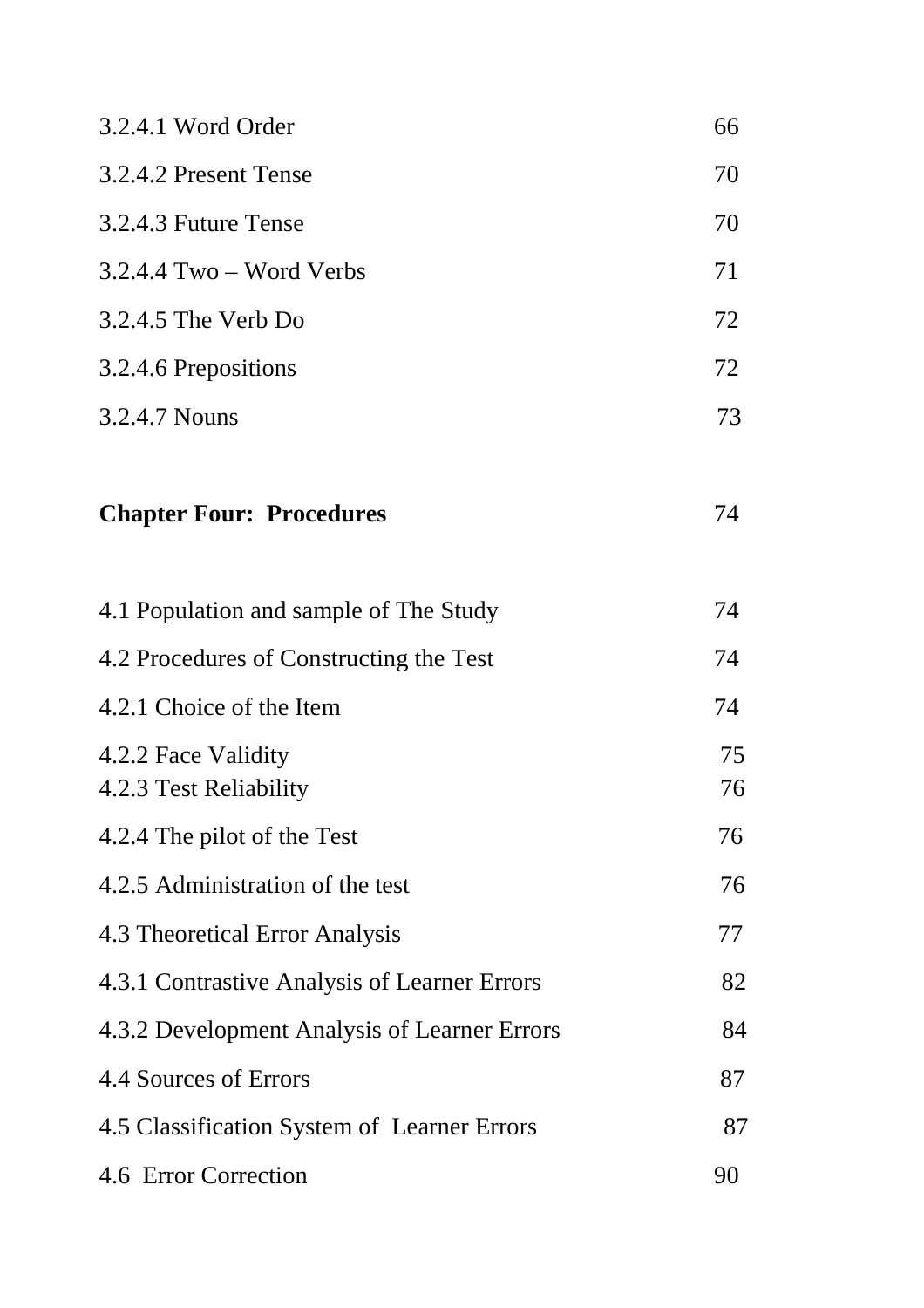| 4.7 Identifying Errors                            | 93 |
|---------------------------------------------------|----|
| 4. 8 Types of Errors                              | 93 |
| 4.8.1 Interlingual Errors                         | 93 |
| 4.8.2 Intralingual and Developmental Errors       | 94 |
| 4.8.3 Common Errors for English Language Learners | 95 |

| <b>Chapter Five : Data Analysis</b> | 98  |
|-------------------------------------|-----|
| 5.1 Verb Errors                     | 100 |
| 5.1.1 Verb Tense Errors             | 100 |
| 5.1.2 Missing Verbs                 | 100 |
| 5.1.3 Wrong Verb Choice             | 101 |
| 5.1.4 Redundant verbs               | 102 |
| 52 Preposition Errors               | 103 |
| 5.2.1 Wrong Preposition Choice      | 103 |
| 5.2.2 Missing Preposition           | 103 |
| 5.2.3 Redundant Preposition         | 104 |
| 5.3 Pronoun Errors                  | 104 |
| 5.3.1 Missing pronouns              | 104 |
| 5.3.2 Wrong Pronoun Choice          | 105 |
| 5.3.3 Redundant Pronouns            | 105 |
| 5.4 Singular/ Plural Noun Errors    | 105 |
| 5.5 Lexical Errors                  | 106 |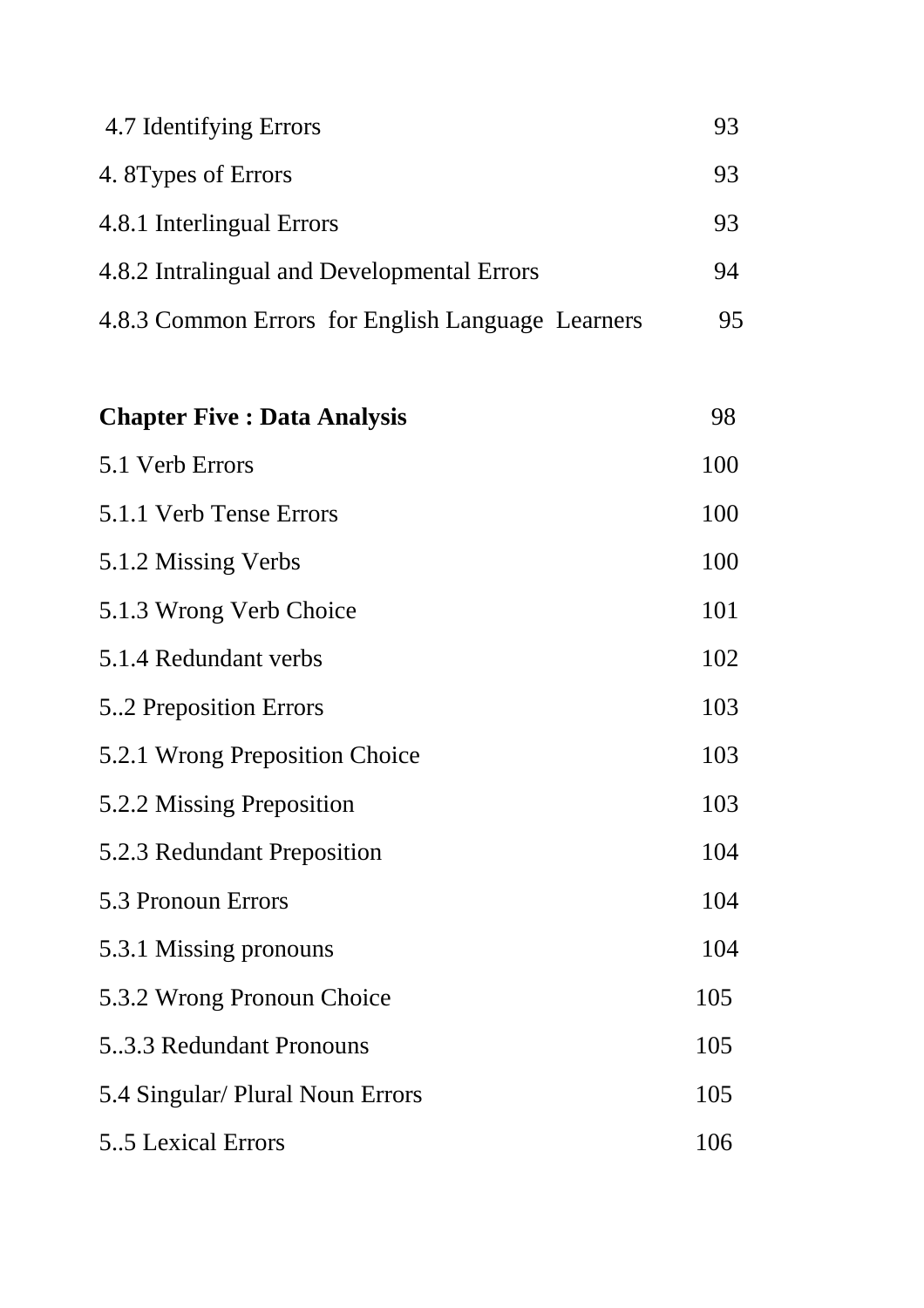| 5.6 Other Errors                                         | 107 |
|----------------------------------------------------------|-----|
| 5.6.1 Capitalization Errors                              | 108 |
| 5.6.2 Wrong Inflection of Adjectives                     | 108 |
| 5.7 Summary of Results                                   | 108 |
| <b>Chapter Six: Results Conclusions, Recommendations</b> | 114 |
| 6.1 Results                                              | 114 |
| 6.2 Conclusions                                          | 117 |
| 6.3 Recommendations                                      | 119 |
| 6.3.1 Recommendations to Educational Officials and       | 119 |

6.4 Recommendations to ESL Learners 123

Bibliography 125

Abstract in Arabic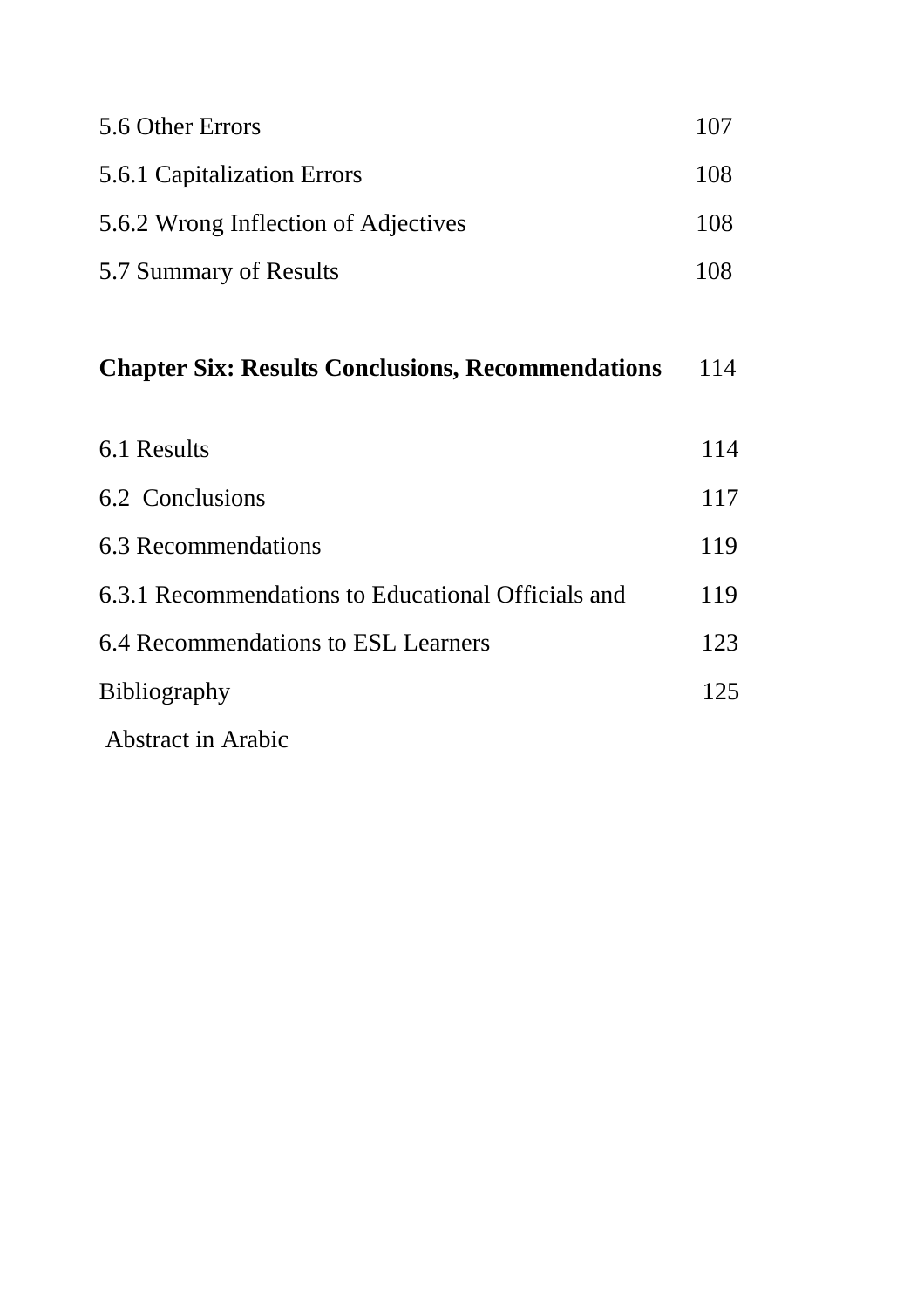#### **CHAPTER ONE**

## **Introduction**

#### **1.1The problem**

Writing English is an inseparable part of Iraqi students throughout their academic life. They commit different kinds of errors and mistakes in learning English as a foreign language which are due to poor knowledge with grammar and lexis, so it often appears to be a difficult task for them. These errors and mistakes are very obvious in writing composition or any other essay. In the Iraqi mainstream educational setting, students' potential is not exploited through creative process of thinking and writing. Instead, they are left with learning of some selected items for answer.

To assess semi-broad, broad, paragraph, composition or essay type answers, some of teachers mark student writings on the basis of holistic impression in which there is hardly any scope for learners to see their specific drawbacks. Most of teachers give feedback merely underlining mistakes and errors but hardly provide any constructive comments for correcting writing.

Writing is not often treated as a skill to be developed through process. Iraqi foreign language learners, in general, memorize answers collected from popular notebooks. But in real life situations, many of them are unable to write correct sentences of their own. Despite getting expected grades, they cannot write confidently and correctly. At the secondary levels, word or sentence level accuracy is usually given more consideration in allotting marks for paragraphs, essays, compositions, letters ,broad and semi-broad answers .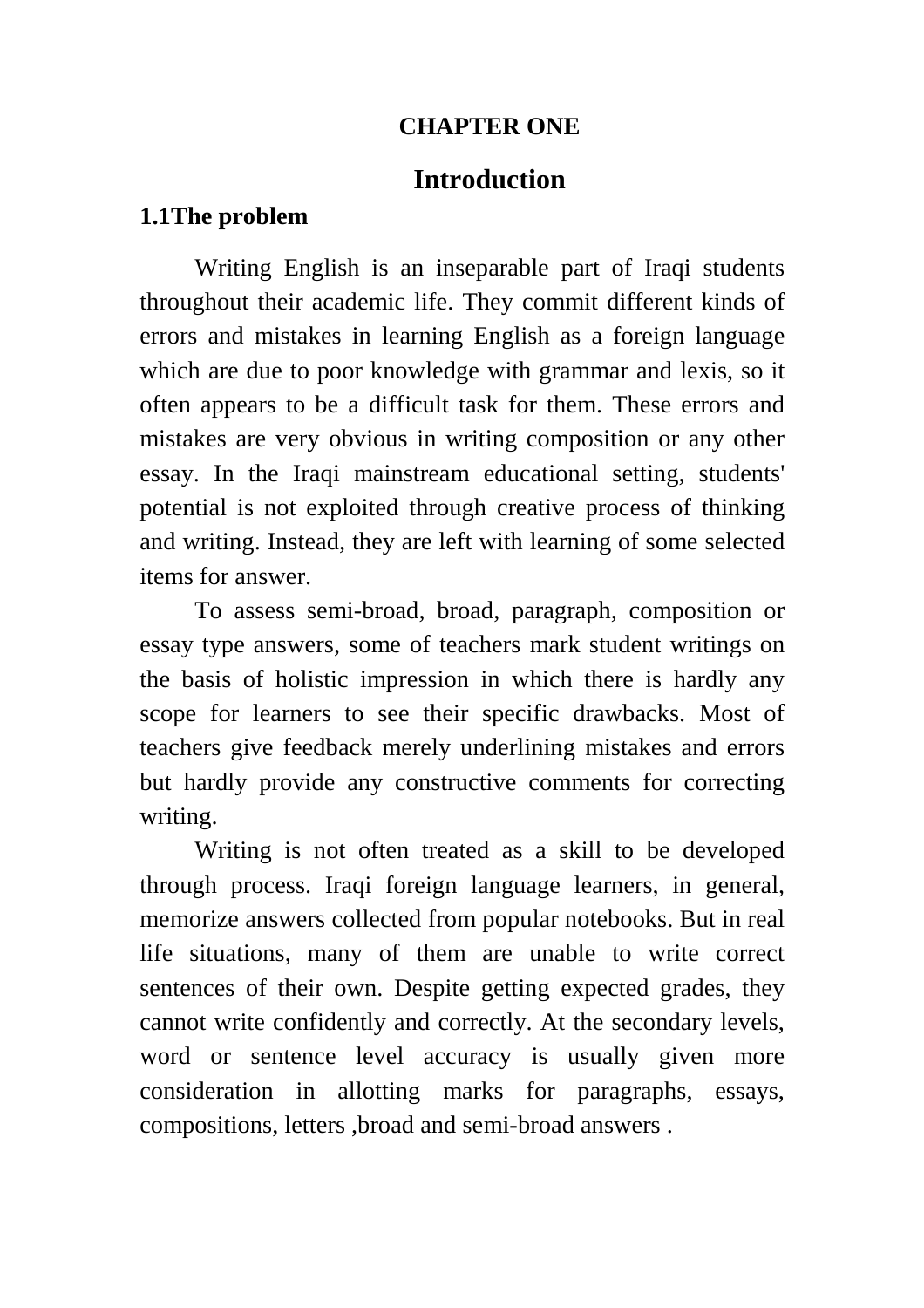Due to significant number of mistakes in basic grammar and lexis, good ideas, if any, are not often appreciated. Furthermore, Iraqi teachers are also traditionally preoccupied mostly with dominant sense of grammatical accuracy rather than development of ideas. In this context ,it is crucial to see what level of mistakes students make at their undergraduate level after many years of study in English language and more importantly, what implications it may have for teacher development to guide learners to overcome their problems in writing.

Many English courses at different levels focus on developing writing skills, and when Iraqi EFL students learn how to write and read English, they always face difficulties in acquiring skills of writing, so they make errors and mistakes. Sometimes this situation can turn painful and frustrating. In order not to have the students suffer, teachers should find ways to alleviate this pain and help them to achieve the course objectives in faster and more enjoyable way.

 However, the teacher is not the only one who is responsible for this task; learners play a prominent role in this process, and they should be committed to make their biggest efforts to succeed. R.eid (1993:121) clearly supports this idea when she mentions the assumptions that underlie the teaching of writing. She claims that effective, appropriate writing is teachable and learnable, but teacher and student commitment, choice and change are necessary for both. In addition, she believes that most successful EFL writing and reading classroom occurs in an atmosphere of mutual respect and trust in which teacher responsibility is balanced by learners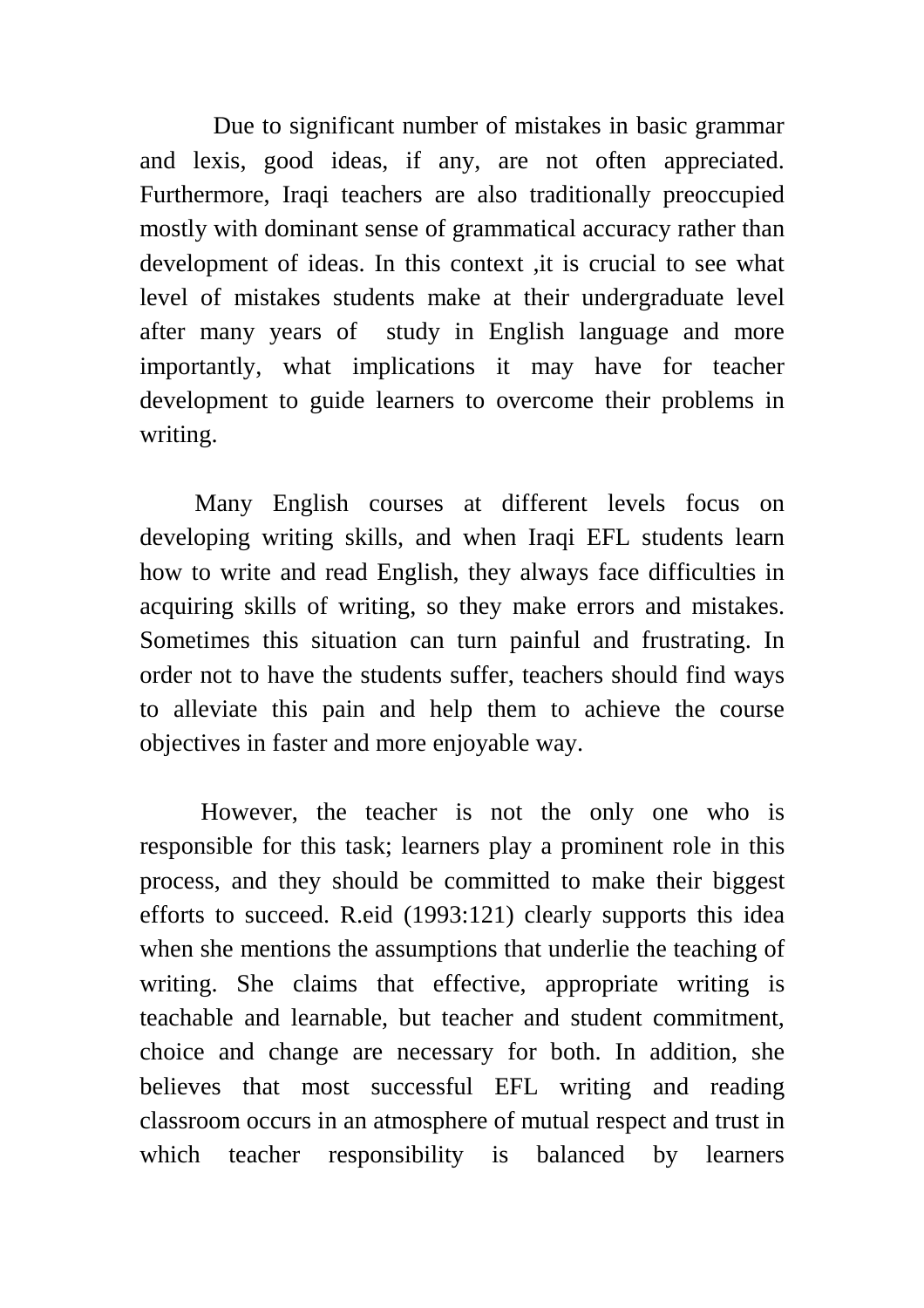responsibility.

A large number of English teachers in Iraq usually follow the same procedures in their lessons. In traditional learning class, the teacher often presents a model passage to the learners, makes pre-writing activities and engage the students in producing the text. This study is later evaluated by the teacher, who provides feedback in various ways by correcting their writings. Once the learners get their writings back, the most challenging task for the teacher is to have the learner analyze this feedback, and to make it a positive and useful learning. Some learners find rewriting their work boring, so the teacher of English in Iraq should be creative and think about possibilities to tackle this problem, then learners can achieve the course objectives. Furthermore the teacher should raise the awareness of the learners about their errors and mistakes, so that they will not make them again in future.

## **1.2 Aims**

The present study aims at:

1. Identifying grammatical and lexical difficulties that cause Iraqi EFL learners commit errors and mistakes in writing composition and provide suggestions for learning composition. 2.Giving linguistic explanations for the occurrences for errors and mistakes by giving linguistic possibilities that cause errors and mistakes in writing composition.

## **1.3 Hypothesis**

It is hypothesized that:

1. Iraqi EFL learners face much difficulty in learning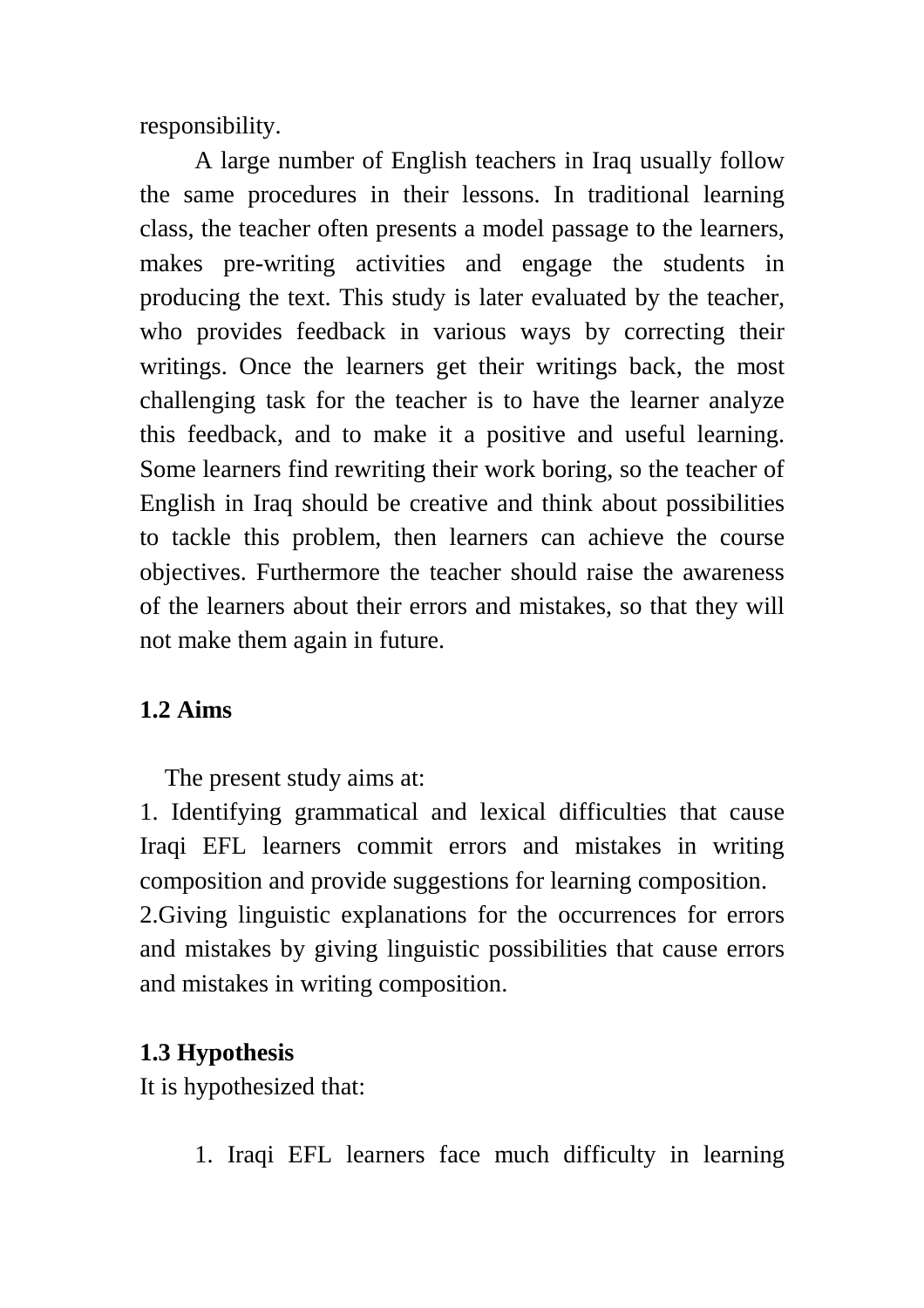English so they commit errors and mistakes in writing a composition or any paragraph, these errors and mistakes are mainly due to the lack of grammatical and lexical knowledge .

2. The first source of learners' errors is their developing knowledge of the language

3. The second source of learners' errors is their interference from their first language

## **1.4 Procedures**

The study is carried out through the following procedures:

1- Making a theoretical study of difficulties that cause the learners make errors and mistakes in their writing and the reasons that stand behind making errors and mistakes.

2- Conducting a written test by asking the students to write a descriptive composition to find out the grammatical and lexical difficulties which cause errors and mistakes.

**3-** Finally analyzing their papers .

## **1.5 Limits**

The study is limited to examining difficulties faced by Iraqi EFL learners that make them do grammatical and lexical errors and mistakes in writing. The sample is limited to third year student in the Department of English/ at AL- Maamoon University College in Baghdad, English department, for the academic year 2012-2013. The sample contains 30 students chosen randomly.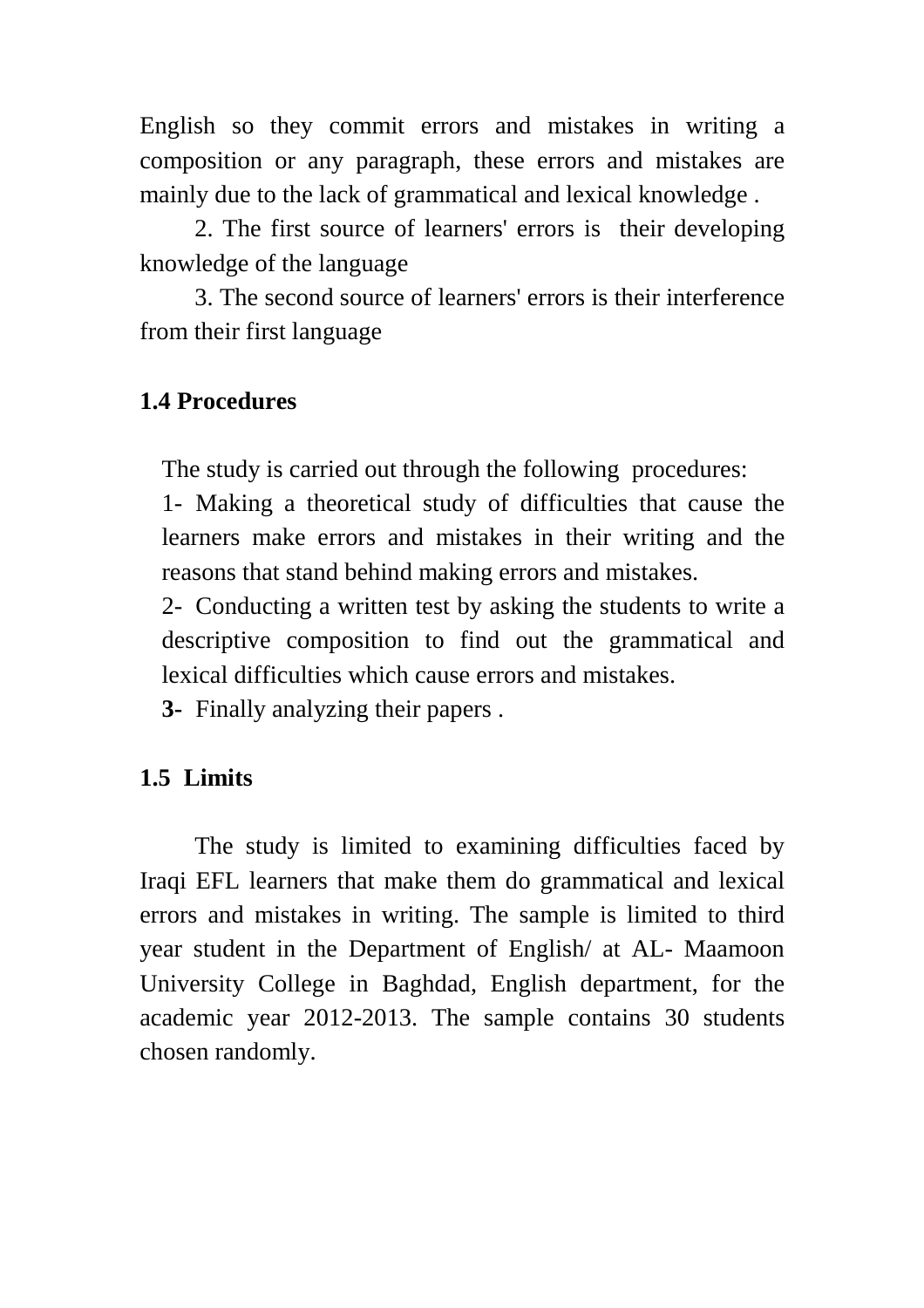#### **1.6 Value**

The fact that particular grammatical and lexical rules are missed or violated in the writing of Iraqi EFL learners, this will lead them commit errors and mistakes in their writing and this will lead to collapse or difficulty in communication, hence, the study will be of great value since it might help teachers and text designers to shed lights on the difficulties learners might encounter while writing. It might also help them to improve the communicative competence when using English.

## **1.7 Definitions of Basic Terms**

**Second Language Acquisition :** It is learning and acquisition of second language once the mother tongue or first language acquisition is established, it is the process of learning other languages in addition to the native language.

**Error Analysis:** It is the systematic study of deviation from target language norms in the course SLA specially in the terms of the learner's developing interlanguage.

**Language Transfer :** It is used to describe what occurs when people who are in the process of learning a mew language transfer the applications from their native language or their first language.

**Target Language :** A language other than one's native language that is being learned.

 **Contrastive Analysis:** It is the study and comparison of two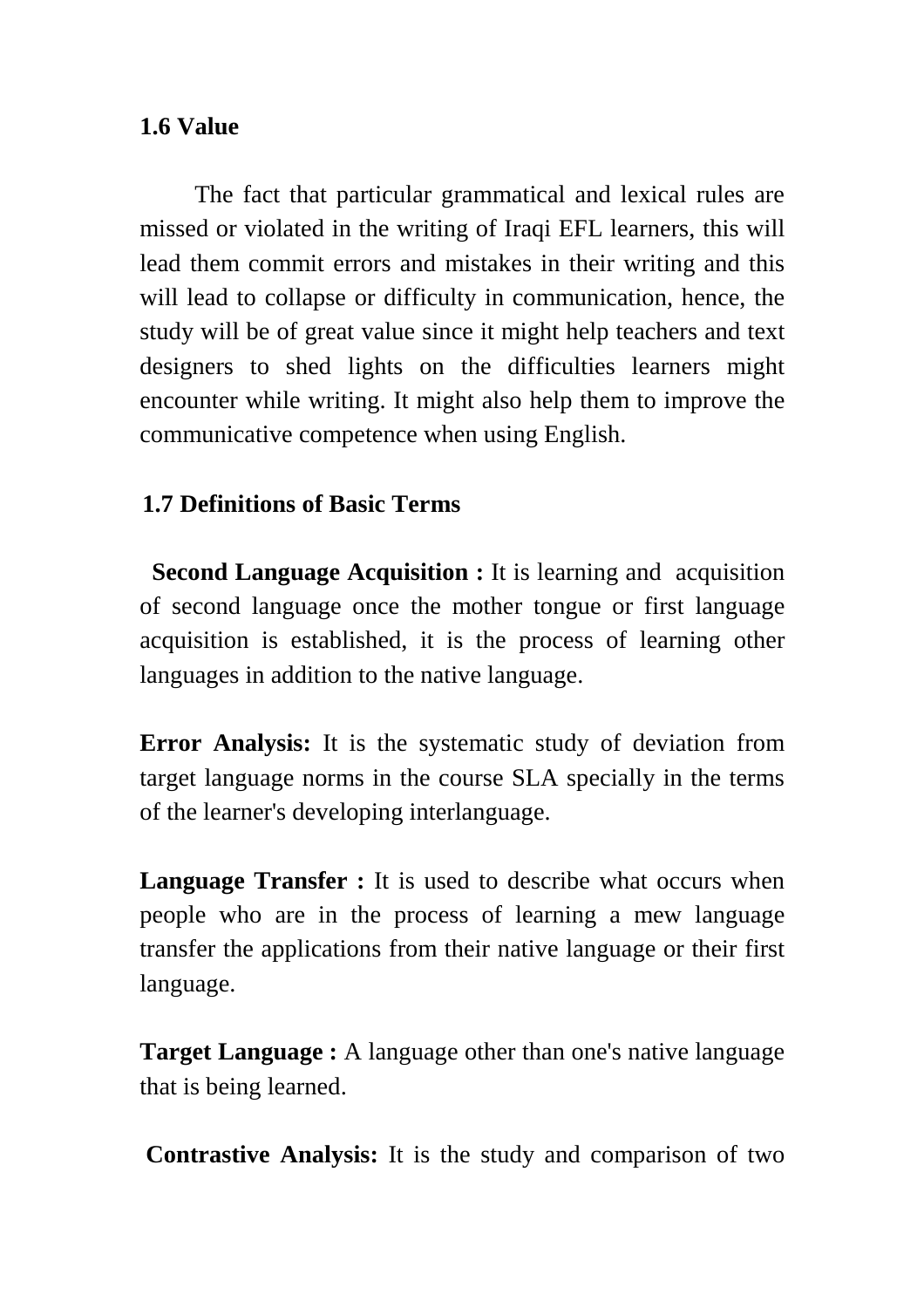languages, the aim of contrastive analysis is to establish the inter-relationships in order to create linguistic family tree.

**Foreign Language:** It is a language indigenous to another country. It is also a language not spoken in the native country of the person referred to.

**First Language:** It is one's native language, the language learned by children and pass from one generation to the next.

**Second Language:** It is a language learned by a person after his or her native language, especially as a resident for area where it is in general use.

**An Error:** It is a noticeable deviation from the adult grammar of native speaker, reflect the competence of the learner.

**A mistake:** It refers to a performance error that is either a random guess or a slip in that is a failure to utilize a known system correctly.

**Iterlingual Errors:** Those attributed to native language. There are interlingual errors when the learner's L1habits interfere or present him or her, rules and patterns of a second language, Corder (1971).

**Interference:** It is the negative influence of the mother tongue of the performance of the target language learner, Lado (1964).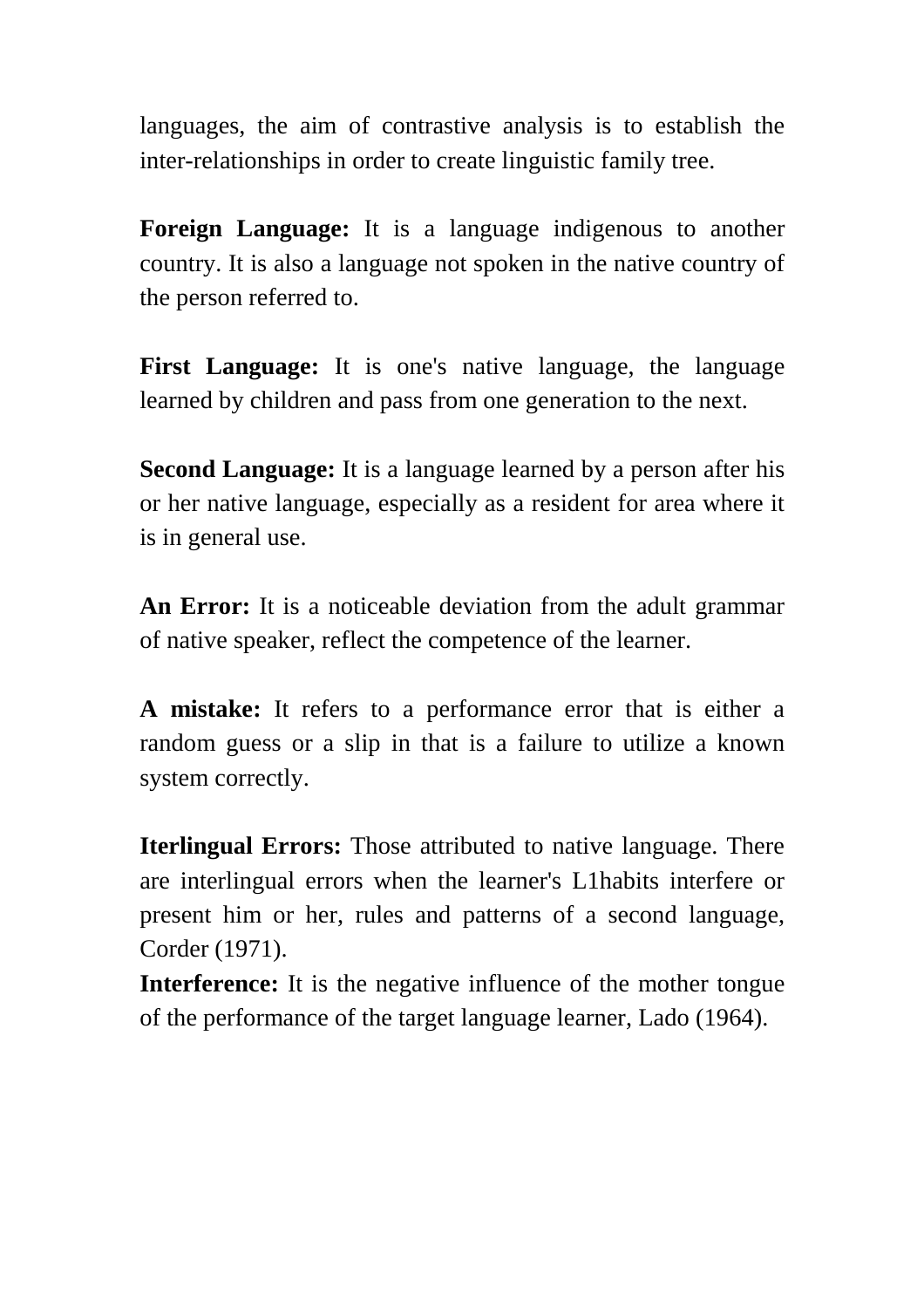**Intralingual Errors:** Those due to the language being learned, independent of the native language. According to Richards (1967) " they are items produced by the leaner which reflect not the structure of the mother tongue but generalizations based on partial exposure to the target language.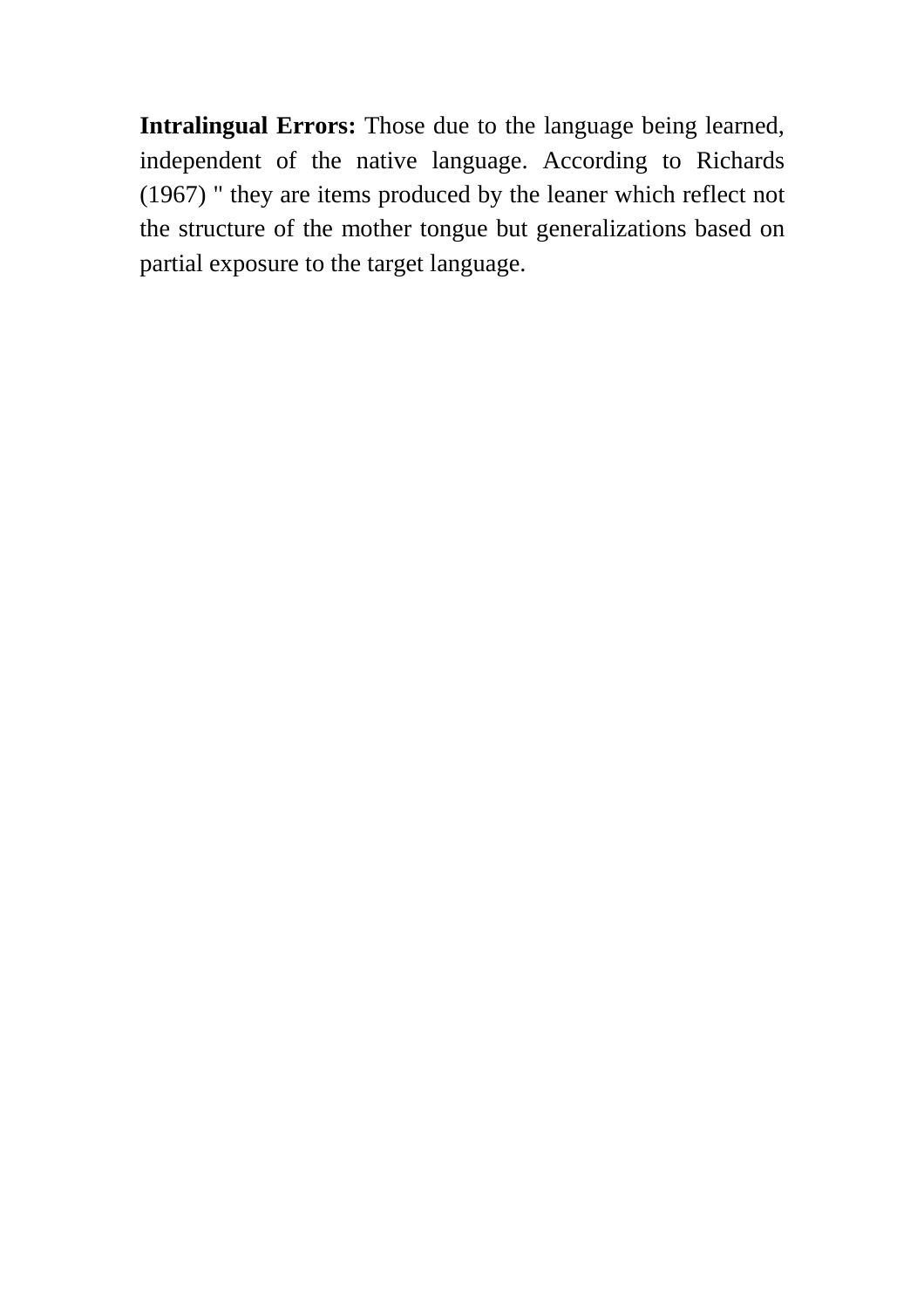#### **CHAPTER TWO**

#### **Introduction**

#### **2.1 Applied linguistics and Foreign Language Acquisition**

 Foreign language acquisition is the process by which people learn a foreign language. Foreign language acquisition also refers to the scientific discipline devoted to studying that process. Foreign language refers to any language learned in addition to a person's first language. Although the concept is named it can also incorporate the learning of third, fourth, or subsequent languages. Second language acquisition refers to what learners do; it does not refer to practices in language teaching.

The academic discipline of foreign language acquisition is a sub-discipline of applied linguistics. It is broad-based and relatively new. As well as the various branches of linguistics, second language acquisition is also closely related to psychology, cognitive psychology, and education. FLA research began as an interdisciplinary field, and because of this it is difficult to identify a precise starting date. However, it appears to have developed a great deal since the mid-1960s.The term acquisition was originally used to emphasize the subconscious nature of the learning process, but in recent years learning and acquisition have become largely synonymous.

 Most FLA researchers see bilingualism as being the end result of learning a language, not the process itself, and see the term as referring to native-like fluency. Writers in fields such as education and psychology, however, often use bilingualism loosely to refer to all forms of multilingualism. Second language acquisition is also not to be contrasted with the acquisition of a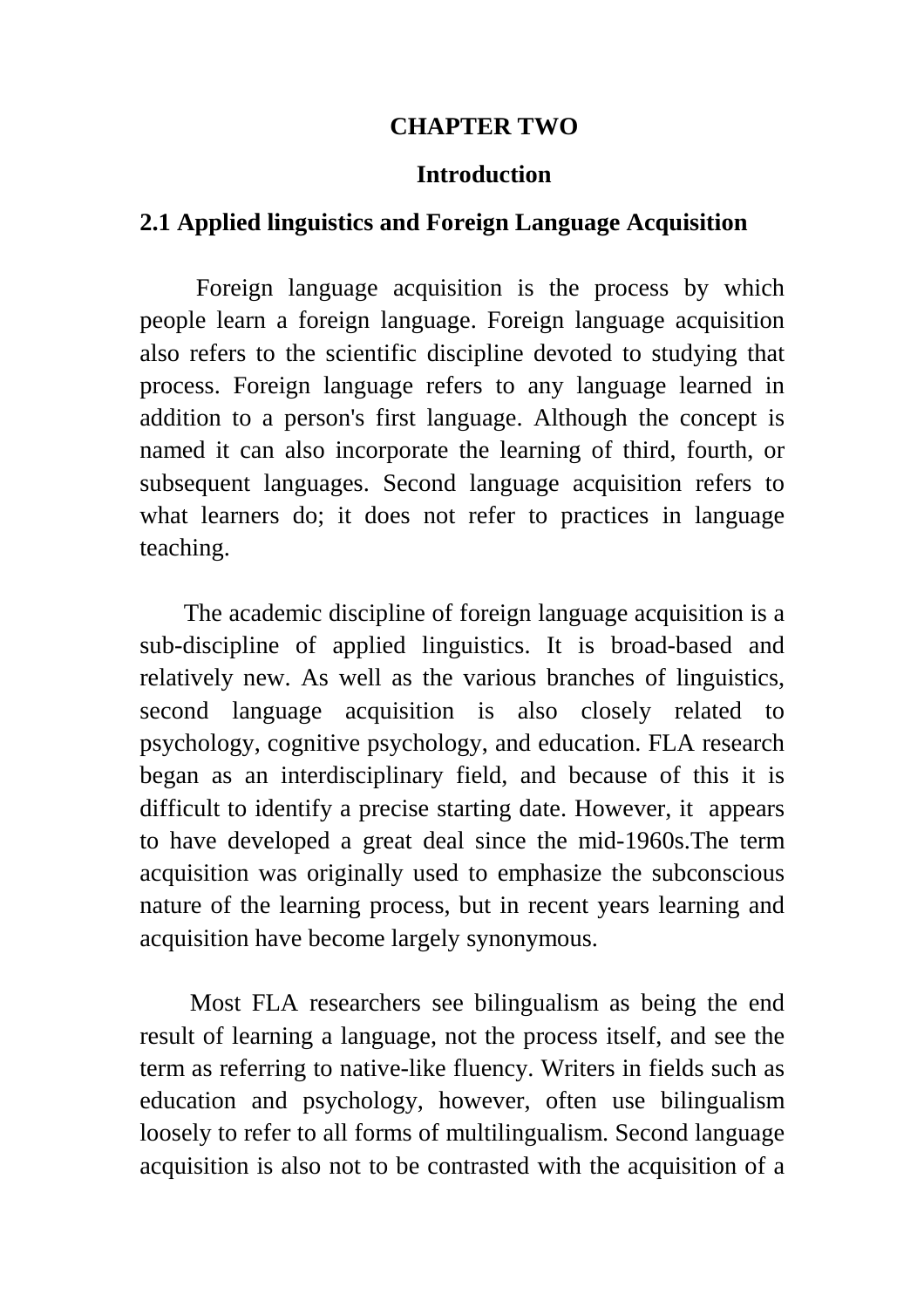foreign language; rather, the learning of second languages and the learning of foreign languages involve the same fundamental processes in different situations.

There has been much debate about exactly how language is learned, and many issues are still unresolved. There are many theories of second language acquisition, but none are accepted as a complete explanation by all SLA researchers.

As FLA began as an interdisciplinary field, it is hard to pin down a precise starting date. However, there are two publications in particular that are seen as instrumental to the development of the modem study of SLA. Corder's essay (1967) rejected a behaviorist account of S2LA and suggested that learners made use of intrinsic internal linguistic processes, Selinker's article(1972) argued that second language learners possess their own individual linguistic systems that are independent from their first languages.

In the 1970s the general trend in SLA was for research exploring the ideas of Corder and Selinker, and refuting behaviorist theories of language acquisition. Examples include research into error analysis, studies in transitional stages of foreign language ability and the "morpheme studies" investigating the order in which learners acquired linguistic features. The 70s were dominated by naturalistic studies of people learning English as a second language Asher (1972).

By the 1980s, the theories of Stephen Krashen had become the prominent paradigm in SLA. In his theories, often collectively known as the Input Hypothesis, Krashen (1998:76) suggested that language acquisition is driven slowly by comprehensible input, language input that learners can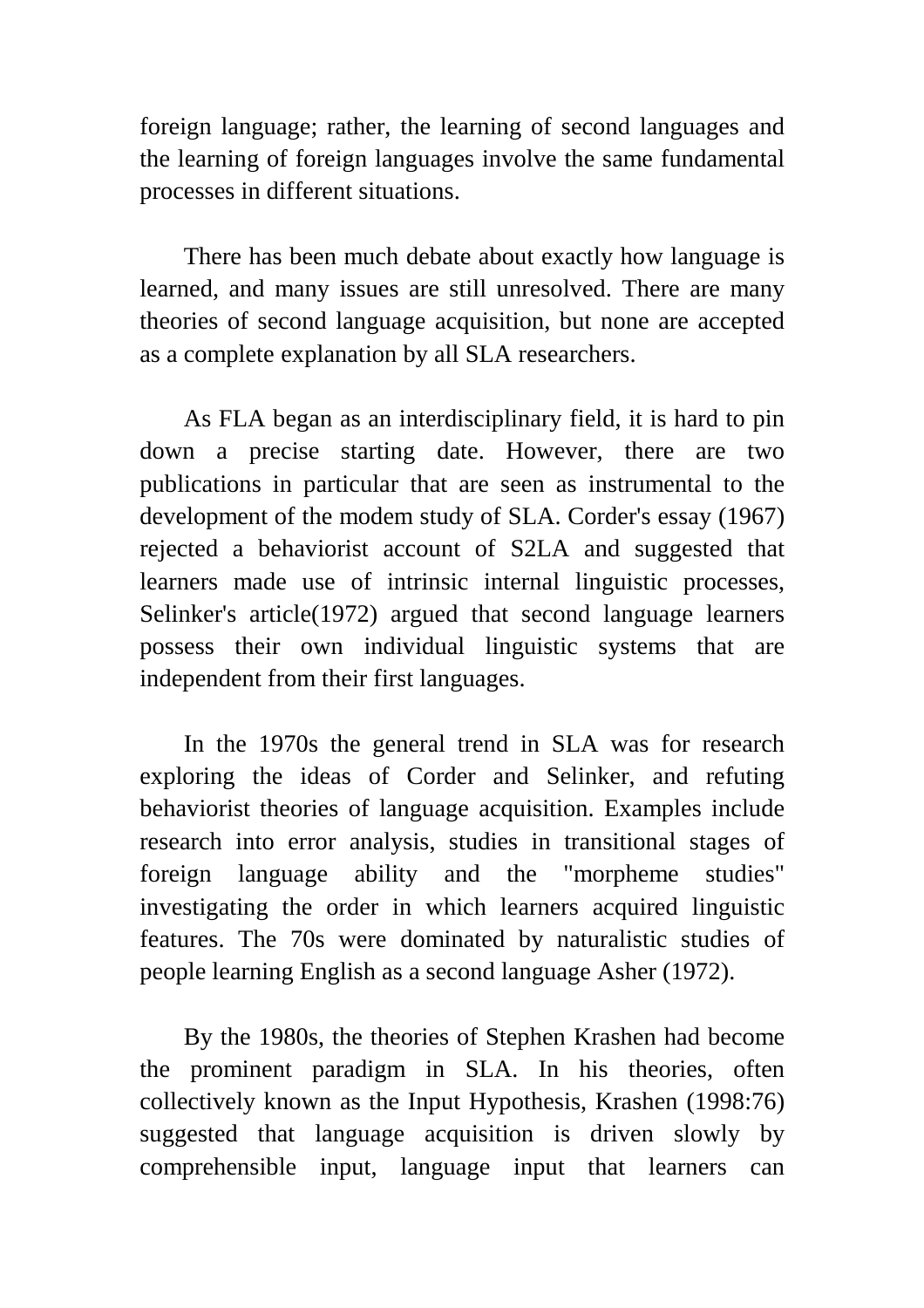understand. Krashen's model was influential in the field of SLA and had also tremendous influence on language teaching, but it left some important processes in SLA unexplained. Research in the 1980s was characterized by the attempt to fill in these gaps. Some approaches included Lydia White's descriptions of learner competence, and Manfred Pienemm's use of speech processing models and lexical functional grammar to explain learner output. This period also saw the beginning of approaches based in other disciplines, such as the psychological approach of connectionism.

The 1990s saw a host of new theories introduced to the field, such as Michael Long's interaction hypothesis, Merrill Swain's output hypothesis, and Richard Schmidt's noticing hypothesis. However, the two main areas of research interest were linguistic theories of SLA based upon Noam Chomsky's universal grammar, and psychological approaches such as skill acquisition theory and connectionism. The latter category also saw the new theories of processability and input processing in this time period (Krashen(1981). The 1990s also saw the introduction of the socio-cultural theory, an approach to explain second language acquisition in terms of the social environment of the learner.

In the 2000s, research focused much the same on areas as in the 1990s, with research split into two main camps of linguistic and psychological approaches. Van Patten and Benati do not see the state of affairs as changing in the near future; pointing to the support both areas of research have the wider fields of linguistics and psychology, respectively.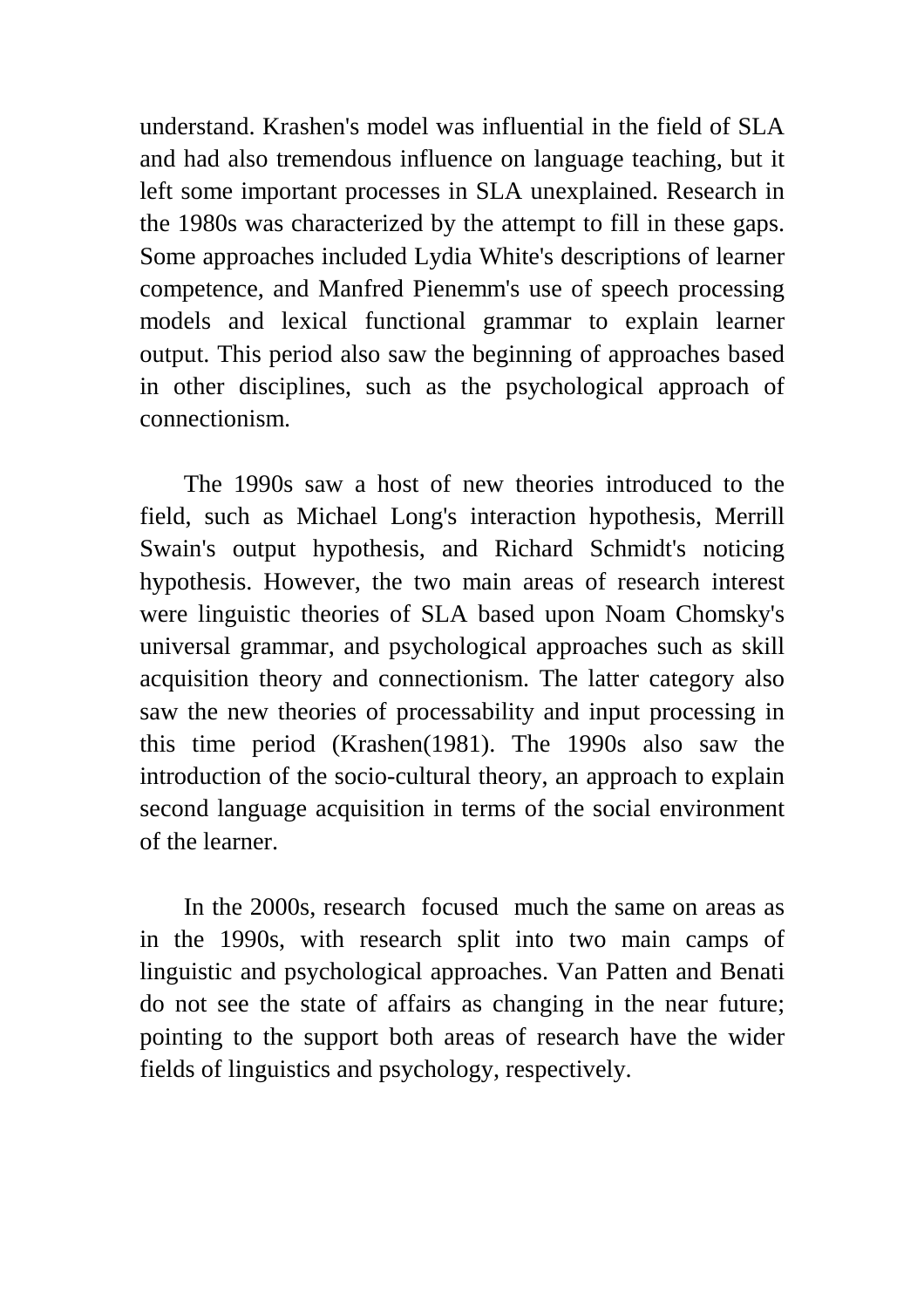#### **2. 1.1 First and Second Language Acquisition**

People who learn a second language differ from children learning their first language in a number of ways. Perhaps the most striking of these is that very few adult second language learners reach the same competence as native speakers of that language. Children learning a second language are more likely to achieve native-like fluency than adults, but in general it is very rare for someone speaking a second language to pass completely for a native speaker Asher (1972) . When a learner's speech plateaus in this way it is known as fossilization.

In addition, some errors that second language learners make in their speech originate in their first language. For example, Spanish speakers learning English may say "Is raining" rather than "It is raining", leaving out the subject of the sentence. French speakers learning English, however, do not usually make the same mistake. This is because sentence subjects can be left out in Spanish, but not in French. This influence of the first language on the second is known as language transfer Ellis (1997:95 ).

Furthermore, when people learn a second language, the way they speak their first language changes in subtle ways. These changes can be with any aspect of language, from pronunciation and syntax to gestures . For example, French speakers who speak English as a second language pronounced the sound /t/ in French differently from monolingual French speakers. This kind of change in pronunciation was found even at the onset of second language acquisition. For example, English speakers pronounced the English sounds  $/p /t /$  and  $/k /$  as well as English vowels, differently after they began to learn Korean. These effects of the second language on the first led Vivian Cook to propose the idea of multi-competence, which views languages a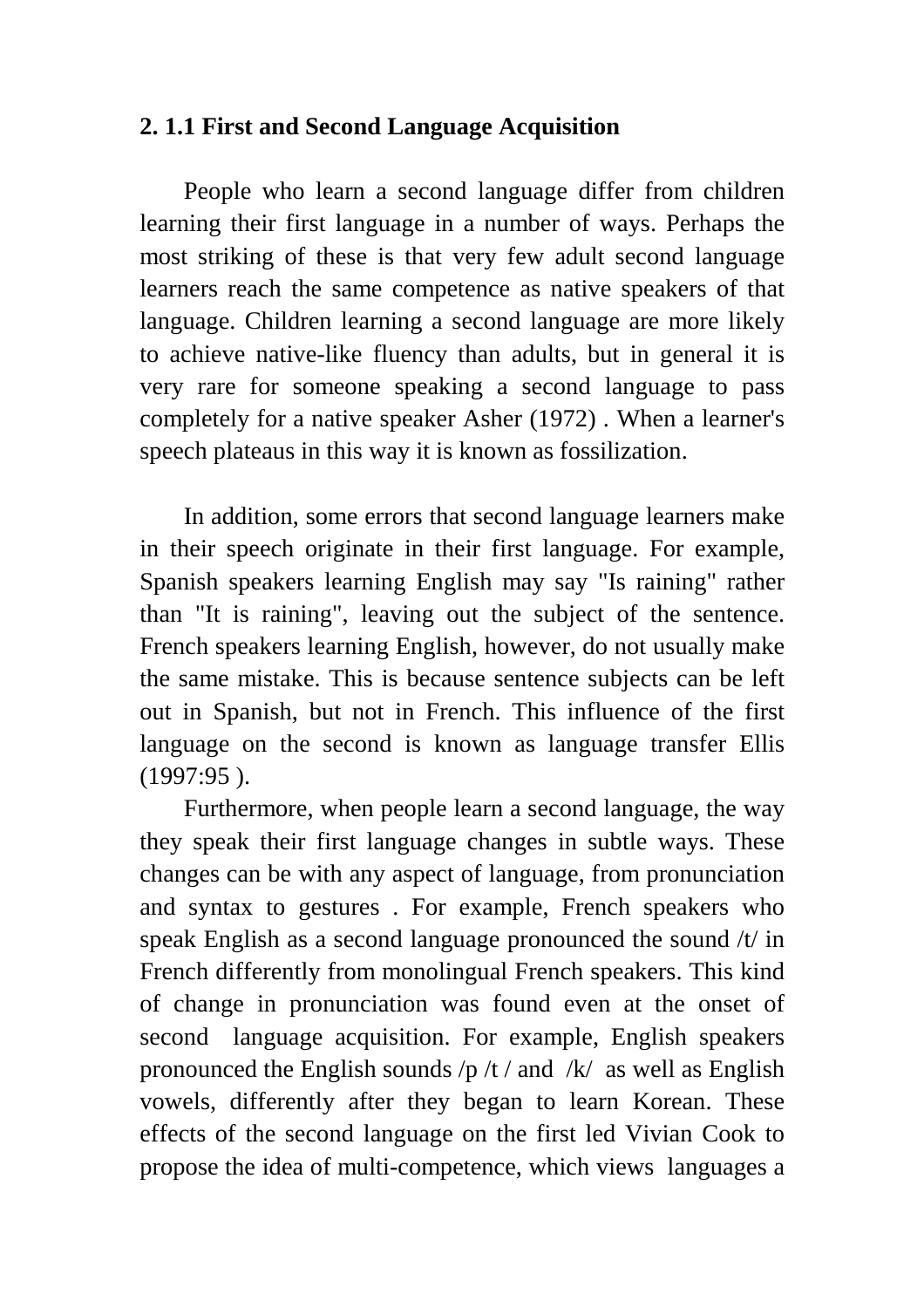person speaks not as separate systems, but as related systems in their mind.

#### **2.1.2 Language Learning**

A learner's language is the spoken or written language produced by a learner. It is also the main type of data used in second language acquisition research. Much research in second language acquisition is concerned with the internal representations of a language in the mind of the learner, and in how those representations change over time. It is not yet possible to inspect these representations directly with brain scans or similar techniques, so FLA researchers are forced to make inferences about these rules from learners' speech or writing Krashen,(1982: 86).

### **2.1.3 Items and System of Learning**

There are two types of learning that second language learners engage in. The first type is learning of formulaic chunks of language, Curran (1972) these chunks can be individual words, set phrases, or formulas like Can I have a tour ? The second type of learning is system learning or the learning of systematic rules .

### **2.1.4 Interlanguage**

Originally, attempts to describe learner language were based on comparing different language on analyzing learners' errors. However, these approaches weren't able to predict all the errors that learners made when in the process of learning a second language. For example, Serbo-Croat speaker learning English may say "What does Pat doing now?", although this is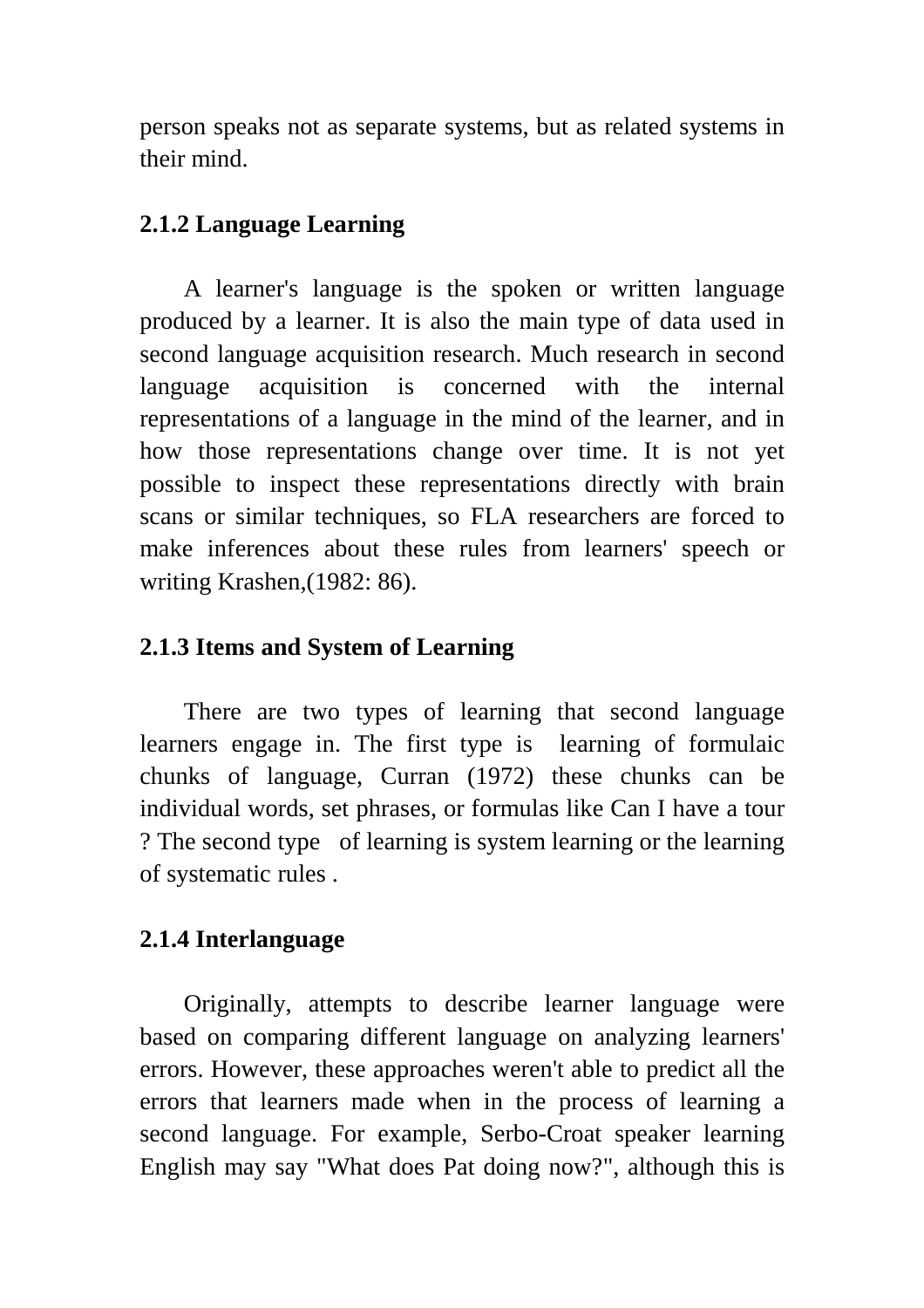not a valid sentence in either language.

To explain these kind of systematic errors, the idea of the interlanguage was developed. An interlanguage is an emerging language system in the mind of a second language learner. A learner's interlanguage is not a deficient version of the language being learned filled with random errors, nor is it a language purely based on errors introduced from the learner's first language Asher (1981: 110). Rather, it is a language in its own right, with its own systematic rules. It is possible to view most aspects of language from an interlanguage perspective, including grammar, phonology, lexicon, and pragmatics.

There are three different processes that influence the creation of interlanguages:

-Language transfer: Learners depend on their mother tongue to create their language system. This is now recognized not as a mistake, but as a process that all learners go through.

- Overgeneralization: Learners use rules from the second language in a way that native speakers would not. For example, a learner may say, "I goed home", overgeneralizing the English rule of adding- ed to create past tense verb forms.

- Simplification: Learners use a highly simplified form of language, similar to speech by children or in pidgins. This may be related to linguistic universals Asher(1982).

The concept of interlanguage has become very widespread in SLA research, and is often a basic assumption made by researchers.

#### **2.1.5 Language Transfer**

One important difference between first language acquisition and second language acquisition is that the process of second language acquisition is influenced by languages that the learner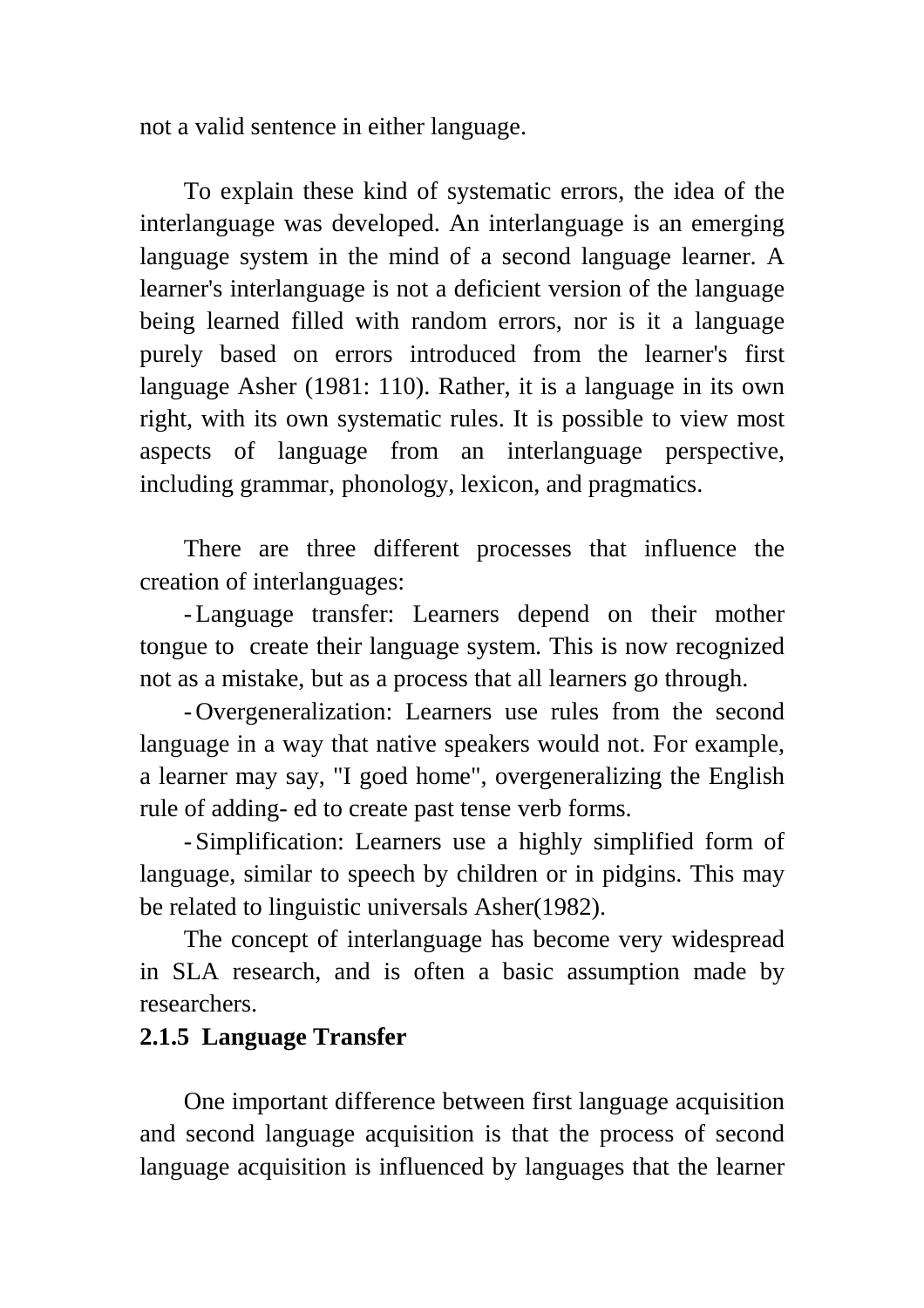already knows. This influence is known as language transfer. Language transfer is a complex phenomenon resulting from interaction between learners' prior linguistic knowledge, the target-language input and their cognitive processes. Language transfer can occur in grammar, pronunciation vocabulary, discourse, and reading

One situation in which language transfer often occurs is when learners sense of similarity between a feature of a language that they already know and a corresponding feature of the interlanguage they have developed (Larsen-Freeman(1991). If this happens, the acquisition of more complicated language forms may be delayed in favor of simpler languagve forms that resemble those of the language the learner is familiar with. Learners may also decline the use of some language forms at all if they are perceived as being too distant from their first language.

Language transfer has been the subject of several studies, and many aspects of it remain unexplained. Various hypotheses have been proposed to explain language transfer, but there is no single widely-accepted explanation of why it occurs.

#### **2.1.6 Sequences of Acquisition**

.

In the 1970s several studies investigated the order in which learners acquire different grammatical structures. These studies showed that there was little change in this order among learners with different first languages. Furthermore, it showed that the order was the same for adults and children, and that it did not even change if the learner had language lessons Anderson(1983). This proved that there were factors other than language transfer involved in learning second languages, and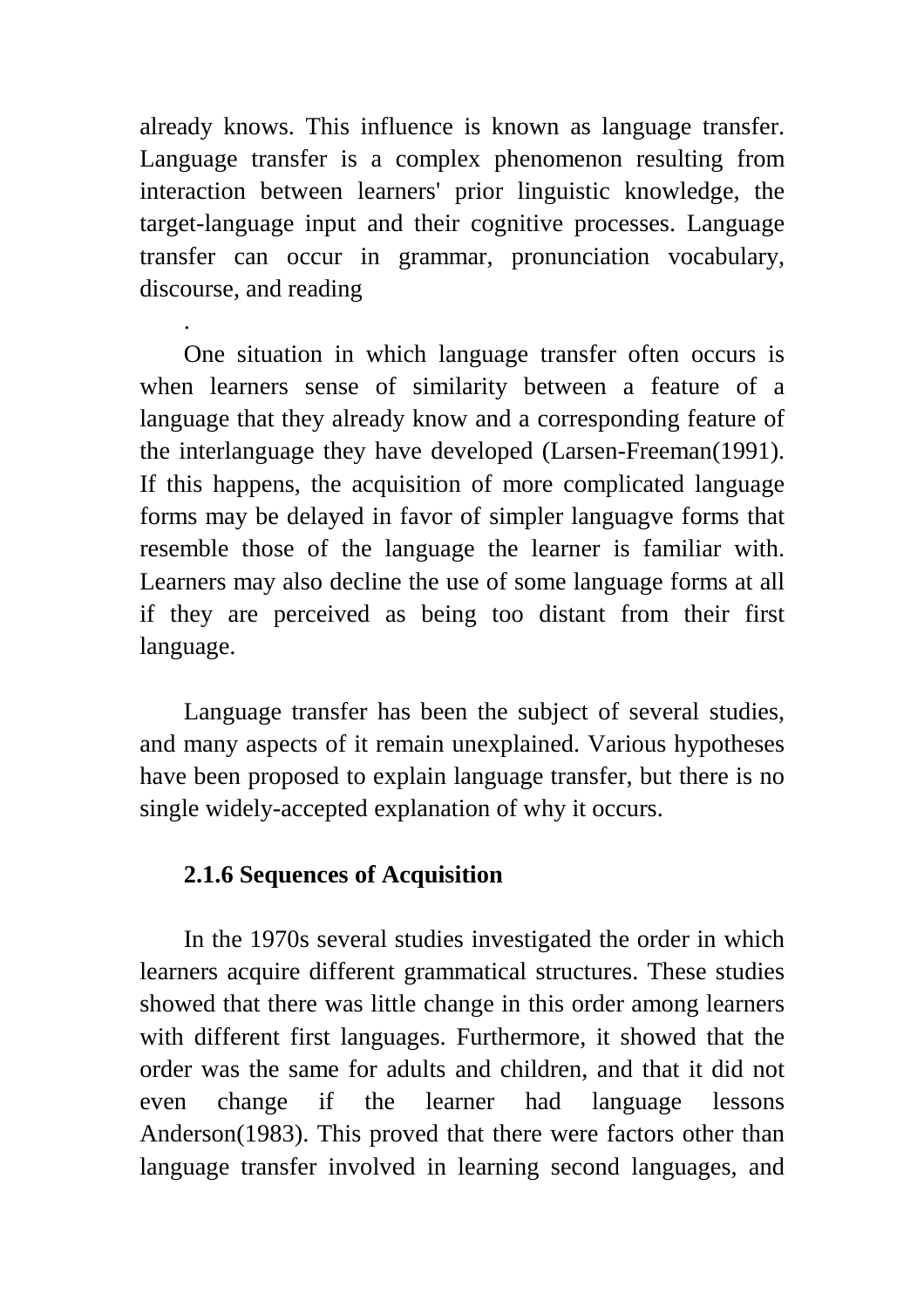was a strong confirmation of the concept of interlanguage.

However, the studies did not find that the orders were exactly the same. Although there were remarkable similarities in the order in which all learners learned second language grammar there were still some differences among individuals and among learners with different first languages Krashen(1981). It is also difficult to tell when exactly a grammatical structure has been learned, as learners may use structures correctly in some situations but not in others. Thus, it is more accurate to speak of sequence of acquisition, where particular grammatical features in a language have a fixed sequence of development, but the overall order of acquisition is less rigid.

#### **2.1.7 Variability**

Although second language acquisition proceeds in discrete sequences, it does not progress from one step of a sequence to the next in an orderly fashion. There can be considerable variability in features of learners' interlanguage while progressing from one stage to the next. For example, in one study by Rod Ellis a learner used both "No look my card" and "Don't look my card" while playing a game of bingo. A small fraction of variation in interlanguage is free variation, when the learner uses two forms interchangeably Anerson(1983).

 However, most variation is systemic variation, variation which depends on the context of utterances the learner makes. Forms can vary depending on linguistic context, such as whether the subject of a sentence is a pronoun or a noun: they can vary depending on social context, such as using formal expressions with superiors and informal expressions with friends; and also,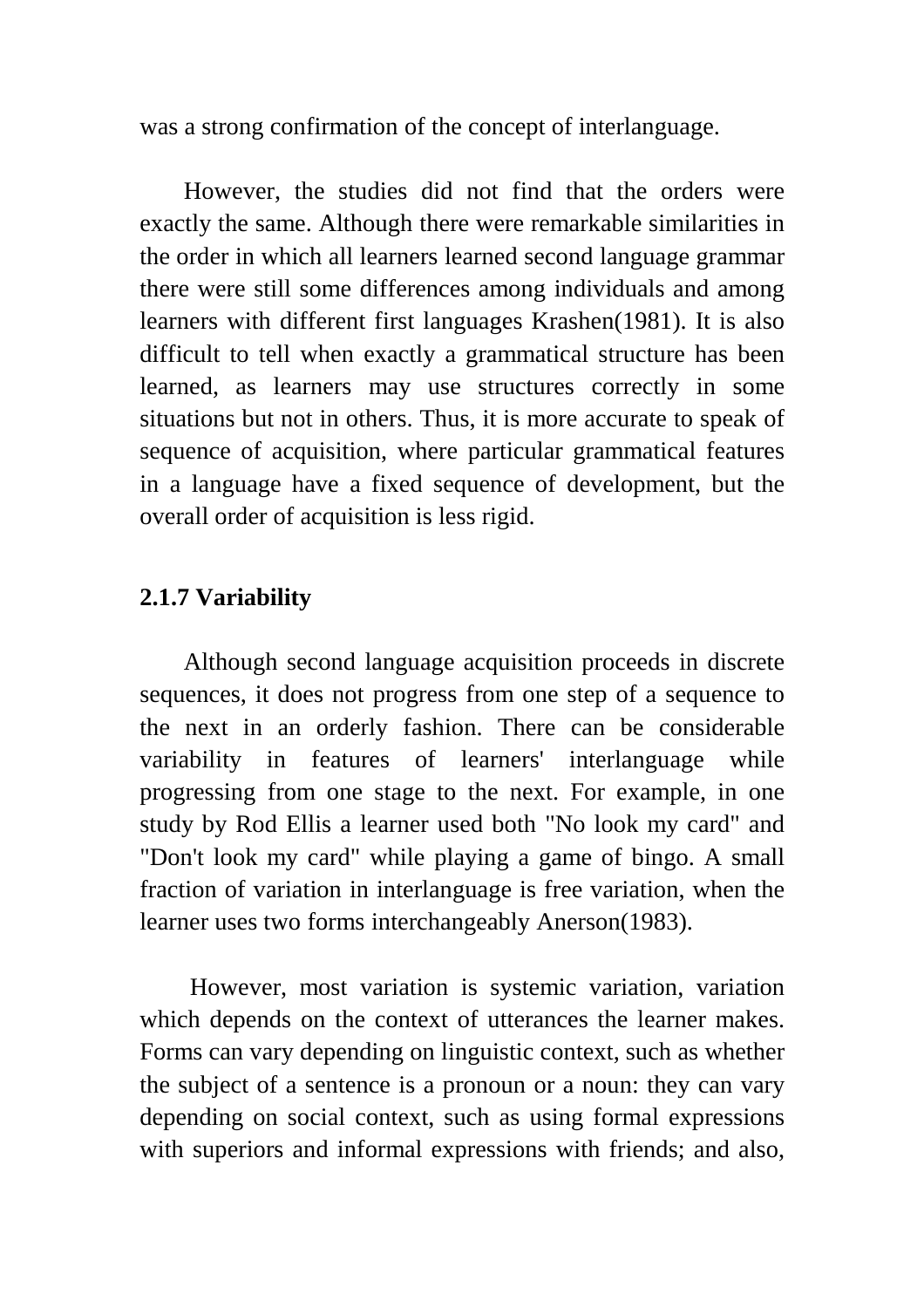they can vary depending on psycholinguistic context, or in other words, on whether learners have the chance to plan what they are going to say. The causes of variability, are a matter of great debate among SLA researchers.

#### **2.1.8 Factors Contributing to Successful Acquisition**

There are two kinds of factors that can contribute to successful acquisition of foreign or a second language which are external and internal factors:

#### **2.1.8.1 External factors.**

External factors include the following:

#### **2.1.8.1.1 Input and interaction**

The primary factor affecting language acquisition appears to be the input that the learner receives. Stephen Krashen ( 1998 ) took a very strong position on the importance of input, asserting that comprehensible input is all that is necessary for second language acquisition. He pointed out studies showing that the length of time a person stays in a foreign country is closely linked with his level of language acquisition. Further evidence for input comes from studies on reading: large amounts of free voluntary reading have a significant positive effect on learners' vocabulary, grammar, and writing. Input is also the mechanism by which people learn languages according to the universal grammar model.

The type of input may also be important. One tenet of Krashen's theory is that input should not be grammatically sequenced. He claims that such sequencing, as found in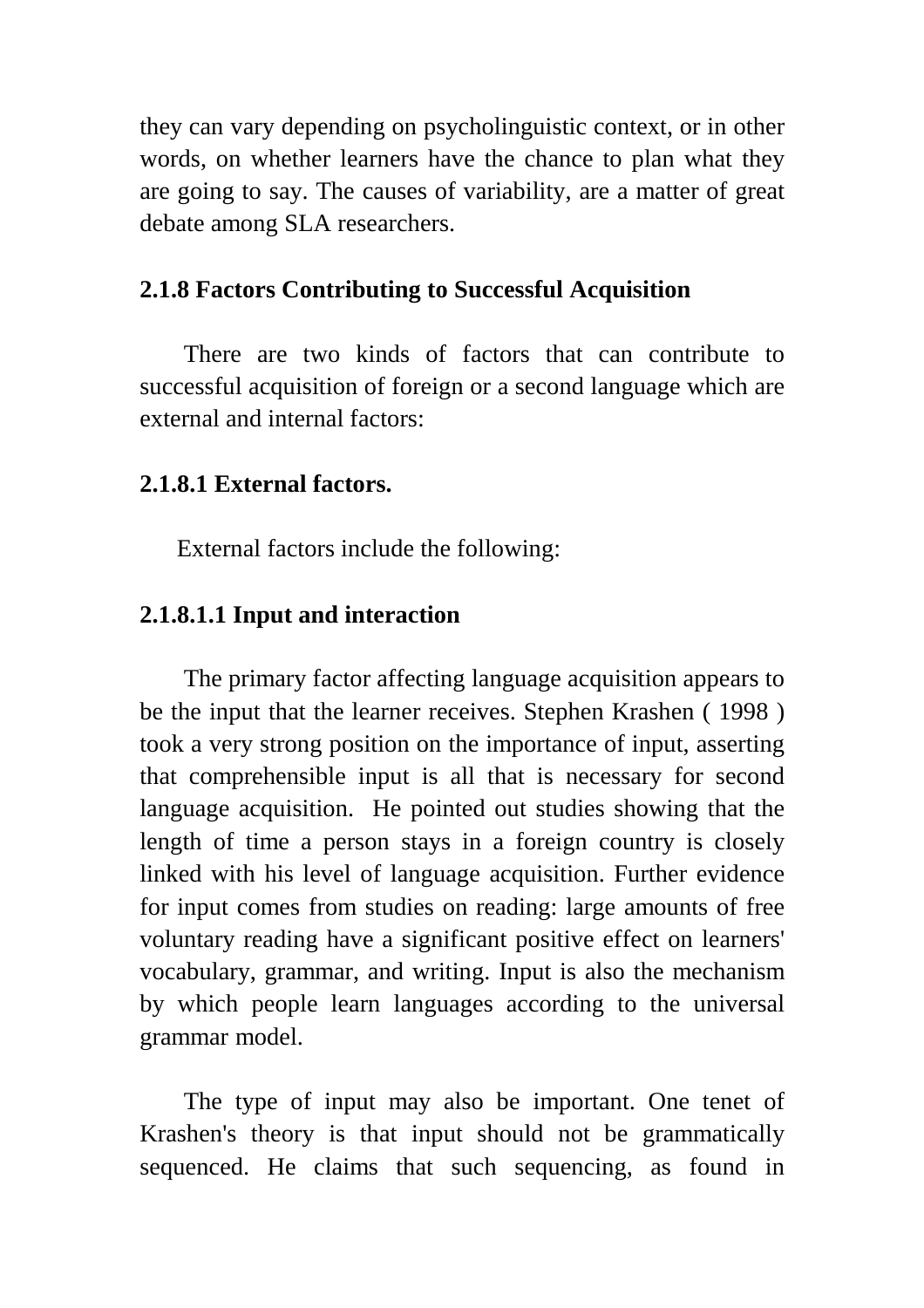language classrooms where lessons involve practicing a "structure of the day", is not necessary', and may even be harmful.

While input is of vital importance, only input matters in second language acquisition has been contradicted by more recent research. For example, student's enrolled in Frenchlanguage immersion programs in Canada still produced nonnative-like grammar when they spoke even though they had years of meaning-focused lessons and their listening skills were statistically native-level. Output appears to play an important role, and among other things, can help provide learners with feedback, make them concentrate on the form of what they are saying, and help them automatize their language knowledge. These processes have been codified in the theory of comprehensible output (Krashen (1981).

Researchers have also pointed out interaction in the second language as being important for acquisition. According to Long's interaction hypothesis the conditions for acquisition are especially good when interacting in the second language, specifically, conditions are good when a breakdown in communication occurs and learners must negotiate for meaning. The modifications of speech arising from interactions like this help to make input more comprehensible, provide feedback to the learner, and push learners to modify their speech.

#### **2.1.8.1.2 Social Aspects**

Although the dominant perspective in second language research is a cognitive one, from the early days of the discipline researchers have also acknowledged that social aspects play an important role. There have been many different approaches to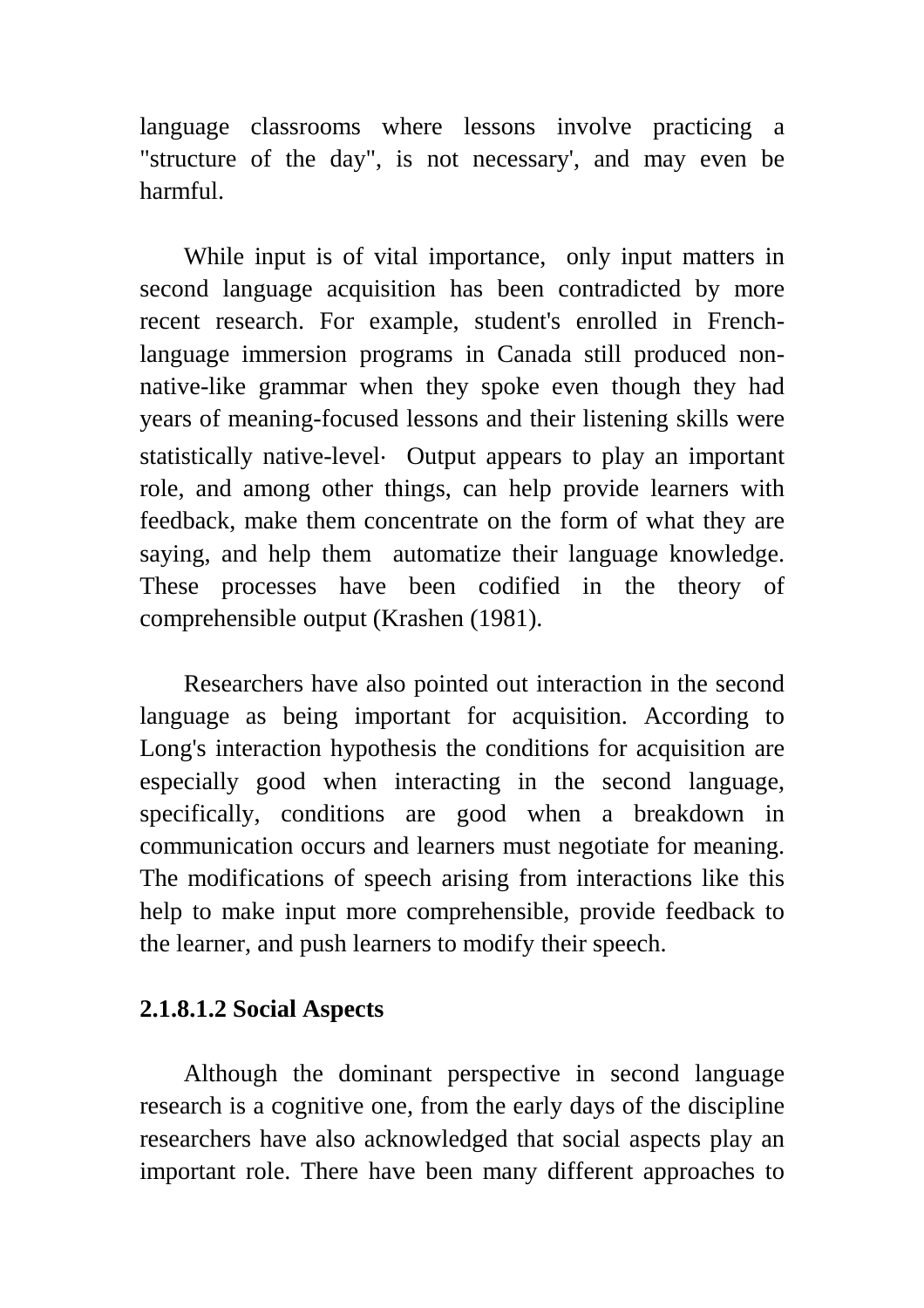sociolinguistic study of second language acquisition, and indeed, according to Rod Ellis, this plurality has meant that sociolinguistic SLA is replete with a bewildering set of terms referring to the social aspects of L2 acquisition Gardner (1989) . Common to each of these approaches, however, is a rejection of language as a purely psychological phenomenon; instead, sociolinguistic research views the social context in which language is learned as essential for a proper understanding of the acquisition process.

Ellis (1997:51) identifies three types of social structure which can affect the acquisition of second languages: sociolinguistic setting, specific social factors, and situational factors. Sociolinguistic setting refers to the role of the second language in society such as whether it is spoken by a majority or a minority of the population, whether its use is widespread or restricted to a few functional roles, or whether the society is predominantly bilingual or monolingual. Ellis(ibid) also includes the distinction of whether the second language is learned in a natural or an educational setting. Specific social factors that can affect second language acquisition include age, gender, social class, and ethnic identity, with ethnic identity being the one that has received most research attention. Situational factors are those which vary between each social interaction. For example, a learner may use more polite language when talking to someone of higher social statues, but more informal language, when talking to friends Gardner(1981).

There have been several models developed to explain social effects on language acquisition. Schumann's Acculturation Model proposes that learners' rate of development and ultimate level of language achievement is a function of the "social distance" and the "psychological distance" between learners and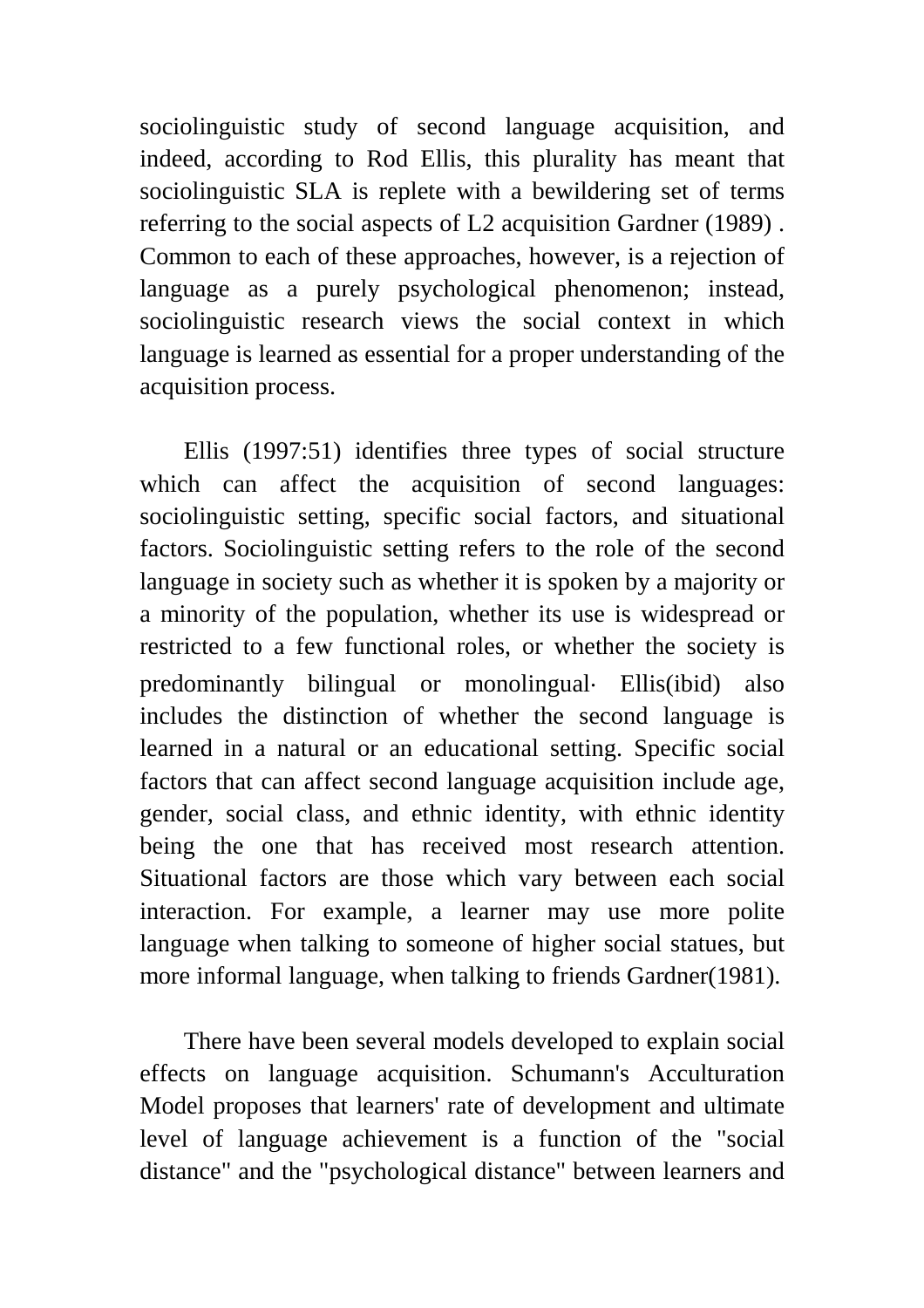the second language community, In Schumann's model the social factors are most important, but the degree to which learners are combatable with learning the second language also plays a role. Another sociolinguistic model is Gardner's socioeducational model, which was designed to explain classroom language acquisition; the liner-group model proposes "ethnolinguistic vitality" as a key construct for second language acquisition. Language socialization is an approach with the premise that "linguistic and cultural knowledge are constructed through each other", and saw increased attention after the year 2000. Finally, Norton's theory of social identity is an attempt to codify the relationship between power, identity, and language acquisition.

#### **2.1.8.2 Internal Factors**

Internal factors affecting second language acquisition are those which stem from the learner's own mind. Attempts to account for the internal mechanisms of second language acquisition can be divided into three general strands: cognitive, socio-cultural and linguistic. These explanations are not all compatible, and often differ significantly.

#### **2.1.8.2.1 Cognitive Approaches**

Much modern research in second language acquisition has taken a cognitive approach. Cognitive research is concerned with the mental processes involved in language acquisition, and how they can explain the nature of learners' language knowledge. This area of research is based in the more general area of cognitive science, and uses many concepts and models used in more general cognitive theories of learning. As such, cognitive theories view second-language acquisition as a special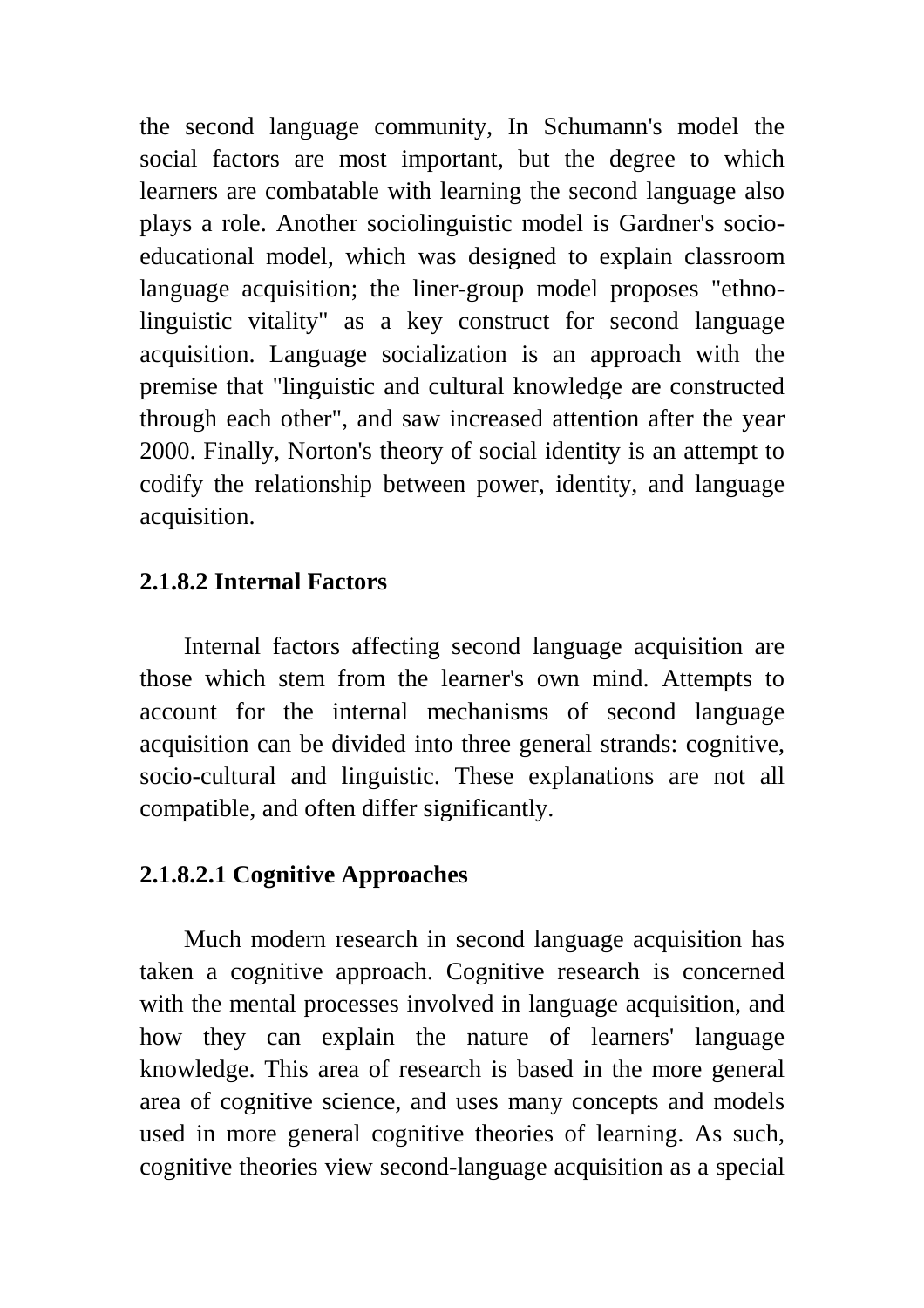case of more general learning mechanisms in the brain. This puts them in direct contrast with linguistic theories, which posit that language acquisition uses a unique process different from other types of learning.

The dominant model in cognitive approaches to secondlanguage acquisition, in all second language acquisition research, is the computational model Gardner (1989). The computational model involves three stages. In the first stage, learners retain certain features of the language input in shortterm memory. (This retained input is known as intake.) Then, learners convert some of this intake into second-language knowledge, which is stored in long-term memory. Finally, learners use this second language knowledge to produce spoken output. Cognitive theories attempt to codify both the nature of the mental representations of intake and language knowledge, and the mental processes which underlie these stages.

In the early days of second language acquisition research interlanguage was as seen as the basic representation of second language knowledge; however, more recent research has taken a number of different approaches in characterizing the mental representation of language knowledge. There are theories that hypothesize that learner language is inherently variable and there is the factionalist perspective that sees the acquisition of language as intimately tied to the function it provides. Some researchers make the distinction between implicit and explicit language knowledge, and some between declarative and procedural language knowledge. There have also been approaches that argue for a dual-mode system in which some language knowledge is stored as rules and other language knowledge as items.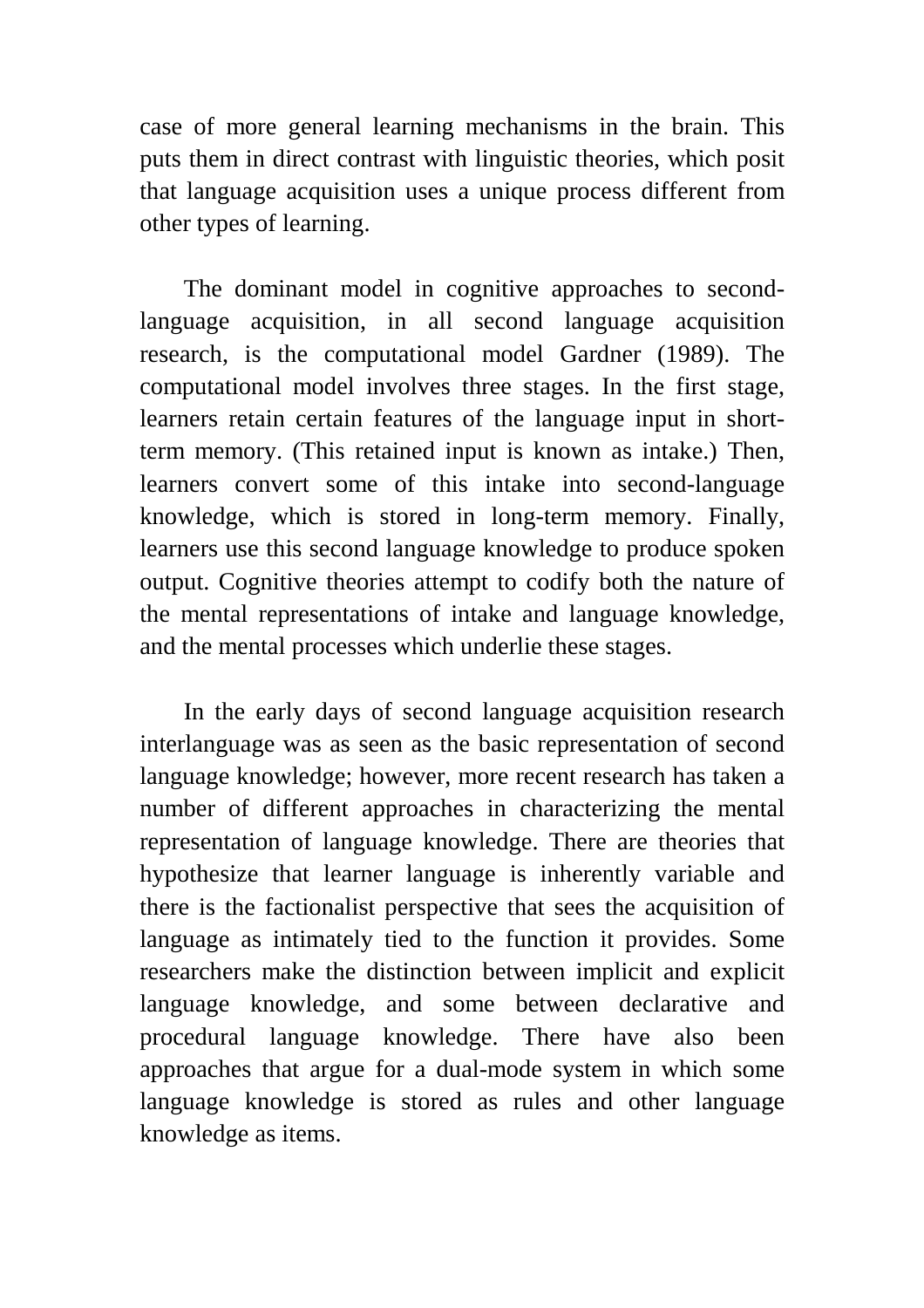The mental processes that underlie second language acquisition can be broken down into micro-processes and macro-processes. Micro-processes include attention, working memory; integration and restructuring, the process by which learners change their interlanguage systems; and monitoring, the conscious attending of learners to their own language output. Macro-processes include the distinction between intentional learning and incidental learning; and also the distinction between explicit and implicit learning.

Other cognitive approaches have looked at learners' speech production, particularly learners' speech planning and communication strategies. Speech planning can have an effect on learners' spoken output, and research in this area has focused on how planning affects three aspects of speech: complexity, accuracy, and fluency. Of these three, planning effects on fluency has had the most research attention. Communication strategies are conscious strategies that learners employ to get around any instances of communication breakdown they may experience. Their effect on second language acquisition is unclear, with some researchers claiming they help it, and others claiming the opposite.

### **2.1.8.2.2 Socio-Cultural Approaches**

While still essentially being based in the cognitive tradition, socio-cultural theory has a fundamentally different set of assumptions to approaches to second language acquisition based on the computational model. Furthermore, although it is closely affiliated with other social approaches, it is a theory of mind and not of general social explanations of language acquisition. According to Ellis ( 1997: 67) "It is important to recognize that this paradigm, despite the label 'socio-cultural' does not seek to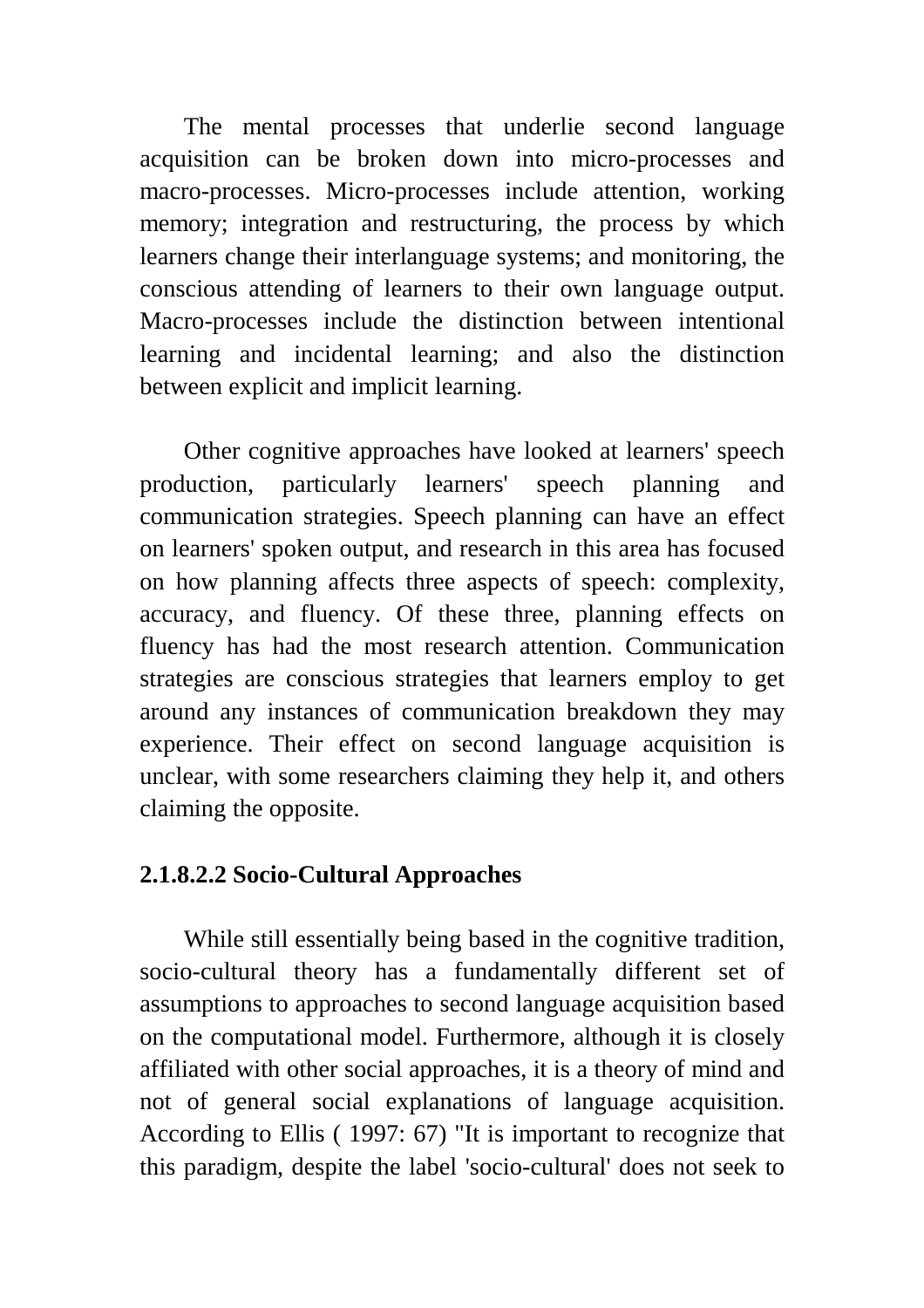explain how learners acquire the cultural values of the L2 but rather how knowledge of an L2 is internalized through experiences of a socio-cultural nature.

#### **2.1.8.2.3 Linguistic Approaches**

Linguistic approaches to explaining second-language acquisition spring from the wider study of linguistics. They differ from cognitive approaches and socio-cultural approaches in that they consider language knowledge to be unique and distinct from any other type of knowledge. Two main strands of research can be identified in the linguistic tradition: approaches informed by universal grammar, and typological approaches.

The theory of universal grammar was proposed by Noam Chomsky in the 1950s, and has enjoyed considerable popularity in the field of linguistics. It is a narrowly-focused theory that only concentrates on describing the linguistic competence of an individual, as opposed to mechanisms of learning. It consists of a set of principles, which are universal and constant, and a set of parameters, which can be set differently for different languages. The "universals" in universal grammar differ from typological universals in that they are a mental construct derived by researchers, whereas typological universals are readily verifiable by data from world languages.

Typological universals are principles that hold for all the world's languages. They are found empirically, by surveying different languages and deducing which aspects of them could be universal; these aspects are then checked against other languages to verify the findings. The interlanguages of second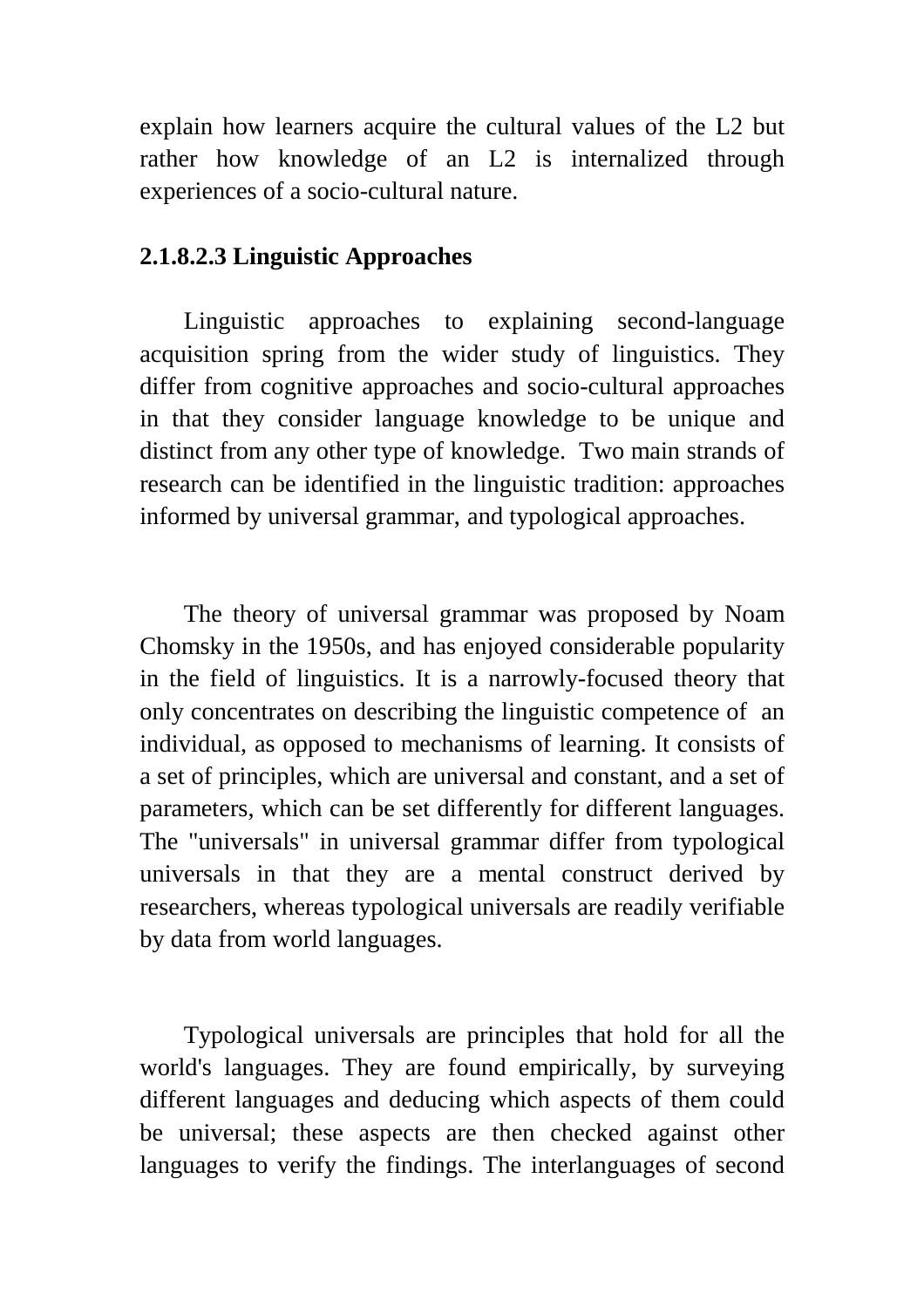language learners have been shown to follow typological universals, and some researchers have suggested that typological universals may constrain interlanguage development Tharp (1988).

#### **2.1.8.2.4 Individual Variation**

There is considerable variation in the rate at which people learn second languages, and in file language level that they ultimately reach. Some learners learn quickly and reach a nearnative level of competence, but others learn slowly and get stuck at relatively early stages of acquisition, despite living in the country where the language is spoken for several years. The reason for this disparity was first addressed with the study of language learning aptitude in the 1950s, and later with the good language learner studies in the 1970s. More recently research has focused on a number of different factors that affect individuals' language learning, in particular strategy use, social and societal influences, personally, motivation, and anxiety. The relationship between age and the ability to learn languages has also been a subject of long-standing debate Skehan (1989).

The issue of age was first addressed with the critical period hypothesis. The strict version of this hypothesis states that there is cut-off age at about 12, after which learners lose the ability to fully learn a language. This strict version has since been rejected for second language acquisition, as adult learners have been observed who reach native-like levels of pronunciation and general fluency. However, in general, adult learners of a second language rarely achieve the native-like fluency that children display, despite often progressing faster in the initial stages. This has led to speculation that age is indirectly related to other,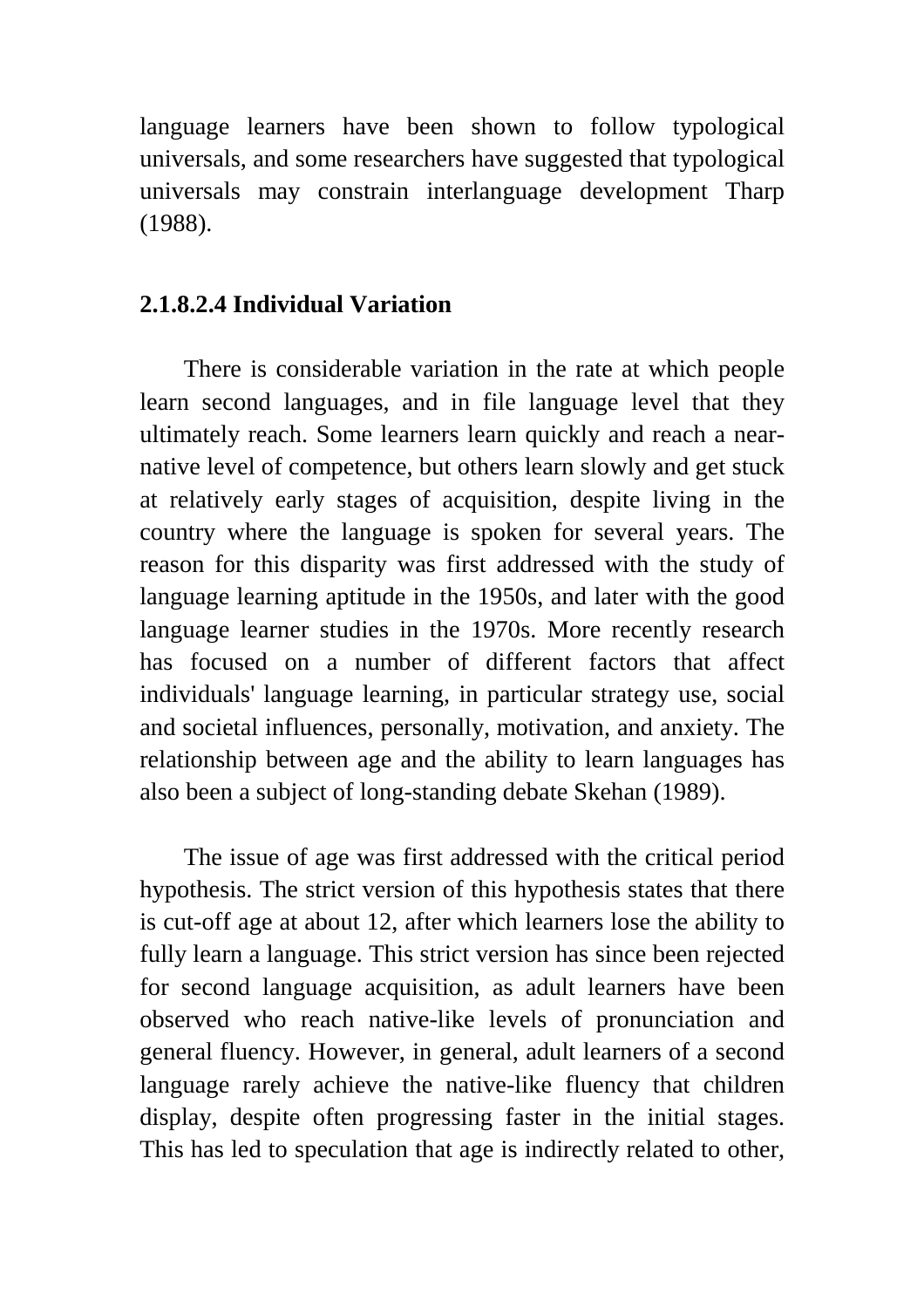more central factors that affect language learning.

There has been considerable attention paid to the strategies which learners use when learning a second language. Strategies have been found to be of critical importance, so much so that strategic competence has been suggested as a major component of communicative competence. Strategies are commonly divided into learning strategies and communicative strategies, although there are other ways of categorizing them. Communicative strategies are strategies a learner uses to convey meaning even when she doesn't have access to tile correct form, such as using pro-forms like thing, or using non-verbal means such as gestures.

### **2.2 Theories of Second Language Learning**

## **2.2.1The Audio-lingual Method**

The entry of the United States into second World war had a significant effect on language teaching in America. To supply the U.S. government with personnel who were fluent in German, French, Italian, Chinese Japanese, Malay, and other languages, and who could work as interpreters, code-room assistants, and translators, it was necessary to set up special language training program. The government commissioned American universities to develop a foreign language programs for military personnel. Thus, the Army Specialized Training Program (ASTP) was established in 1942. Fifty-five American universities were involved in the program by the beginning of 1943.

The objective of the army programs was for students to attain conversational proficiency in a variety of foreign languages. Linguists, such as Leonard Bloomfield and Yale,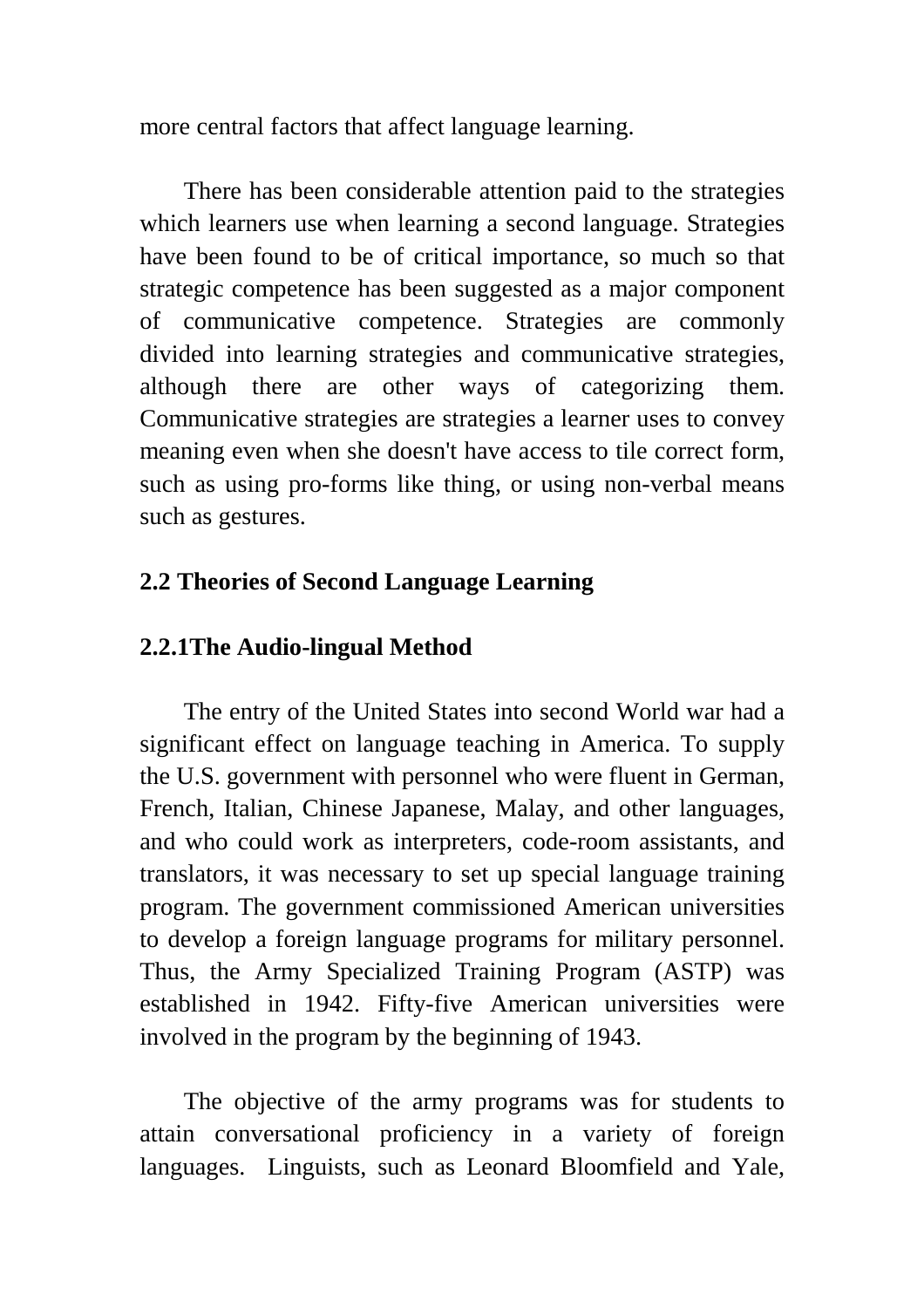had already developed training programs as part of their linguistic research that were designed to give linguists and anthropologists mastery of American Indian languages and other languages they were studying who served as a source of phrases and vocabulary and who provided sentences for imitation, and a linguist, who supervised the learning experience.

The linguist did not necessarily know the language but was trained in eliciting the basic structure of the language from the informant. Thus, the students and the linguist were able to take part in guided conversation with the informant, and together they gradually learned how to speak the language, as well as to understand much of its basic grammar. Students in such courses studied 10 hours a day, 6 days a week. There were generally 15 hours of drill with native speakers and 20 to 30 hours of private study spread over two to three 6-week sessions. This was the system adopted by the army, and in small classes of mature and highly motivated students, excellent results were often achieved.

The Army Specialized Training Program lasted only about two years but attracted considerable attention in the popular press and in the academic community. For the next 10 years the "Army Method" and its suitability for use in regular language programs were discussed. But the linguists who developed the ASTP were not interested primarily in language teaching. The "methodology" of the Army Method, like the Direct Method, derived from the intensity of contact with the target language rather than from any well-developed methodological basis Brown (1980). It was a program innovative mainly in terms of the procedures used and the intensity of teaching rather than in terms of its underlying theory. However, it did convince a number of prominent linguists of the value of an intensive, oralbased approach to the learning of a foreign language.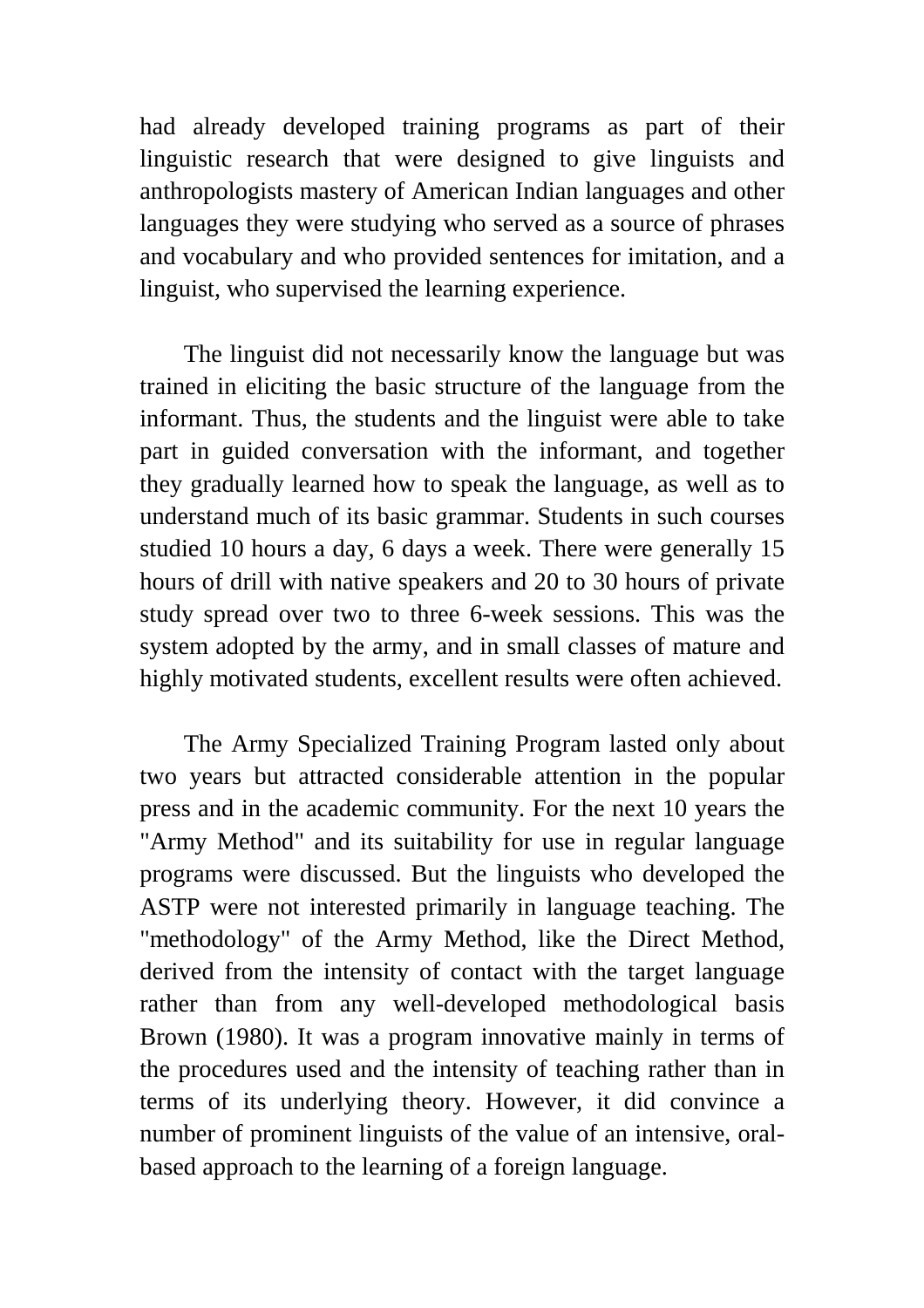### **2.2.2 Communicative Method of Language Learning**

Communicative Method of Language Learning is the name of a method developed by Charles A. Curran (1976:88 ) and his associates. Curran was a specialist in counseling and a professor of psychology at Loyola University, Chicago. His application of psychological counseling techniques to learning is known as Counseling-Learning. Communicative Language Learning represents the use of Counseling-Learning theory to teach languages. As the name indicates, CLL derives its primary insights, and indeed its organizing rationale, from Rogerian counseling Rogers (1951:126). In lay terms, counseling is one person giving advice, assistance, and support to another who has a problem or is in some way in need. Communicative Language Learning draws on the counseling metaphor to redefine the roles of the teacher (the counselor) and learners (the clients) in the language classroom. The basic procedures of CLL can thus be seen as derived from the counselor-client relationship.

CLL techniques also belong to a larger set of foreign language teaching practices sometimes described as humanistic techniques Moskowitz (1978:17) Moskowitz defines humanistic techniques as those that blend what the student feels, thinks and knows with what he is learning in the target language. Rather than self-denial being the acceptable way of life, selfactualization and self-esteem are the ideals the exercises pursue. [The techniques] help build rapport, cohesiveness, and caring that far transcend what is already there.., help students to be themselves, to accept themselves, and be proud of themselves.., help foster a climate of caring and sharing in the foreign language class. Moskowitz ( 1978:2)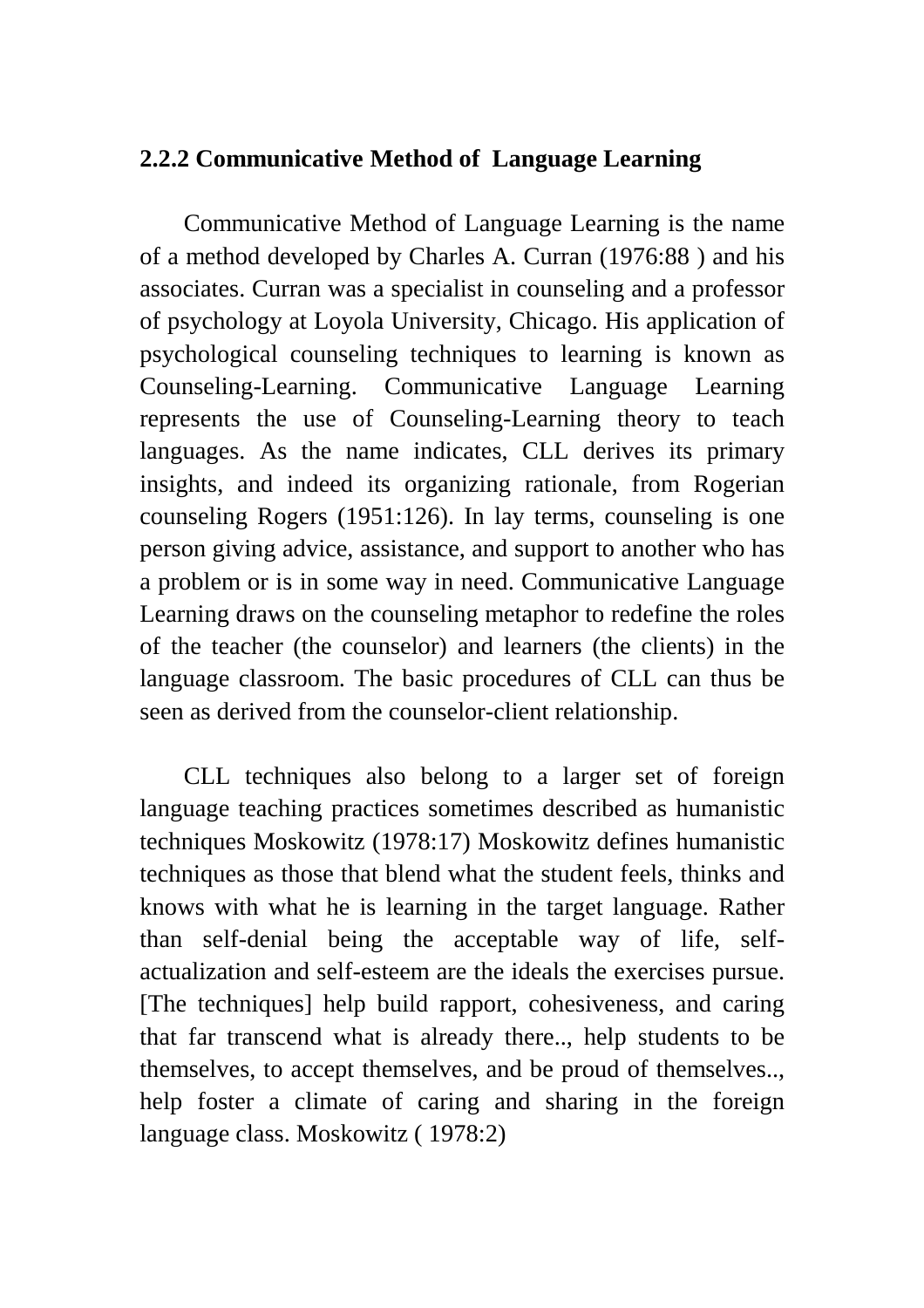In sum, humanistic techniques engage the whole person, including the emotions and feelings (the affective realm) as well as linguistic knowledge and behavioral skills.

Another language teaching tradition with which Communicative Language Learning is linked to a set of practices used in certain kinds of bilingual education programs and referred to by Mackey (1972: 46) as "language alternation." In language alternation, a message/lesson/class is presented first in the native language and then again in the second language.

Students know the meaning and flow of an L2 message from their recall of the parallel meaning and flow of an L1 message. They begin to holistically piece together a view of the language out of these message sets. In CLL, a learner presents a message in L1 to the knower. The message is translated into L2 by the knower. The learner then repeats the message in L2, addressing it to another learner with whom he or she wishes to communicate. CLL learners are encouraged to attend to the "overhears" they experience between other learners and their knowers. The result of the "overhear" is that every member of the group can understand what any given learner is trying to communicate La Forge (1983: 45).

Curran himself wrote little about his theory of language. His student La Forge (1983:7) has attempted to be more explicit about this dimension of Communicative Language Learning theory. La Forge accepts that language theory must start, though not end, with criteria for sound features, the sentence, and abstract models of language La Forge (1983:4). The foreign language learners' tasks are "to apprehend the sound system, assign fundamental meanings, and to construct a basic grammar of the foreign language." La Forge goes beyond this structuralist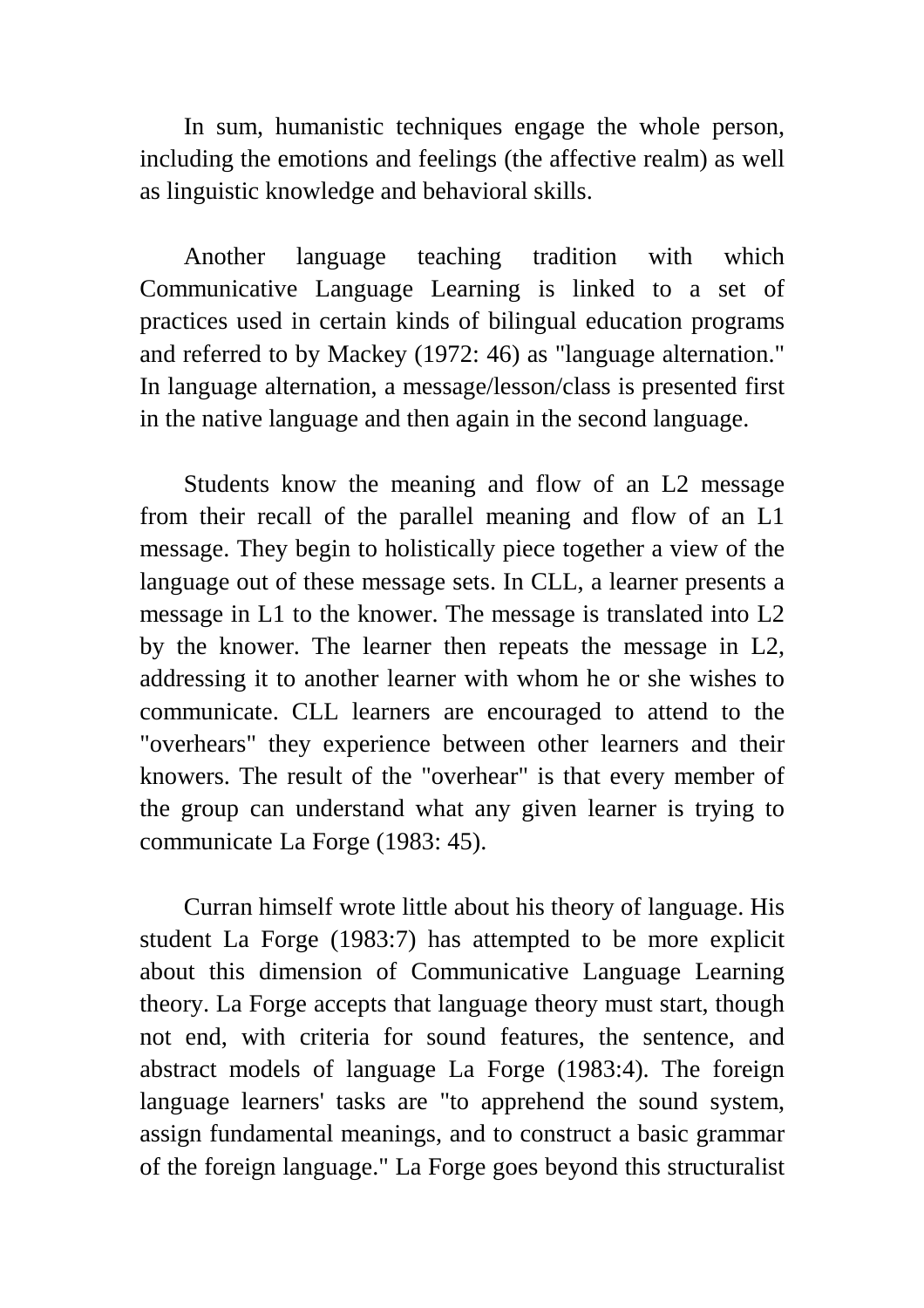view of language, however, and elaborates an 'alternative theory of language, which is referred to as Language as Social Process.

Communication is more than just a message being transmitted from a speaker to a listener. The speaker is at the same time both subject and object of his own message. Communication involves not just the unidirectional transfer of information to the other, but the very constitution of the speaking subject in relation to its other.... Communication is an exchange which is incomplete without a feedback reaction from the destine of the message. La Forge ( 1983: 3)

This social-process view of language is then elaborated in terms of six qualities or sub-processes. La Forge also elaborates on the interactional view of language underlying Community Language Learning. "Language is people; language is persons in contact; language is persons in response" La forge (1983: 9). CLL interactions are of two distinct and fundamental kinds: interactions between learners and interactions between learners and knowers. Interactions between learners are unpredictable in content but typically are said to involve exchanges of affect. Learner exchanges deepen in intimacy as the class becomes a community of learners. The desire to be part of this growing intimacy pushes learners to keep pace with the learning of their peers.

Interaction between learners and knowers is initially dependent. The learner tells the knower what he or she wishes to say in the target language, and the knower tells the learner how to say it. In later stages, interactions between learner and knower are characterized as self-assertive (stage 2), resentful and indignant (stage 3), tolerant (stage 4), and independent (stage 5). These changes of interactive relationship are paralleled by five stages of language learning and five stages of affective conflicts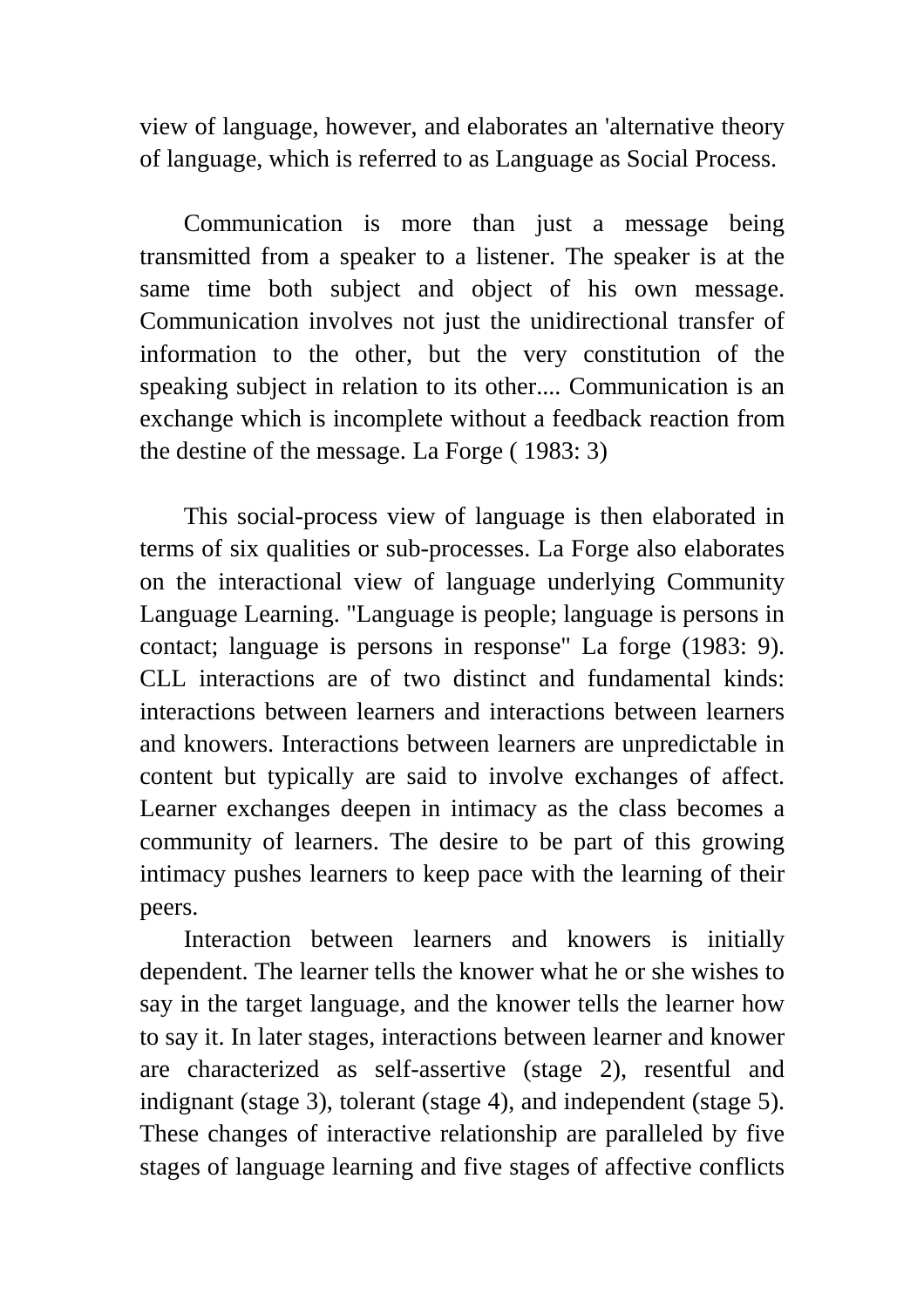La Forge (1983: 50).

Curran's counseling experience led him to conclude that the techniques of counseling could be applied to learning in general (this became Counseling-Learning) and to language teaching in particular (Communicative Language Learning). The CLL view of learning is a holistic one, since "true" human learning is both cognitive and affective. This is termed whole-person learning. Such learning takes place in a communicative situation where teachers and learners are involved in "an interaction.., in which both experience a sense of their own wholeness" Curran (1972: 90). Within this, the development of the learner's relationship with the teacher is central. The process is divided into five stages and compared to the ontogenetic development of the child.

In the first, "birth" stage, feelings of security and belonging are established. In the second, as the learner's abilities improve, the learner, as child, begins to achieve a measure of independence from the parent. By the third, the learner "speaks independently" and may need to assert his or her own identity, often rejecting unasked-for advice. The fourth stage sees the learner as secure enough to take criticism, and by the last stage, the learner merely works on improving style and knowledge of linguistic appropriateness. By the end of the process, the child has become adult. The learner knows everything the teacher does and can become knower for a new learner. The process of learning a new language, then, is like being reborn and developing a new person, with all the trials and challenges that are associated with birth and maturation.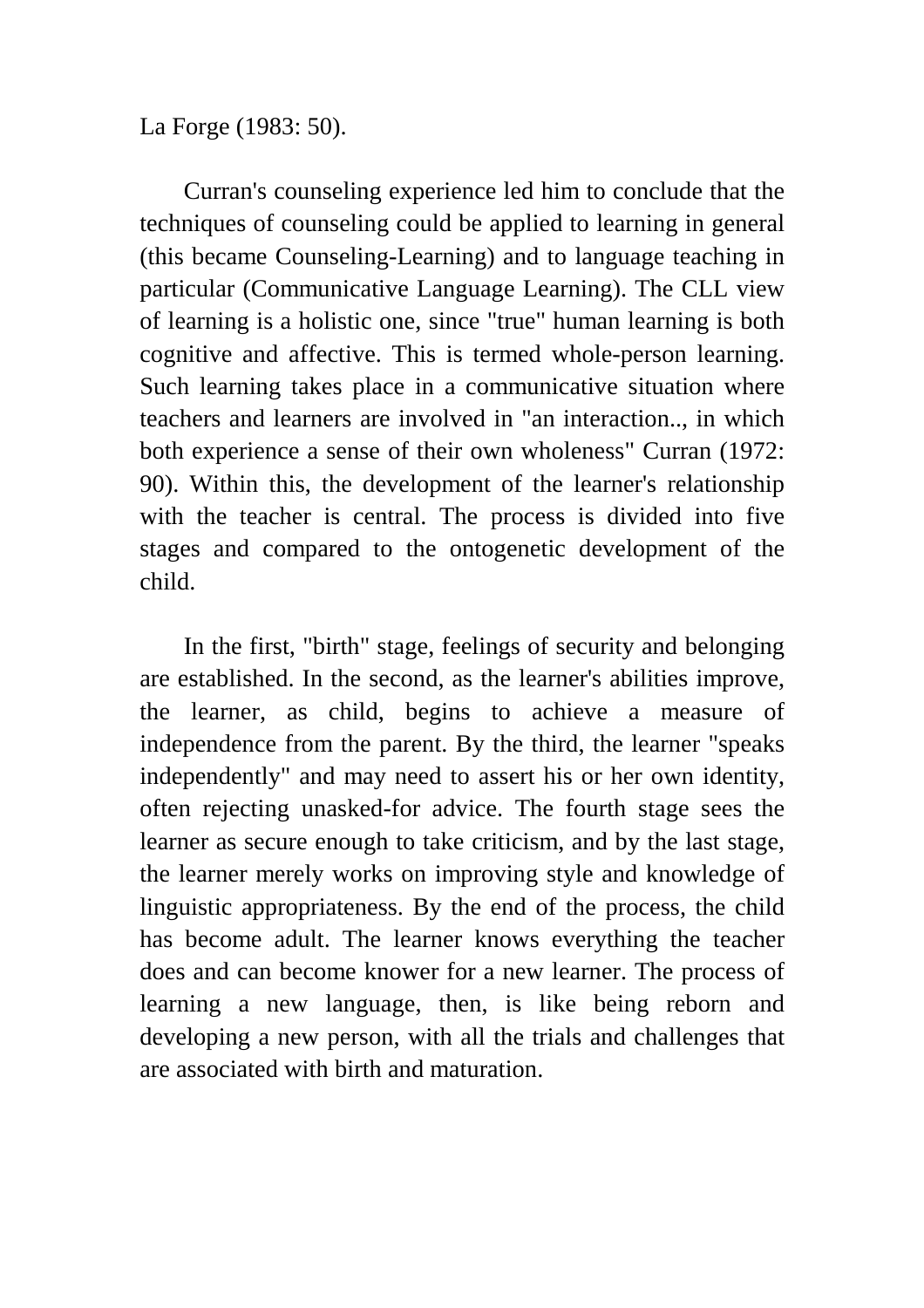### **2.2.3 Translation Method**

 Grammar Translation Method is the offspring of German scholarship, the object of which, according to one of its less charitable critics, was "to know everything about something rather than the thing itself" W. H. D. Rouse, quoted in Kelly (1969:53). The principal characteristics of the Grammar-Translation Method were these:

1. The goal of foreign language study is to learn a language in order to read its literature or in order to benefit from the mental discipline and intellectual development that result from foreign language study. Grammar Translation is a way of studying a language that approaches the language first through detailed analysis of its grammar rules, followed by application of this knowledge to the task of translating sentences and texts into and out of the target language. It hence views language learning as consisting of little more than memorizing rules and facts in order to understand and manipulate the morphology and syntax of the foreign language. "The first language is maintained as the reference system in the acquisition of the second language" (Stern 1983: 455).

2. Reading and writing are the major focus; little or no systematic attention is paid to speaking or listening.

3. Vocabulary selection is based solely on the reading texts , and words are taught through bilingual word lists, dictionary study, and memorization. In a typical Grammar-Translation text, the grammar rules are presented and illustrated, a list of vocabulary items is presented with their translation equivalents, and translation exercises are prescribed.

4. The sentence is the basic unit of teaching and language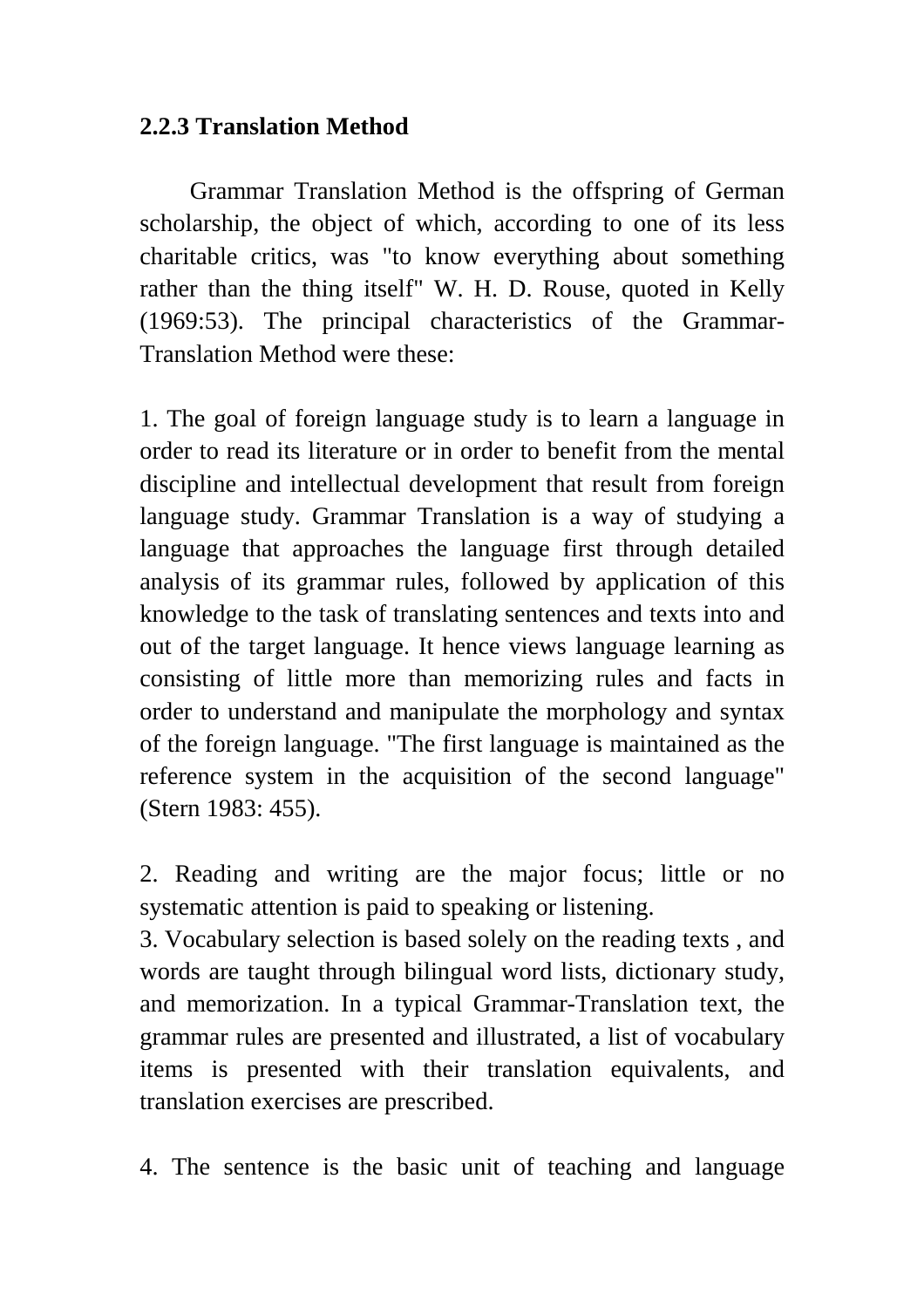practice. Much of the lesson is devoted to translating sentences into and out of the target language, and it is this focus on the sentence that is a distinctive feature of the method. Earlier approaches to foreign language study used grammar as an aid to the study of texts in a foreign language. But this was thought to be too difficult for students in secondary schools, and the focus on the sentence was an attempt to make language learning easier Howatt (1984: 131).

5. Accuracy is emphasized. Students are expected to attain high standards in translation, because of "the high priority attached to meticulous standards of accuracy which, as well as having an intrinsic moral value, was a prerequisite for passing the increasing number of formal written examinations that grew up during the century" Howatt (1984: 132).

6. Grammar is taught deductively - that is, by presentation and study of grammar rules, which are then practiced through translation exercises. In most Grammar-Translation texts, a syllabus was followed for the sequencing of grammar points throughout a text, and there was an attempt to teach grammar in an organized and systematic way.

7. The student's native language is the medium of instruction. It is used to explain new items and to enable comparisons to be made between the foreign language and the student's native language.

# **2.2.4 Cooperative Language Learning Method**

Cooperative Language Learning (CLL) is part of a more general instructional approach also known as Collaborative Learning (CL). Cooperative Learning is an approach to teaching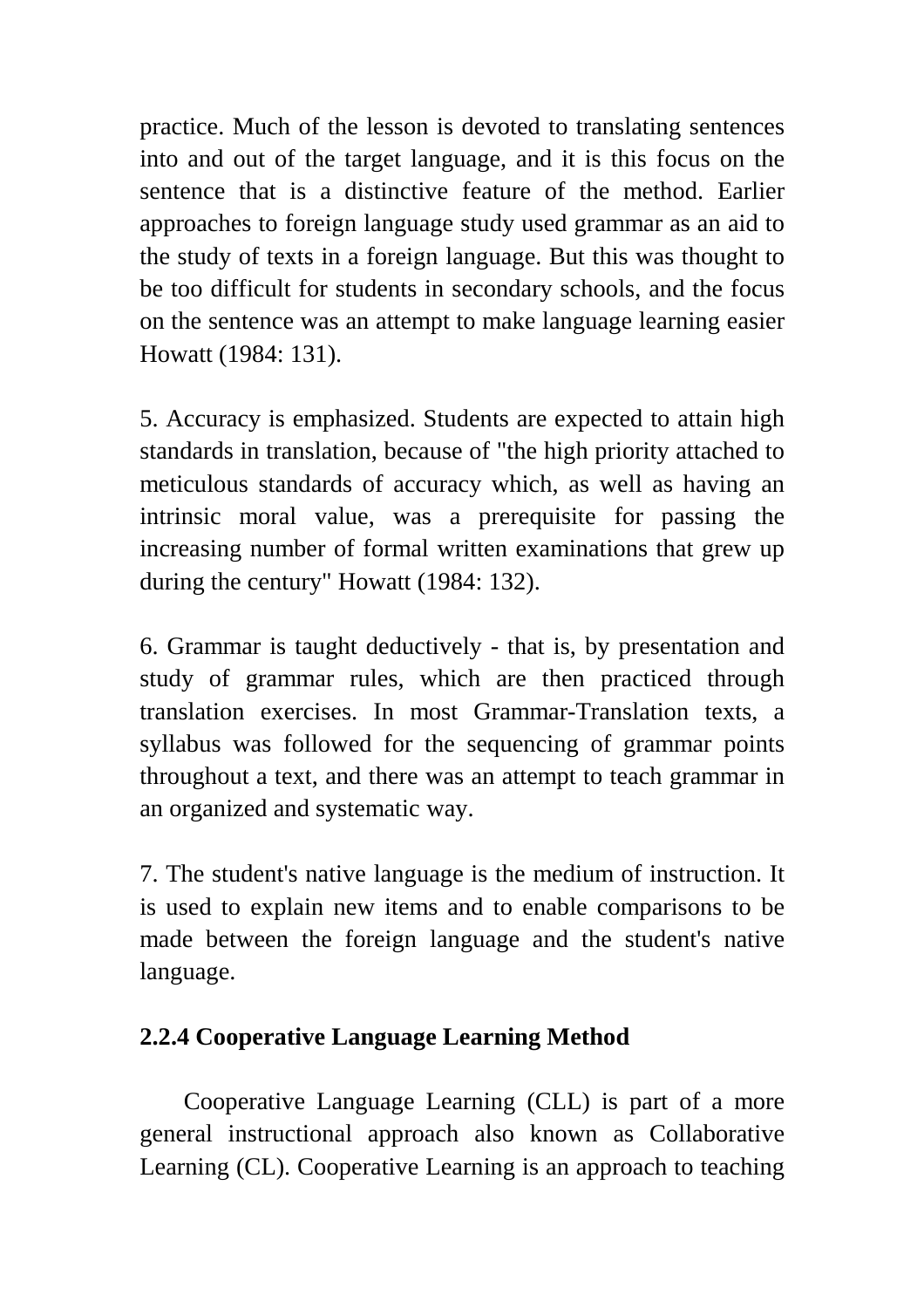that makes maximum use of cooperative activities involving pairs and small groups of learners in the classroom. It has been defined as follows:

Cooperative learning is group learning activity organized so that learning is dependent on the socially structured exchange of information between learners in groups and in which each learner is held accountable for his or her own learning and is motivated to increase the learning of others. Olsen and Kagam (1992: 8).

Cooperative Learning has antecedents in proposals for peertutoring and peer-monitoring that go back hundreds of years and longer. The early twentieth century U.S. educator John Dewey is usually credited with promoting the idea of building cooperation in learning into regular classrooms on a regular and systematic basis Rogres (1951:96). It was more generally promoted and developed in the United States in the 1960s and 1970s as a response to the forced integration of public schools and has been substantially refined and developed since then. Educators were concerned that traditional models of classroom learning were teacher-fronted, fostered competition rather than cooperation, and favored majority students. They believed that minority students might fall behind higher-achieving students in this kind of learning environment. Cooperative Learning in this context sought to do the following:

- Raise the achievement of all students, including those who are gifted or academically handicapped

- Help the teacher build positive relationships among students

- Give students the experiences they need for healthy social, psychological, and cognitive development

- Replace the competitive organizational structure of most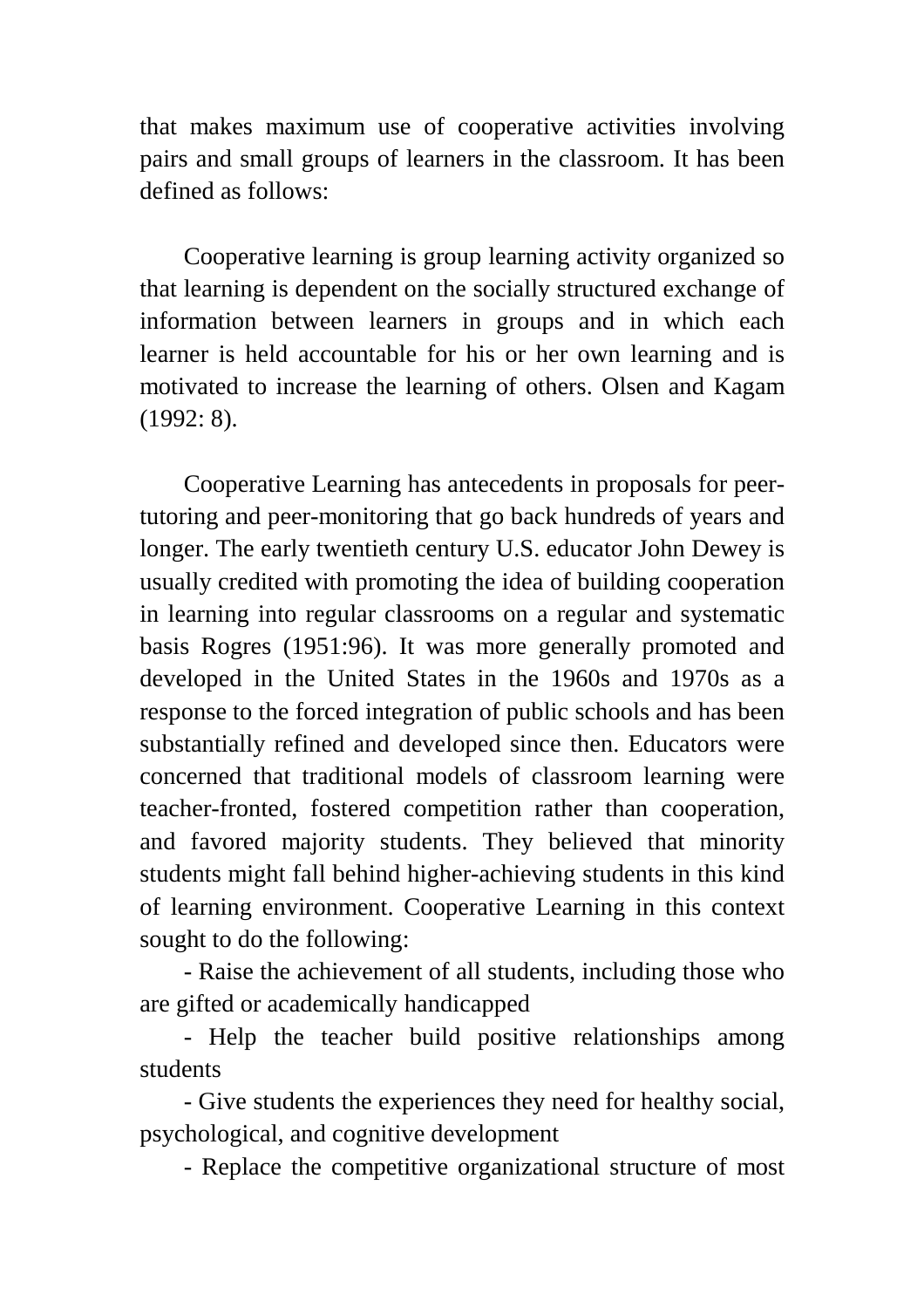classrooms and schools with a team-based, high-performance organizational structure (Johnson, Johnson, and Holubec (1994:2 ).

In second language teaching, CL (where it is often referred to as Cooperative Language Learning-CLL) has been embraced as a way of promoting communicative interaction in the classroom and is seen as an extension of the principles of Communicative Language Teaching. It is viewed as a learnercentered approach to teaching held to offer advantages over teacher-fronted classroom methods. In language teaching its goals are: - to provide opportunities for naturalistic second language acquisition through the use of interactive pair and group activities

- to provide teachers with a methodology to enable them achieve this goal and one that can be applied in a variety of curriculum settings (e.g., content-based, foreign language classrooms; mainstreaming)

- to enable focused attention to particular lexical items, language structures, and communicative functions through the use of interactive tasks

- to provide opportunities for learners to develop successful learning and communication strategies

- to enhance learner motivation and reduce learner stress and to create positive affective classroom climate

. CLL is thus an approach that crosses both mainstream education and second and foreign language teaching.

Cooperative learning advocates draw heavily on the theoretical work of developmental psychologists Jean Piaget (1965: 96) stressed that the central role of social interaction in learning. As we have indicated, a central premise of CLL is that learners develop communicative competence in a language by conversing in socially or pedagogically structured situations. CLL advocates have proposed certain interactive structures that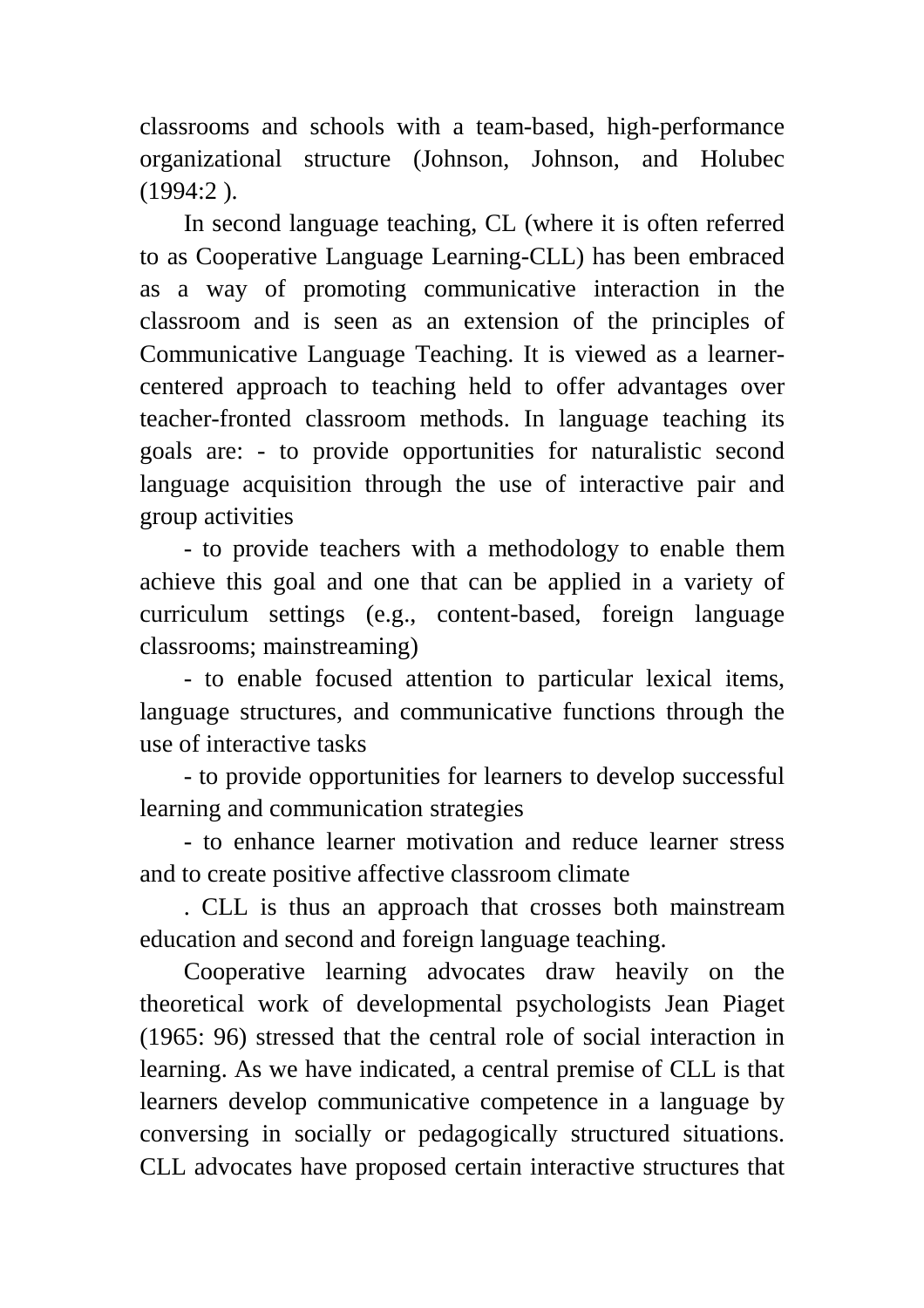arc considered optimal for learning the appropriate rules and practices in conversing in a new language. CLL also seeks to develop learners' critical thinking skills, which are seen as central to learning of any sort. Some authors have even elevated critical thinking to the same level of focus as that of the basic language skills of reading, writing, listening, and speaking Kagan (1992:23). One approach to integrating the teaching of critical thinking adopted by CLL advocates is called the Question Matrix Wiederhold (1995). Wiederhold has developed a battery of cooperative activities built on the matrix that encourages learners to ask and respond to a deeper array of alternative question types.

Activities of this kind are believed to foster the development of critical thinking. (The matrix is based on the wellknown Taxonomy of Educational Objectives devised by Bloom (1956) which assumes a hierarchy of learning objectives ranging from simple recall of information to forming conceptual judgments.) Kagan(1992:77) and other CL theorists have adopted this framework as an underlying learning theory for Cooperative Learning.

# **2.2.5 Multiple Intelligence Method**

Multiple intelligences (MI) refers to a learner-based philosophy that characterizes human intelligence as having multiple dimensions that must be acknowledged and developed in education. Traditional IQ or intelligence tests are based on a test called the Stanford-Binet, founded on the idea that intelligence is a single, unchanged, inborn capacity. However, traditional IQ tests, while still given to most schoolchildren, are increasingly being challenged by the MI movement. MI is based on the work of Howard Gardner of the Harvard Graduate School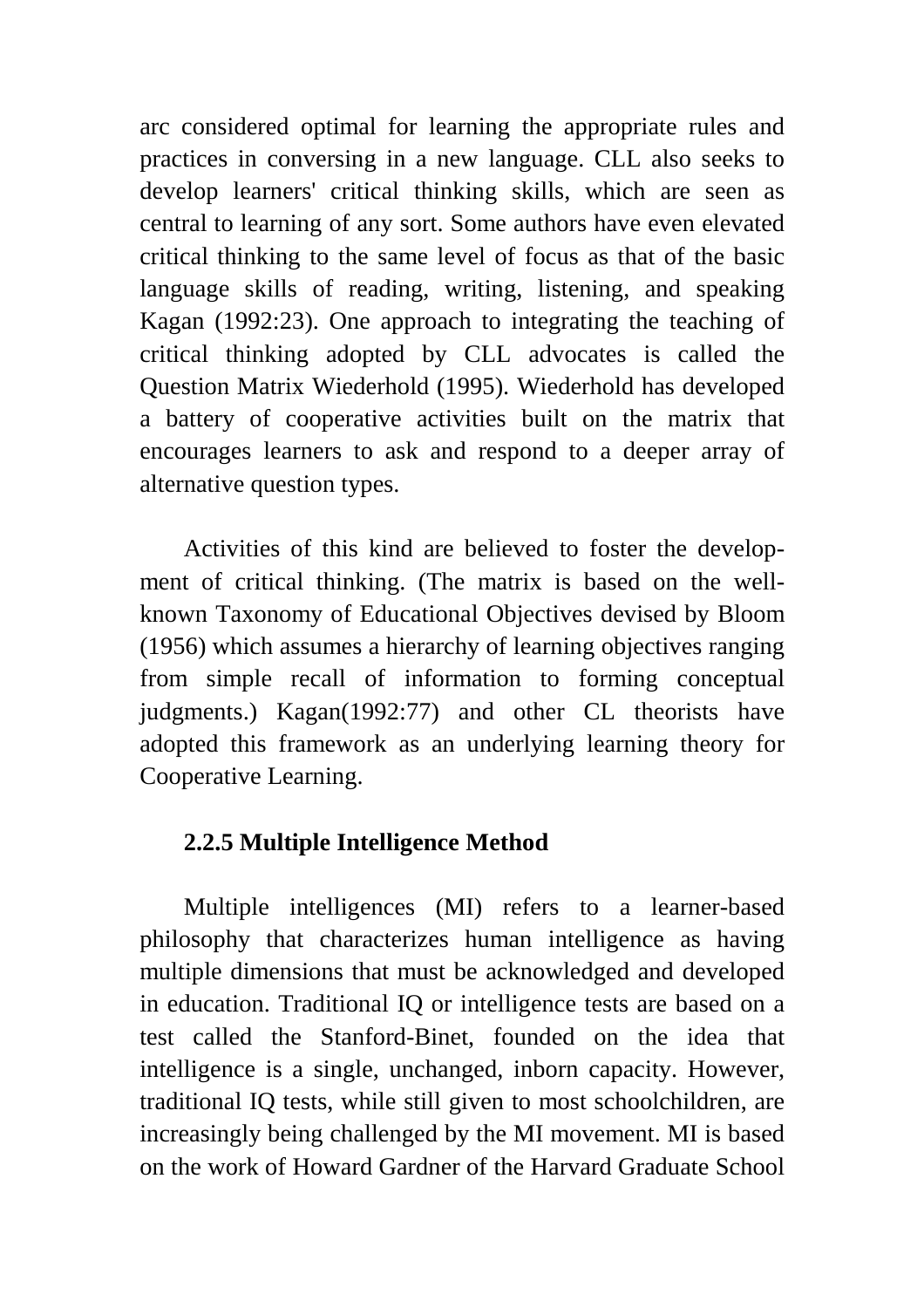of Education Gardner (1993 :124).

 Gardner notes that traditional IQ tests measure only logic and language, yet the brain 1has other equally important types of intelligence. Gardner argues that all humans have these intelligences, but people differ in the strengths and combinations of intelligences. He believes that all of them can be enhanced through training and practice. MI thus belongs to a group of instructional perspectives that focus on differences between learners and the need to recognize learner differences in teaching.

 Learners are viewed as possessing individual learning styles, preferences, or intelligences. Pedagogy is most successful when these learner differences are acknowledged, analyzed for particular groups of learners, and accommodated in teaching. In both general education and language teaching, a focus on individual differences has been a recurring theme in the last 30 or so years, as seen in such movements or approaches as Individualized Instruction, Autonomous Learning, Learner Training, and Learner Strategies. The Multiple Intelligences model shares a number of commonalities with these earlier proposals.

Gardner (1993:72) proposed a view of natural human talents that is labeled the "Multiple Intelligences Model." This model is one of a variety of learning style models that have been proposed in general education and have subsequently been applied to language education . Gardner claims that his view of intelligence(s) is culture-free and avoids the conceptual narrowness usually associated with traditional models of intelligence (e.g., the Intelligent Quotient [IQ] testing model).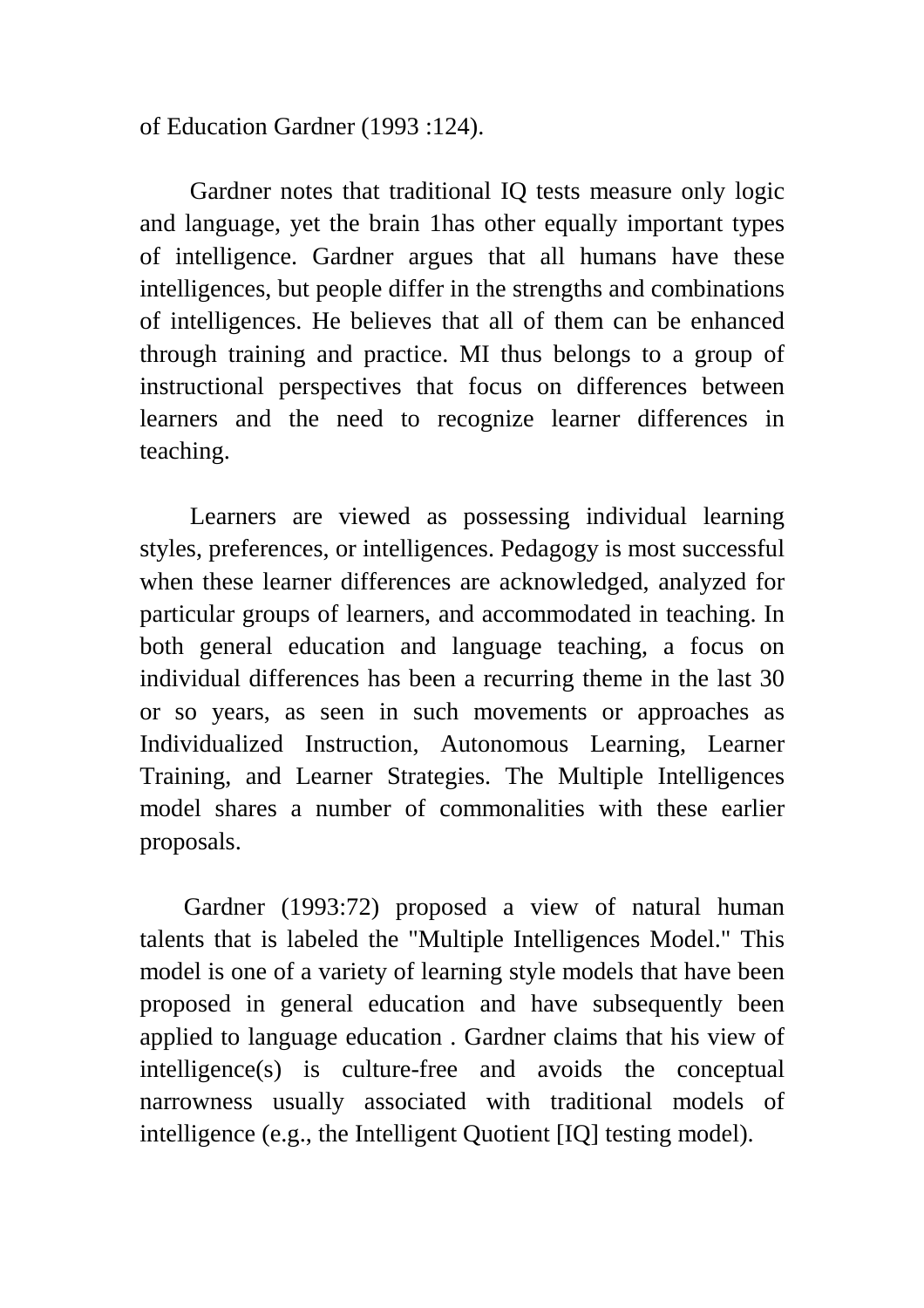The idea of Multiple Intelligences has attracted the interest of many educators as well as the general public. Schools that use MI theory encourage learning that goes beyond traditional books, pens, and pencils. Teachers and parents who recognize their learners'/children's particular gifts and talents can provide learning activities that build on those inherent gifts. As a result of strengthening such differences, individuals are free to be intelligent in their own ways.

## **2.2.6 The Direct Method**

 The German scholar F. Franke (1984:12) wrote on the psychological principles of direct association between forms and meanings in the target language and provided a theoretical justification for a monolingual approach to teaching. According to Franke (1984:8) *a language could best be taught by, using it actively in the* classroom. Rather than using analytical procedures that focus on explanation of grammar rules in classroom teaching, teachers must encourage direct and spontaneous use of the foreign language in the classroom. Learners would then be able to induce rules of grammar. The teacher replaced the textbook in the early stages of learning. Speaking began with systematic attention to pronunciation. Known words could be used to teach new vocabulary, using mime, demonstration, and pictures.

These natural language learning principles provided the foundation for what came to be known as the Direct Method, which refers to the most widely known of the natural methods. Enthusiastic supporters of the Direct Method introduced it in France and Germany . In practice it stood for the following principles and procedures: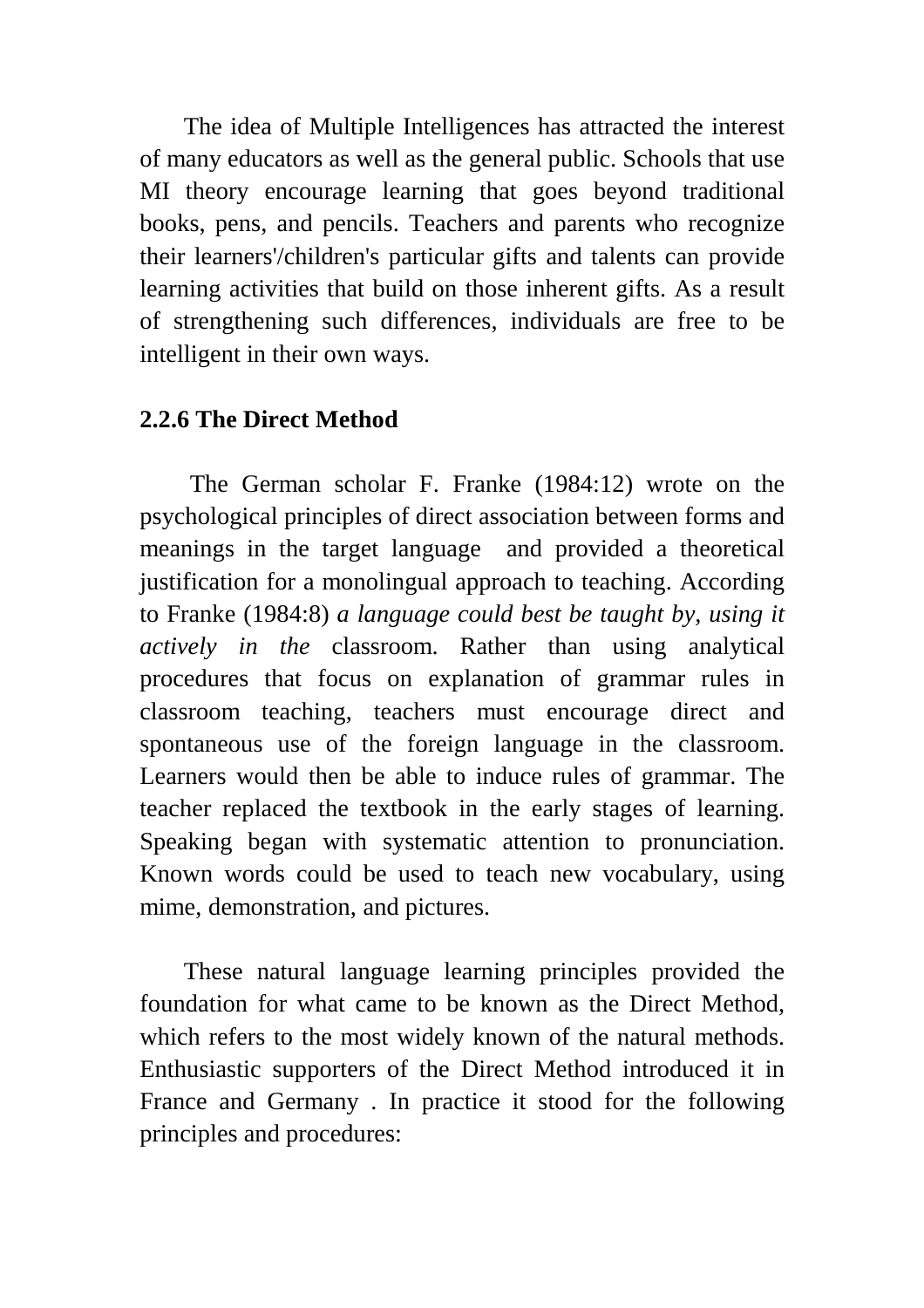1-Classroom instruction was conducted exclusively in the target language.

2- Only everyday vocabulary and sentences were taught.

3- Oral communication skills were built up in a carefully graded progression organized around question-and-answer exchanges between teachers and students in small, intensive classes.

4- Grammar was taught inductively.

5-New teaching points were introduced orally.

6-Concrete vocabulary was taught through demonstration, objects, and pictures; abstract vocabulary was taught by association of ideas.

7-Both speech and listening comprehension were taught.

8-Correct pronunciation and grammar were emphasized.

These principles are seen in the following guidelines for teaching oral language, which are still followed in contemporary Berlitz schools:

Never translate: demonstrate

Never explain: act

Never make a speech: ask questions

Never imitate mistakes: correct

Never speak with single words: use sentences Never speak too much: make students speak much never use the book: use your lesson plan

Never jump around: follow your plan

Never go too fast: keep the pace of the student never speaks too slowly: speak normally

Never speak too quickly: speak naturally

Never speak too loudly: speak naturally

Never be impatient: take it easy

The Direct Method was quite successful in private language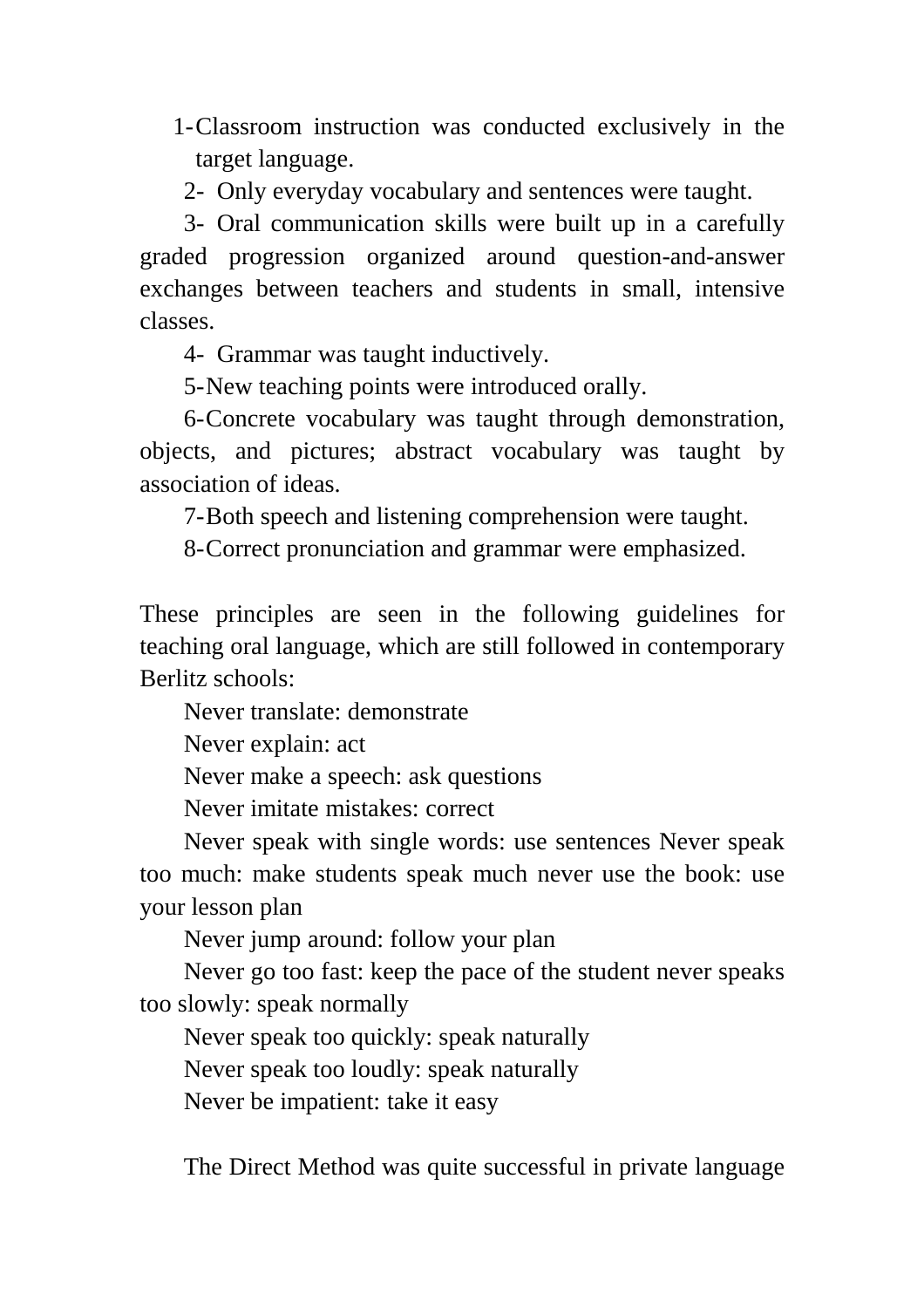schools, where paying clients had high motivation and the use of native-speaking teachers was the norm. But despite pressure from proponents of the method, it was difficult to implement in public secondary school education. It overemphasized and distorted the similarities between naturalistic first language learning and classroom foreign language learning and failed to consider the practical realities of the classroom. In addition, it lacked a rigorous basis in applied linguistic theory, and for this reason it was often criticized by the more academically based proponents of the Reform Movement.

The Direct Method represented the product of enlightened amateurism. It was perceived to have several drawbacks. It required teachers who were native speakers or who had native like fluency in the foreign language. It was largely dependent on the teacher's skill, rather than on a text book, and not all teachers were proficient enough in the foreign language to adhere to the principles of the method. Critics pointed out that strict adherence to Direct Method principles was often counter productive, since teachers were required to go to great lengths to avoid using the native language, when sometimes a simple, brief explanation in the student's native language would have been a more efficient route to comprehension.

The researcher believes that the suitable method to be applied for Iraqi English language learners is the Translation Method because they used to use Arabic translation in understanding English.

# **2.3. Factors Affecting Second Language Learning**

### **2.3.1 Intelligence**

Intelligence has multiple types: traditionally, intelligence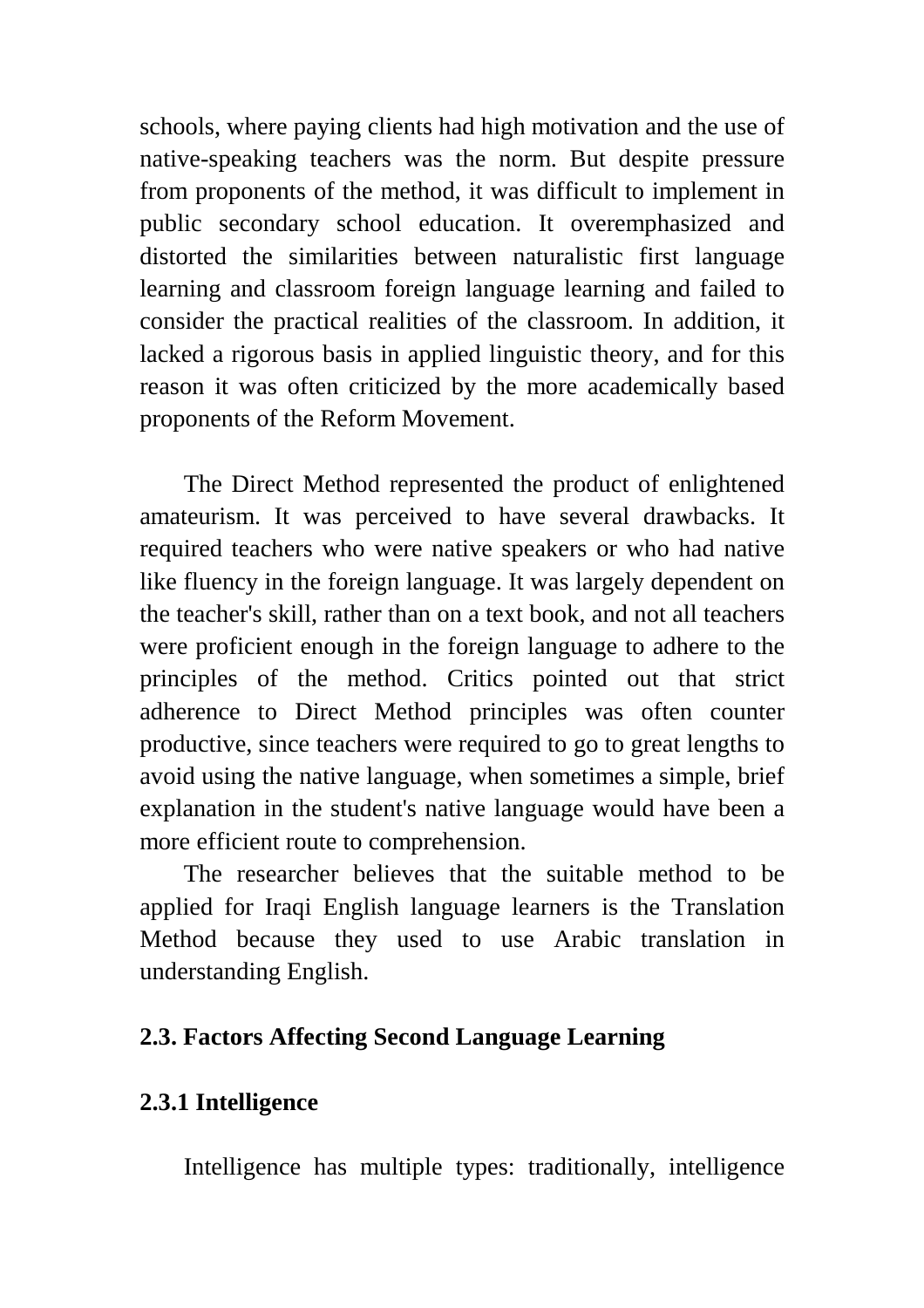refers to the mental abilities that are measured by an IQ, (intelligence quotient) test. It usually measures only two types of intelligence: verbal intelligence and mathematical logical intelligence; there are other types of intelligence such as spatial intelligence, bodily-kinesthetic intelligence, musical intelligence And interpersonal intelligence.

Linguistic intelligence includes speaking, using words, writings, giving presentations, solving word problems, logical mathematical intelligence using numbers, logic, calculations; learning and understanding grammar rules **.** 

Special intelligence includes drawing, painting, using color, art, graphics, pictures, maps, and charts. Bodily-kinesthetic intelligence includes muscular coordination, athletic skill, body language, drama and theater. Musical intelligence encompasses using music, tones, hearing; producing the intonation and rhythm of a language. Interpersonal Intelligence refers to talking with other people, understanding them, using language to communicate. However Intrapersonal intelligence has selfknowledge, self-confidence, using language to analyze yourself, especially measured by verbal IQ tests, which may be a strong factor when it comes to learning that involves language analysis and rule learning. On the other hand, intelligence may play a less important role in language learning that focuses more on communication. It is important to keep in mind that "intelligence" is complex and that a person has many kinds of abilities and strengths an individual with strong academic performance does not necessarily mean that she/he is a successful second language learner.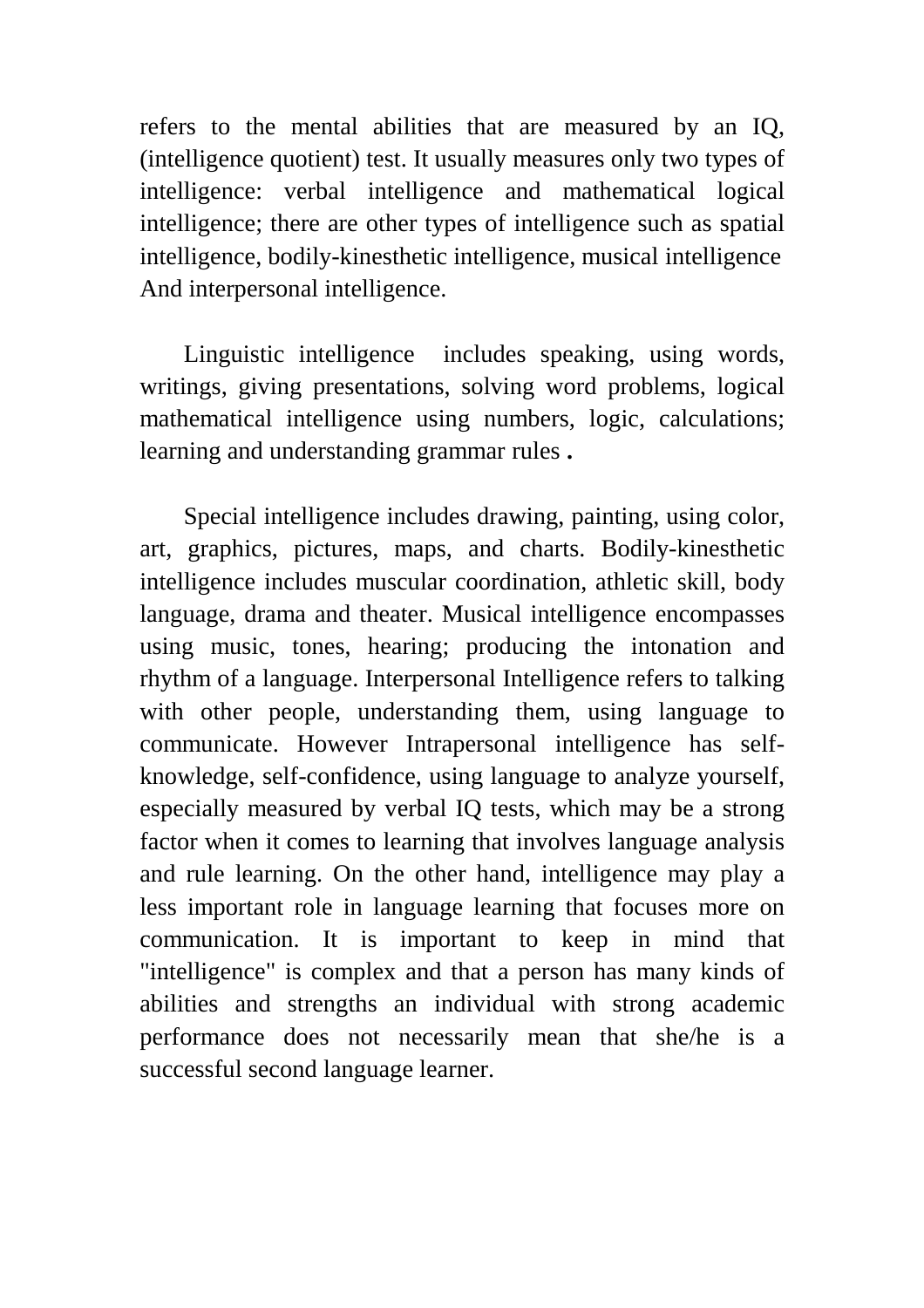# **2.3.2 Aptitude**

Aptitude refers to potential for achievement. An aptitude test is designed to make a prediction about an individual's future achievements. Aptitude for language learning is usually composed of four different types of abilities: 1.The ability to identify and memorize new sounds 2.the ability to understand the function of particular words in sentences 3. the ability to figure out grammatical rules from language samples 4.the ability to memorize new words.

Earlier research revealed a substantial relationship between aptitude for language learning and performance in foreign language that was taught with grammar-translation or audiolingual methods. However, aptitude seems irrelevant to L2 learning with file adoption of a more communicative approach to teaching (i.e., with a focus on meaning rather than on form). Successful language learners are not necessarily strong in all of the components of aptitude (e.g., some may have strong memories but only average ability to figure out grammatical rules.) Teachers can select appropriate teaching approaches and activities based on learners' aptitude profiles to accommodate their differences in aptitude Corder (1989).

# **2.3.3 Personality**

There are numbers of personality characteristics that are likely to affect L2 learning, such as Extroversion vs. introversion, Inhibition vs. risk-taking, Self-esteem (selfconfidence) Anxiety Empathy. Some studies have found that learners' success in language learning is associated with extroversion such as assertiveness and adventurousness, while others have found that many successful language learners do not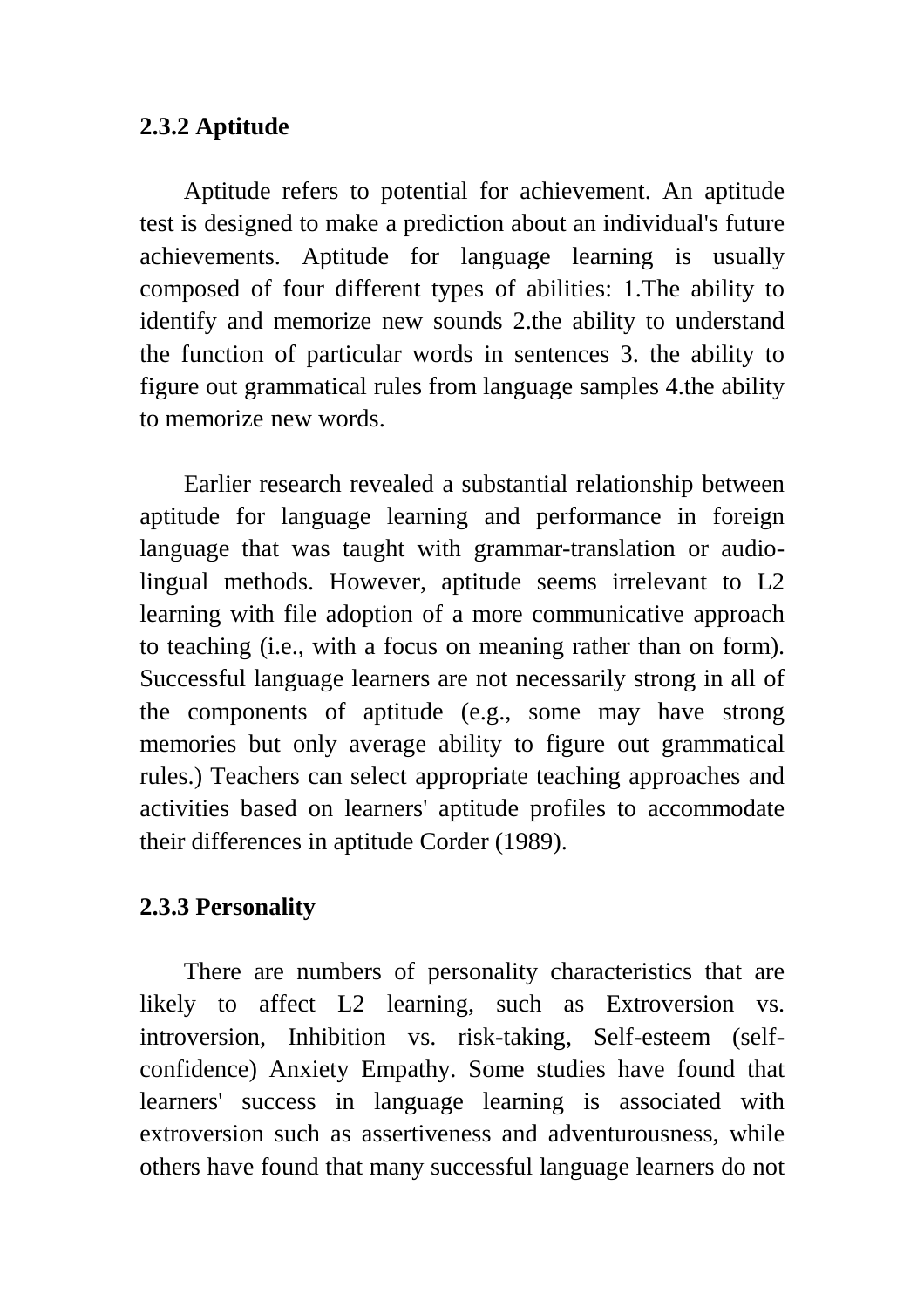get high scores on measures of extroversion. Inhibition is a negative force for second language pronunciation performance. However, in general, the research does not show a clearly defined relationship between personality and SLA. The major difficulty is identification and measurement of personality characteristics. Personality may be a major factor only in the acquisition of conversational skills (i.e., oral communicative ability), not in tile acquisition of literacy skills (i.e., reading and writing skills).

## **2.3.4 Motivation**

Learning a second language would not be occurred without a key factor-motivation. Crookes perceives the major approaches towards motivation as social and physical. He states that motivation has been consistently linked with attitudes towards the community of speakers of the target language with interest in interacting with such speakers, and with some degree of self-identification with the target community(Crookes:70-1). Keeping in mind, there are three different types of motivation; that is integrative motivation, instrumental and intrinsic motivation.

### **2.3.4.1 Types of Motivation**

 1. Integrative Motivation: It involves the interest in learning a second language because of a sincere and personal interest in the people and culture represented by the other language group. Integrative motivation on the other hand is the combination of learning the language.

2. Instrumental Motivation is the need and the desire to achieve the reward of the achieving a high level of English. It is important to distinguish between orientation and motivation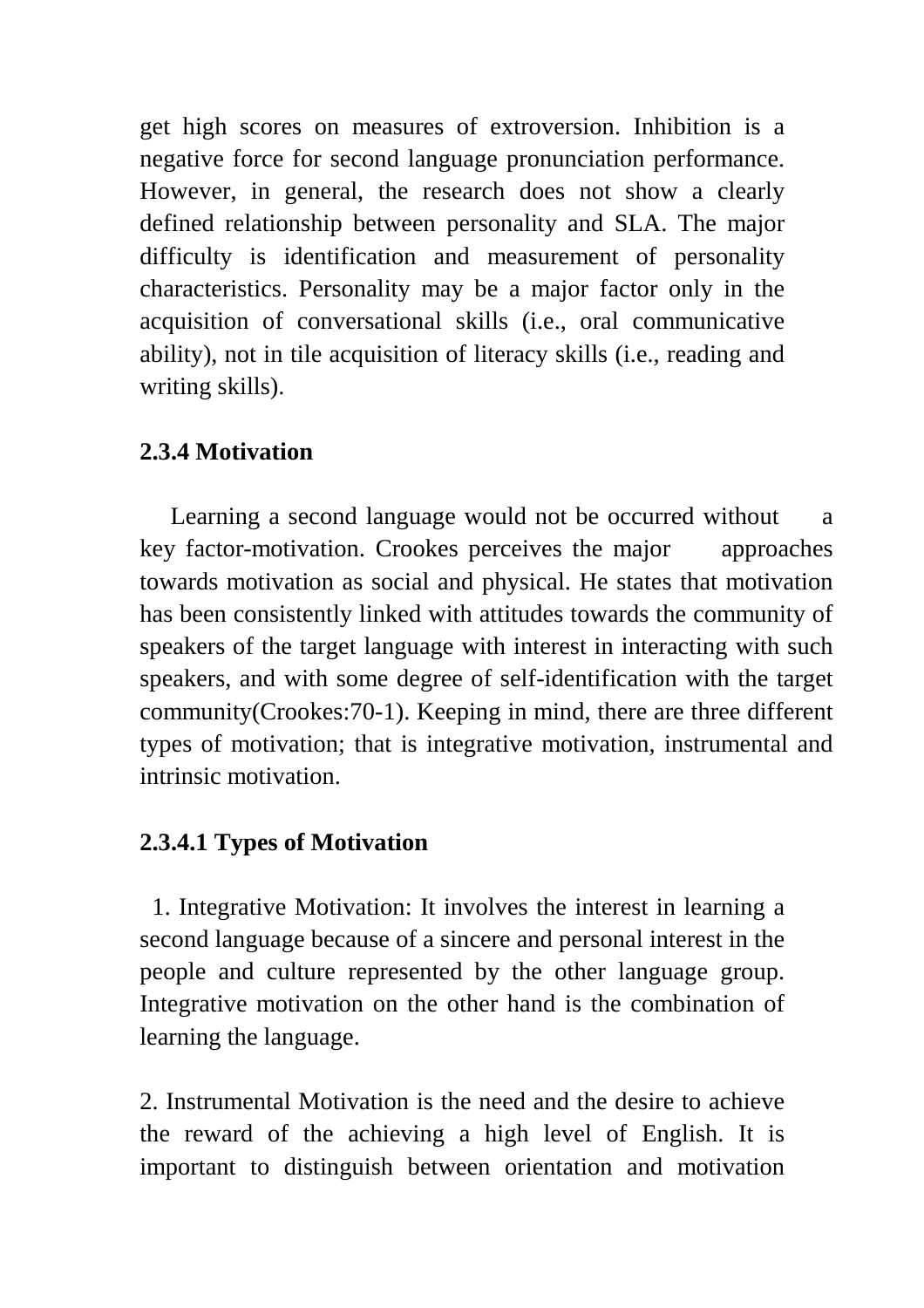when referring to instrumental motivation, the concept of orientation involved learners regarding as important for performing one's profession or reading technical literature.

3. Intrinsic Motivation: It is related to the learner's context of learning second language, so the methodology of teaching is too constant, habitation will occur

# **2.3.4.2 Attitudes Towards Second Language Community**

Positive learning L2 is enrichment. Negative learning L2 is resentment Social dynamics and power relationships between L1 and L2. Minority group members learning the language of a majority groups may have different attitudes and motivation from those of majority group members learning a minority language. Think of why an ESL learner's and an EFL learner's attitude may differ in motivation and attitude.

# **2.3.4.3 Motivation in the Classroom Setting**

Its motivating students in to the lesson, varying the activities, tasks, and materials to increase students' interest levels, using cooperative rather than competitive goals to increase students' self-confidence, creating a supportive and non-threatening learning atmosphere.

# **2.4 Learning Styles.**

A learning Style is student consistent way of responding to and using stimuli in the context of learning. Reid(1999:89) defined learning styles as the composite of characteristic cognitive, affective and physiological factors that serve as relatively stable indicators of how a learner perceive, interact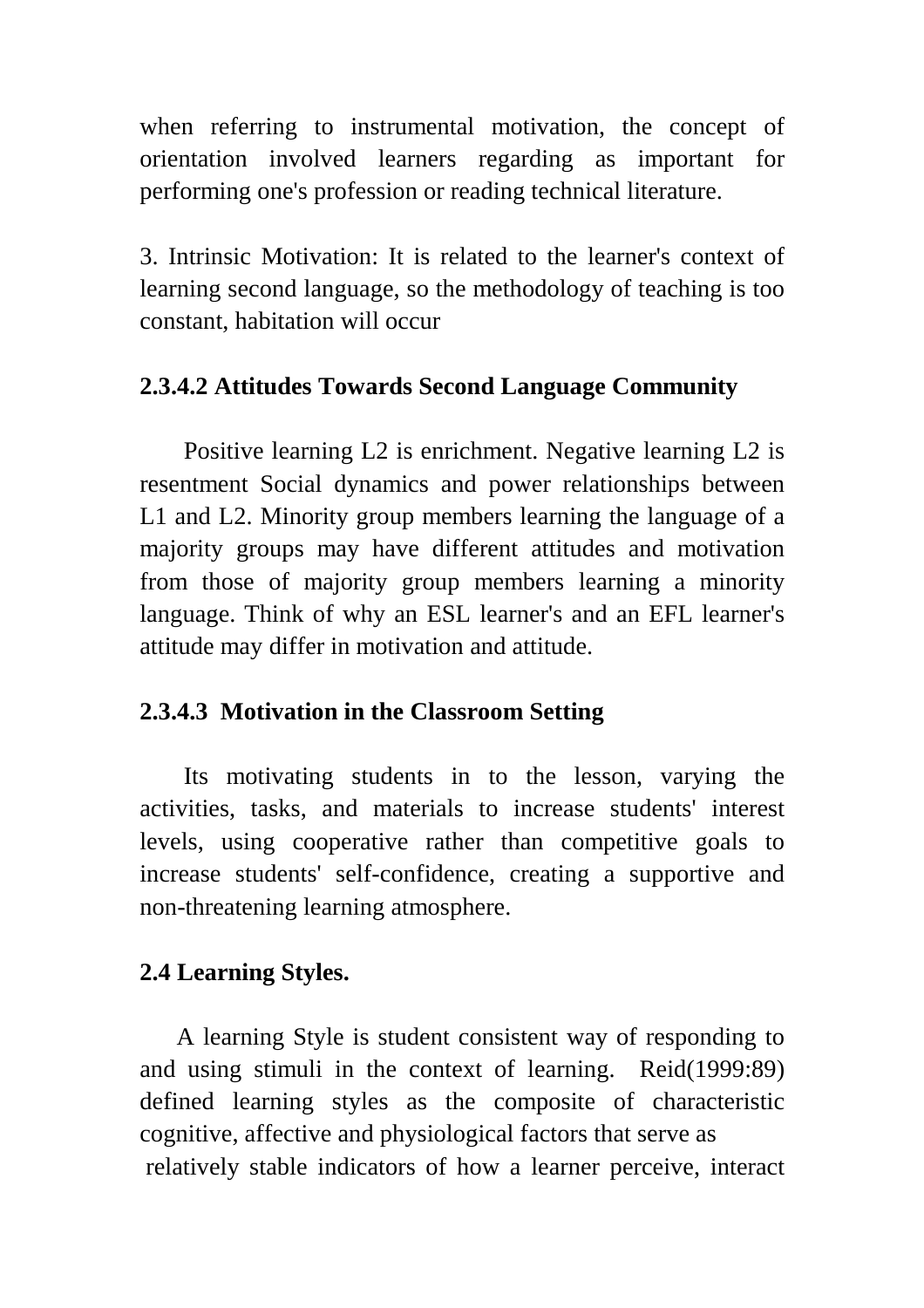with, and responds to the learning environment.

## **2.4.1 Perceptual Learning Styles:**

Visual learner learns more effectively through the eyes (seeing), Auditory, (aural) learners: learns more effectively through the ears (hearing). Haptic learner learns more effectively through touch and body movement (a combination of the kinesthetic and tactile styles). Kinesthetic learner: learns more effectively through concrete body experience (body movement). Tactile learner learns more effectively through touch (hands-on).

## **2.4.2 Cognitive learning Styles**

Cognitive learning style is related to classroom language learning that involves analysis, attention to details, and mastering of exercise, drills, and other focused activities . FD is related to the communicative aspects of language learning that require social outreach, empathy, perception of other people, and communicative skills. Reflectivity vs. impulsivity reflective learners tends to make a slower, more calculated decision. They are usually more systematic and more cautious in learning L2. Impulsive learners tend to make a quick or gambling guess at an answer to a problem. They are usually more intuitive and more willing to take risks in learning L2.

 Every person, student or teacher, has a learning style; therefore, there is no particular teaching or learning method that can suit the needs of all learners. Learning styles exist on wide continuums, although they are often described as opposites. Learning styles are value-neutral; that is, no one style is better than others. Very little research has examined the interaction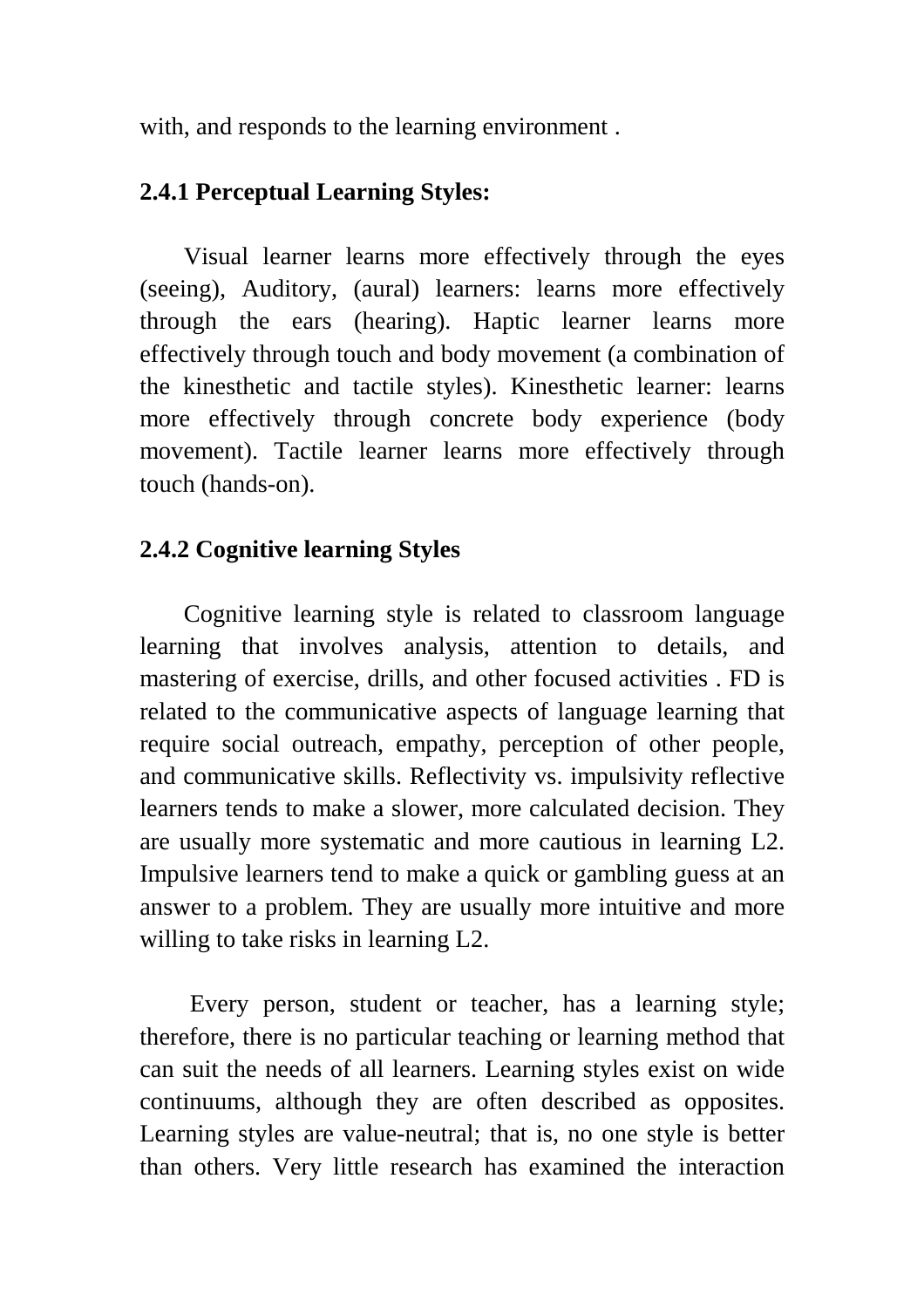between different learning styles and success in L2 learning; however, students should be encouraged to "stretch" their learning styles so that they will be more empowered in a variety of learning situations.

# **2.4.3 Learner Beliefs**

Learner Beliefs virtually all learners, particularly older learners, have strong beliefs about how their language instruction should be delivered. Learner beliefs are usually based on previous learning experiences and the assumption that a particular type of instruction is better than others. The available research indicates that learner beliefs can be strong mediating factors in learners' L2 learning process. e.g., L2 learners' progress was negatively affected by an instructional approach that was not consistent with their beliefs about the best ways for them to learn, whether due to their learning styles or to their beliefs about how language are learned, will influence the kinds of strategies they choose to learn new material. Teachers can use this information to help learner's expand their repertoire of learning strategies and thus develop greater flexibility in their second language learning.

# **2.4.4 Age of Acquisition**

The relationship between a learner's age and his/her potential for success in second language learning is complicated. Tile relationship needs to take into account l) the stage of L2 development, 2) the goals of learning L2 (i.e., in what aspects of the L2 tile learner has achieved), and 3) tile context in which tile learner learns L2 (including language input, learning environment, and socio-cultural context). L2 development in informal language learning environments where the TL is used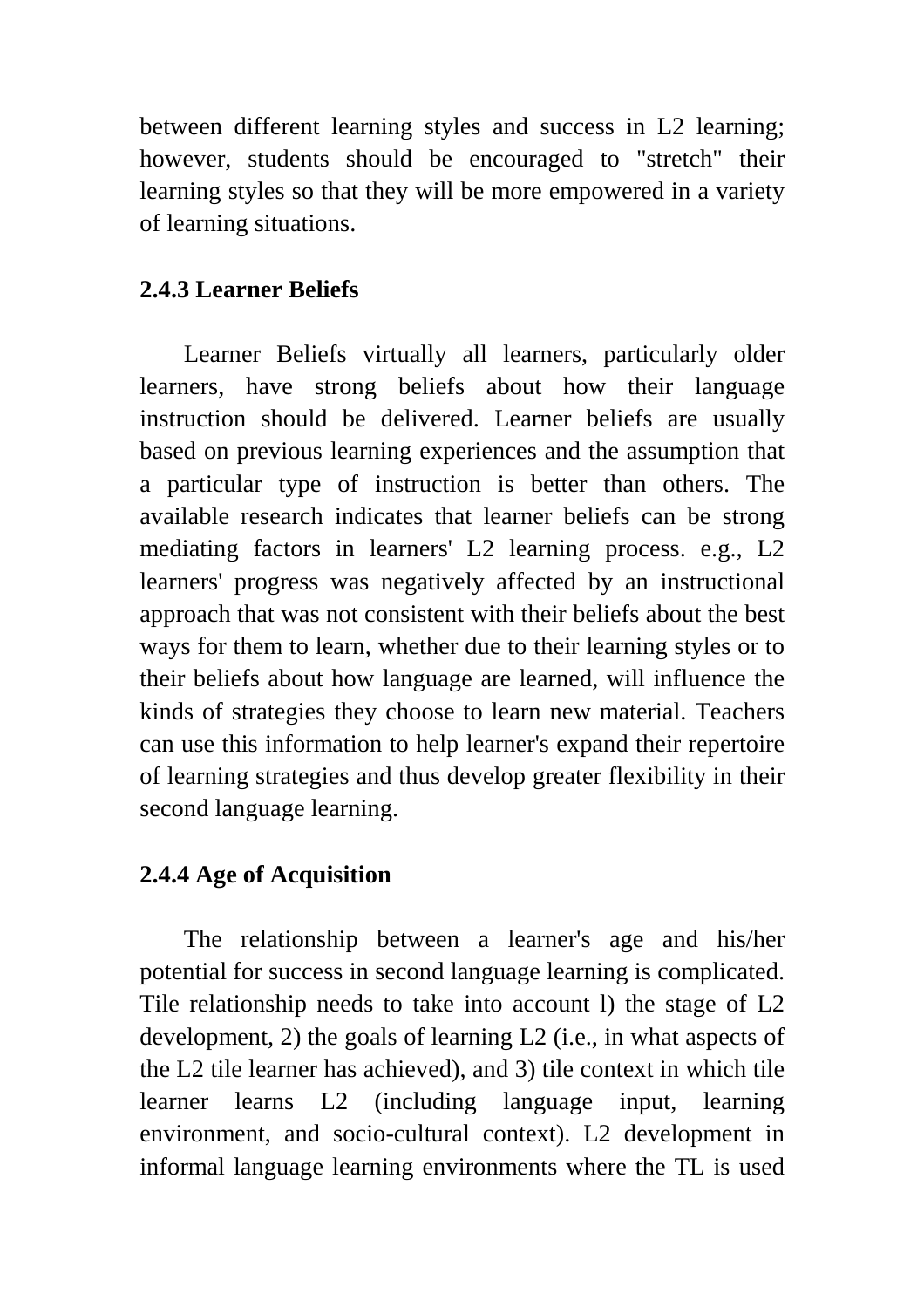primary: Children can eventually speak the L2 with native-like fluency, but their parents and older learners (i.e., post-puberty learners) are hard to achieve such high levels of mastery of the spoken language, especially in pronunciation/accent. Adults and adolescents can make more rapid progress toward mastery of an L<sub>2</sub> in contexts where they can make use of the language on a daily basis in social, personal, professional, or academic interaction. Skehan (1989) Learners who began learning an L2 at the elementary school level did not necessarily do better in the long run than those who began in early adolescent, it is more difficult for post-puberty learners to attain native-like mastery of the spoken language, including pronunciation, word choice, and some grammatical features.

## **2.5 Native Language Interference with Second Language**

The second language learning environment encompasses everything the language learner hears and sees in the new language. It may include a wide variety of situations such as exchanges in restaurants and stoles, conversations with friends, reading street signs and newspapers, as well as classroom activities, or it may be very sparse, including only language classroom activities and a few books Larsen- Freeman(1991).

Regardless of the learning environment, the learner's goal is mastery of the target language. The learner begins the task of learning a second language from point zero (or close to it) and through the steady accumulation of the mastered entities of the target language, eventually amasses them in quantities sufficient to constitute a particular level of proficiency Dulay, Burt & Krashen (1982: 76) and Ellis (1984:116).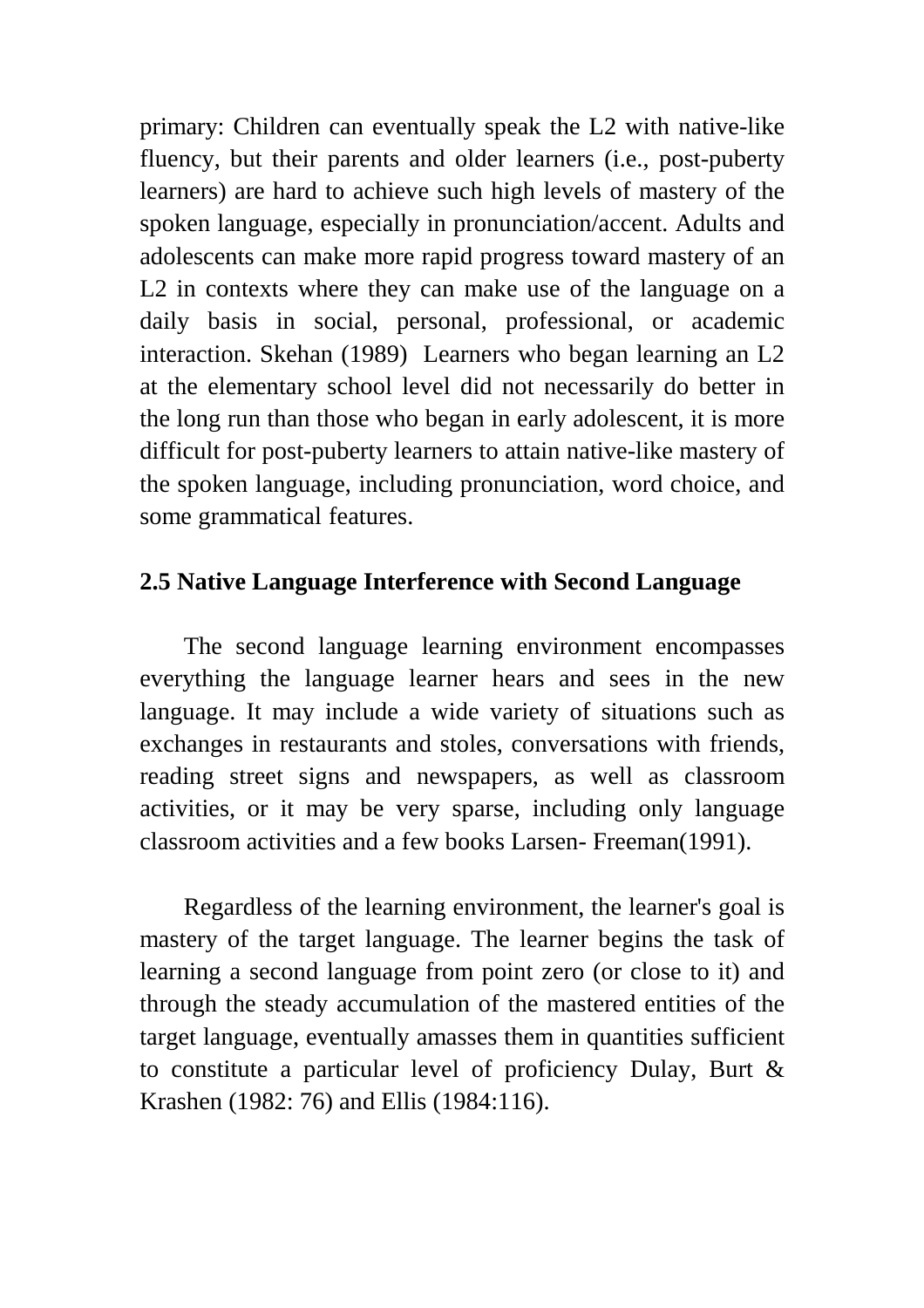This characteristic of language learning entails the successful mastery of steadily accumulating structural entities and organizing this knowledge into coherent structures which lead to effective communication in tile target language . If this is the case, then we would expect that well-formed accurate and complete target language structures would, one after another, emerge on the learner's path towards eventual mastery of the language. If the learner went on to master the language, we could, in principle, tabulate the expansion of his/her repertoire tip to the point where all of the well-formed structures of the target language had been accounted for Beardsmore (1982) .

In reality this is not the case. Second language learners appear to accommodate structural entities of the target language but demonstrate difficulty in organizing this knowledge into appropriate, coherent structures there appears to be a significant gap between the accumulation and the organization of the knowledge. This then raise a critical question - what kinds of language do second language learners produce in speaking and writing? When writing or speaking the target language (L2). Second language learners tend to rely on their native language (L1) structures to produce a response. If the structures of the two languages are distinctly different, then one could expect a relatively high frequency of errors to occur in L2, thus indicating an interference of L1 on L2 Ellis (1997:56 ).

Dulay et al (1982:135) define interference as the automatic transfer, due to habit, of the surface structure of the first language onto the surface of the target language. Lott (I 983: 256) defines interference as 'errors in the learner's use of the foreign language that can be traced back to the mother tongue'.

Ellis (1997:51 ) refers to interference as 'transfer', which he says is 'the influence that the learners L1 exerts over the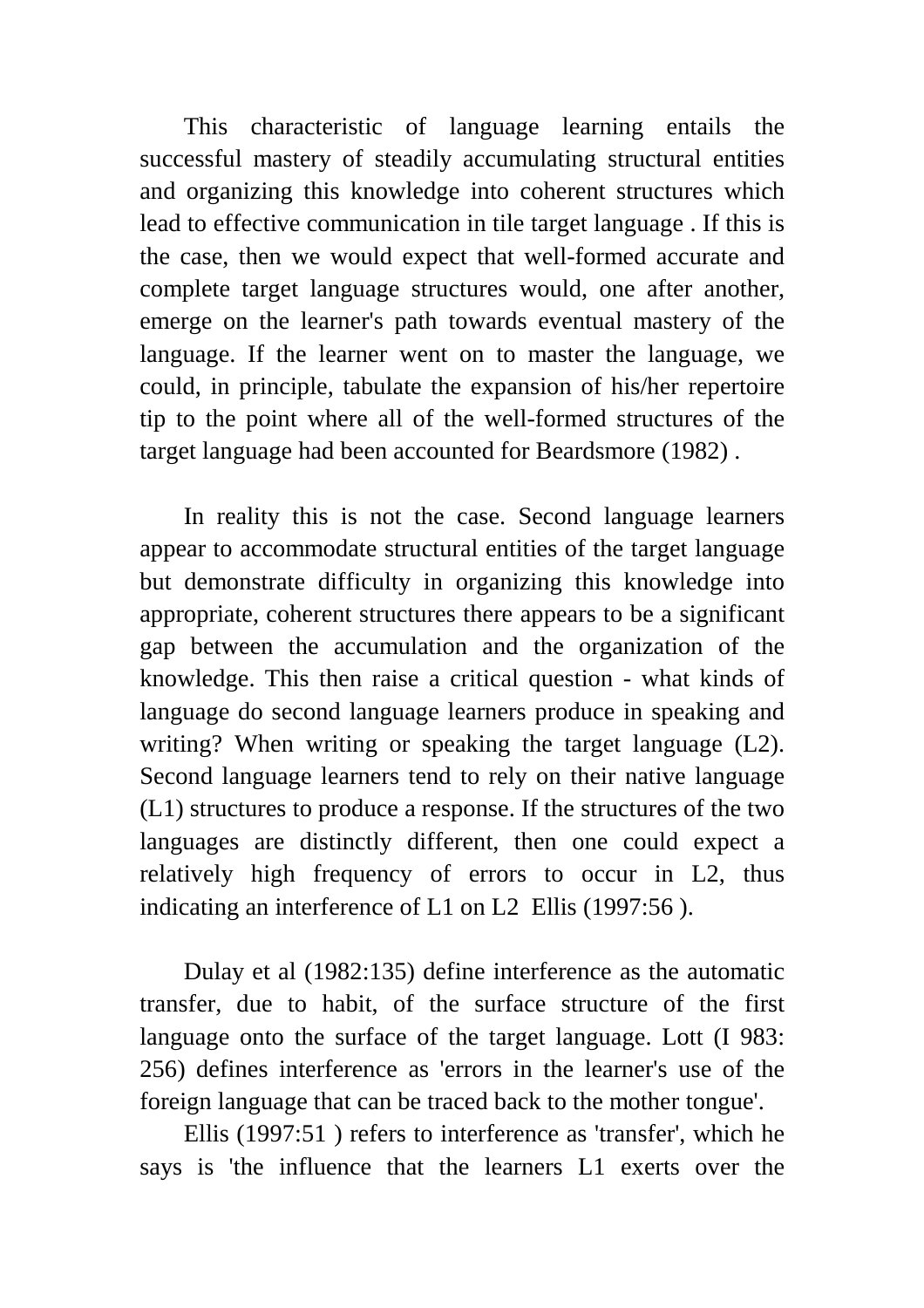acquisition of L2' He argues their transfer is governed by learners' perceptions about what is transferable and by their ,stage of development in L2 learning In learning a target language. Learner constricts their own in-ter-im rules Selinker (1988) and Ellis (1997: 62) with the use of their L1 knowledge, but only when they believe it will help them in the learning task or when they have become sufficiently proficient in the L2 for transfer to be possible.

Ellis (1997:65) raises the need to distinguish between errors and mistakes and makes an important distinction between the two. He says that errors reflect gaps in the learner's knowledge; they occur because the learner does not know what is correct. Mistakes reflect occasional lapses in performance; they occur because, in a particular instance, the leaner is unable to perform what he or she knows

# **2.6. The use of Translation in English Language Learning**

It is necessary to discriminate between the teaching of translation as a vocational skill and the use of the mother tongue in the teaching situation as an aid to language learning. The need for some translation in language learning is usually supported by non-native teachers. Native teachers of English argue that foreign language learning needs as much exposure to the L2 as possible during precious classroom time, and any usage of the L 1 or translation is a waste of time.

In the past, most methods in L2 language pedagogy dictated that L1 should be prohibited in the classroom. Communicative approaches to language learning in the 1970s and 1980s considered the use of the L1 as undesirable. However, recently the attitude to mother tongue and translation in language classes has undergone a positive change.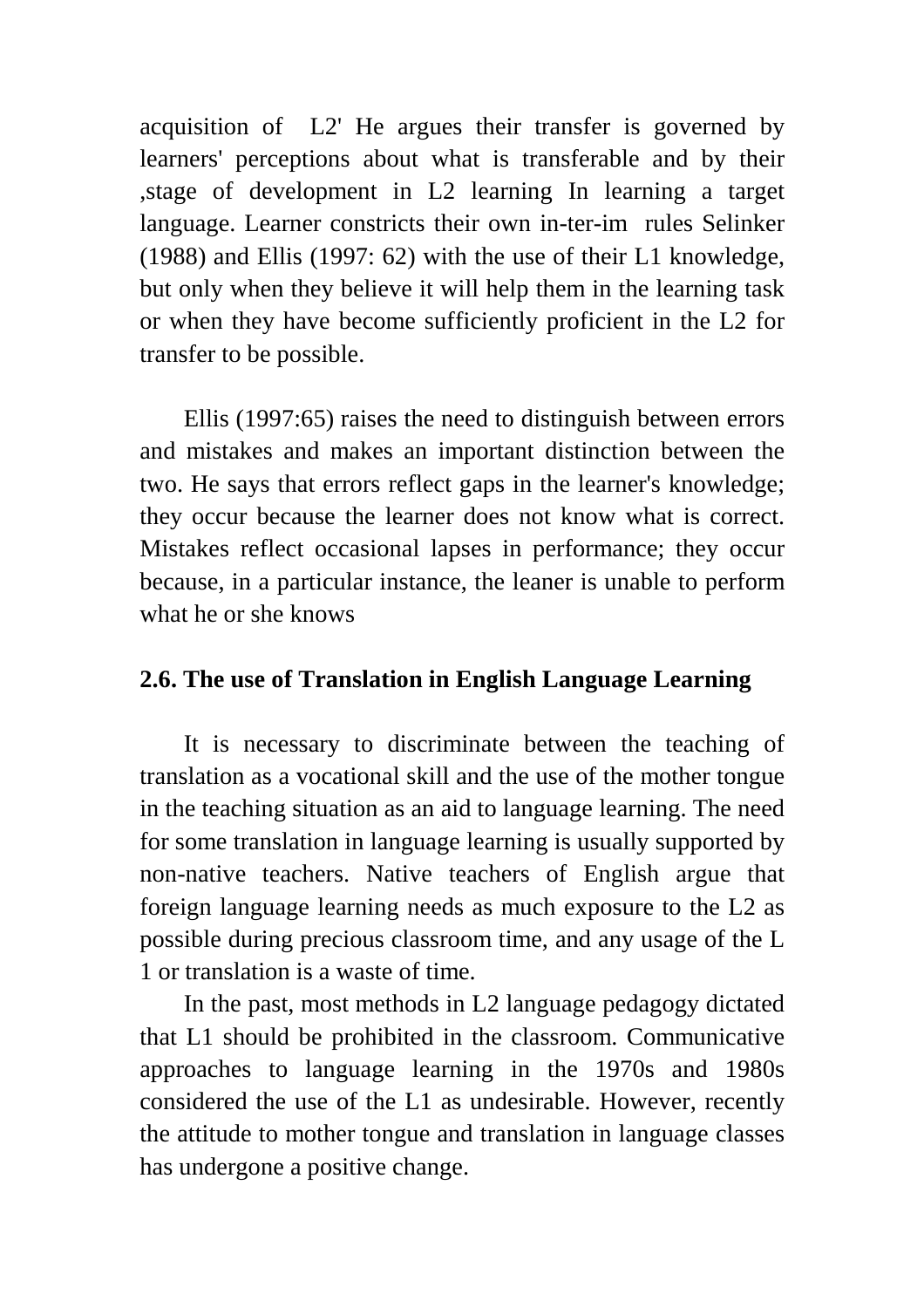Translation is sometimes referred to as the fifth language skill alongside the other four basic skills of listening, speaking, reading, and writing. 'Translation holds a special importance at an intermediate. and advanced level: in the advanced or final stage of language teaching, translation from L1 to L2 and L2 to L1 is recognized as the fifth skill and the most important social skill since it promotes communication and understanding between strangers' Ross ( 2000:63).

Mother tongue has potentially both positive and negative consequences: it may serve social and cognitive functions Carless (2008:331). It is claimed that students working in groups do not have to speak English all the time. Use of mother tongue relates to learner identity. Negative impact of mother tongue use is that too much reliance on the L1 may undermine the interaction in English.

However good the students are at comprehending authentic reading or listening materials, the majority keeps mentally translating from L2 into L1 and vice versa. This fact makes teachers of foreign languages aware of the importance of translation in language classrooms.

Why do students use the mother tongue in class? According to J. Harmer (2001: 131), a principal cause of the L1 use is required by the activity, if students are linguistically incapable of activating vocabulary for a chosen task. Another reason is that translation is a natural thing to do in language learning, and code-switching between languages is regarded as naturally developmental. The amount of L1 use by particular students may well have to do with differing learner styles and abilities.

Evidence from research into the crucial issue of the L1 use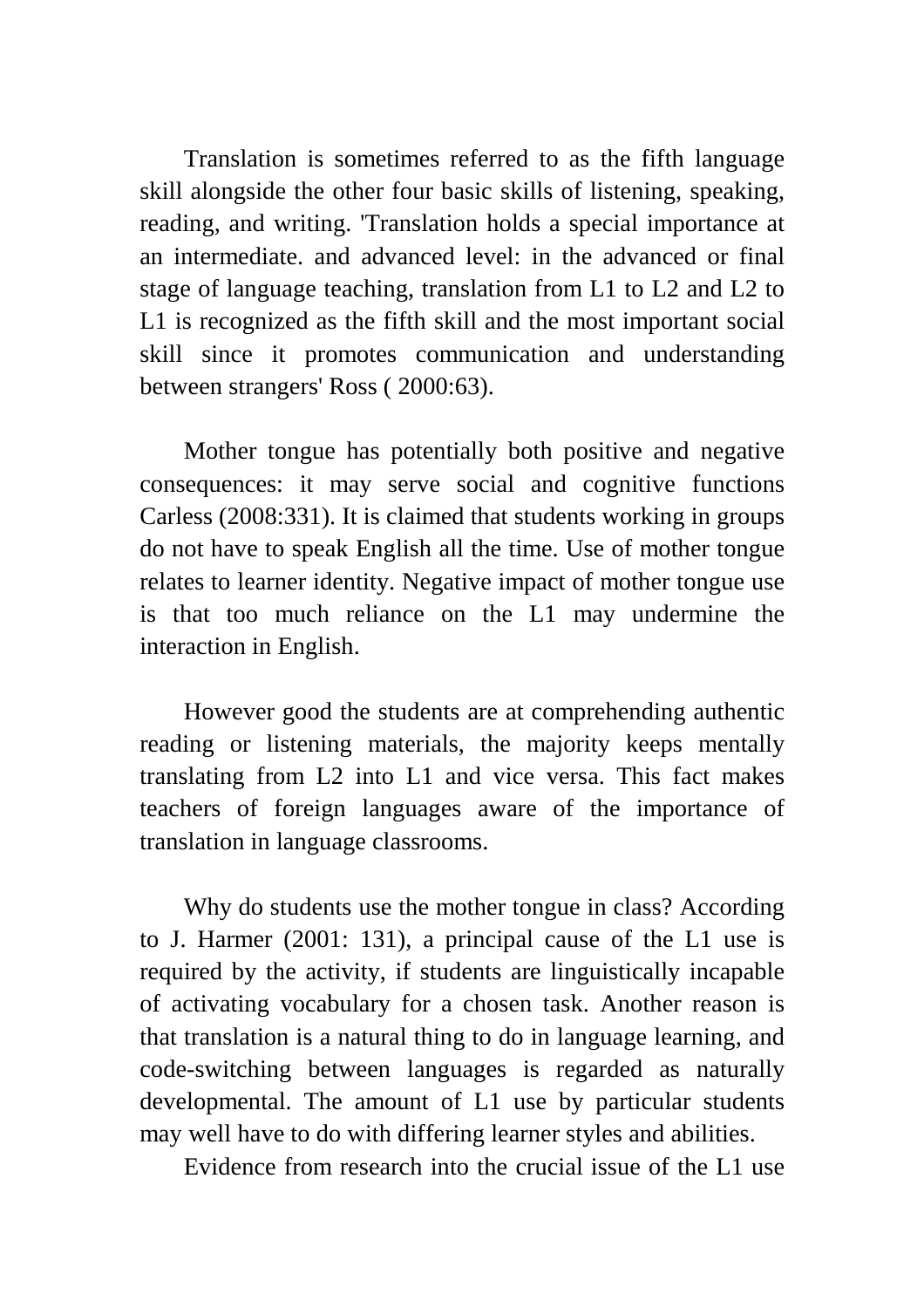in classrooms around the world was analyzed by G. Mattioli (2004:118). For instance, LI use in the Chinese classrooms offers evidence that L1 is a valuable tool for socio-cognitive processes in language learning. Another reason for L1 use in the classroom relates to the fostering of a positive affective environment. C. W. Schweers (1999: 6) encourages teachers to insert the native language into lessons to influence the classroom dynamic, provide a sense of security and validate the learners' experiences.

The real usefulness of translation in English classes lies in exploiting it in order to compare grammar, vocabulary, word order and other language points in English and the student's mother tongue. According to N. J. Ross (2000:26), if students are aware of the differences, language interference (transfer) and intervention from their own language are likely to be reduced.

It is known that linguistic awareness can be either conscious or unconscious Odlin (1996:81).Cross-linguistic similarities and differences can produce positive transfer or negative transfer such as under production, overproduction, production errors, and misinterpretation. It should be emphasized that transfer is not always caused by the influence of native language.

Numerous studies indicated that both negative and positive transfer between the L1 and L2 was important for development of the interlanguage, the complex system of the learners' L2. Many teachers recognize that the L1 in the classroom is a positive representation of the interlanguage. The data on the interlanguage and language transfer show that it is highly probable that L2 learners will always think most often in their L1, even at the advanced level Mahmoud ( 2006: 29). Moreover, translation in the L2 classroom offers a way to highlight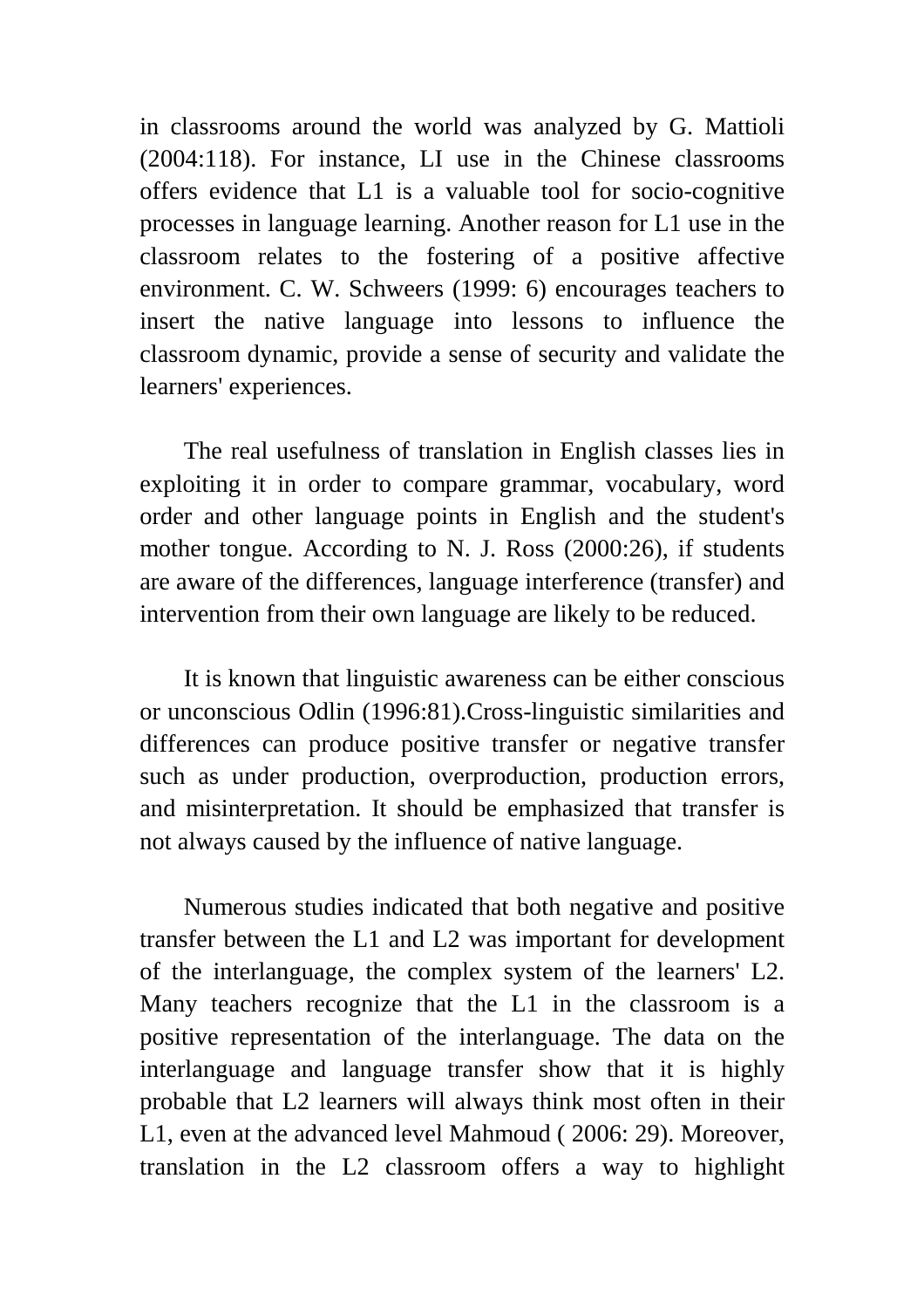similarities and differences between L1 and L2 forms. The translation is useful for L2 acquisition because, firstly, it uses authentic materials, secondly, it is interactive, thirdly, it is learner-centered, and finally it promotes learner autonomy Mahmoud ( 2006: 30).

Regarding the use of the L1 in the L2 classroom, it is important to find out how students themselves feel about it. C. Schweers (1999:7) conducted research into this issue and found that a high percentage (88.7%) of the participants felt that mother tongue should be used in their English classes. Moreover, if learners of a second language are encouraged to ignore their native language, they might well feel their identity threatened. The formal study into the use of native language in our settings has shown that as many as 86% out of 110 respondents felt that a native language should be used in the classroom, particularly to explain difficult concepts (90%), introduce new material (57%), define new vocabulary (74%), explain the link between English and mother tongue (55%) Schweers (1999:9).

 It is noteworthy that in teaching / learning English there has been a long-felt dissatisfaction, mainly on the students' part, about excluding or minimal use of translation in mastering complex issues. Learners constantly wanted to check the exact meanings of the occurring terms in their native language by consulting bilingual dictionaries or asking for teacher's explanations.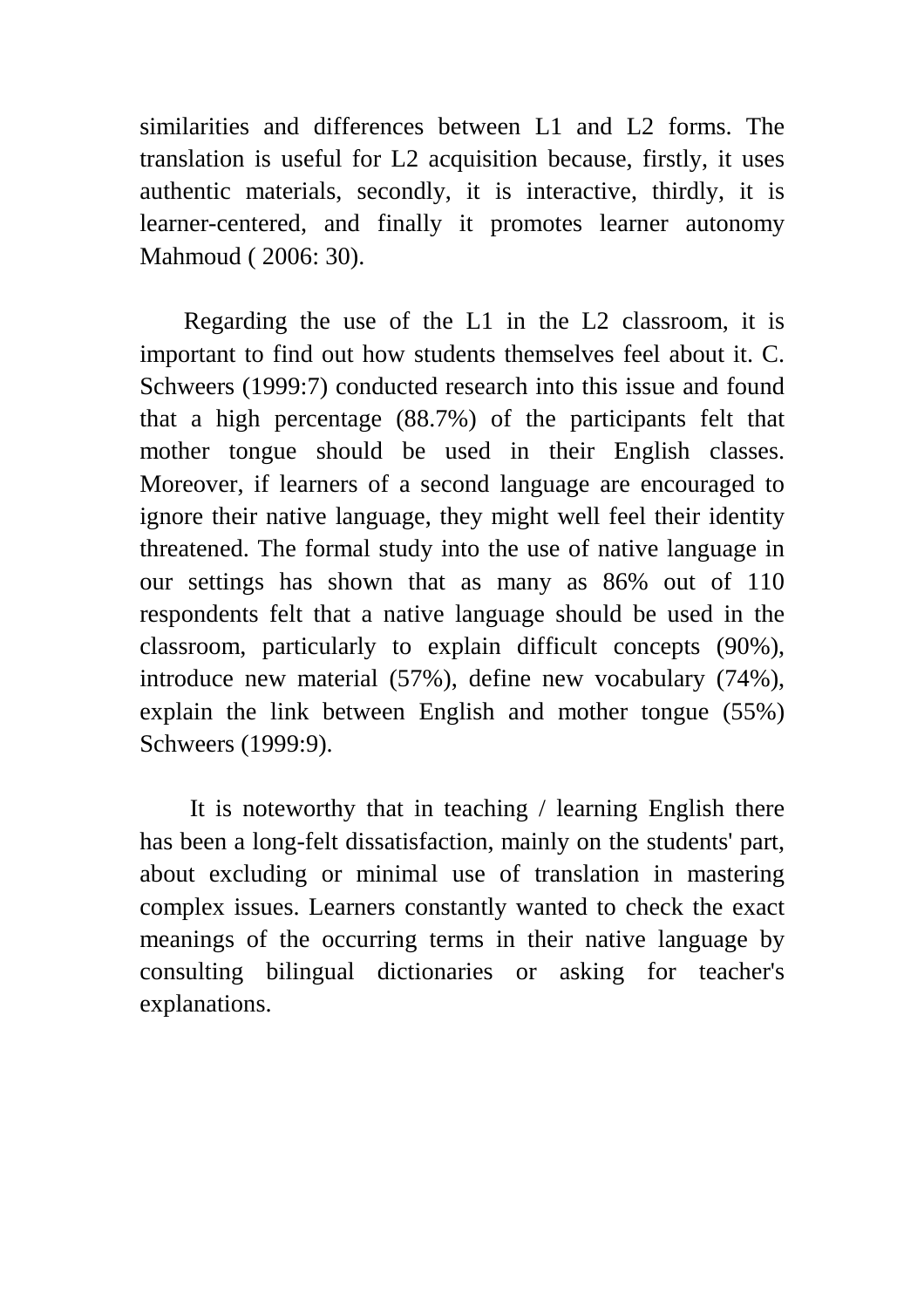### **CHAPTER THREE**

# **English Writing and Grammar Difficulties Introduction**

Learning English as a foreign language or any other second language is always a challenge especially if you are from a place where people hardly use the second language in their regular life- Language learner's face several difficulties gaining good command over a foreign language. Even the level of difficulty raises higher when the targeted language is learnt with the help of no professionals or institutes dedicated to teach the language. The degree of the efficiency of learner of a second language needs depends on the sector she or he is targeting to apply . For instance, students, whose medium of education is a foreign language, need a good understanding of the language and freely writing ability, but for using foreign language is not only achieving the knowledge to use the language properly but also acquiring the power to write in a way that attracts people to read and feel what has been written rather than just conveying meaning. There are many reasons affecting learning English as a second language properly.

1. Learners learn the meanings of thousands of unrelated words but don't really learn their applications therefore, can't capitalize them.

2. Learners learn grammar but hardly get the challenge to apply them in a large context.

3. Whatever learners learn could be handsome enough but they don't get any opportunity to communicate with the native speakers or even they don't communicate with themselves that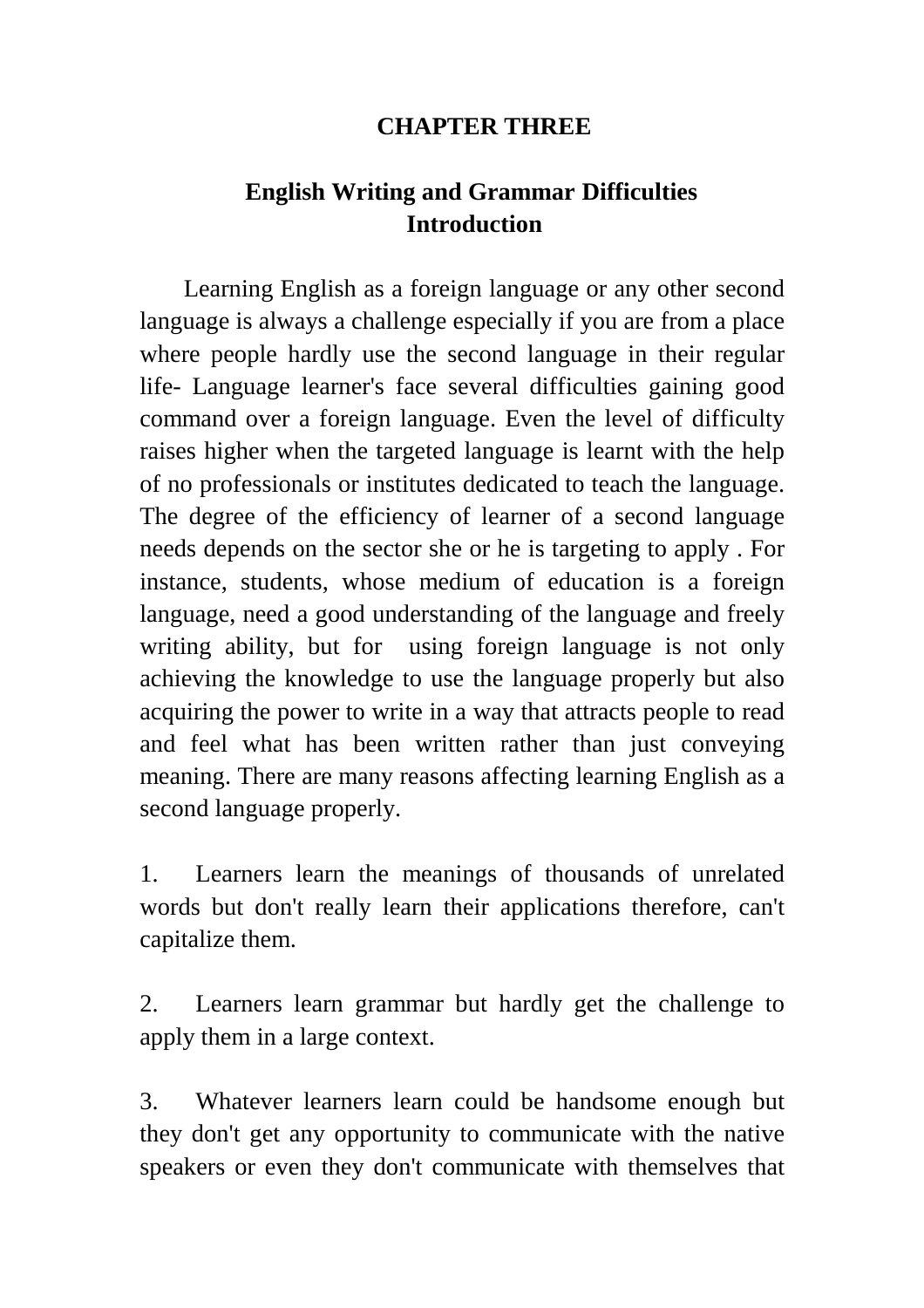really don't help us to preserve what they have learned .They miss the communicative competence.

4. The degree that their native language differs from a second language is very vital. So very often learners find it boring and difficult to learn a second language that is very much different from the native language.

5. They hardly listen to English news or read literature, article or any thing that enhances the learner skill. They miss out their listening and reading skills which are very important to acquire mastery or proficiency of English as a second language

6. In schools, students are being taught that English is an international language. To learn this language requires constant practice and patience. The kind of feeling that privileges among students is that it is not possible to get fluency or mastery over English language. This kind of tendency prevents students from learning new languages like English. Since most of the students are first generation learners, how can a student get acquainted with the foreign language with regard to English without any guidance from their parents and others? Even though students are studying English, they are not able to produce even a single sentence without any grammatical error in English. The reason stated for this is that they study subjects from the examination point of view only. This is true with English language too. Our examination system is such that it makes students' rote memorization rather than testing their analytical and creative skills. In this process, they memorize lessons, reproduce them in exam halls and forget them in the same day itself.

7. Learners learn basic grammar at school level for the purpose of passing the tests and not to face any real life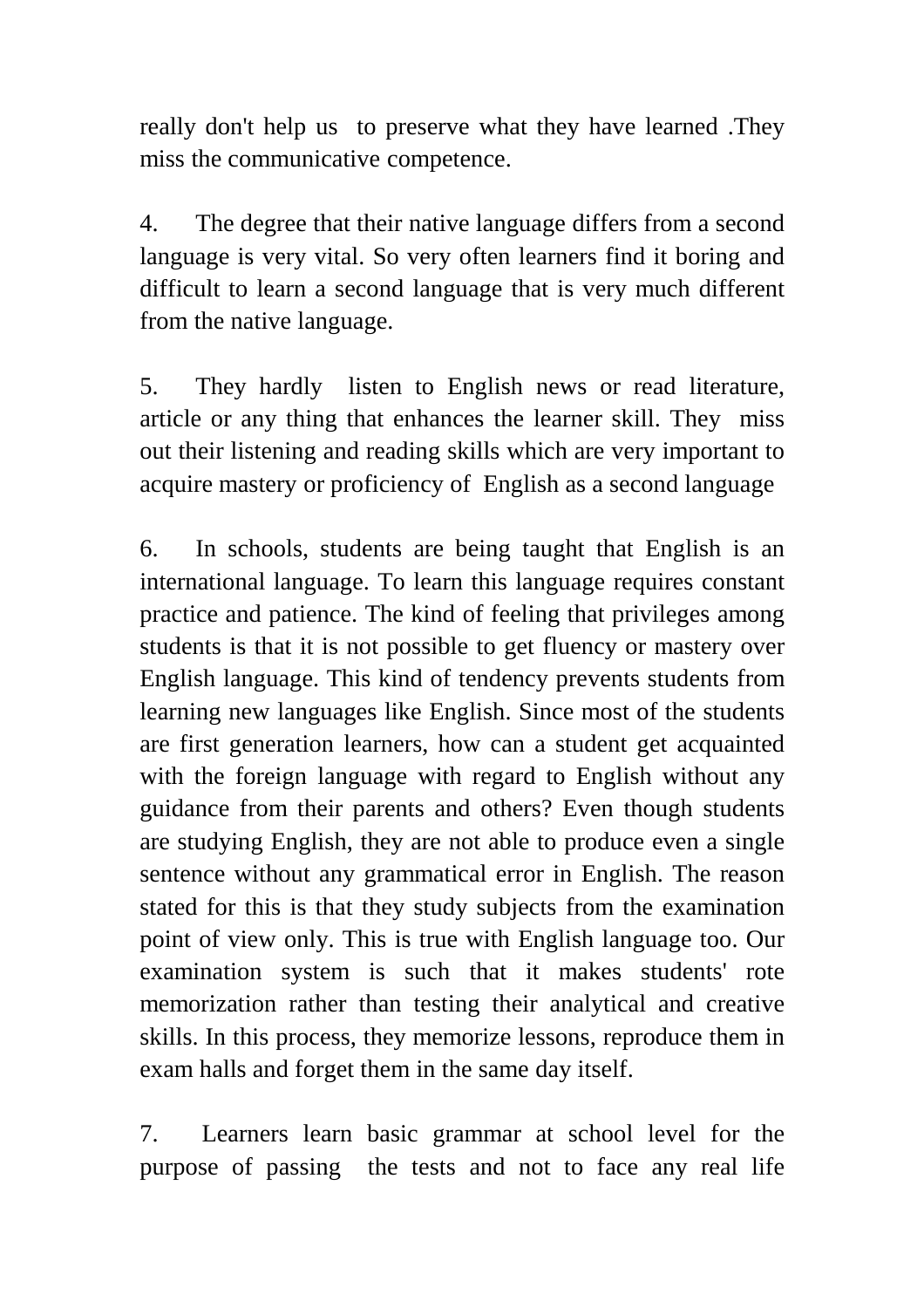situations. Application-oriented advanced grammar is not taught in schools. Furthermore, adequate practice is not given to students to learn a language. After this phase, a student enters into college life. This period is considered as a transition period. The system followed in colleges is different from that of schools. Moreover, students have their own whims and fancies about college life because of the tremendous influence of massmedias like theatres and satellite channels on them. These Medias project a false perception about colleges and students. On seeing such things in movies, students take it for granted. As a result of this, they have formed an image for a college and want to act upon that image.

8. During twelve years of school life students learn consistency, discipline, determination, order and obedience. The moment he/she enters into college life, he/ she thinks as if he/she got freedom. He/she forgets good things, which he learnt through twelve years of rigorous training in school. The general thinking about college among student community is that college is very liberal in dealing with the students Brown (1994). No one cares for anything. They do not have responsibilities at all. Whatever they think they can implement . Attending class is not compulsory. Keeping these views in mind they find it difficult to sit in classrooms and listen to the lessons being taught to them. All their views about a college are shattered into pieces the moment a teacher enters in a classroom and begins to teach and impose certain restrictions on them. At this juncture, severe problems start with the slow-learners. These students too passed in the higher secondary examinations. For them, sitting and listen a language class is something an uphill task, while others listening to the class with rapt attention

There are two problems which a language teacher faces at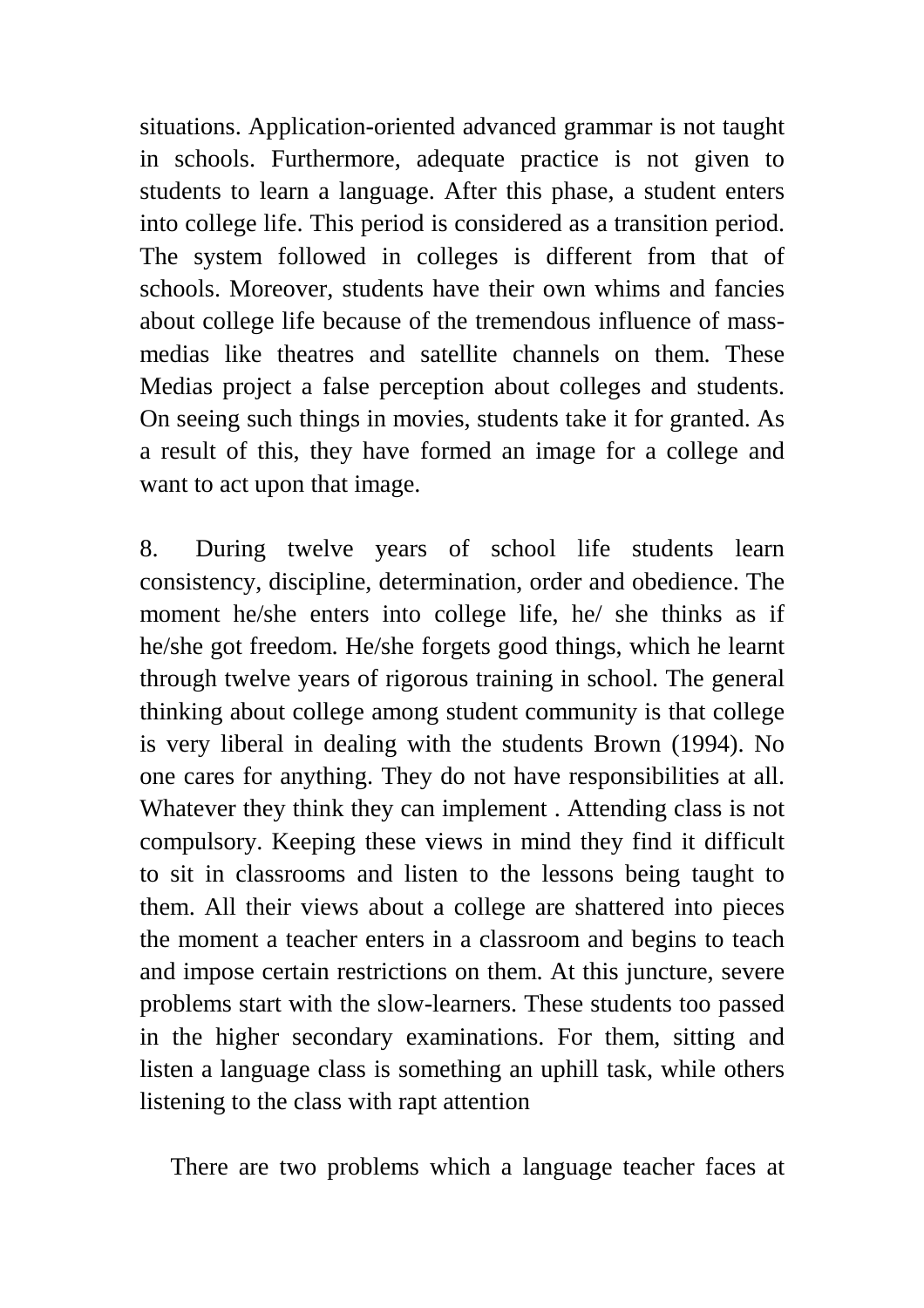this critical point of time. First, a teacher has to manage all the students in a classroom. If any one of the students creates problems it is an embarrassing situation for him/her. Second, the teacher identifies the students who create problems. It is not advisable to punish such boys in front of others. This is so because students will be affected psychologically. Sometimes students may turn against teachers. Simultaneously, they begin to see a teacher as his adversary. This is not a healthy trend. At the same time, to correct them inside the classroom will reduce the teaching time. There is also a danger of deviation from the teaching of subject too. The very day a student enters in a college, he associates himself with a student of college as shown in movies. The problem arises at the initial stage itself with such students. So, the primary task of teachers is to guide them in proper way and make them realize the value of college life.

Teachers' responsibility lies not only with the average students but also with below average/slow learners. In n short, a good teacher has to handle classes for all the students in a classroom. Individual attention will solve all kinds of problems which arise while taking classes. As a remedial measure, slowlearners should be given extra coaching and counseling. If a student errs in a class he/she should not be scolded or punished for his/her misbehavior in the class itself. This will make them weaken psychologically. Instead, call such students individually after class hours are over and provide valuable advices and counsel them the significance of college life. This will create a congenial relationship between staff and students.

To ease problems from day one itself, an English teacher has to encourage the students to talk in English only, this act makes them confident. By taking extra care, the English teacher will impart the nuances spoken aspects of a language once/twice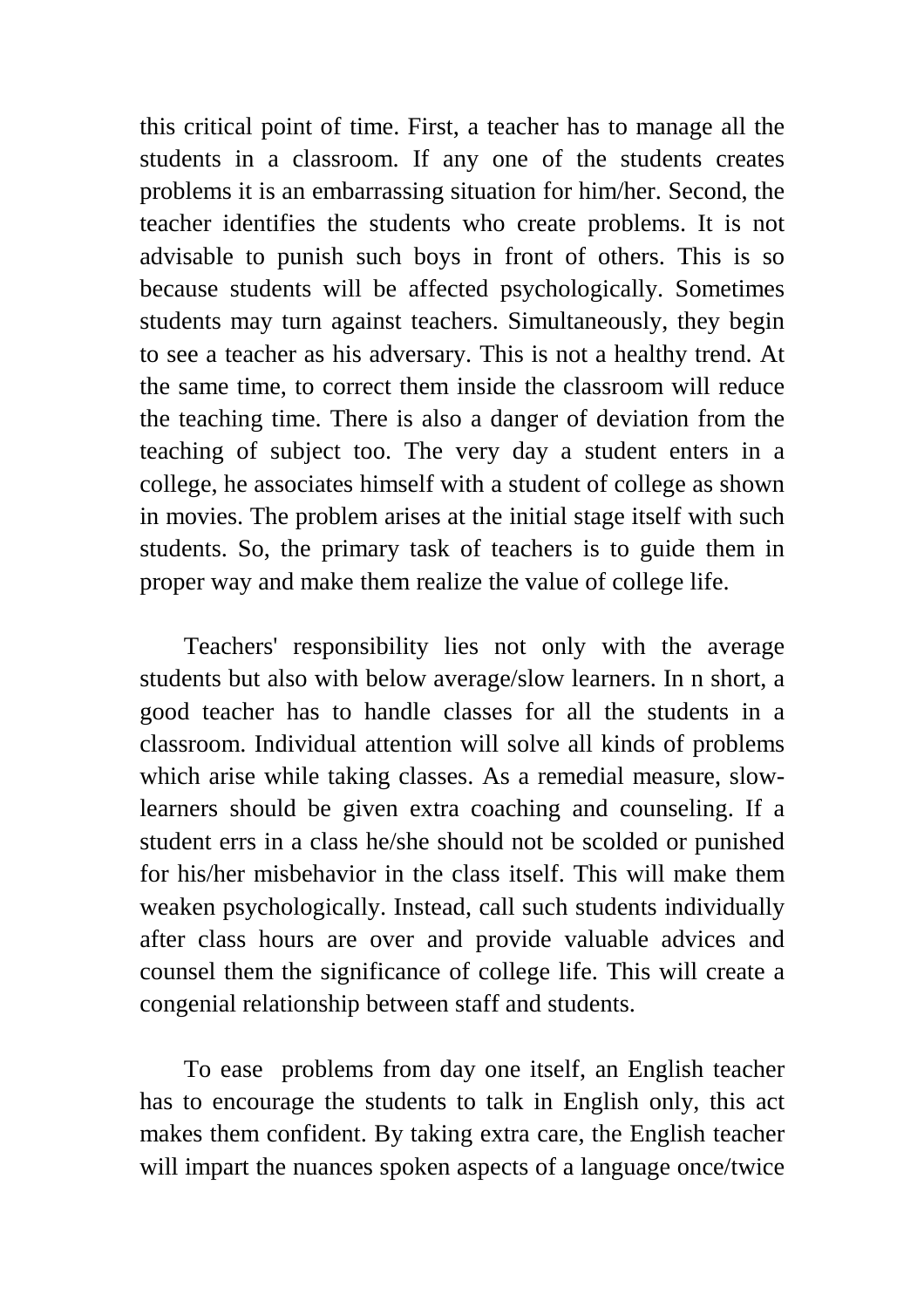in a week as a remedial measure. When such type of spoken English classes begins, student-friendly or learner-centric environment will certainly prevail, as more and more students will participate in the session Combs (1976:138).

 Teachers should motivate students for participative learning. This will solve all the stumbling blocks in students. Teaching learning is not a one-way process. It is a multi-way process. As soon as the teaching is over, students should raise their doubts, clarification, etc. By doing so, students' communication skills in English will grow. To develop this, sufficient practice must be given to students in their preliminary stage. While maintaining classroom management consonantly learner-friendly atmosphere should also prevail there. This ensures students to learn more and participate more. Above all, a teacher is not only a teacher but also a friend, guide and a philosopher to students. He/she guides students not only to pass in the exam but also to face challenges and take right decisions during the time of crisis in life. This is, of course, a real and tough task ahead of a good teacher types.

# **3.1 Importance of Writing Skill in Learning A foreign Language**

 According to Cottrel (2008) writing skill is usually considered as a clear proof whether learners learnt English well or not. Learners sit for different examinations and get grades on the basis of writing ability .Writing ability is assessed for grades or scores in the examination .This is apparently a vast area of language production that our students and teachers are concerned with. Khan (1999:66) addressed the issue of assessment in writing English based on empirical data that were collected from composition writing of learners and their higher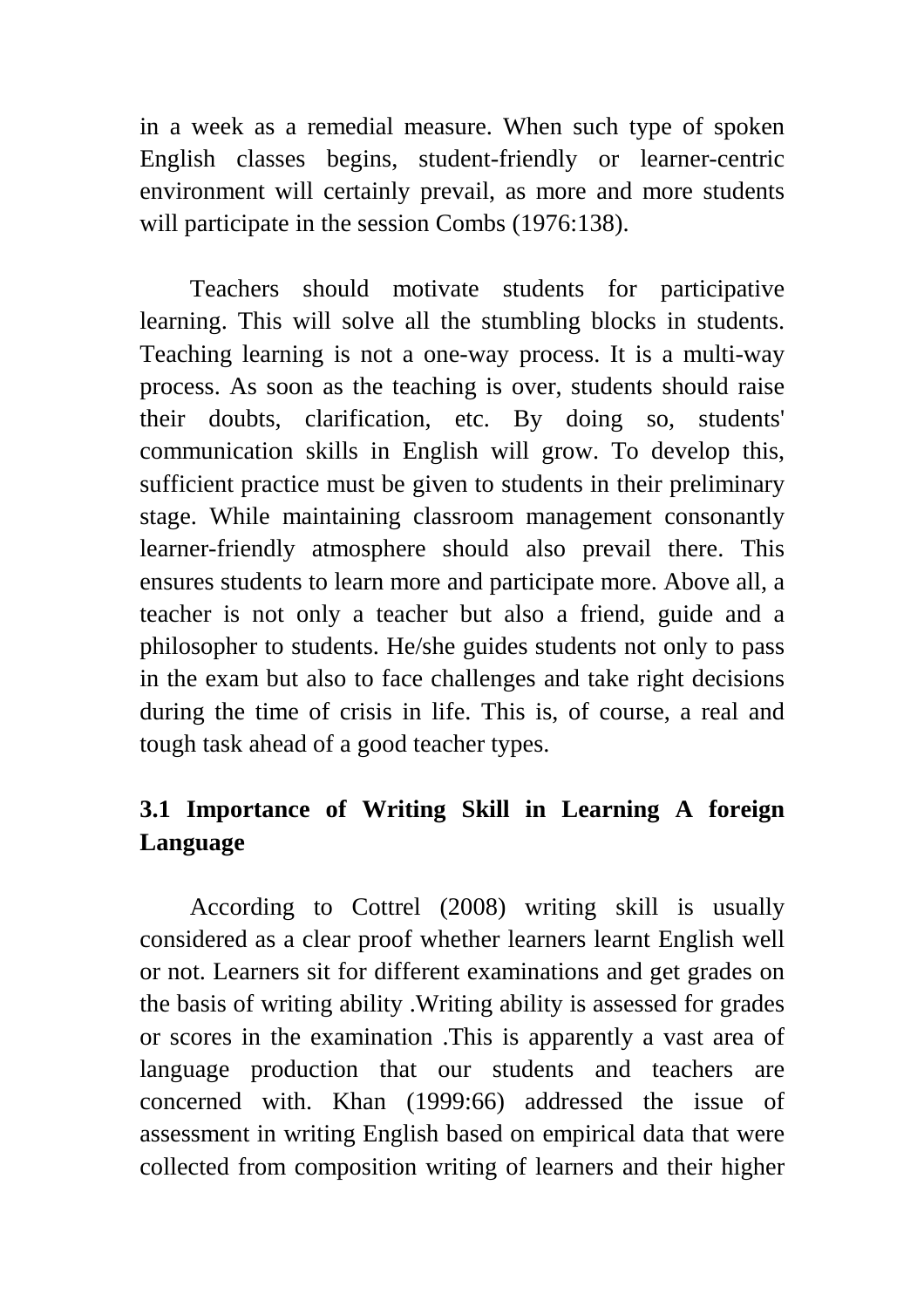secondary level. On the other hand Khan shows frequency of word and sentence level errors in writing paragraph by EFLs through a small scale investigation. He suggests that there should be more effective ways of correcting student writing with plausible feedback .Practicing writing in the classroom and its problems can be a practical area for assessment and for writing development. In this regard we do not have many investigative reports revealing a detailed picture of problems in student writing that could have provided professional insights for teacher development However, various studies have been carried out, Nada (2002:54) made an empirical study on error analysis of ELL of Arabic L1 background that encompasses a broad based scenario of Arabic learners' tendency, categories of frequency of error making in EFL learning.

# **3.1.1 Lack of Proficiency in Written English**

Some learners have developed an attitude of not bothering to learn the correct written form of some aspects of English. It would appear from the range of errors that learners make on the basis of that writing is the most difficult of all the language skills. The more inaccurate the learner is in written English, the more likely he or she is to perform very poorly in all subjects taught through English.

The writing skill, particularly in English, is arguably a major factor in determining the success or failure of learners at secondary schools. It is responsible for the marks that the learners get at the end of the year. In this case, English has considerable influence on the validity of learners' evaluations, that is, the extent to which their examinations measure what they are meant to measure. The examinations that learners take are supposed to measure their knowledge of selected areas of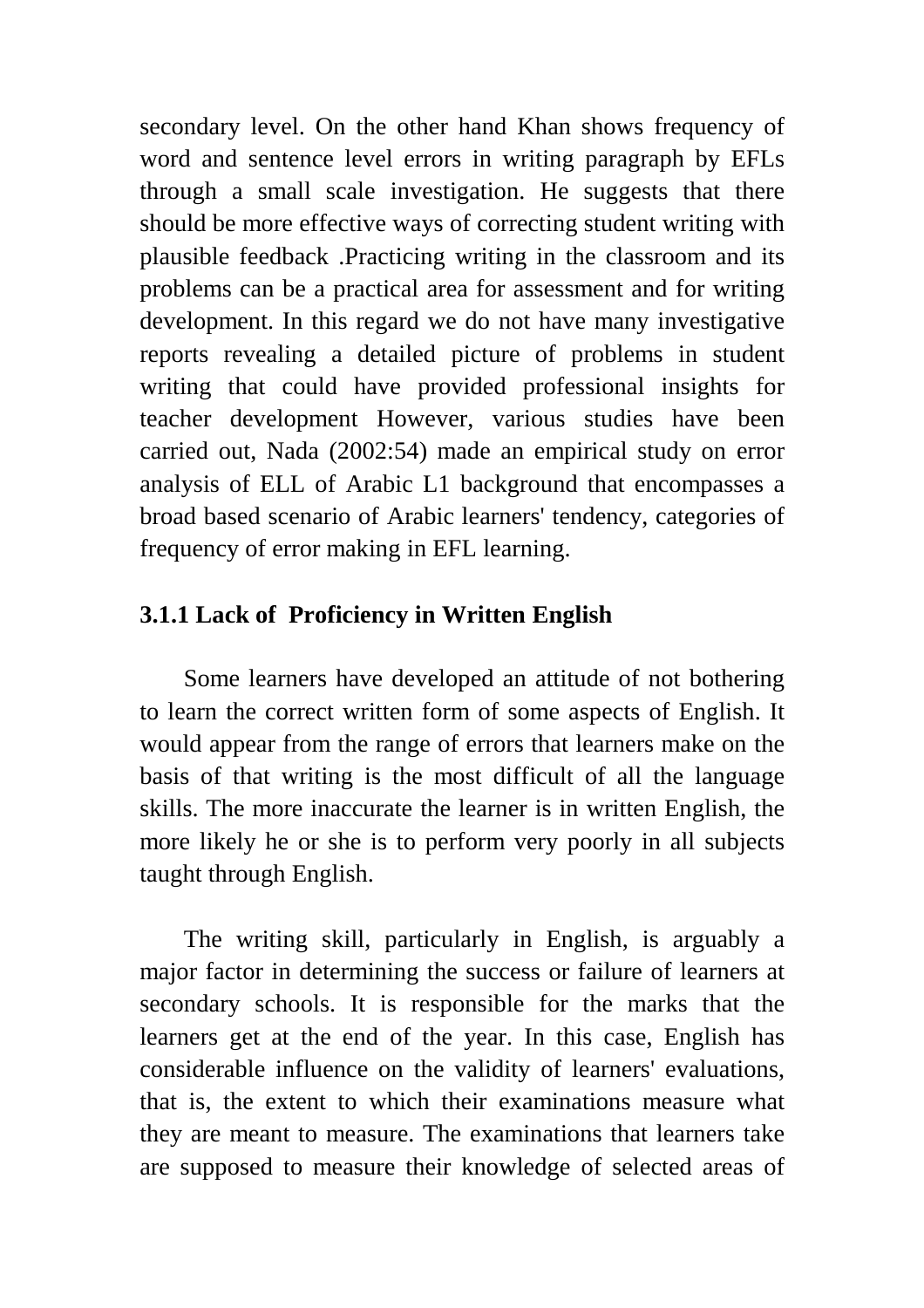content in particular subjects (for example: History, Agriculture, Biology, Geography, Biblical Studies, etc.), but their limited language proficiency (i.e. what is not supposed to be measured by the examinations) influences their results. This suggests that the examination results obtained by the learners who are L2 speakers of English might well be invalid, in that they may reflect not the lack of knowledge of the subject matter purportedly being tested, but rather the learner's competence in English Brown (1982).

The final result is that a learner who is good at language but does not know the content will fail, while the one who knows the content but is poor at language may also fail. The latter is the one that is of utmost importance to this study, because learners who are good at language struggle only to master the content, while those who are poor at language struggle with both the content and the language.

When marking the written examinations, in fact, the learners understand the content but have a problem when it comes to conveying that information through the medium of English. In the assessment of learners through written texts, it would appear that the validity of the results is questionable, because the focus is on language knowledge rather on content knowledge.

Linguistic theorists divide language knowledge into two major aspects: competence and performance. Competence refers to the extent to which an individual knows the language, that is, knowledge of what is grammatically and socially correct (socially appropriate and acceptable register) in a language. Performance refers to what an individual produces when he speaks, reads or writes the language. Performance is that which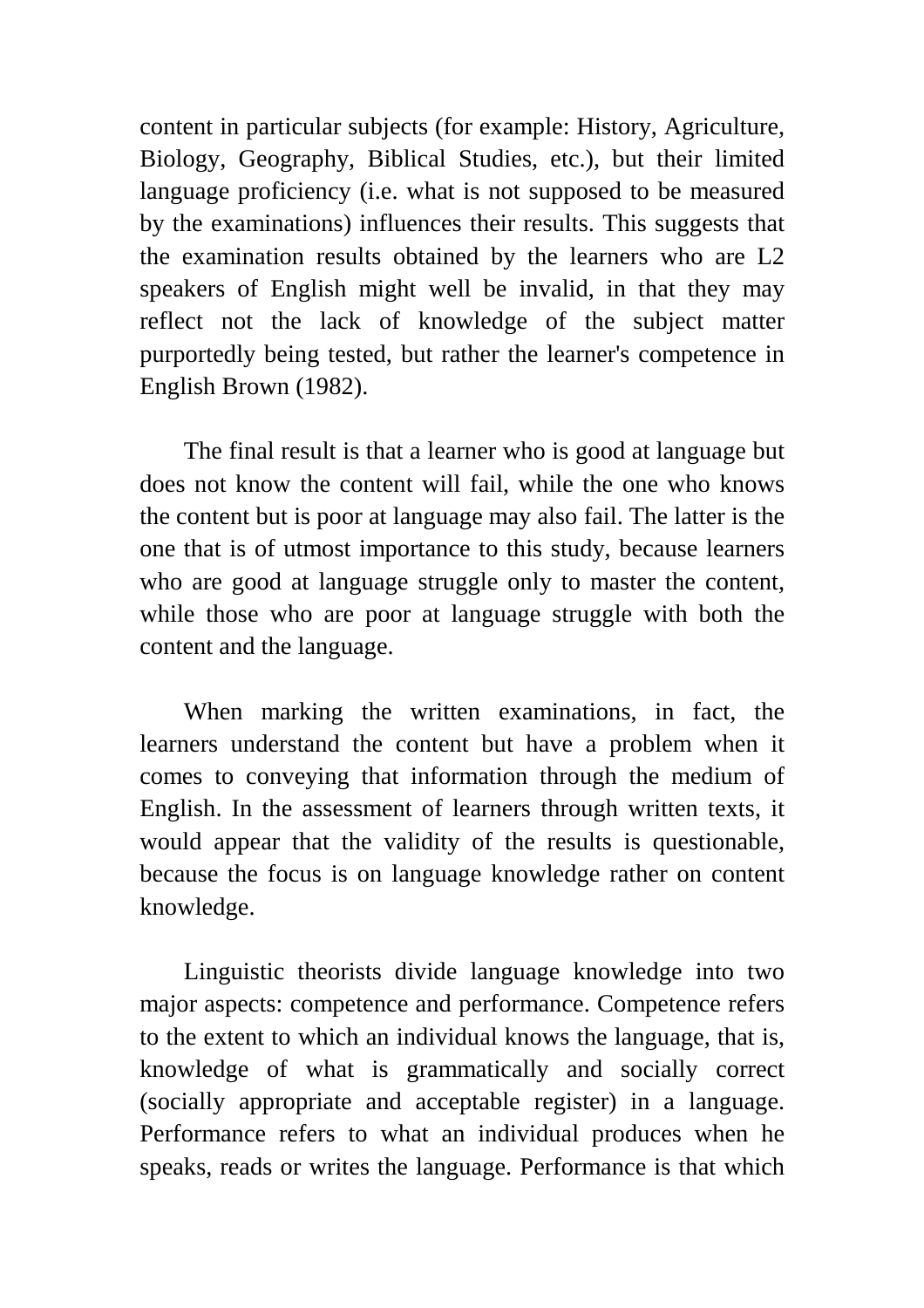occurs in practice. However, performance is an aspect of competence. The mentalist model of language learning puts emphasis on competence as an important component of language use, while the behaviorist model of language learning puts emphasis on performance as an important component of language use Hubbard et al (1986:48). Chomsky argues strongly that performance is not a true reflection of one's language competence: it is but the tip of an iceberg. According to him an individual has more competence than his/her performance reveals Hubbard et al (1986:51). Consequently, the written work of learners (i.e. performance) is not a true reflection of their competence. So examinations fail to measure the linguistic competence of learners.

There is a problem among graduates of secondary school students of not being able to express their thoughts accurately in written English. They make a wide range of errors which often renders their writing difficult to understand.

There is also a problem of differences in the perception of these errors by different people according to their linguistic background. For example, an L1 speaker of English who has no training in second language learning might perceive Sesotho speakers' errors to be signs of cognitive problems and consequently be led to award the learners lower marks than they truly deserve. First language -speaking marker might recognize the errors as being typical of all first language speakers and not as signs of intellectual weakness Crown (1982). Such a marker might award a higher mark for the same piece of work. This problem may affect both the validity and the reliability of the examinations.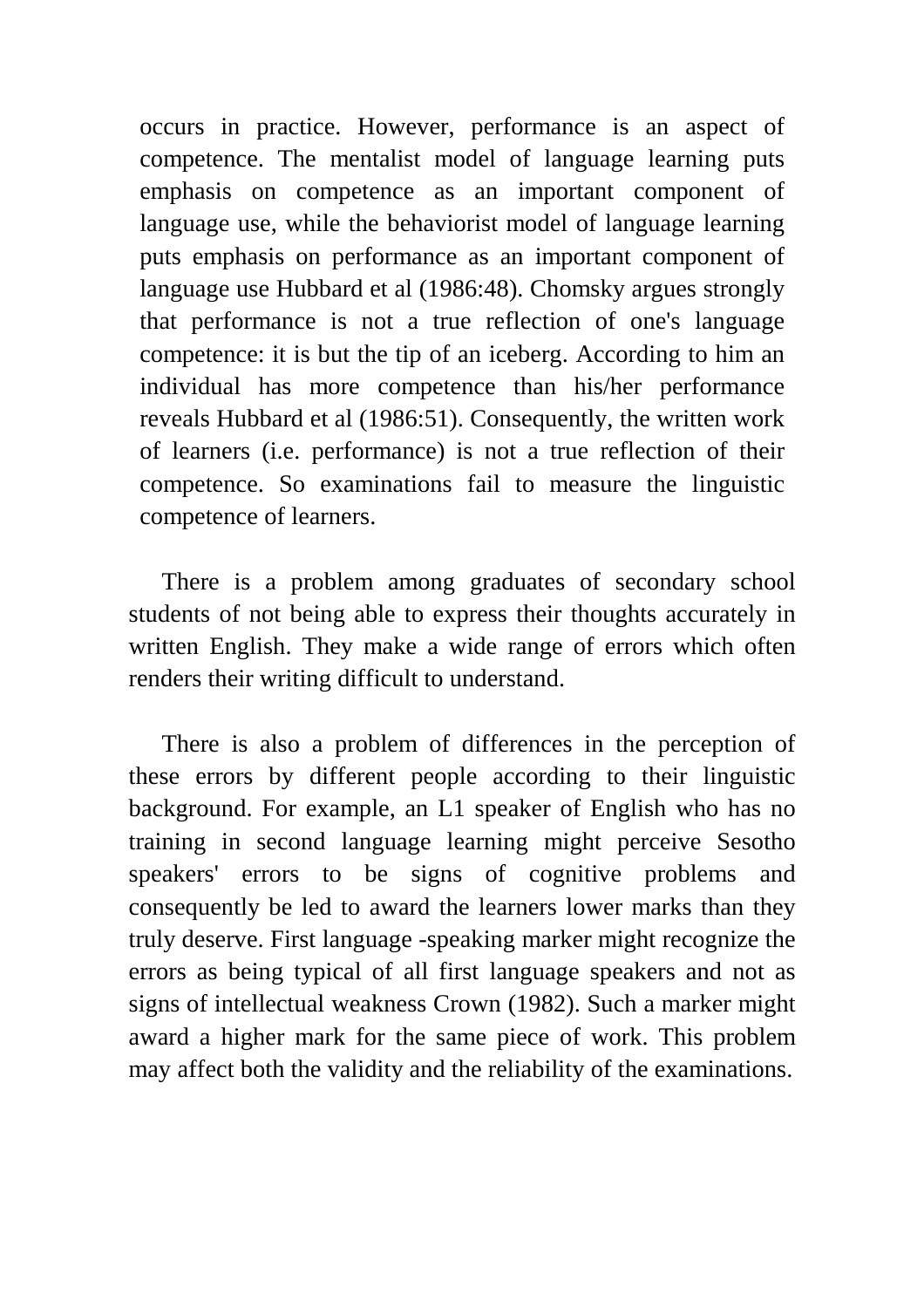# **3.1.2.1 Composition Theory of Writing**

First, it is important to define writing. Although writing can take on many forms (creative, expository, editorial, epistle etc.) and can be accomplished in various modes (pen to paper, finger to keyboard), writing in the classroom should be a public act, be interpretive. Writing should be a shared process amongst students, take the students into a higher order thinking pattern, and always come from a specific point of view. In addition, Gary Olson has compiled the "10 Essentials to Process Writing". A set of the beliefs held for decades regarding the key points to effective composition Combs (1976). They can be found below. 1- Writing is an activity, an act composed of a variety of activities.

2- The activities in writing are typically recursive, rather than linear.

3- Writing is, first and foremost, a social activity.

4- The act of writing can be a means of learning and discovery.

5- Experienced writers are often aware of audience, purpose, and context

6- Experienced writers spend considerable time on invention and revision

7- Effective writing instruction allows students to practice these activities.

8- Such instruction includes ample opportunity for peer review

9- Effective instructors grade student work not only on the finished product but on the efforts involved in the writing process

10- Successful composition instruction entails finding appropriate intervene in each student's writing process.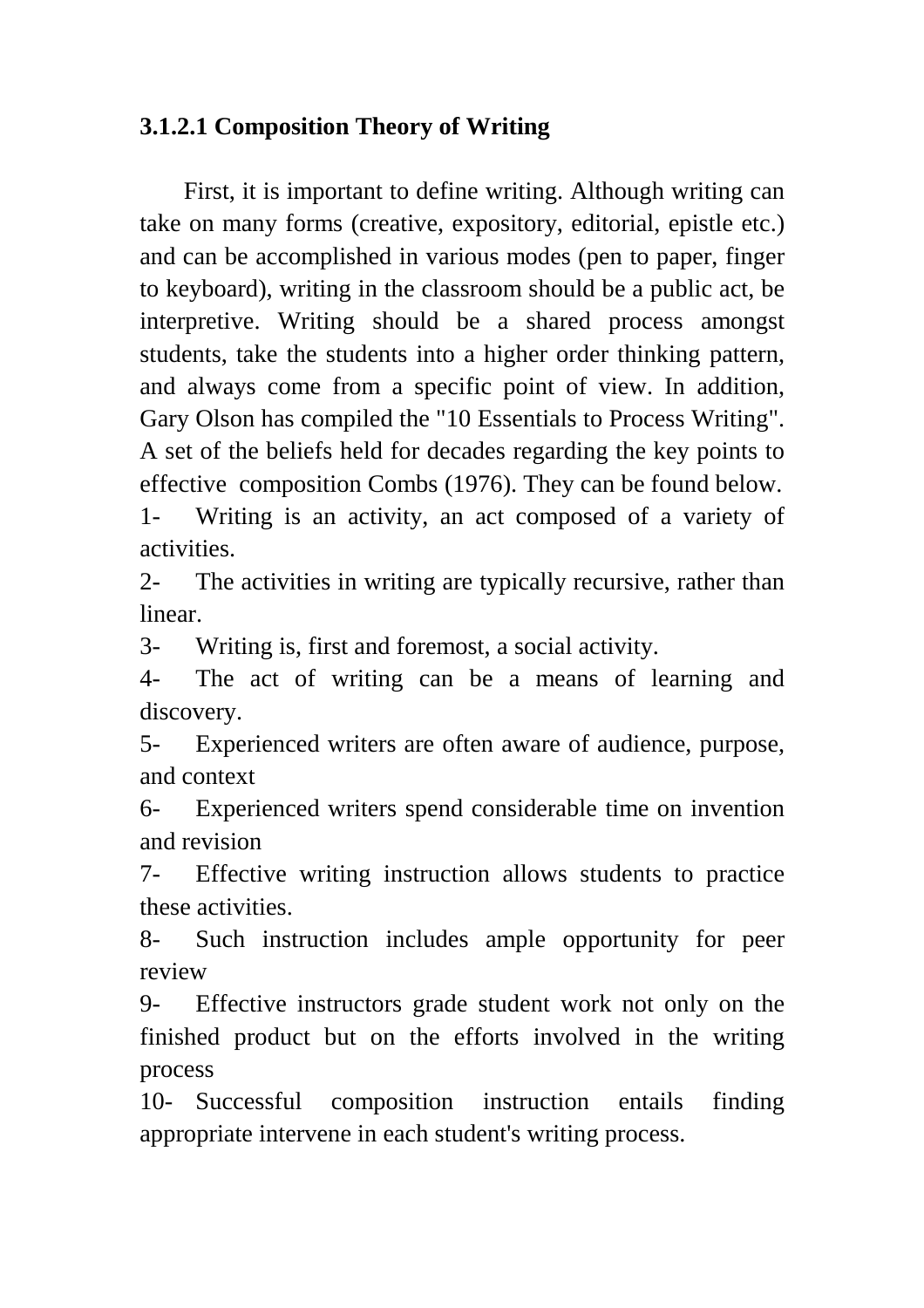The ultimate goal is to push students from being beginner writers to expert writers. To do so, a teacher must help students become aware of the methods used to become an effective writer in the field.

Every classroom, depending on the discipline, will approach writing in a different way. While in science class, students should be thinking and writing like scientists; in math class, thinking and writing like mathematicians. Students first need to acquire the terms specific to the discipline. Then, in acts of writing, students can use these terms in authentic tasks. They will think in terms of the discipline and how to interact with the world with regards to the field.

By giving students the chance to write in authentic environments, students will show their affinity to a specific discipline. If for example, a student is successful in writing scientific reports, a teacher may be able to encourage a student towards pursuing a science career. Teachers will be able to see if a student has the "it factor" for future real world success in a discipline.

While writing, students will be setting goals, planning, searching their memories, problem solving, evaluating, and diagnosing. Through these activities associated with writing, students will be able to enter a "new stage of thinking" by understanding the material on a deeper level .

Through a process referred to as "cognitive refrigeration", the act of writing can even change and transform previous knowledge, or even past biases. Students will be able to create new thoughts related to old information.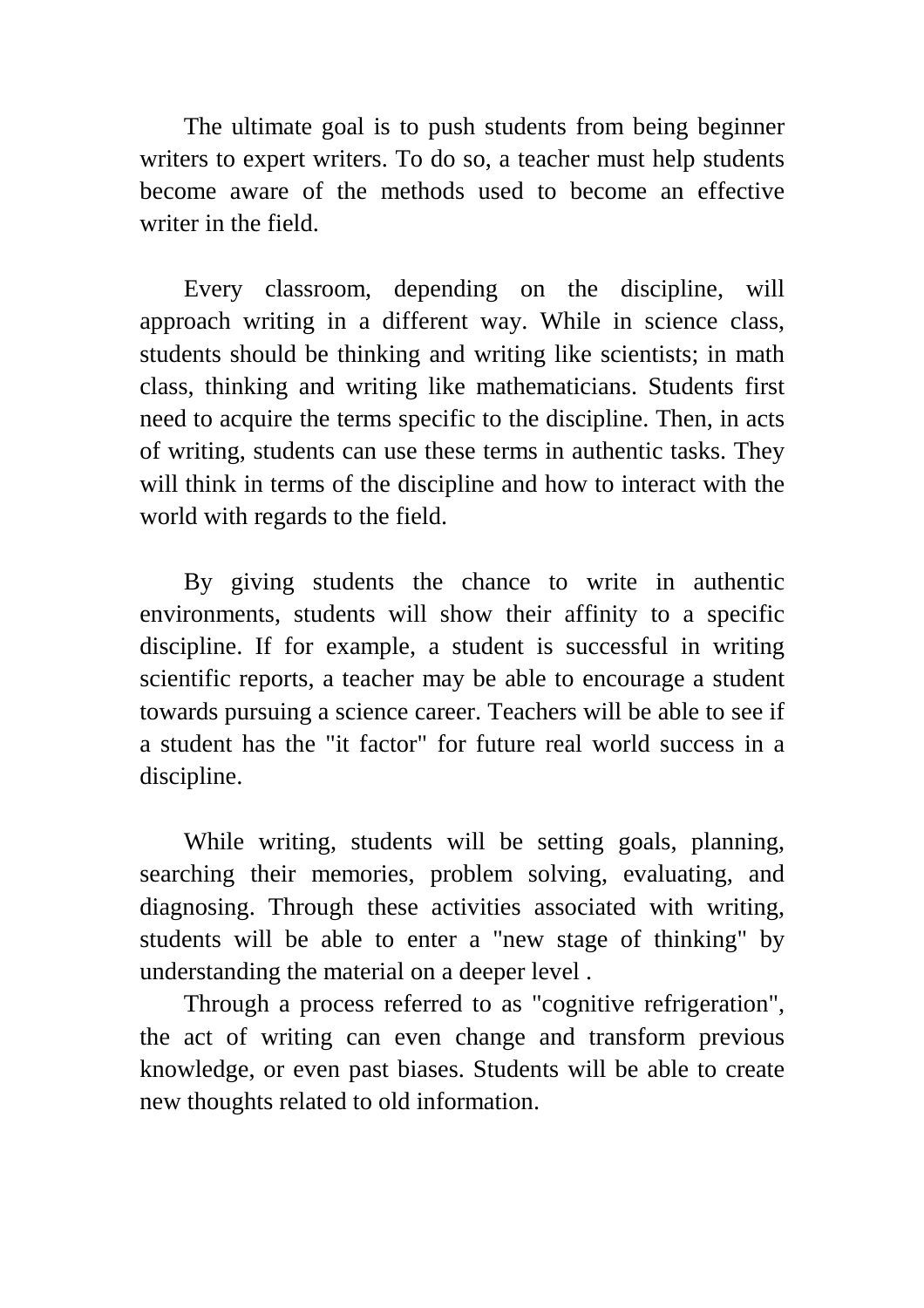The same is for writing in a classroom. A student may have thoughts about a subject or topic, but as soon as they spend the time to write it down, it becomes a conscious act of synthesis that can be referred back to. The material takes on a whole other form.

"Composition theory" has become a buzzword representing the range of beliefs that writing in the classroom can help promote cognitive development. There are critics, such as Robert Mahon, who say that all the hype around composition theory is essentially "endlessly reinventing those wheels while slacking off on the basics" Mahon (1991:61). He calls for a return to the basics of teaching students how to be clear, concise, and focused in their writing, as opposed to all the bells and whistles that certain professional development conferences and methods attached to composition theory offer.

There can still be much benefit from supporting a teaching method with highly acclaimed theorists. Composition theory is a melding of cognitive science and linguistic theory. In the classroom it is often referred to as "Writing to Learn", yet it is more than a basic post-reading activity to keep students busy.

As the next section will show, using writing in the classroom can aid in a student's development and teachers can create learners for life.

### **3.1.2 Writing Composition**

When a student is asked to write a composition of 150 words, although shorter, but students face much difficulty that a longer composition doesn't. The student must be concise, and have one main point and stick to it. Nevertheless, in writing an effective short composition, he/she will be using the fundamentals of good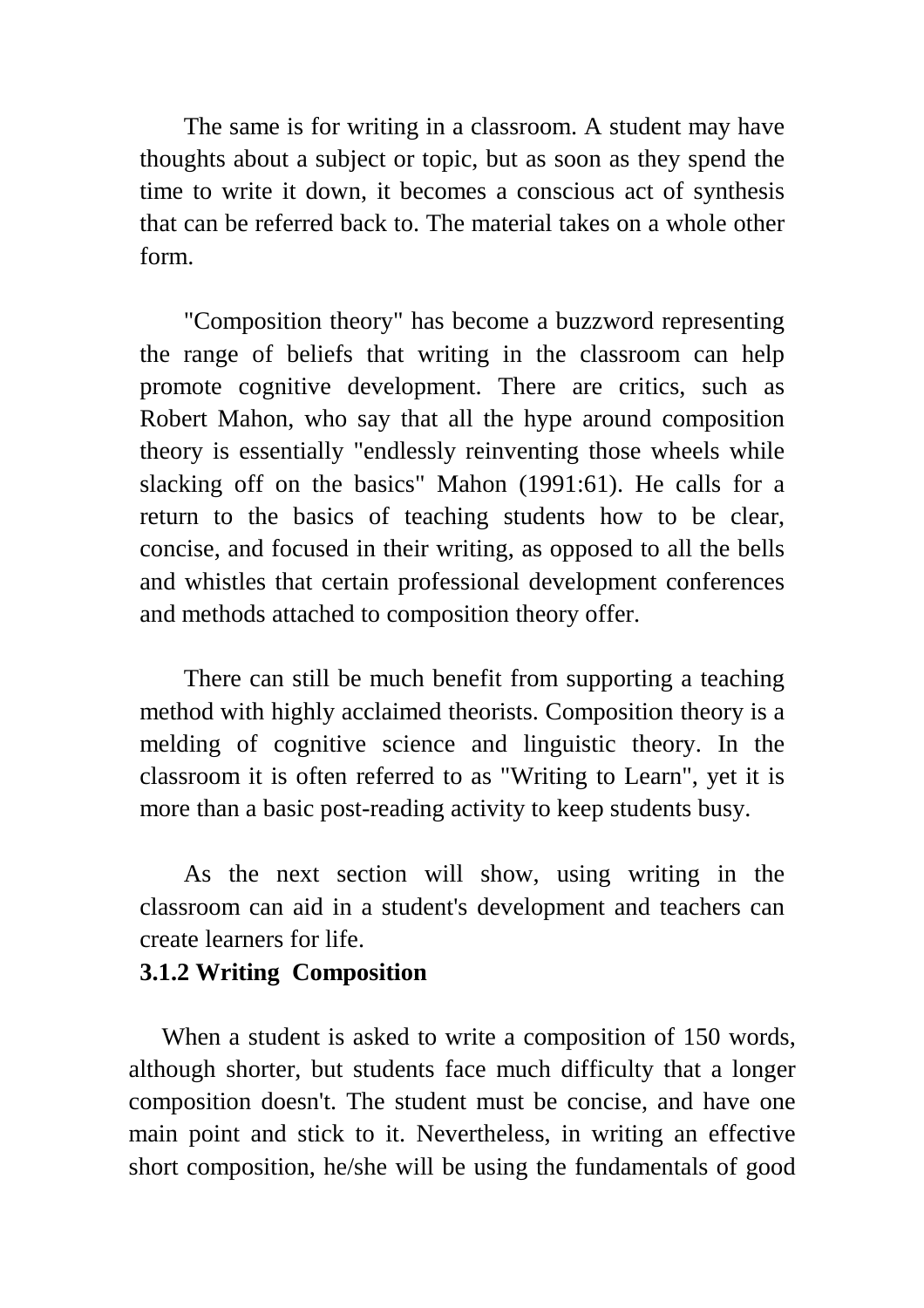composition writing that apply to any composition regardless of length. The following points must be taken into consideration in writing any composition:

1- He/ She must begin composition by doing some basic prewriting. This might include brainstorming or a simple outline.

2- Develop a 30-40 word introduction. This introduction should begin with a broad context, such as "the difficulty of choosing a major in college," and then work towards his specific topic.

3- He has to move to a single body paragraph of 50-80 words. This paragraph should basically provide support for his statement.

4- He has to end his composition with a 30-50 - word conclusion that re-state his paper and reviews the main points. Leave the reader with insight into the topic, this could be personal insight or into the subject itself Brown (1982).

5. He has to proofread his paper carefully for grammar and spelling errors and any problems with clarity .One effective method of proofreading is to check his composition starting from the end and backwards (last sentence, second to last sentence, and so on.) This method will prevent him from focusing on his content and will allow him to concentrate strictly on sentence-level errors.

# **3.1.2. 2 Language Learning and Development**

As it is understood, there are three basic schools of thought when it comes to learning and development. Jean Piaget believed that development had to come before a child could learn. On the other hand, Lev Vygotsky proposed that learning comes before development. There is still another belief that learning and development happen at the same time.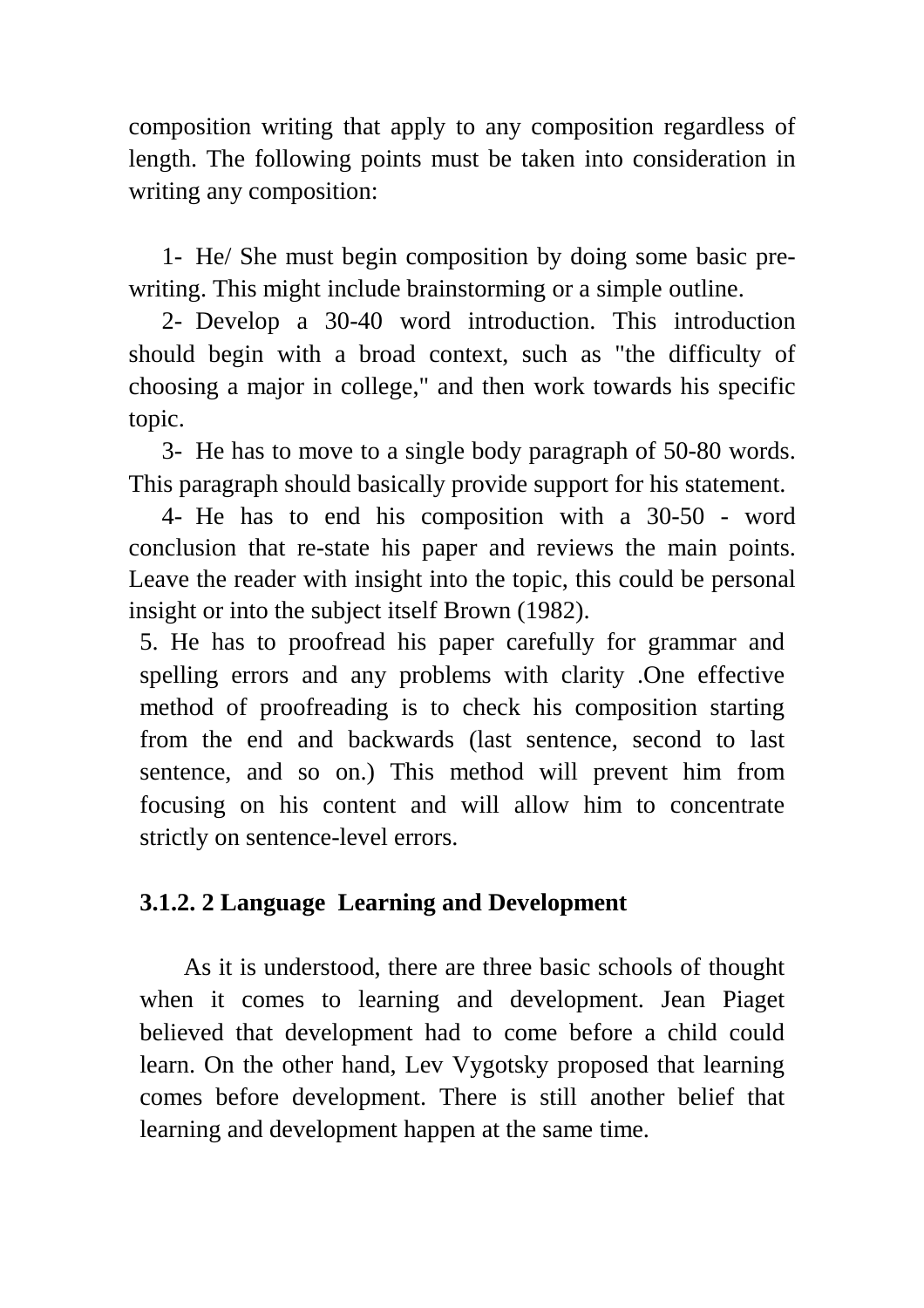To look at composition theory through Piaget's eyes would make writing in the classroom nothing more than identifying, rehearsing, organizing, and reinforcing. If a child is already developed to the fullest at his appropriate stage, then writing to learn would make no impact on his growth. It would be impossible for a child to enter new realms of thinking.

If one were to look at writing to learn through the view that learning happens at the same time as development, writing becomes more effective. Students will be able to focus on genre specific writing, and small waves of development could occur from small bits of learning. They would be able to acquire a few new skills and accumulate bits of knowledge in their writing process.

However, in order to gain the most benefit from writing, one should approach the task through the eyes of Vygotsky. When learning happens before development, "learning prepares the learner for new stages of development". Therefore, writing goes beyond the rote recitation of what was learned, as a way to improve the whole child. Students can reflect, perceive, and gain perspectives as they write.

As alluded to earlier, writing can influence and restructure prior knowledge. With regards to his theory of the zone of proximal development (ZPD), students learn first socially and then internalize the information. in other words, the material is first interpersonal, and becomes intrapersonal. It is just like how a child learns a language: first the child learns through social interaction and language is attached to the world in which she lives, and then it becomes privatized, most seen through private speech.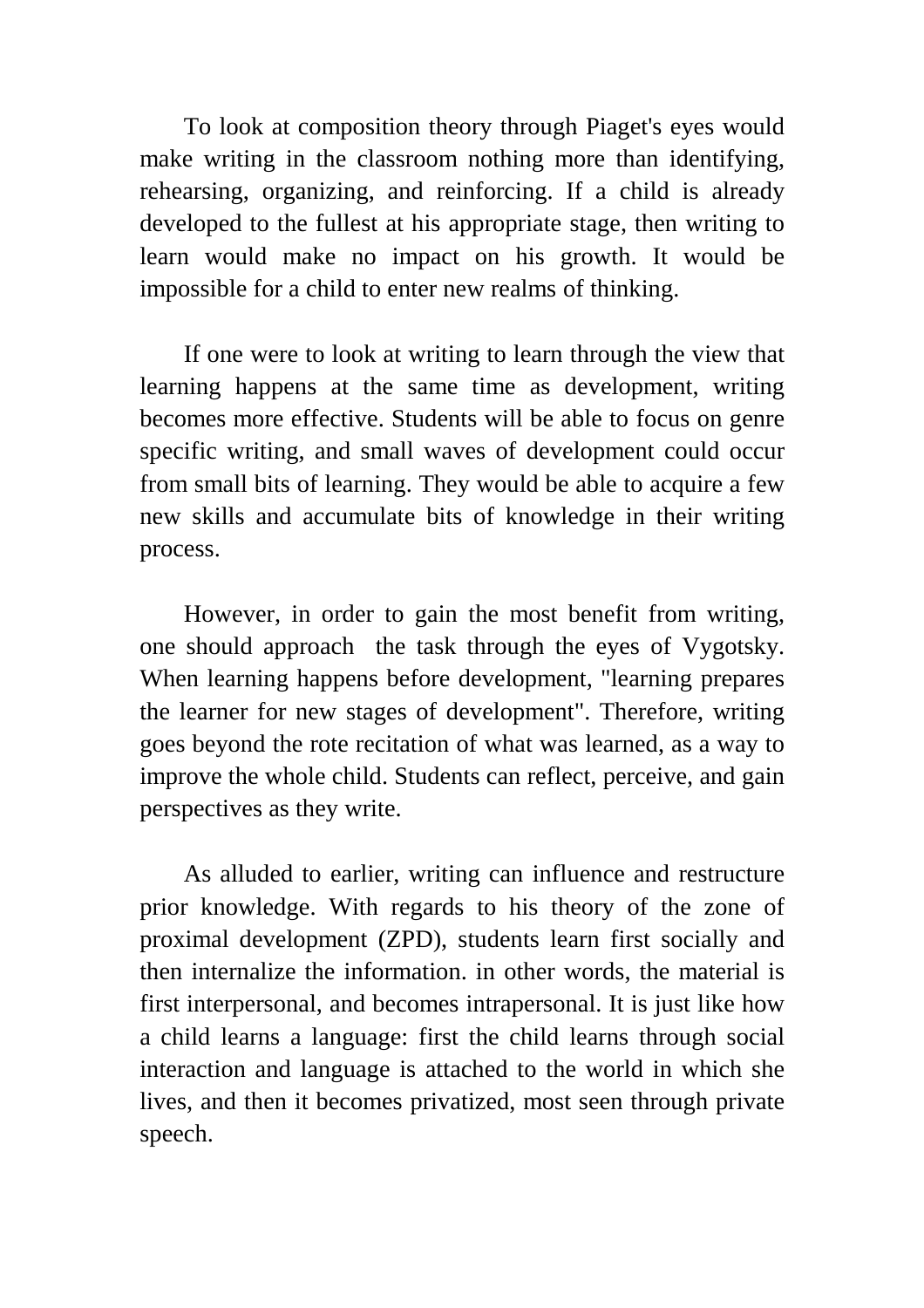Following this trend of language acquisition, students can learn information first socially, and in the broader classroom setting, and then through writing it can be internalized. Thus, the child is pushed further in his or her development

# **3.1.3 Rules to Avoid Making Mistakes in English Writing**

There are some rules that should be followed in order to avoid making mistakes in writing:

1. The learner should use simple language. Some learners try to build very complicated sentences with things like the present perfect tense or conditionals. They make horrible mistakes. He/ She should write what he /she can write (simple sentences that he/she has seen many times) not what he/she want to write (complicated sentences). He/ She may feel he is talking like a child or that he/she is not expressing his/her thoughts, but don't worry about that. Right now, his/ her task is not to express his/ her thoughts freely; his/ her task is to learn the language.

2. He/ She must be slow and careful. He/ She should write very slowly. If he/she needs two hours to write 150 word composition, with correct sentences, that is good. That is better than writing it in one hour. Why should it take so long? Because he/she should read his sentences many times, looking for mistakes. He/ She should correct his/her own sentences frequently. He/ She should check if his/her sentences are correct by using a dictionary. And he/she should look for example sentences to imitate.

3. If he/she is not sure how to write something, he/she must not write it. If he/she can write something correctly, it is almost always better not to write it. He/ She must not teach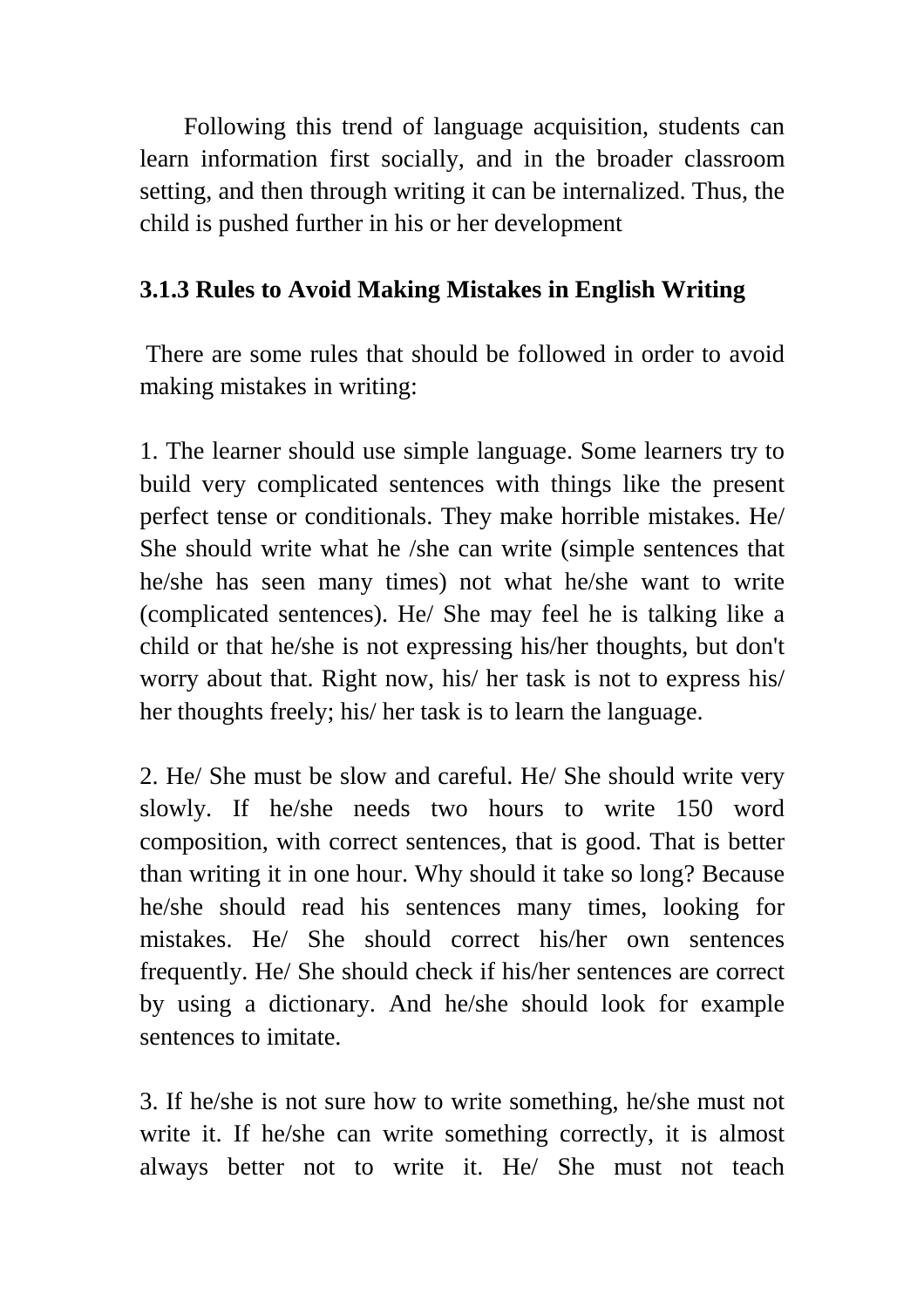himself/herself the wrong way to write it. He/ She can try to look for the correct sentence in a dictionary, but when writing, usually he/she does not have a time for that. So it is a good idea to write something else-something that he/she knows is correct. It can even be something on a different subject.

4. When writing, he/she always should look things up. Whenever he/she is not sure how to use a word, he/she should look it up in a dictionary to find example sentences with it.

5. He/ She should know when he/she makes bad writing . Some learners do not even realize how different English is from their native language. When writing, they translate word for word from their native language, and they think their sentences are right. When reading or listening to English, he/ she should use the "pause and think" technique; pay close attention to things like word order, articles, prepositions, and tenses.

# **3.2 Grammatical Knowledge**

Grammar is the study of rules governing the use of language, thus, each language can be said to have its own distinct grammar. Grammar is part of the general study of language called linguistics.

The ability to communicate is not the same thing as the ability to use proper grammar, knowing proper grammar merely allows you to express ideas in ways that are acceptable to a certain class of people or to control the nuances of grammar to convey things subtly. But communication skills can be quite good even if one's grammar is not perfect, communicative competence means someone has the ability to make himself or herself understood, despite distinct shortcomings in grammar.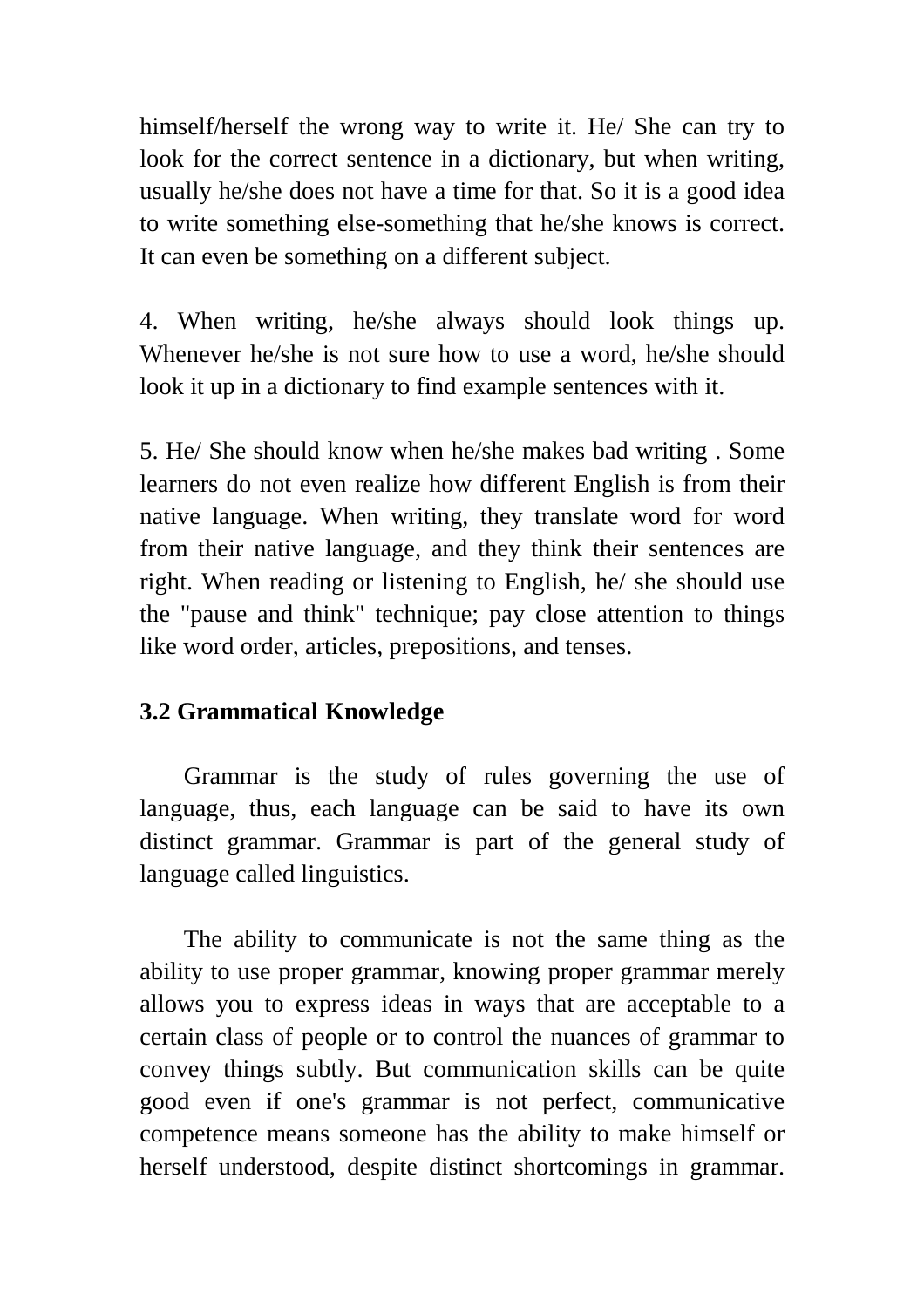Good grammar is not prerequisite for communicative competence.

Grammar is an important essence because it contributes to good structure of sentences and it can help in how we well communicate .One who has a good writing is an effective communicator because he/ she will usually be able to catch on to the social rules which help us our communication. If one has poor grammar, he/ she will not be able to communicate effectively, some grammar errors are acceptable during communication but some are not, make any sense, the other speaker may 'reply with what are you trying to tell me or what are you trying to say.

### **3.2.1 Importance of Grammar in Writing**

 Language is used every day for communication. When people want to communicate with those around them, they send a message: they open their mouths and speak, sign with their hands, or put pen to paper and write. Those around them then receive the messages either by using their ears to listen or by using their eyes to read. In order to be this communication process is effective, all of the people involved in it must be familiar with both these processes of communication and the language used for communicating.

 Being familiar with a language requires much more than knowing every possible vocabulary word or reciting every possible verb form. Indeed, It requires knowing about the system of rules for the language, rules that provide instructions for using the language. This system of rules is more commonly known as "grammar".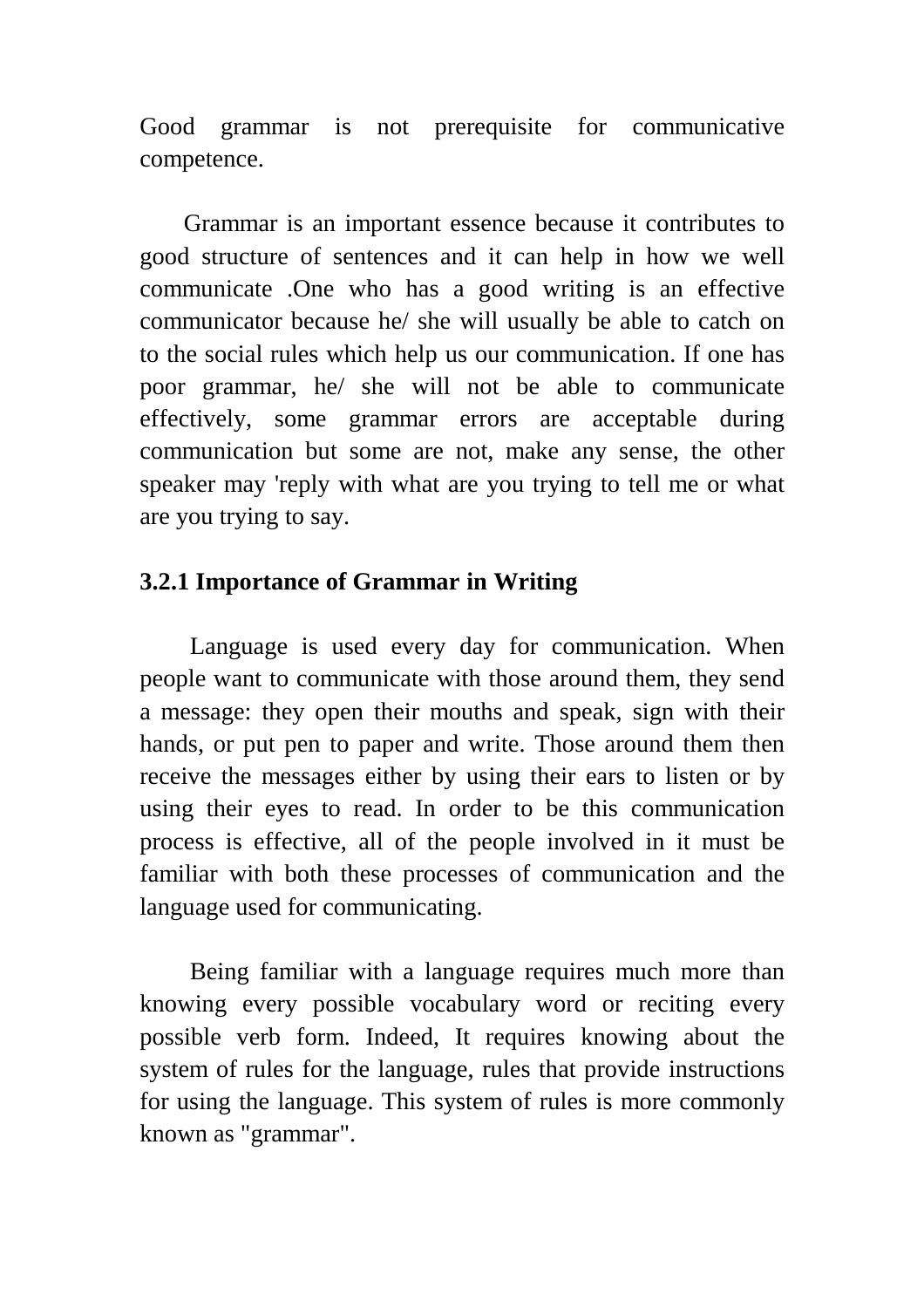Every language has a grammar that outlines its conventional or acceptable use in both oral and written communication. Although this grammar has many fixed rules, or "conventions," about how to put messages together, it is usually quite dynamicthat is it changes over time as the language changes .Consequently, while it is important to understand the conventions of a grammar, it is also important to recognize these conversations are likely to change over time.

Grammar is an important aspect in expressing thoughts by writing, it is the most important element of written language, when the learner is well mastered with grammar, he can easily communicate with others through writing. Good writing indicates good learning.

Grammar is the sound, structure and meaning system of language. All languages have grammar, and each language has its own grammar. People who speak the same language are able to communicate because they intuitively know the grammar system of that language - that is ,the rules of making meaning. They recognize the sounds of English words, the meanings of those words, and the different ways of putting words together to make meaningful sentences. However, while students may be affective speakers of English, they need guidance to become effective writer's .They need to learn how to transfer their knowledge of grammatical aspects from oral to written language.

Effective grammar instruction begins with what learners already know about grammar ,and it helps them use this knowledge as they write. By connecting their oral language to written language ,teachers can identify abstract grammatical terminology so that students can write and read with greater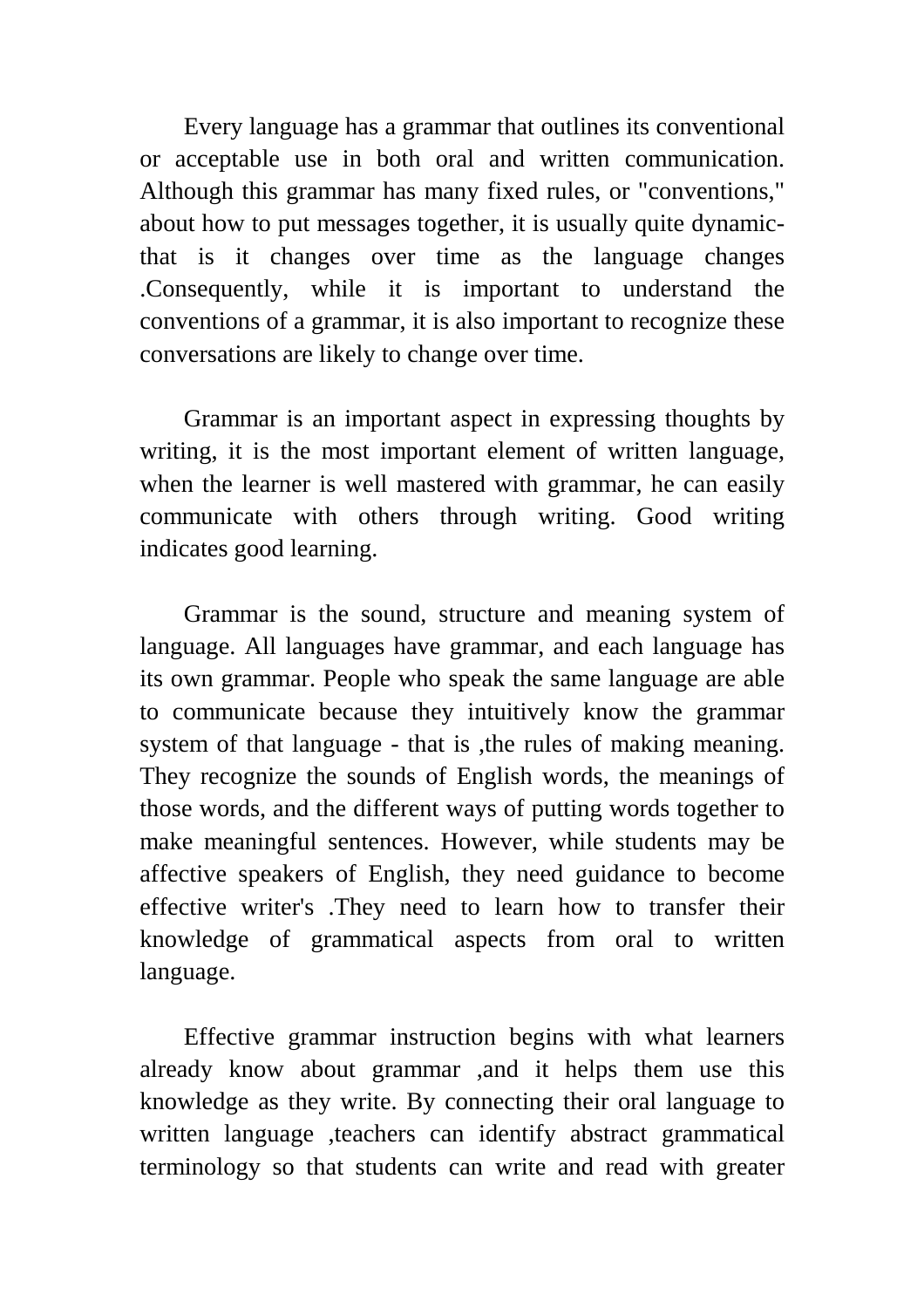competence and confidence. Researchers strongly suggest that the most beneficial way of helping learners improve their command of grammar in writing is to use the learner's writing as the basis of discussing grammatical concepts. Researchers agree that it is more effective to teach punctuation, sentence variety, and the usage in the context of writing the topic by teaching isolated skills ( Harris (1962).

### **3.2.2 Problems Caused by Using Incorrect Grammar**

Grammar is the study of words and how they can be used to form sentences. It can include the inflections,, syntax ,and word formation of the language, as well as the pronunciation ,meaning, and the linguistic theory of the particular word. Unclear communication is the biggest issue caused by incorrect grammar when writing and speaking. Consider the following sentences:

"I don't want nothing from you".

"I don't want anything from you".

While the first sentence uses two negatives to create positive construction, the second example uses one negative and one positive to create negative construction. If you are trying to state that you want a book, a new shirt, or some other item, the first sentence is correct. However, if you are trying to tell a friend that you already have everything you need, the second sentence is correct.

In addition to creating communication, misunderstanding incorrect grammar also makes a poor first impression .If you are a jobseeker with grammatical errors in your resume, a company recruiter may see you less intelligent than a candidate who has a similar skills but was also to proofread properly. If you own a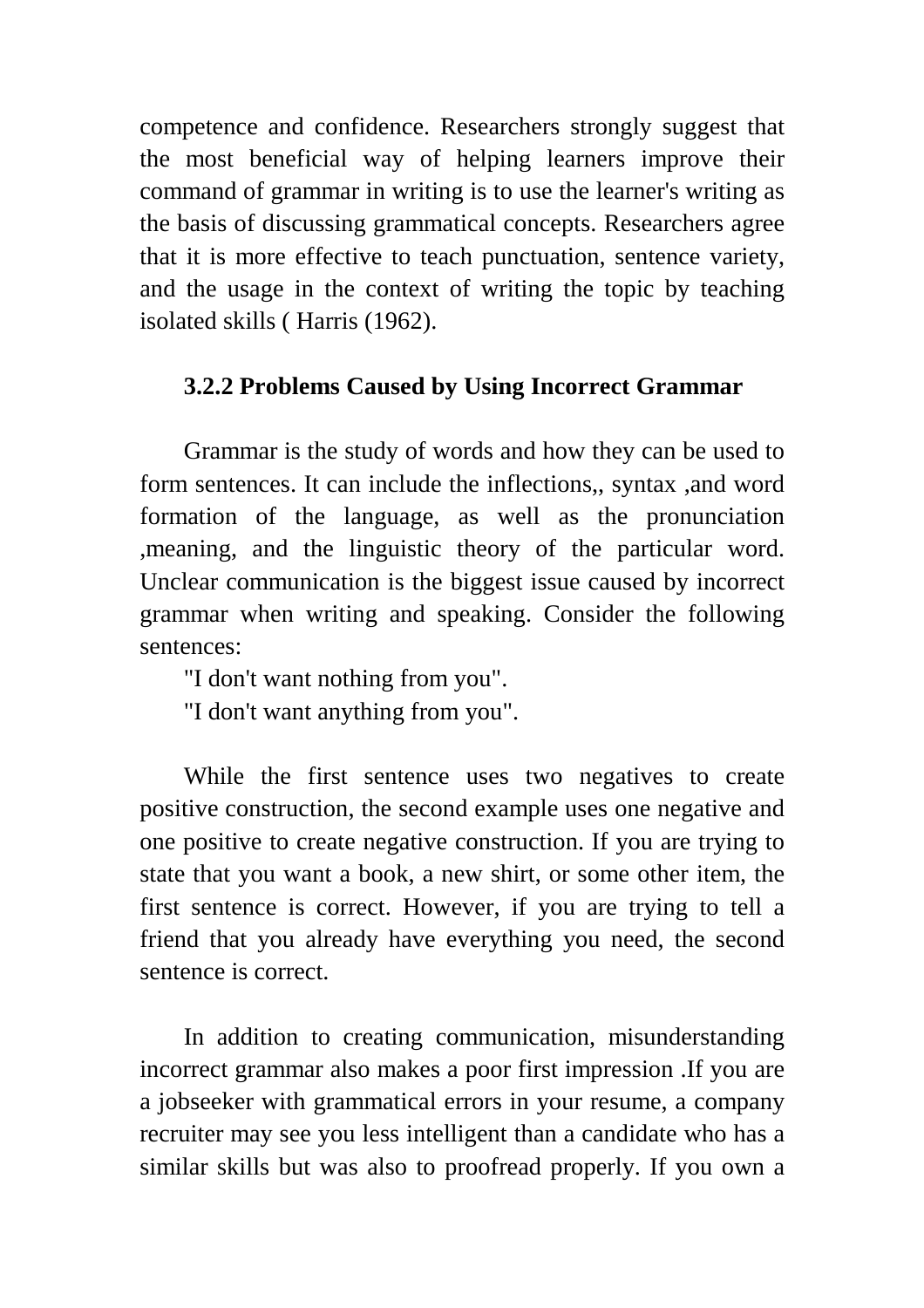business and have a grammatical errors in your marketing materials, potential customers may see these mistakes as an indication that your company is sloppy or simple unreliable.

## **3.2.3 Strategies of Teaching and Learning Grammar**

Grammar instruction is most naturally integrated during the revising, editing and proofreading phases of writing process. After learners have written their first drafts and feel comfortable with the ideas and organization of their writing, teachers may wish to employ various strategies to help students to see grammatical concepts as language choices that can enhance their writing purpose. Learners will soon grow more receptive to revising, editing and proofreading their writing. In writing conferences, for example teachers can help learners revise or effective word choices. As the teacher and the learner discus, the real audience for the writing, the teacher can ask the learners to consider how formal or informal the writing should be, and remind the learners that all people adjust the level of formality in oral conversation, depending on their listeners and the speaking context. The teacher can then help the learner identify words in his or her writing that change the level of formality of the writing.

To help learners revise boring monotonous sentences, teachers might ask learners to read their writing aloud. This strategy helps both the partner and the writer to recognize, when for example, too many sentences begin with "it is" or "there are". Both the partner and the writer can discuss ways to vary the sentence beginning. After the writer revises the sentences, the partner can read the sentences aloud. Then both can discuss the effectiveness of the revision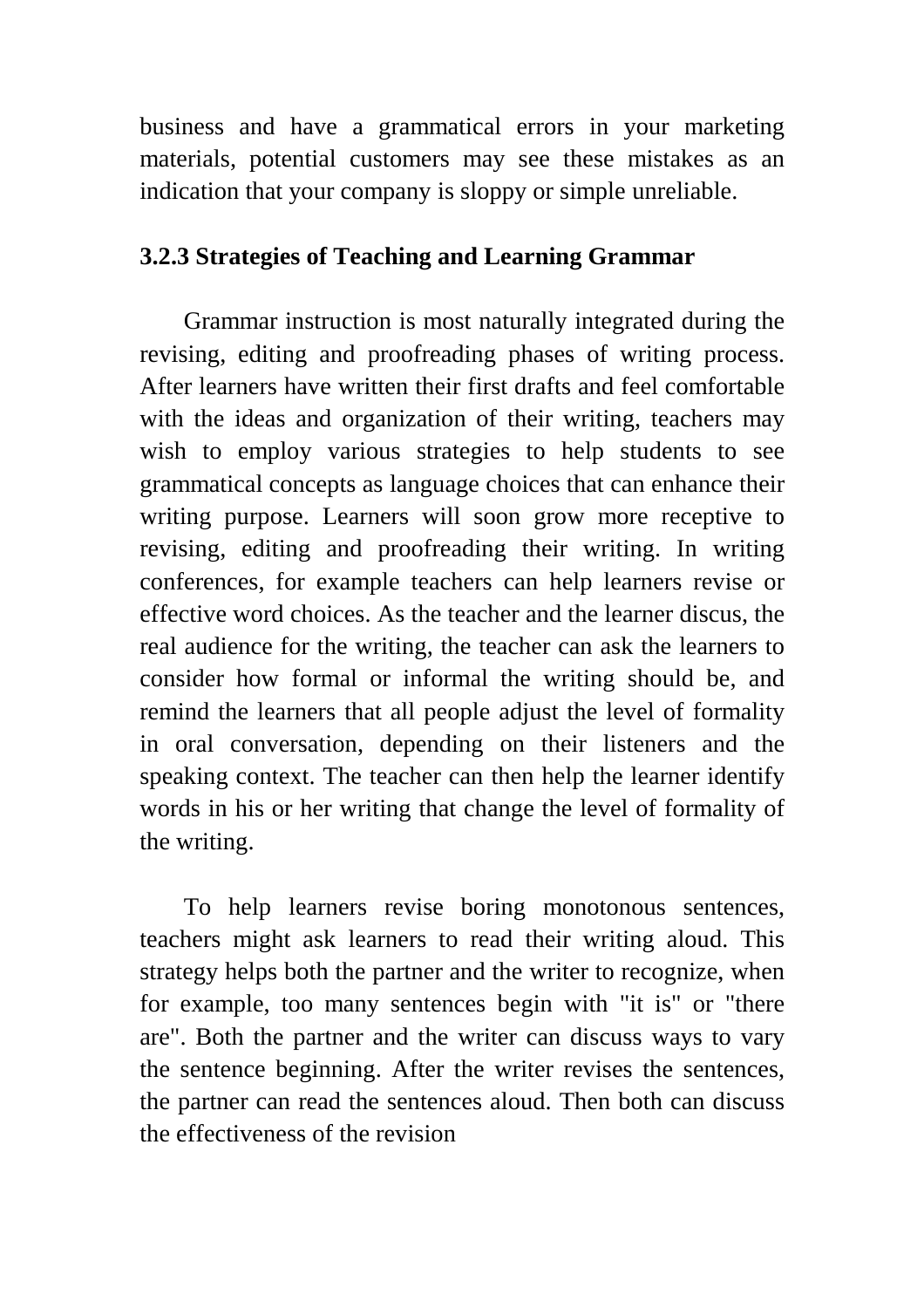Teachers can help learners edit from passive voice to active voice by presenting a mini lesson .In editing groups, learners can exchange papers and look for verbs that often signal the passive voice, such as "was" and "been". When learners find these verbs, they read the sentence aloud and discuss the whether the voice is passive and, if so, whether an active voice verb might strengthen the learners .The writer can then decide which voice is more effective and appropriate to the writing purpose and audience.

Teachers can help learners become better proofreaders through peer editing groups. Based on the writing abilities of the learners; teacher can assign different proofreading tasks to specific individuals in each group. For example, one person for agreement errors, another person for fragments and run-ons, another person for punctuation errors. As learners develop increasing skill in proofreading areas, they become responsible for more proofreading areas. Collaborating with classmates in peer editing groups helps improve their own grammar skill as well as understand importance of grammar as a tool for effective communication. As teachers integrate grammar instruction with writing instruction, they should use the grammar terms that make sense to the learners by incorporating theses terms

#### **3.2.4 Common Problems in Learning Grammar**

There are many problems that students face in learning grammar and the following are the most common ones

### **3.2.4.1 Word Order**

In English, word order is more important than it is in many other languages. Very often EFL students produce sentences that sound strange to the native's ear because the order of the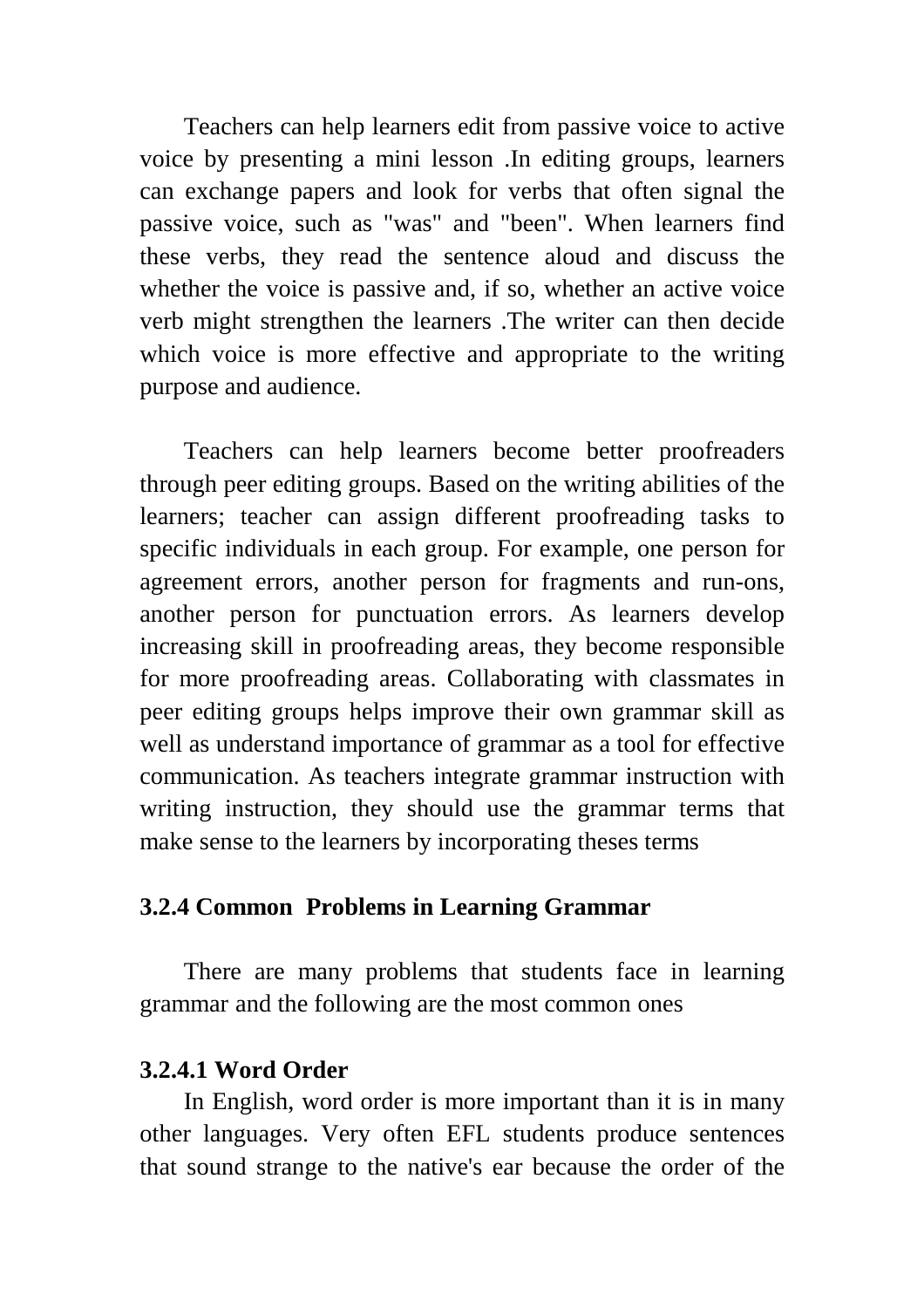words in the sentences is wrong. The basic pattern for English statements is: subject-verb-object(s)-place- time . Sentences do not have to have all of these parts, but if all of the parts do occur, they most likely will occur in this order. If a sentence has both a place and time, one of these is frequently moved to the front of the sentence.

A change in basic sentence order can make an English sentence nonsensical or make it mean something completely different. For example, if part of the verb is moved so it conies before the subject, we have a question. (e.g. "John will be home at eight" becomes "will John be home at eight?") If you switch the time phrase with the place word you get an understandable sentence that no native speaker would ever say, "John will be at eight home." Word order is also important in English with phrases smaller that a sentence.

# **3.2.4.2 Present Tense:**

The present tense in most languages refers to actions that are taking place in the present. In English, this is not really true. We use present tense to refer to actions that are habitual, repeated, or always true. (e.g., The sun rises in the East; I get up every day at 6:00 a.m.; We celebrate Thanks giving in November). English uses preset progressive (present continuous) to express actions that are taking place in the present (e.g., I'm reading a teacher training manual; I'm teaching an ESL class; you're preparing to take your GED).

# **3.2.4.3 Past Tense**

 Past tense indicates experiences and events that are over and done in the past, one problem is that people tend to use present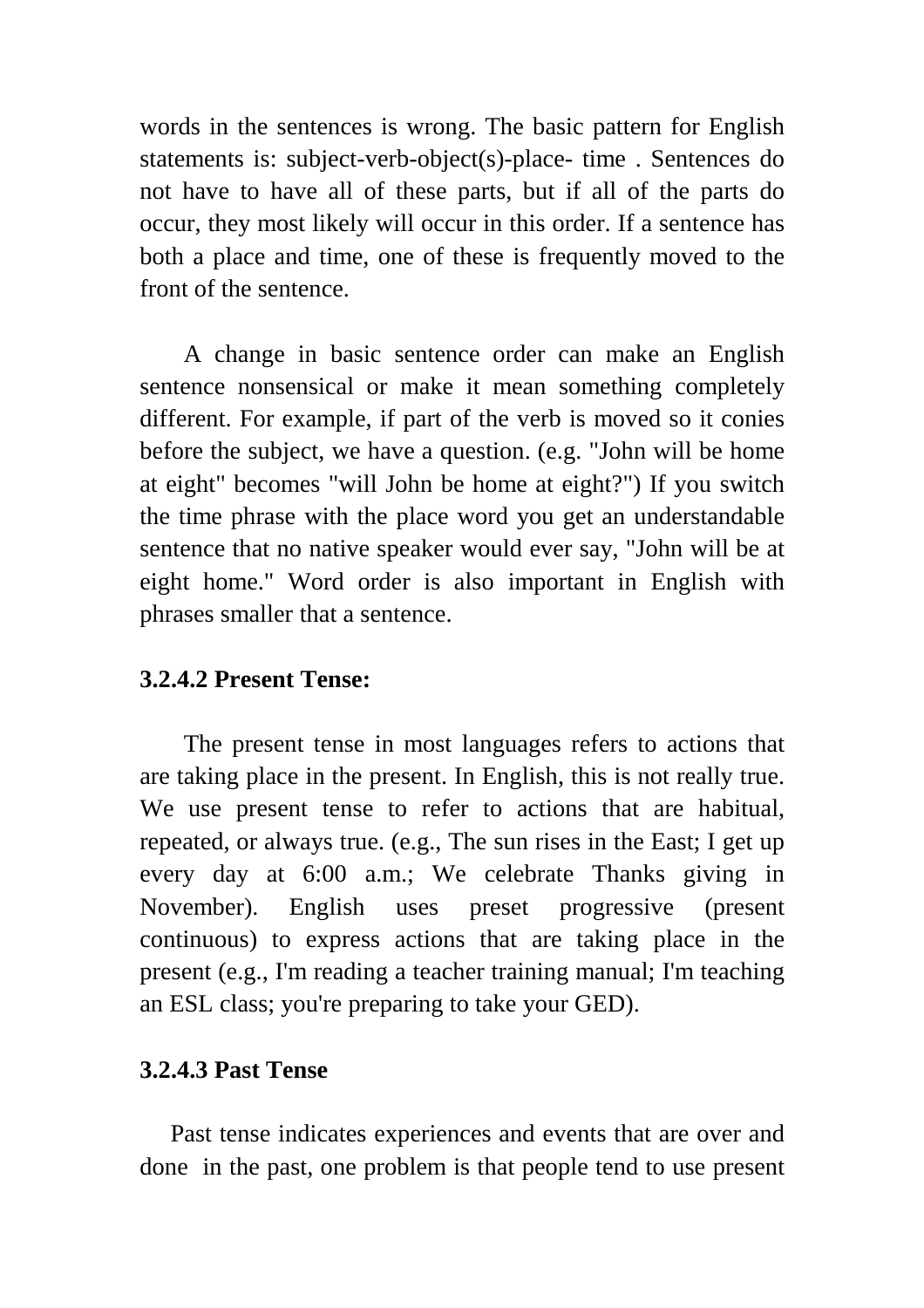tense to tell about personal experience in the past. If we are writing about an experience that occurred in the past, we should use the past tense. Using present is correct when they talk, but writing is some more formal, so that we need to follow the rules and keep the verb tenses consistent. A second common problem is when students use "would  $+$  verb" to describe an event that happened in the past. This is correct in speech but it is not correct in writing.

### **3.2.4.4 Two-Word Verbs:**

Some actions in English are expressed by phrases that consist of a verb and a preposition or adverb. The action is not expressed by the verb alone. For example, "get" means 'to obtain, to acquire, to receive, etc.' while "get over" means 'to recover from an illness,' and "get up" means 'to arise from a reclining position.' There are hundreds of such phrases in English. These are problems for EFL students because they are often not listed in the dictionary in a separate form and their meaning is hard to find. A good textbook will probably teach many of these two-word verbs, but if yours does not. Some of them must have their two parts together in a sentence while others may have their parts separated by other things in the sentence.

# **Examples:**

The teacher always calls on students who are prepared She asked me to call her up after dinner.

The two-word verbs that can not have their parts separated are called "inseparable" and file others are called "separable" . Look at the examples below.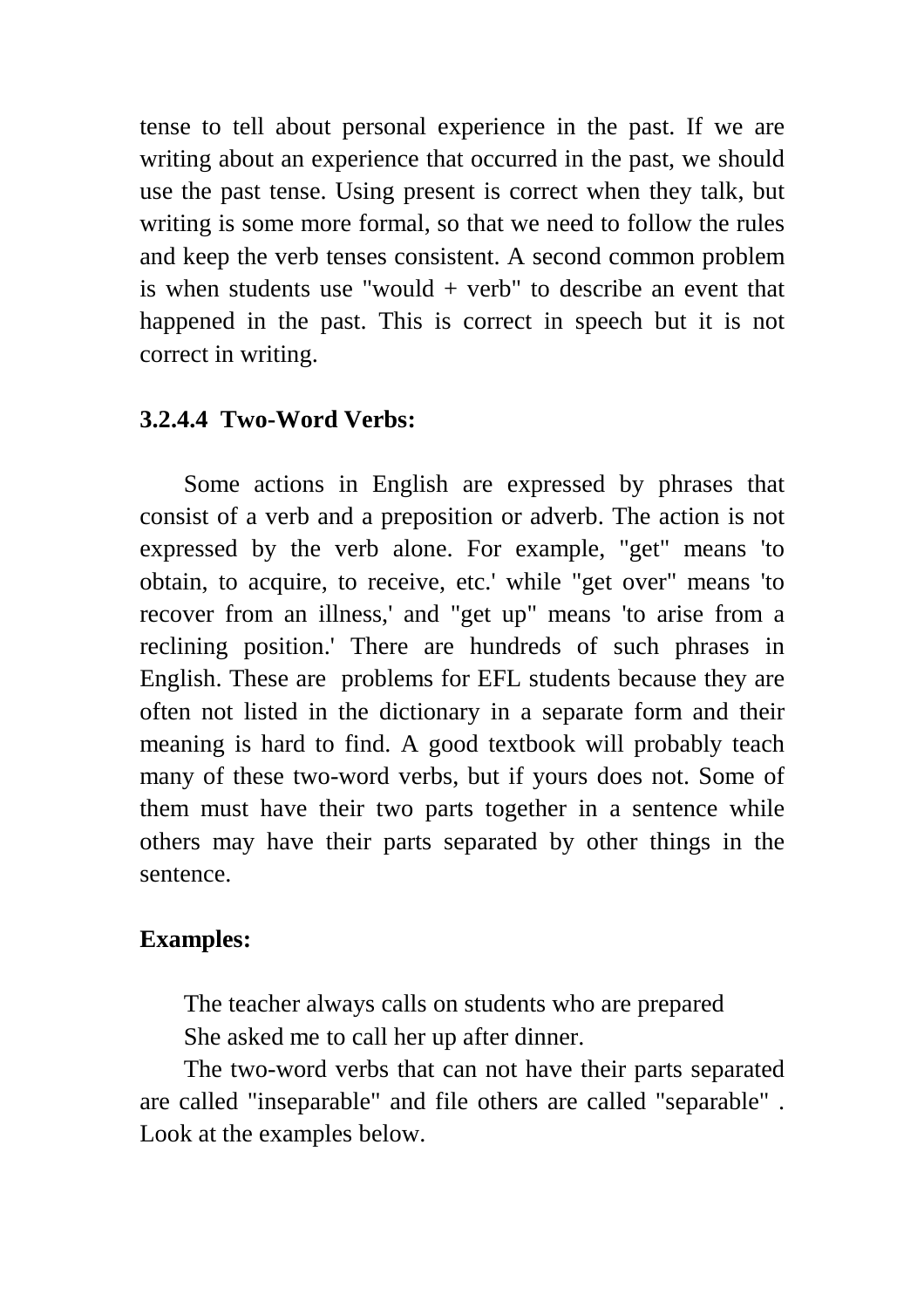# **Examples:**

"They wanted to look over the car". "They wanted to look the car over". "They wanted to look it over. But not: Students wanted to look over it.

# **3.2.4.5 The Verb Do**

In English, we use the verbs" do, did, does, done, etc.") in at least four different ways:

1. As a verb like other verbs: Jennifer did the dishes

2. As a sign of emphasis: I did comb my hair.

3. As a verb that can be placed in front of the subject to form a question or to which can not be attached to form a negative statement: Do they want more bread? Mr. Jones doesn't know if the clock is correct.

4. As a substitute to save repetition of another verb or verb phrase: My sister needs a new coat and I do too. They didn't finish their tests, but I did. Iraqi students will probably have difficulty with all of the uses of "do" except the first example.

# **3.2.4.6 Prepositions**

English prepositions are a problem because different languages use different prepositions to express the same idea. It will help your students if you do not teach too many prepositions at one time. Also, it will help if you are sure to put the prepositions in context (in a situation where the use is natural).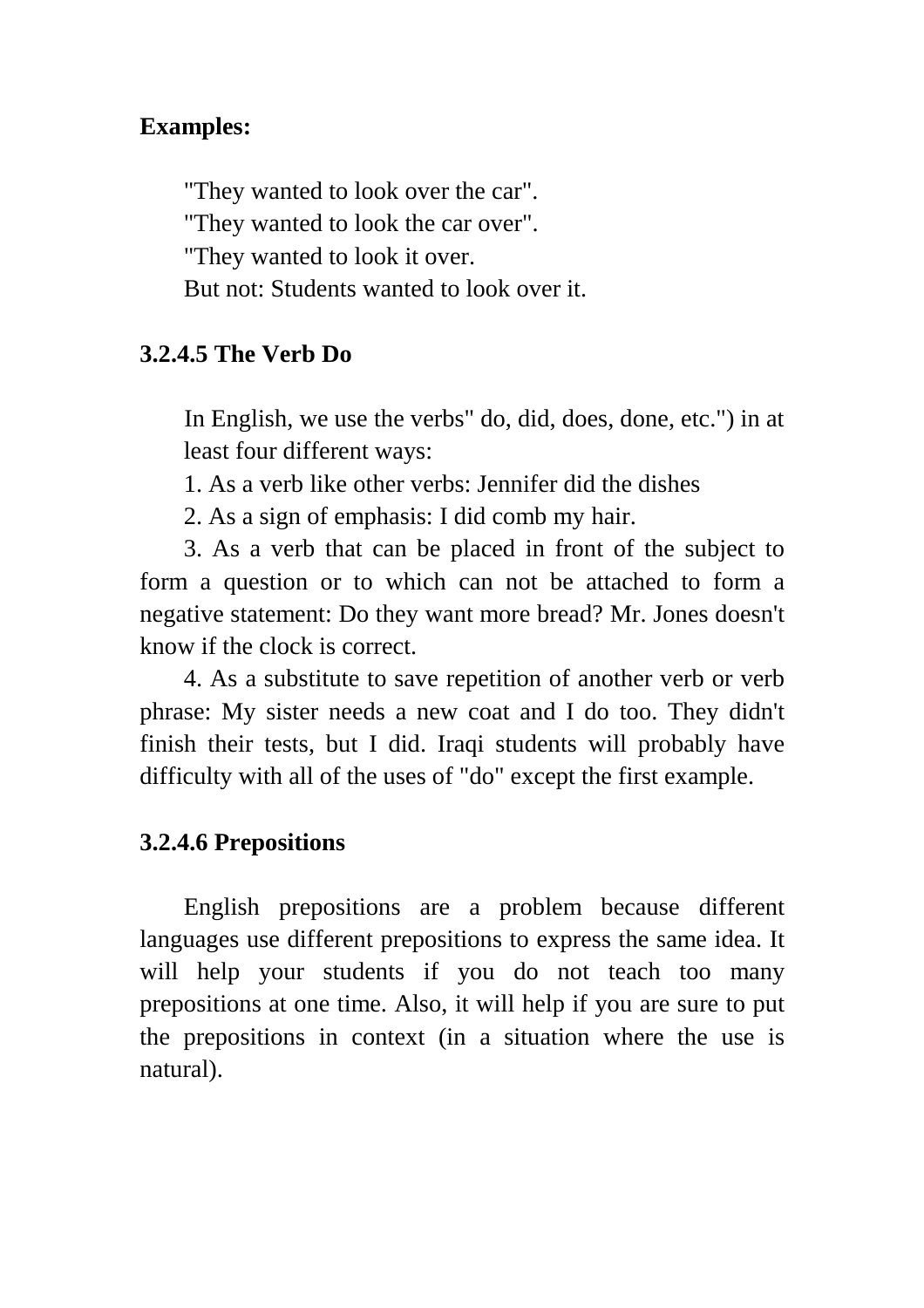#### **3.2.4.7 Nouns**

In English, as in many other languages, nouns are classified as countable and non-countable. If something is countable, it can have a plural form. If it is non-countable, it can not have a plural form and the singular form is used to refer to any quantity. Some of the things that we consider non-countable in English are: abstractions, ideas, ideals, emotions, gasses, fluids, materials with particles too small to be conveniently counted, and fields of study. Many languages have the same concept of count and non-count but they do not always put items in the same category as we do in English. For example, in English, "homework" and "housework" are generally non-countable. (We do not say "housework".

 In other languages, these nouns are countable and they do have plural forms. Students have to learn which nouns are which in English because it affects other grammar principles as well (e.g. whether to use "a little or a few" before the noun. There are other problems with English grammar but most good textbooks can guide you along. The pointers included here are mentioned only to make you aware that there are many aspects of English that are not problems at all for native speakers (even uneducated ones), but which might cause problems for your students.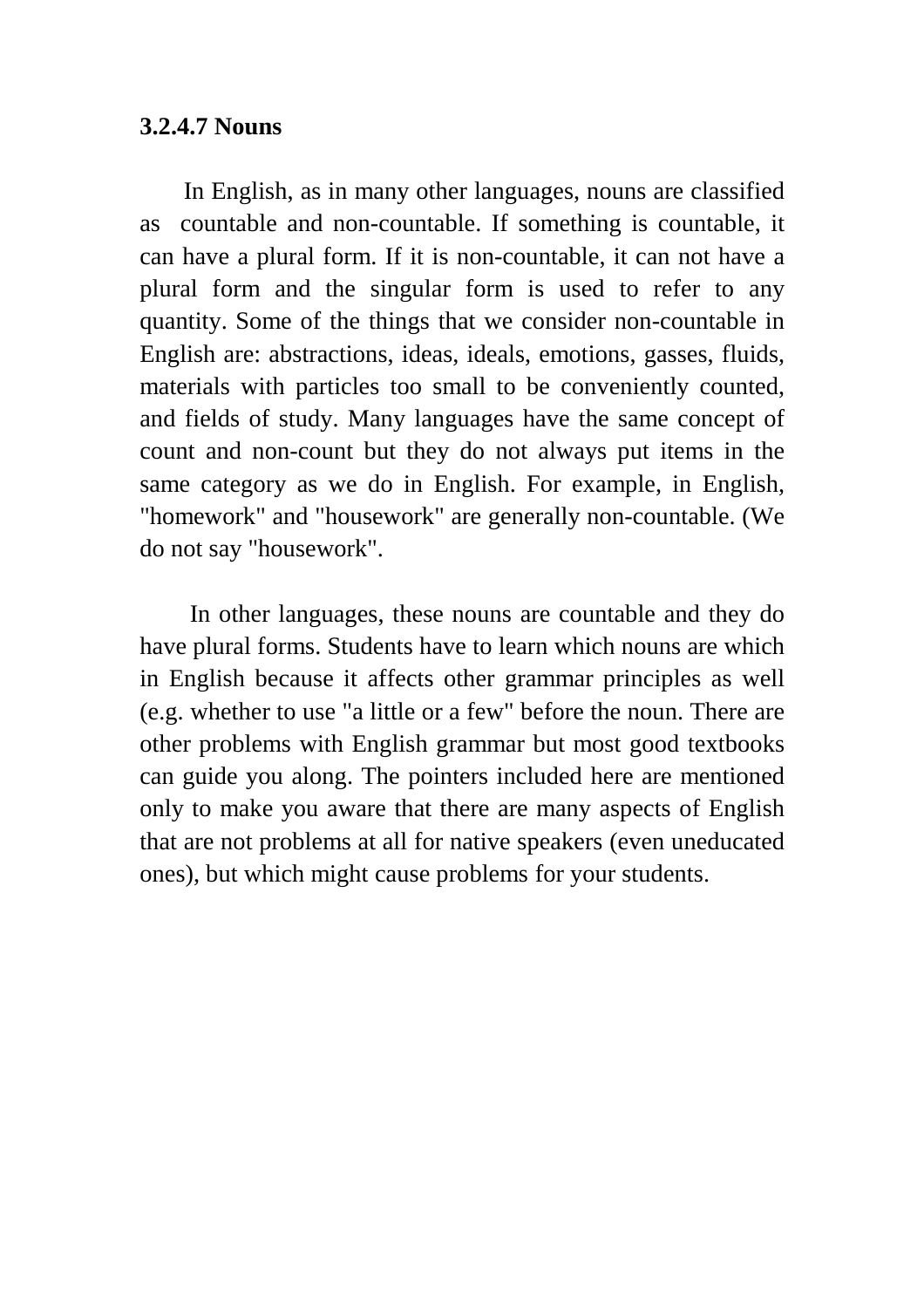#### **CHAPTER FOUR**

#### **Procedures**

The major aim of this chapter is to discuss the details of procedures followed in the present study of achieving the aims. First of all, there is a discussion of the population then sample selection. Finally, there is a comprehensive and detailed presentation of the procedures of building up the test designed for the purpose of the study.

#### **4.1 The Population and Sample of the Study**

The population of the study is college students studying English as a foreign language. The sample includes 30 students at third stage at Al- Maamoon University College in Baghdad for the academic year 2012-2013. The choice of the students is made deliberately.

#### **4.2 Procedures of Constructing the Test**

The test has been designed and prepared for the purpose of the present study, has passed through several stages. The first is the choice of the items insuring its validity and reliability, then forming the scoring scheme. There is also a presentation of the administration of the test and the statistical methods used. After all these steps, a pilot Test is formed to check any missing point needed.

#### **4.2.1 Choice of the Items**

To verify the aims of the present study, the choice of the items of this test was made to suit the student. The first item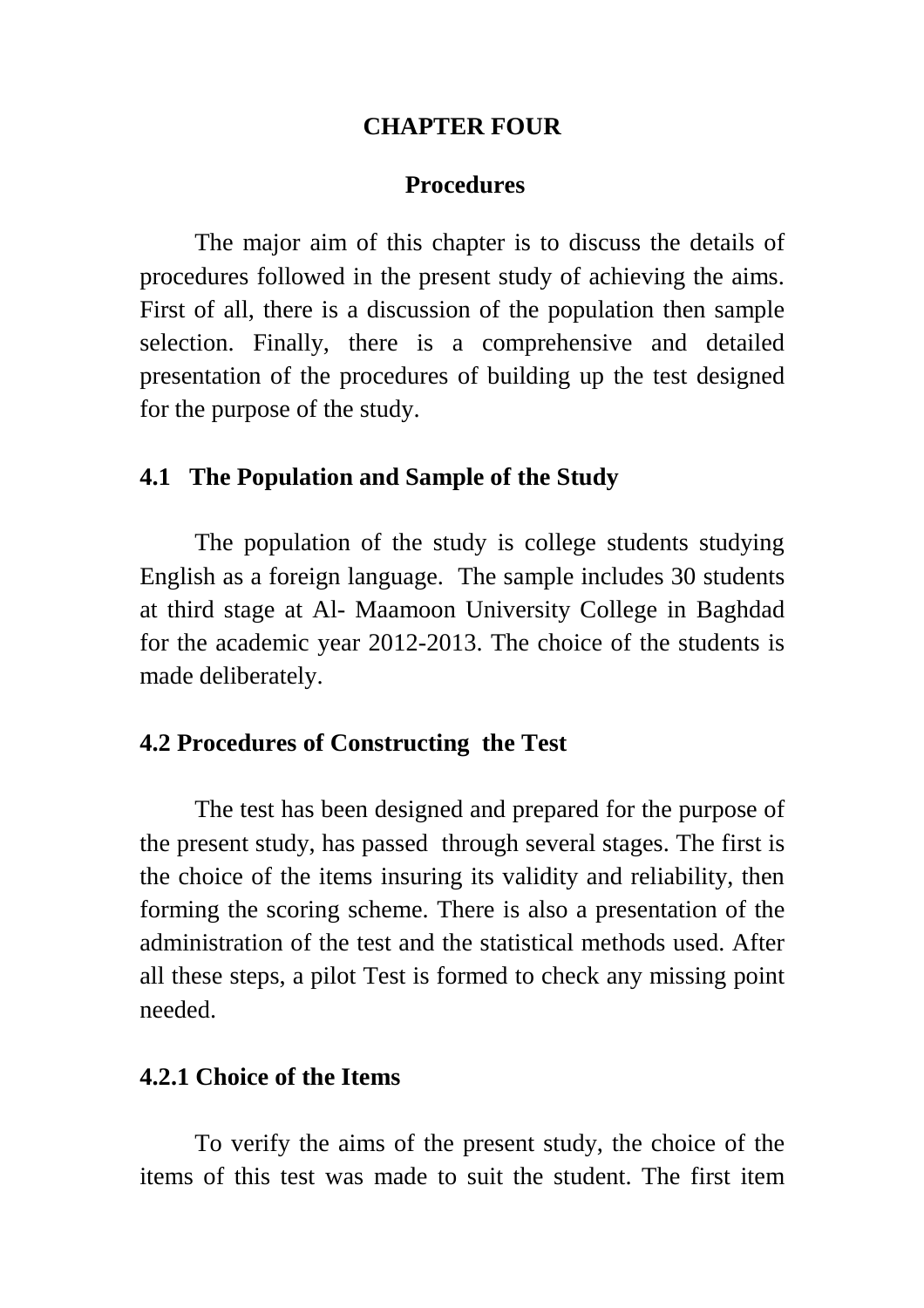contains a letter to be sent to a friend has kindly offered to look after student's dog while he is a way in a holiday while the second item contains a descriptive essay about an excursion the student planned (appendix 1).

Consequently, the test contained items that require writing a composition that requires the performance of adequate grammatical and lexical rules.

# **4.2.2 Face Validity**

.

Tyler (1963: 28) consider validity as "the most important consideration in the construction and use of test". Thus, the test is valid when it is accurate in measuring what ought to measure. In a way or another, face validity means the degree to which a test measures what it claims to measure efficiently Lado(1960:169). To determine face validity, the test has been exposed to a jury of the following

1. Prof. Nidham Sheet Ph.D in linguistics College of Arts/ University of Baghdad.

2. Prof. Abdullatif AL- Jumeili Ph.D in applied linguistics. University of Duhok

3. Asst prof. Zaidan Khalaf Ph.D in linguistics, College of Eduction /University of Anbar

4. Instructor. Ridha Ghanim Ph.D in English literature College of Basic Education / Mustansiriya University

The experts commented on the test providing their suggestions, modifications and additions then finally were satisfied after taking into consideration all necessary remarks.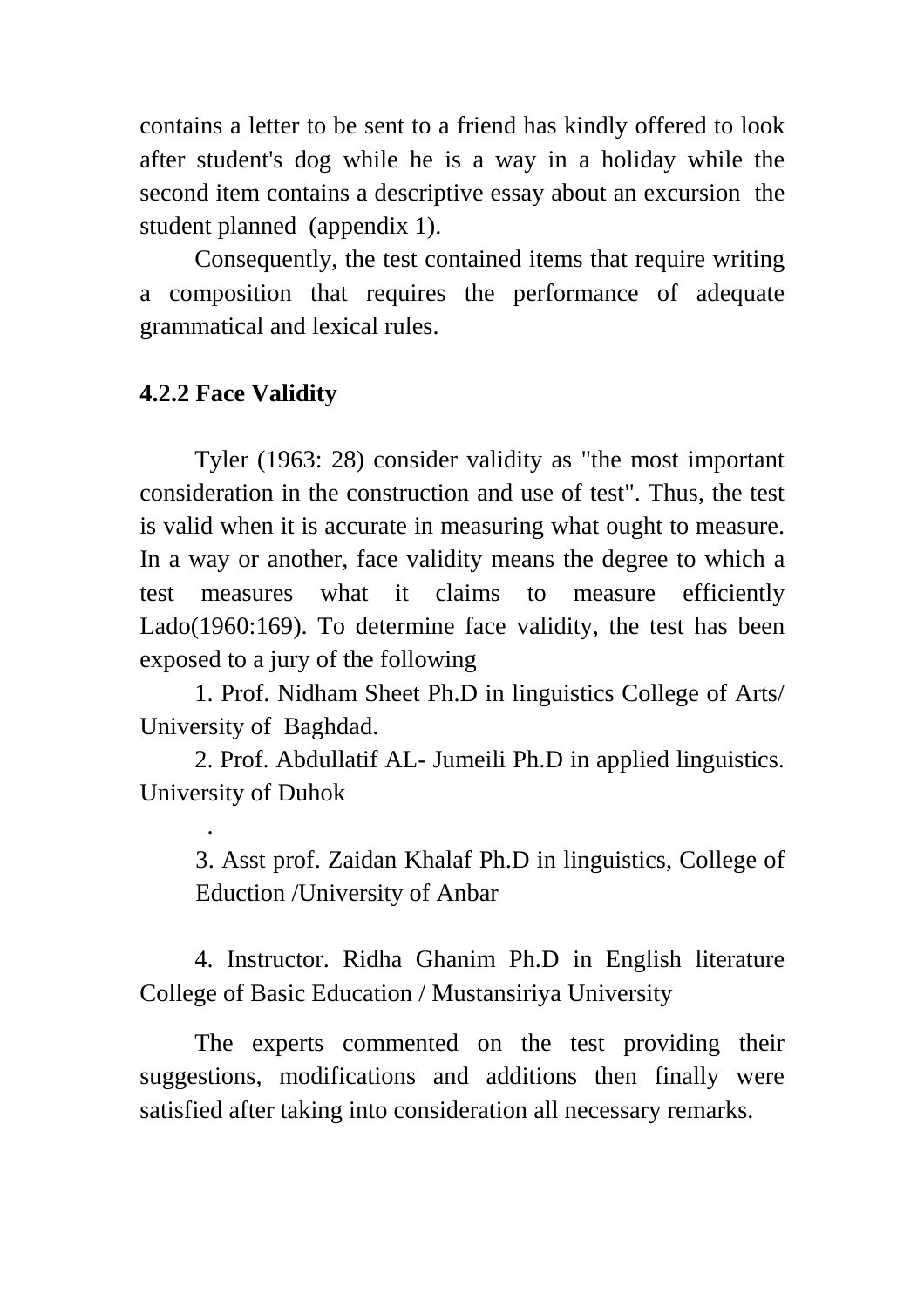### **4.2.3 Test Reliability**

One of the necessary characteristics of a test to be good is reliability. A reliable test is the one that produces essentially the same results consistently on different occasions when the conditions of the test remain the same Hagen (1977)

### **4.2.4 The Pilot Test**

The pilot test refers to a try-out of the test to a small but representative group of tested students Heaton( 1975: 158) . The aims of the Pilot Test can be summed up in the following:

 1.It provides information about test items to determine whether they are easy or difficult to the students.

 2. It establishes a reasonable time limit that the students should take in the main test, and it discovers whether they are of the test AL-Zobaide and AL-Hammash (1982: 13 ).

In order to assure the reliability of the test, the researcher corrected the compositions written by the students twice.

#### **4.2.5 Administration of the Test**

After achieving face validity and reliability, the procedure followed for the administration of the test can be summed up as follows:

1- papers (which contained the item of the test) are given to them and they are read by the researcher.

2- Each student is given forty minutes to think and write a composition of 80 words.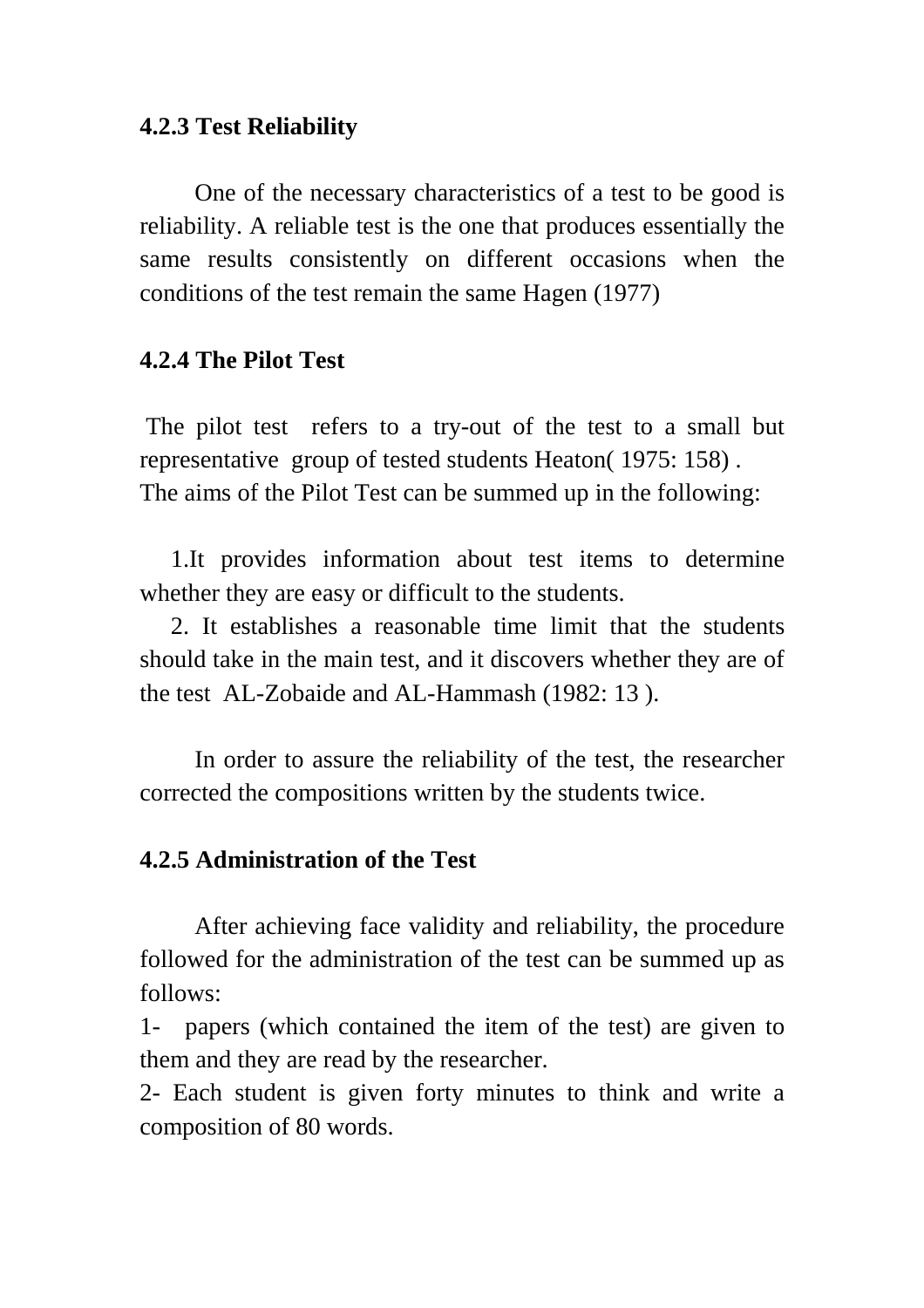### 4**. 2. 6 Criteria for Correcting and Scoring**

The criteria for correcting the compositions of the students is mainly suggested by the supervisor. It was agreed that each grammatical mistake or error is considered to be false, while making sentences according to grammatical and lexical rules is considered to be correct. Here, it is worthy mentioning that errors and mistakes made by students in their writing reflect their poor knowledge of grammar.

#### **4.3 Theoretical Error Analysis**

The historical development of types of analysis of data that have been used by researchers indicates that there have been many changes in the way in which second language deviations have been viewed. First, it was contrastive analysis which was based on the similarities and differences between the mother tongue and the target language in order to make predictions about the errors that a learner could commit Dulay & Burt, as cited in Larsen-Freeman & Long (1991: 64). This was followed by error analysis, which was based on the premise that the starting point should be errors that learners make and then an attempt must be made to analyze their possible sources.

 The major criticism leveled against error analysis was that focusing on errors denied researchers access to the whole picture of learners' competence, and that it was impossible to come up with a definite source of an error, because the cause of an error may be ambiguous Larsen-Freeman & Long (1991:68). After error analysis come performance analysis, this focused on the analysis of learners' inter language performance. The criticism against it was that it focused only on the learner's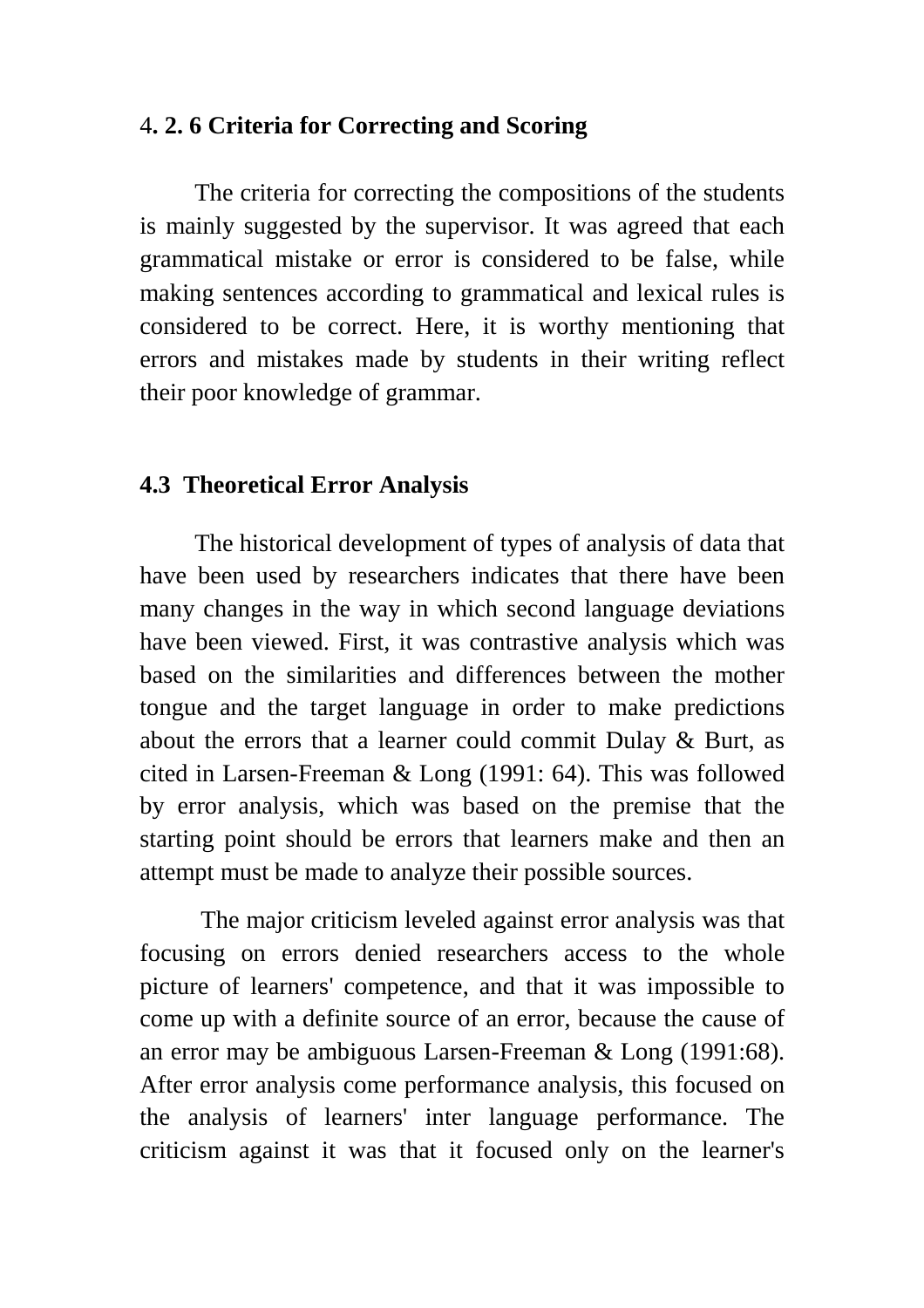performance. Last was discourse analysis, which examined both the learner's performance and the input to the learner (Larsen-Freeman & Long (1991:70).

A closer look at the various approaches mentioned above shows that some of them are subsumed in others and that many of them overlap with each other.

Error analysis is a type of linguistic analysis that focuses on tile errors learners make. It consists of a comparison between the errors made in the Target Language (TL) and that TL itself. Pit Corder is the "Father" of Error Analysis (the EA with the "new look"). It was with his article entitled "Tile significance of Learner Errors" Corder (1967:132 ) that EA took a new turn. Errors used to be "flaws" that needed to be eradicated.

 Corder (1976:133) presented a completely different point of view. He contended that those errors are "important in and of themselves." For learners themselves, errors are 'indispensable,' since the making of errors can be regarded as a device the learner uses in order to learn. Gass& Selinker (1974:86) defined errors as "red flags" that provide evidence of the learner's knowledge of the second language. Researchers are interested in errors because they are believed to contain valuable information on the strategies that people use to acquire a language Richards (1974:167) Taylor(1979:58) Dualy and Burt (1974). Moreover, according to Richards and (1974: l 5), "At the level of pragmatic classroom experience, error analysis will continue to provide one means by which the teacher assesses learning and teaching and determines priorities for future effort." According to Corder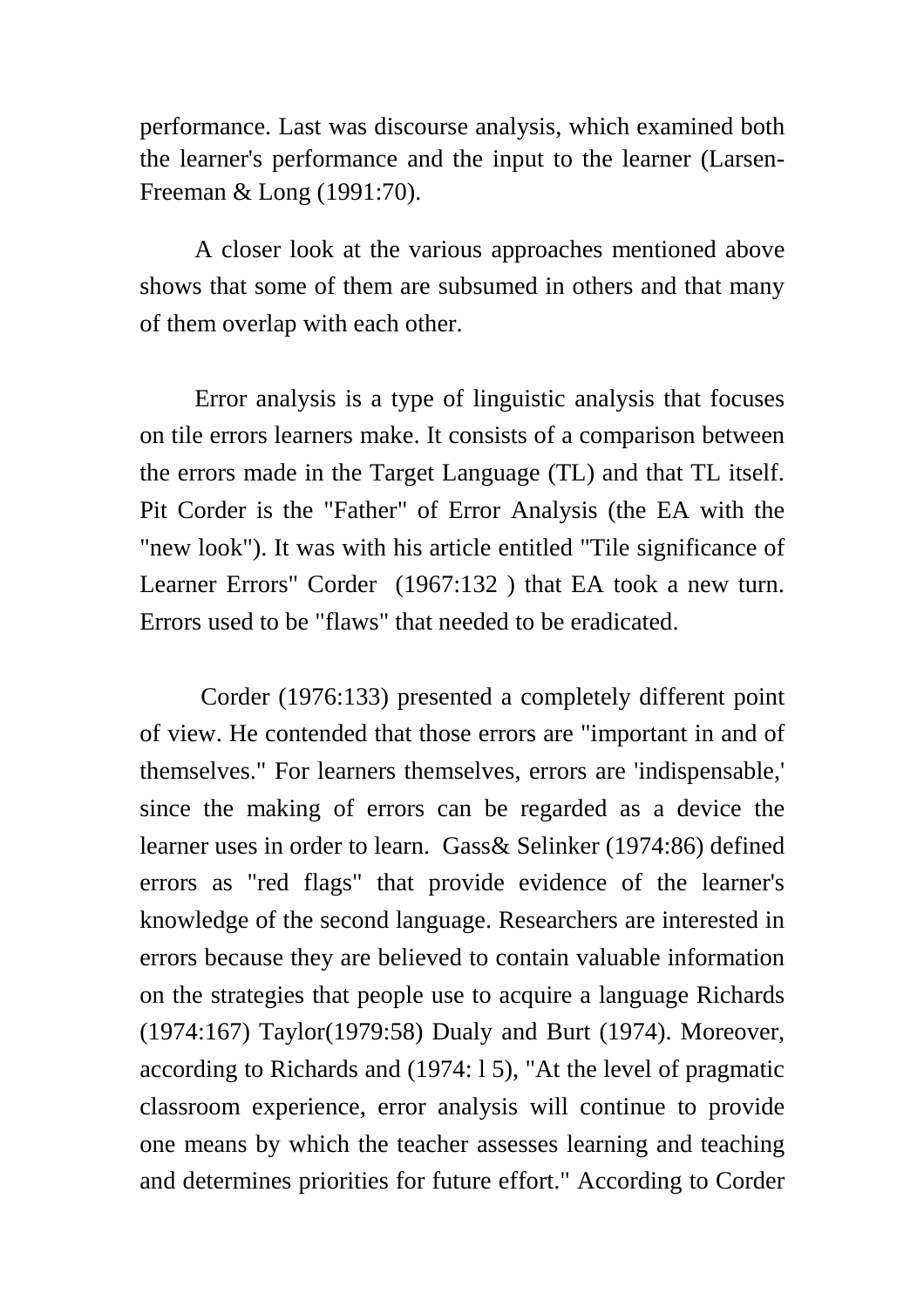(1974), error analysis has two objects: one theoretical and another applied.

The theoretical object serves to "elucidate what and how a learner learns when he studies a second language." And the applied object serves to enable the learner "to learn more efficiently by exploiting our knowledge of his dialect for pedagogical purposes."

The investigation of errors and mistakes can be at the same time diagnostic and prognostic. It is diagnostic because it can tell us the learner's state of the language Corder (1967:56) at a given point during the learning process and prognostic because it can tell course organizers to reorient language learning materials on the basis of the learners' current problems.

Error analysis was established in the 1960s by Stephen Pit Corder and colleagues. Error analysis was an alternative to contrastive analysis. Error analysis showed that contrastive analysis was unable to predict a great majority of errors, although its more valuable aspects have been incorporated into the study of language transfer.

A key finding of error analysis has been that many learner errors are produced by learners making faulty inferences about the rules of the new language. Although error analysis is still used to investigate specific questions, the quest for an overarching theory of learner errors has largely been abandoned. Contrastive analysis emphasized the study of phonology and morphology. It did not address communicative contexts, i.e. contrasting socio-pragmatic conditions that influence linguistic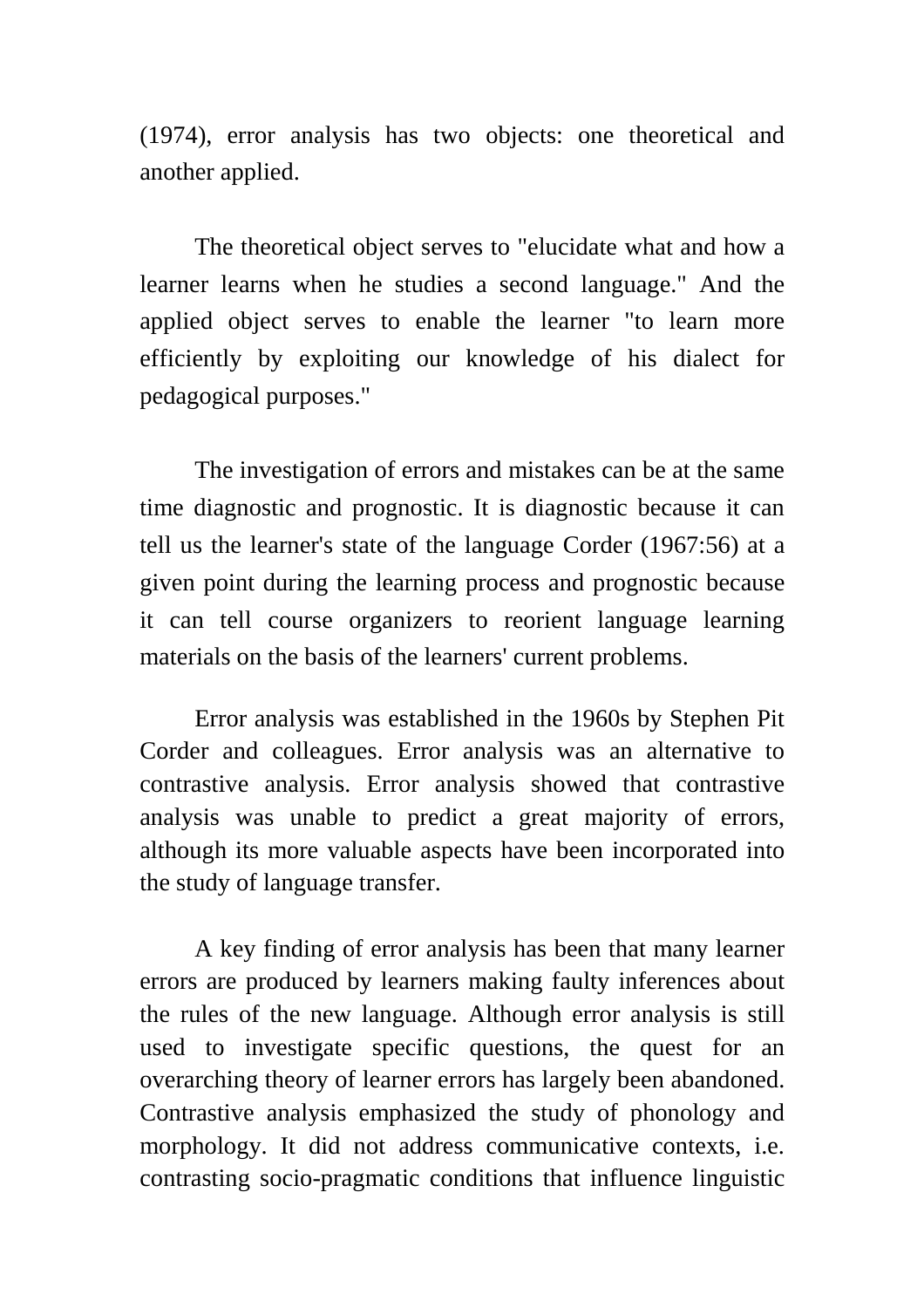production. Recent work in error analysis has emphasized errors as a source of knowledge of a learner's inter language and linguistic hypotheses.

Brown (1993: 205) differentiates between mistakes and errors. A mistake refers to a performance error that is either a random guess or slip in that it is a failure to utilize a known system correctly. All people make mistakes, in both native and second language situations. Native speakers are normally capable of recognizing and correcting such mistakes, which are not the result of a deficiency in competence but the result of some sort of breakdown in the process of production. Corder in Larsen (1992:62) claims that a mistake is a random performance slip caused by fatigue, excitement, etc. and therefore can be readily self-corrected.

An error is a noticeable deviation, reflecting the competence of the learner. It is a systematic deviation made by the learner who has not yet mastered the rules of the target language. The learner cannot self correct an error because it is a product reflective of his or her current stage of L2 development, or underlying competence Larsen (1992: 59).

Error analysis is the study of kind and quantity of error that occurs, particularly in the fields of applied linguistics. These errors can be divided into three sub-categories: overgeneralization, incomplete rule application, and the hypothesizing of false concepts, reflected a learner's competence at a certain stage and thereby differed from learner to learner.

The methodology of error analysis (traditional error analysis) can be said to have followed the steps below: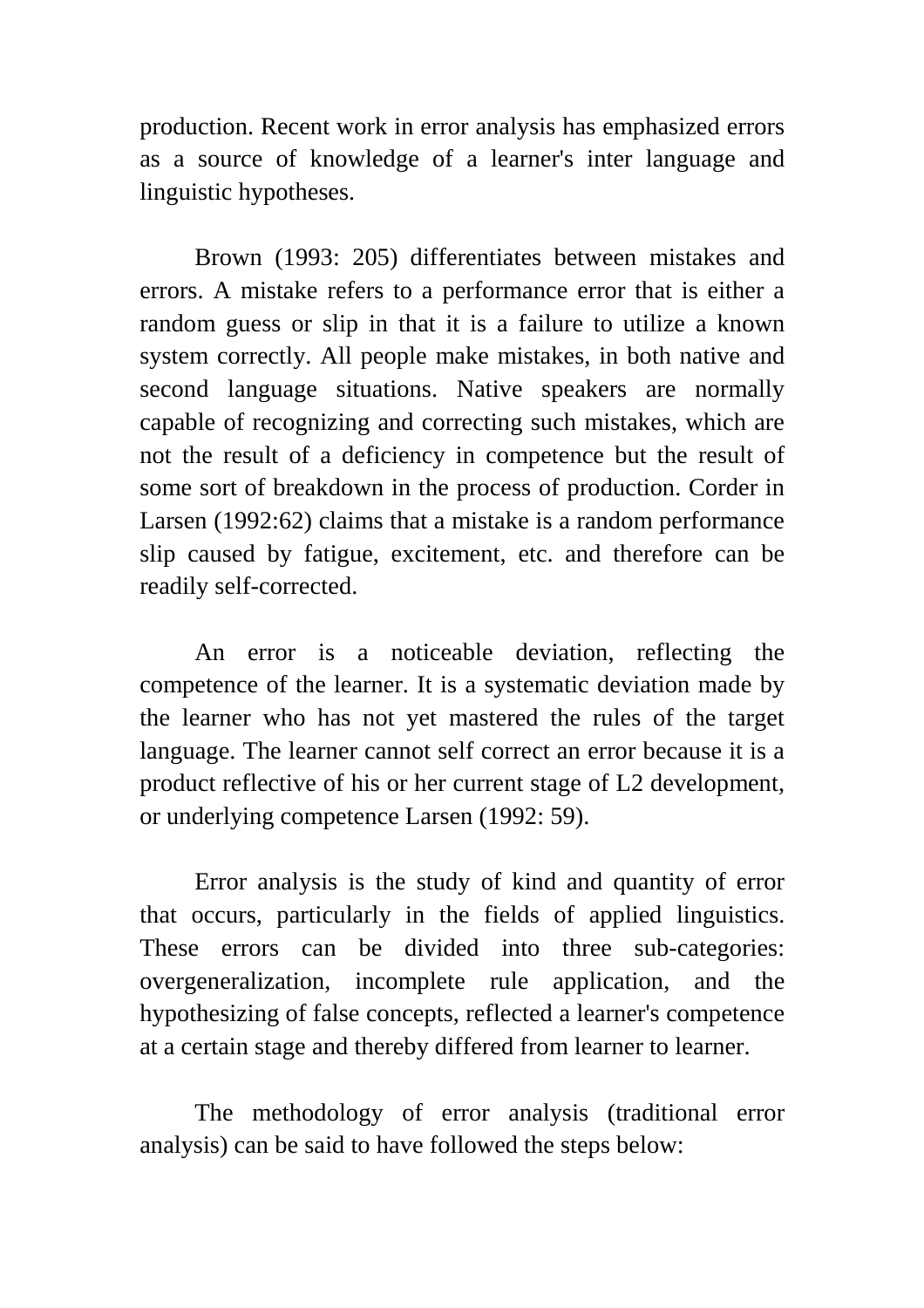1. Collection of data.

2. Identification of errors and mistakes (labeling with varying degree of precision depending on the linguistic sophistication brought to bear upon the task, with respect to the exact nature of the deviation.

- 3. Classification of error types
- 4. Statement of relative frequency of error types
- 5. Identification of the areas of difficulty in the target language;
- 6. Therapy (remedial drills, lessons, etc.).

While the above methodology is roughly representative of the majority of error' analyses in the traditional framework, the more sophisticated investigations went further, to include one or both of the following:

1. Analysis of the source of the errors (e.g. mother tongue interference, over-generalization, inconsistencies in the spelling system of the target language, etc.);

2. Determination of the degree of disturbance caused by the error (or the seriousness of the error in terms of communication, norm, etc.).

Error analysis was criticized for misdiagnosing student learning problems due to their "avoidance" of certain difficult L<sub>2</sub> elements. The result today is that both contrastive analysis and error analysis are rarely used in identifying L2 learner problem areas.

The debate over contrastive analysis and error analysis has virtually disappeared in the last ten years. Most researchers agree that contrastive analysis and error analysis alone can't predict or account for the myriad errors encountered in learning English Corder (1967:68)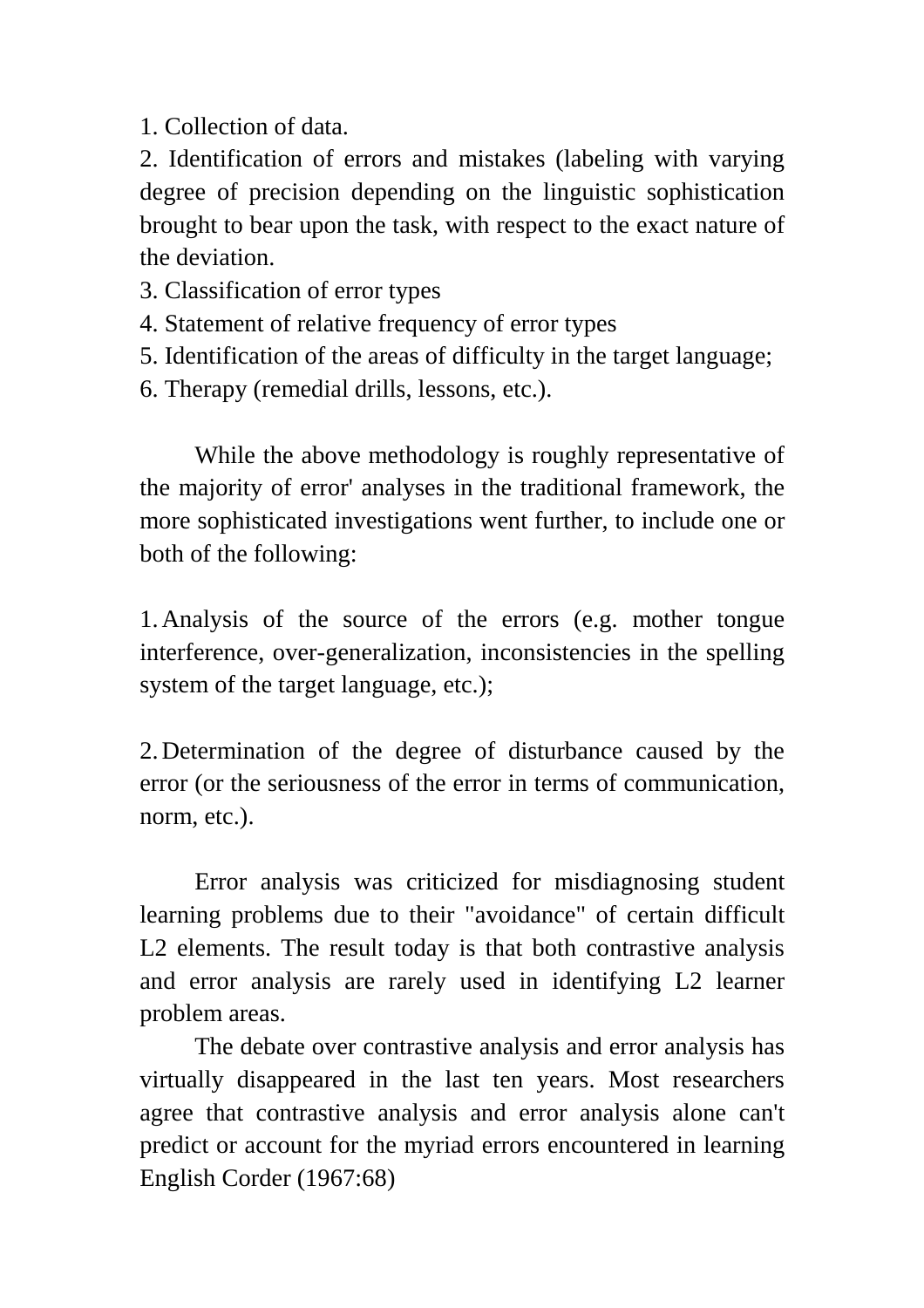There are two major theoretical frameworks of error analysis that are relevant to this study, namely: contrastive analysis and developmental analysis.

#### **4.3.1 Contrastive Analysis of Learner Errors**

According to Larsen-Freeman and Long (1991:78), from the 1940s to the 1960s, contrastive analysis was the most dominant form of data analysis. Much emphasis was placed on the role of the mother tongue in second language learning. Contrastive analysis was based on the premise that linguistic differences could be used to predict learning difficulty Hatch (1983:38) Klein (1986) Larsen – Freeman & Long (1991:51) Brown( 1994) James, (1998:112). It involves the systematic comparison of the two languages, that is, the mother tongue of the learner and the target language. The objective is to identify points of similarity and differences between the two languages.

 There was a strong belief that the learning of an L2 would be facilitated when similarities and differences were taken into consideration. That conviction gave rise to what became known as the contrastive analysis hypothesis. That hypothesis stipulated that where two languages were similar, positive transfer would occur, but where they were different, negative transfer, or interference Klein, Larsen-Freeman & Long(1991:53). This hypothesis was founded on behaviorism, which held the view that language learning was a product of habit formation.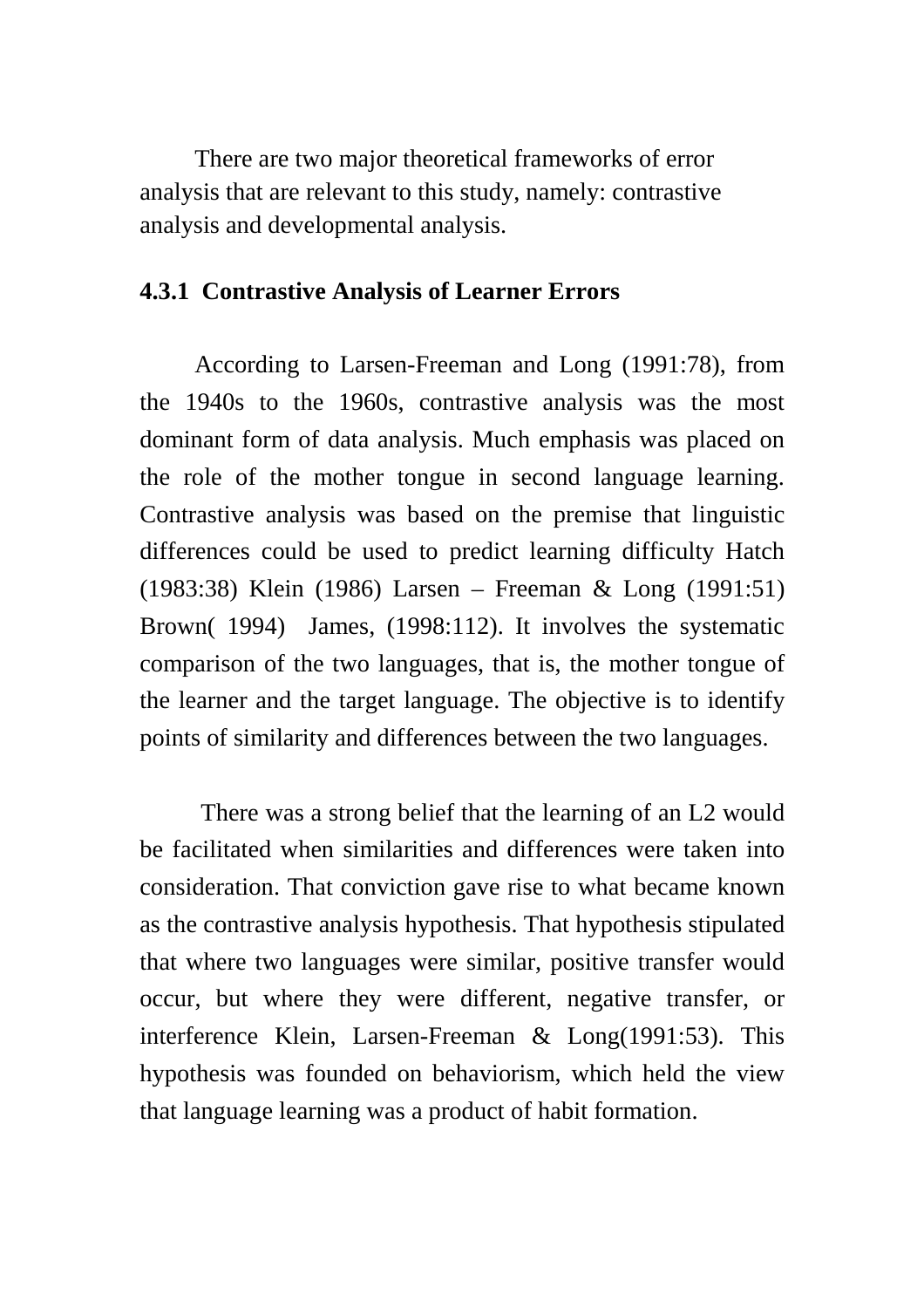The relationship between language learning and habit formation is summed up succinctly as follows:

Foreign language learning was viewed as a process of overcoming the habits of the native language in order to acquire the new habits of the target language. This was accomplished through pedagogical practices of dialogue memorization, imitation and pattern practice. Overlearning and thus automaticity was the goal. The contrastive analysis hypothesis was important to this view of language learning, since if trouble spots in the target language could be anticipated, errors might be prevented or at least held to a minimum. In this way the formation of bad habits could be avoided. Larsen-Freeman & Long (1991: 55)

That hypothesis can be supported if a learner makes many errors in the areas of difference between the mother tongue and the target language, and makes relatively few or no errors in the areas where the two languages are similar. But, if a learner makes errors in the areas of similarity or makes relatively few or no errors in the areas of differences, the hypothesis is rejected Hoff-Ginsberg (1997).

Following this hypothesis, errors were classified on the basis of the mother tongue of the learner. In other words, inter lingual errors were used as the category of errors that learners committed which could be traced to mother-tongue interference. Thus errors were conceived of as a result of interference between first and second language Steinberg. According to Wardhaugh Larsen-Freeman & Long (1991:57), this is the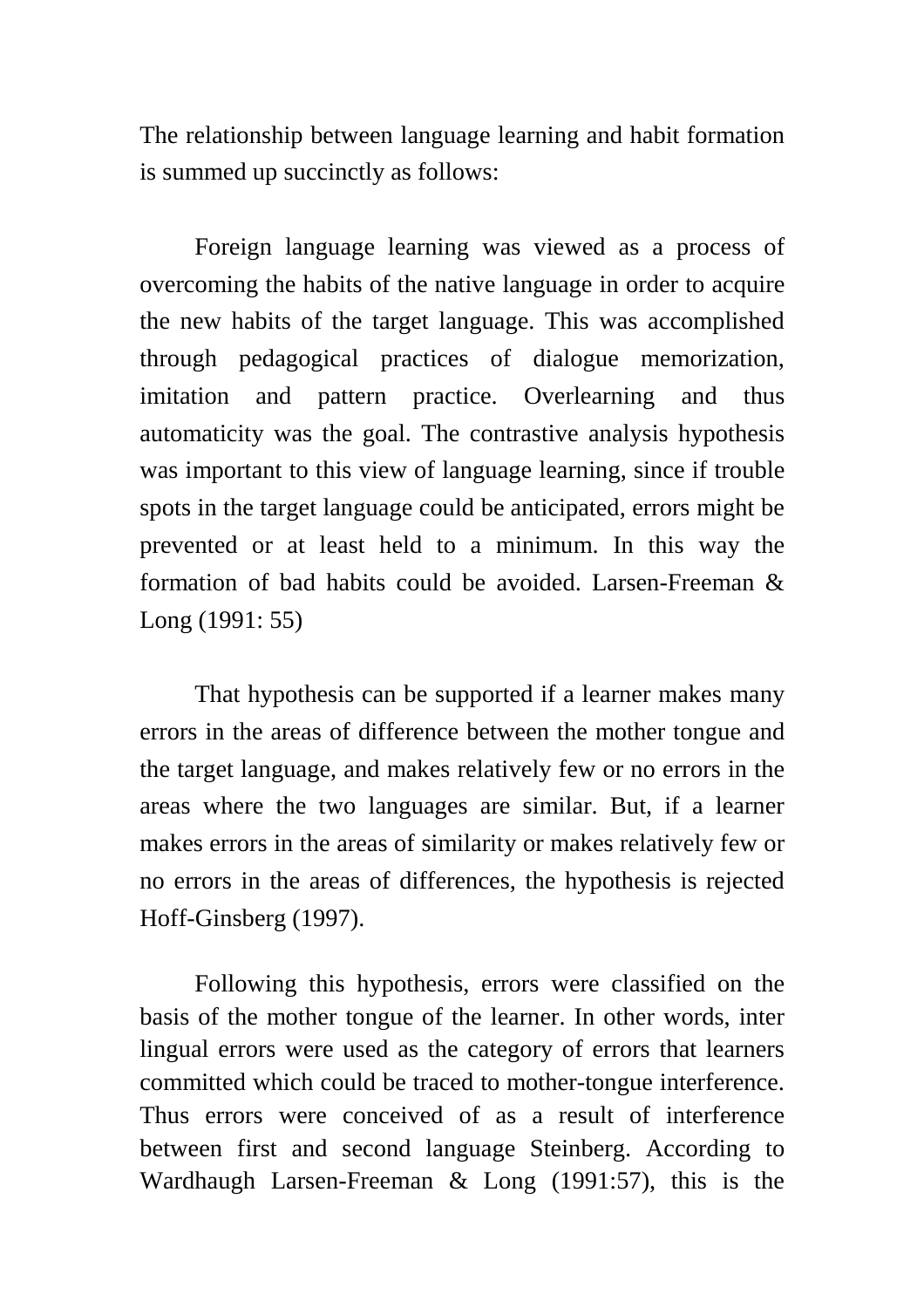strong version of the contrastive analysis hypothesis.

## **4.3.2 Developmental Analysis of Learner Errors**

According to Dulay, Burt and Krashen (1982), the major contribution of error analysis is the controversial discovery that the majority of grammatical errors second language learners make do not reflect the learner's mother tongue but are very much like those young children make as they learn a first language. Chomsky was opposed to the view of language learning as a product of habit formation. His view was that language is a result of rule formation.

Chomsky posited a theory in which humans were thought to possess a certain innate predisposition to induce the rules of the target language from the input to which they were exposed. Once acquired, these rules would allow learners to create and comprehend novel utterances, utterances they would neither have understood nor have produced were they limited to imitating input from the environment. Larsen-Freeman & Long, (1991: 57)

This theory received support from researchers. The errors that were found by researchers indicated that L2 learners committed similar errors regardless of their mother tongue, and that there were similarities between L2 errors and errors made by LI children learning their own language. These were often referred to as developmental errors, although Richards (as cited in Larsen-Freeman & Long, 199l) called them intra lingual errors. In brief, developmental errors occur when learners attempt to apply the rules of the target language; that is, the difficulties in target language rules induce them to commit errors. Developmental errors can be classified into four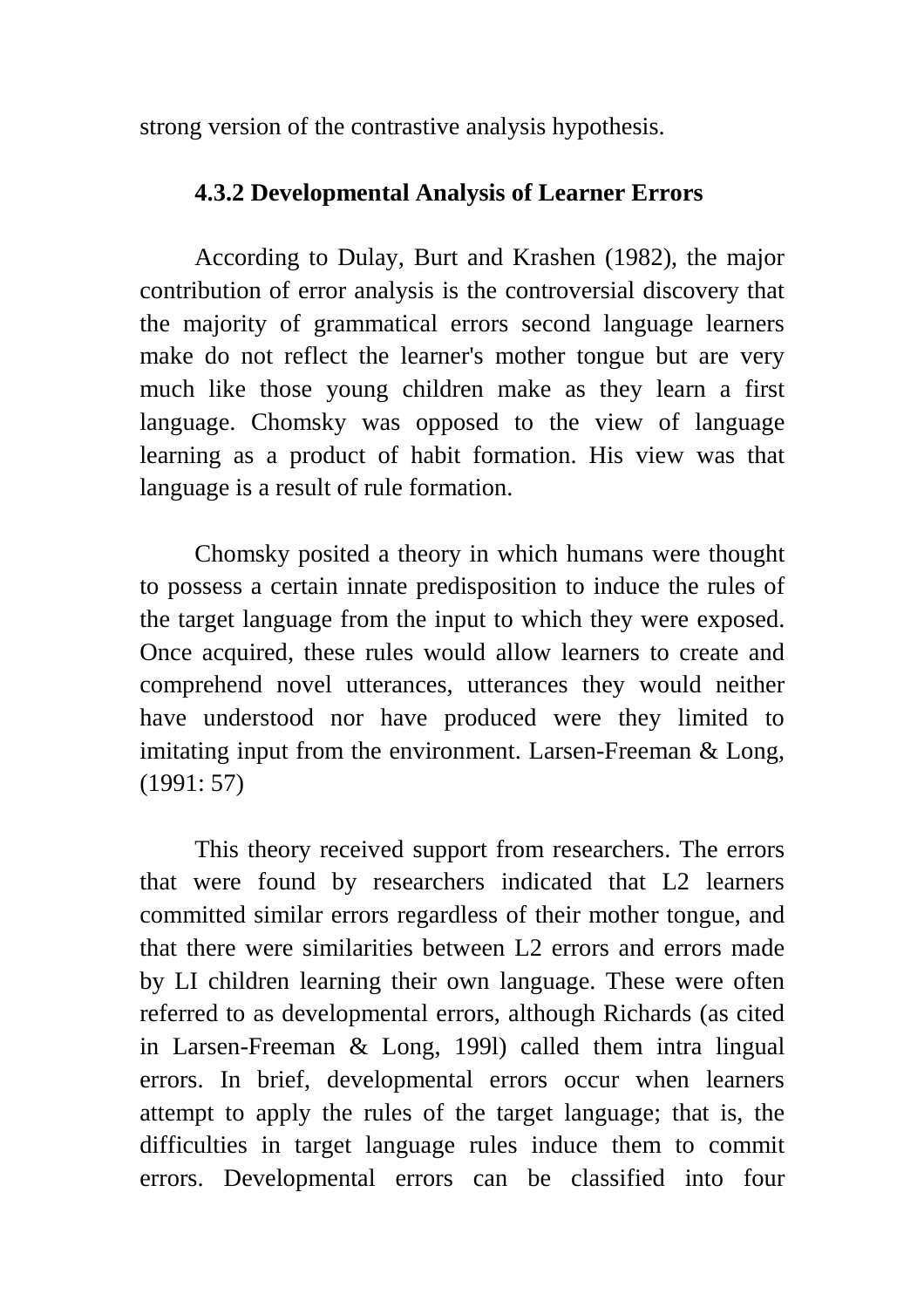categories, which are overgeneralization, redundancy reduction, communication-based errors, and induced errors.

Richards (as cited in Larsen-Freeman & Long, (1991) argues that overgeneralization is caused by the learner's failure to observe the boundaries of a rule. Selinker (1974:86) describes communication-based errors as those which occur when speakers invoke communicative strategies, and Stenson (as cited in Larsen-Freeman & Long, 1991) describes induced errors as those which are brought about by a teacher's sequencing or presenting two linguistic items in a way which creates confusion in the mind of the language learner.

Corder(1974:89) strongly maintains that errors are invaluable in the study of the language learning process. Learners' errors are not seen as something to be prevented, but as signs that learners are actively engaged in hypothesis testing which would ultimately result in the acquisition of target language rules. In his own words he maintains that:

A learner's errors provide evidence of the system of the language that he is using (i.e. has learned) at a particular point in the course (and it must be repeated that he is using some system, although it is not yet the right system). They are significant in three ways.

First to the teacher, in that they tell him, if he undertakes a systematic analysis, how far towards the goal the learner has progressed and, consequently, what remains for him to learn.

 Second they provide to the researcher evidence of how language is learned or acquired, what strategies or procedures the learner is employing in his discovery of the language.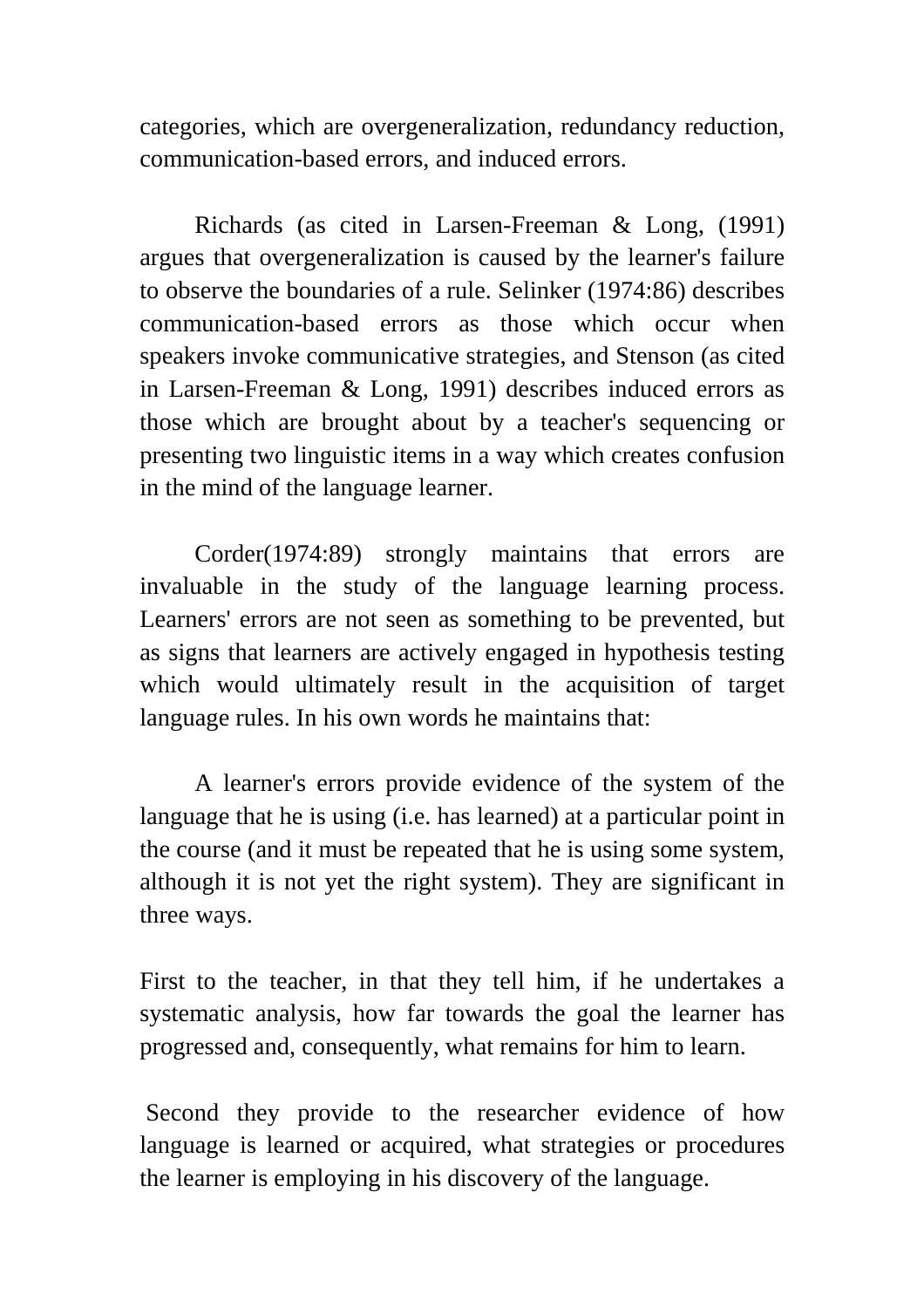Thirdly (and in a sense this is their most important aspect) they are indispensable to the learner himself because we can regard the making of errors as a device the learner uses in order to learn. It is a way the learner has of testing his hypotheses about the nature of the language he is learning. The making of errors then is a strategy employed both by children acquiring their mother tongue and by those learning a second language. Corder (1974).

This is supported by Dulay, Burt, and Krashen. (1982: 138), who argue that "people cannot learn language without first systematically committing errors" According to them:

Learners' errors provide data from which inferences about the nature of the language learning can be made and indicate to teachers and curriculum developers which part of the target language students have most difficulty producing correctly and which error types detract most from a learner's ability to communicate effectively.

Viewpoints like this one gave rise to the analysis of the language system that a learner uses in an endeavor to comprehend and master a second language. Such a language system is neither a learner's mother tongue nor the second language that he/she attempts to learn ,but a system between the two Selinker (1974:72). Brown (1994:24) maintains that by trial and error a learner gradually comes closer to the approximations of the language system used by mother tongue speakers of the target language. This intermediate stage is called the "idiosyncratic dialect" Corder (1974), or "the approximative system" Nemser (1974:68), or" inter language" Selinker (1974). These three concepts have one thing in common, that is, a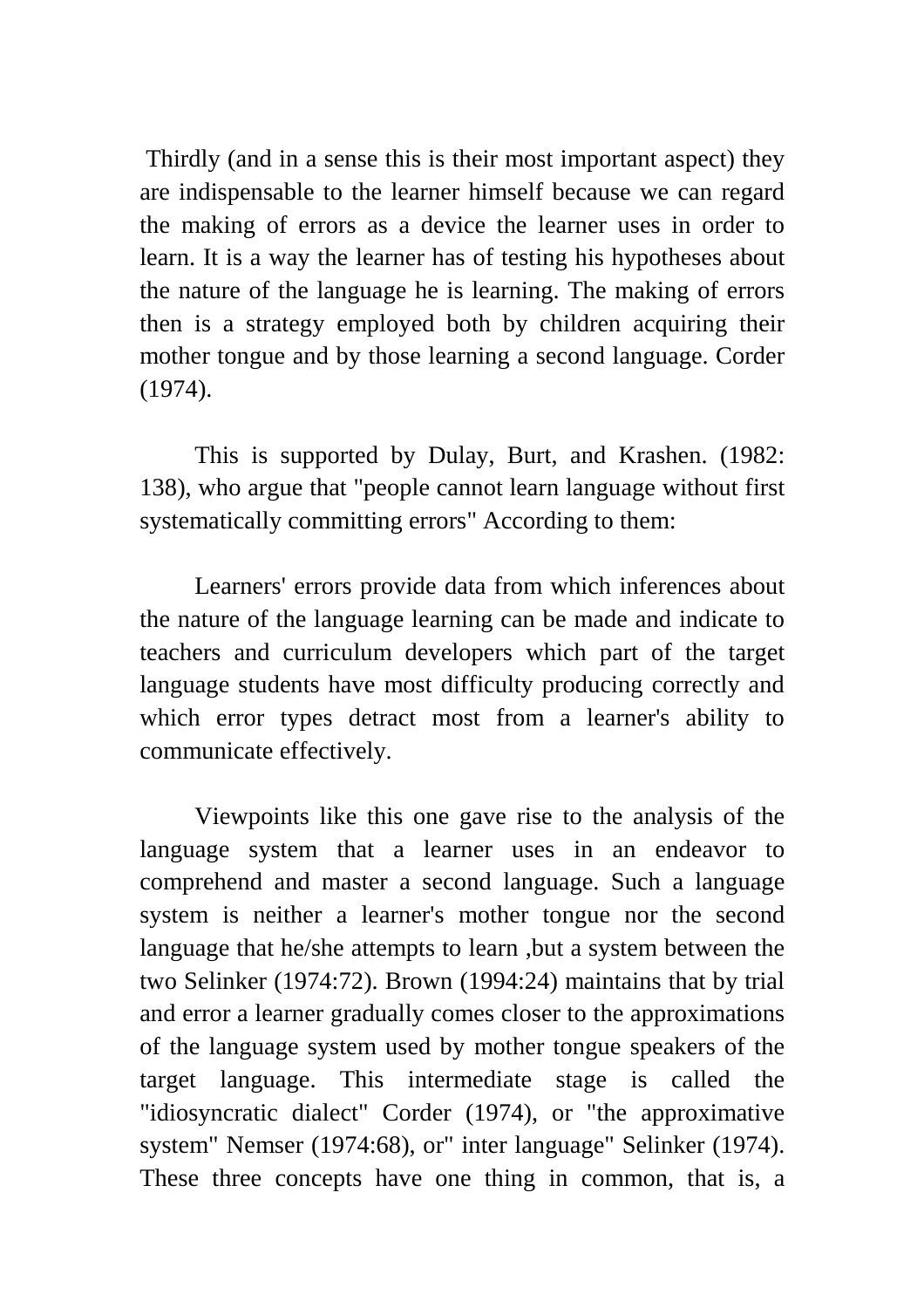learner forms his/her own language system when trying to learn a second language. According to Brown (1994:26) the most viable way of analyzing inter language is the study of learners' speech and writing.

### **4.4.. Sources of Errors**

The issue of sources of errors is a difficult one because there is a great deal of speculation involved in determining them. Brown (1994 :215) identifies inter lingual transfer, intra lingual transfer and context of learning as sources of error. Intra lingual transfer is said to be a source of errors in the early stages of second language learning. Intra lingual transfer serves as a source of errors when learners have acquired parts of a second language and generalize what they acquired within the target language. The context of learning is said to be a source of errors when the materials and teachers lead a learner to make faulty hypotheses about the language. Brown (1994: 215) asserts that "students often make errors because of a misleading explanation from the teacher, faulty presentation of a structure or word in a textbook, or even because of a pattern that was rootely memorized in a drill but not properly contextualized."

### **4.5. Error Classification Systems**

There are several taxonomies that are used to classify errors. According to Dulay (1982), the most useful and commonly used bases for the descriptive classification of errors are linguistic category, surface strategy, comparative analysis and communicative effect.

Linguistic category taxonomies classify errors according to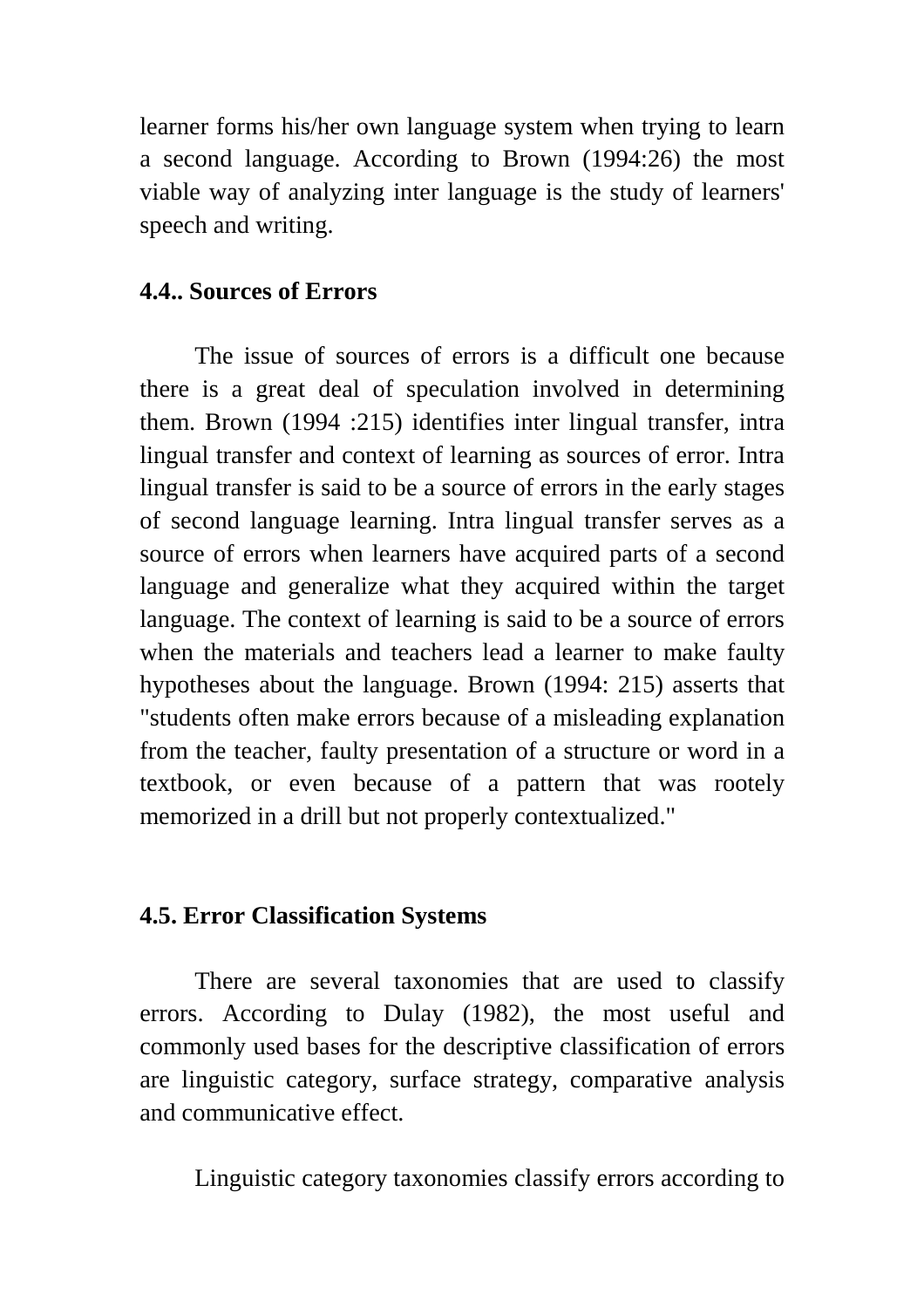either language components or the particular linguistic constituent the error affects. Language components include phonology (pronunciation), syntax and morphology (grammar), semantics and lexicon (meaning and vocabulary) and discourse (style). This taxonomy is used many researchers as a reporting tool to classify the errors they have collected.

A surface strategy highlights the ways surface structures are altered. Learners may omit necessary items or add unnecessary ones, they may misform or misorder them. Omission errors are characterized by the absence of an item that must appear in a well-formed utterance. Additions are characterized by the presence of an item which must not appear in a well-formed utterance; examples are double markings and regularizations. Misformation is characterized by the use of the wrong form of the morpheme or structure. Misordering is characterized by the incorrect placement of a morpheme or group of morphemes in an utterance.

 The advantage of an error analysis process based on this taxonomy is that it helps with the identification of cognitive processes that underlie learners' reconstructions of the new language and brings to the fore that learners' errors are based on some logic. They are not the result of laziness or sloppy thinking, but of the learner's use of interim principles to produce a new language.

The classification of errors in a comparative taxonomy is based on comparisons between the structure of L2 errors and certain other types of constructions. Usually the comparison is made between L2 errors and errors made by children learning the target language as their L1. This comparison has yielded the two major error categories in this taxonomy: developmental and inter lingual errors.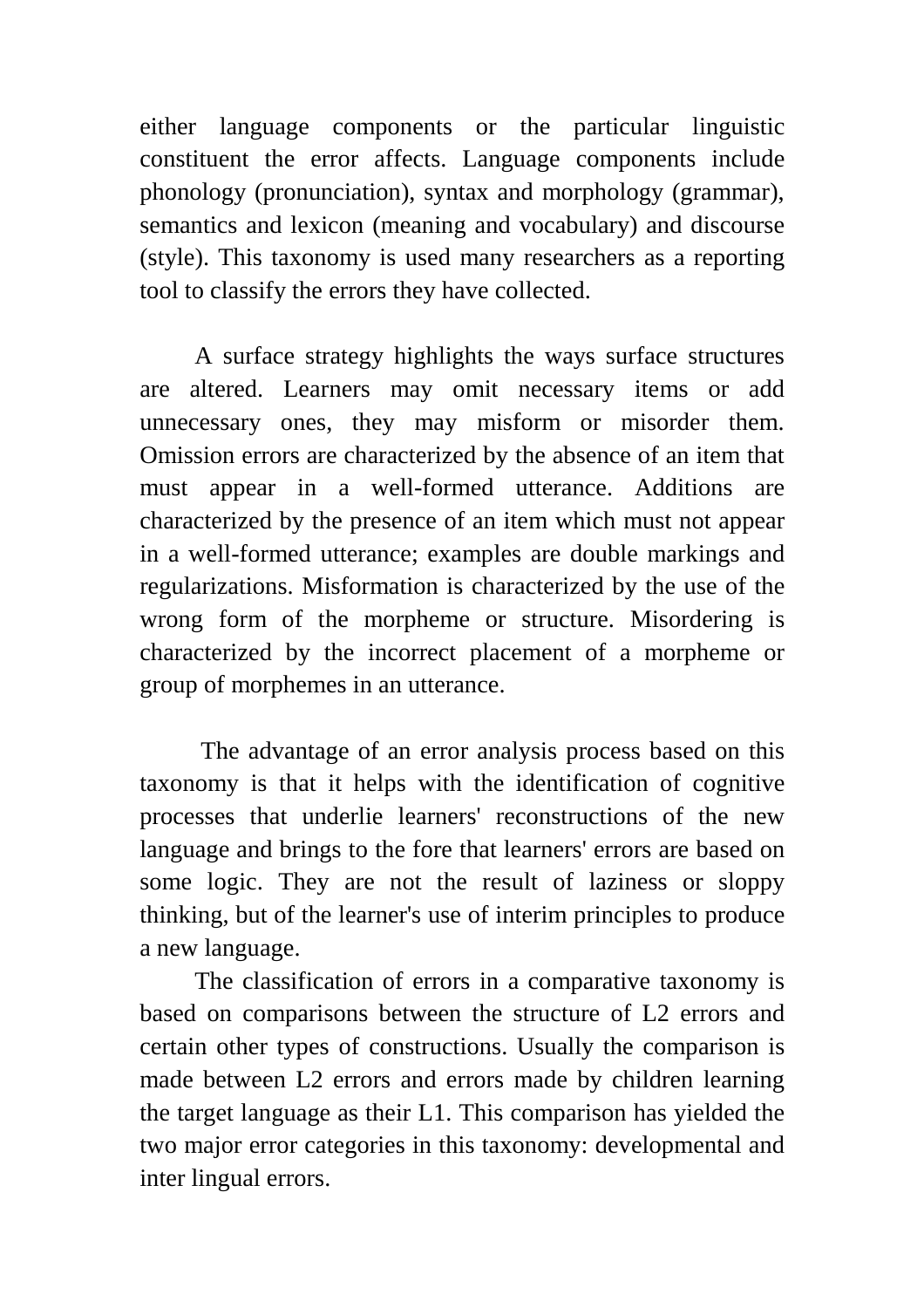The communicative-effect classification deals with errors from the perspective of their effect on the listener or reader. It focuses on distinguishing between errors that seem to cause miscommunication and those that do not. There are two major error categories in this taxonomy: global and local. Global errors affect the overall organization of the sentence and hinder successful communication, while local errors affect a single element of a sentence and usually do not hinder communication.

Dulay, Burt and Krashen (1982: 138-139) identify the following six categories as being among the most common errors: (1) Omission of grammatical morphemes (which are items that do not contribute much to the meaning of sentences), as in "he hit car." (2) Double marking a semantic feature (e.g. past tense) when only one marker is required, as in "she didn't went back." (3) Regularizing rules, as in "womans" for "women." (4) Using archi-forms, one form in place of several, such as the use of her for both she and her, as in "l see her yesterday. Her dance with my brother." (5) Using two or more forms in random alternation, even though the language requires the use of each under certain conditions, as in the random use of he and she regardless of the gender of the person of interest. (6) Misordering items in constructions that require a reversal of word-order rules that had been as in "what you are doing?" or misplacing items that may be correctly one place in the sentence, as in "they are all the time late."

James (1998: 129) argues that errors can be classified on the basis of modality, medium and level. Modality refers to whether the learner's behavior was receptive (reading or listening) or productive (speaking or writing), medium indicates whether the language produced or received was spoken (speech sounds) or written (written symbols) and level indicates the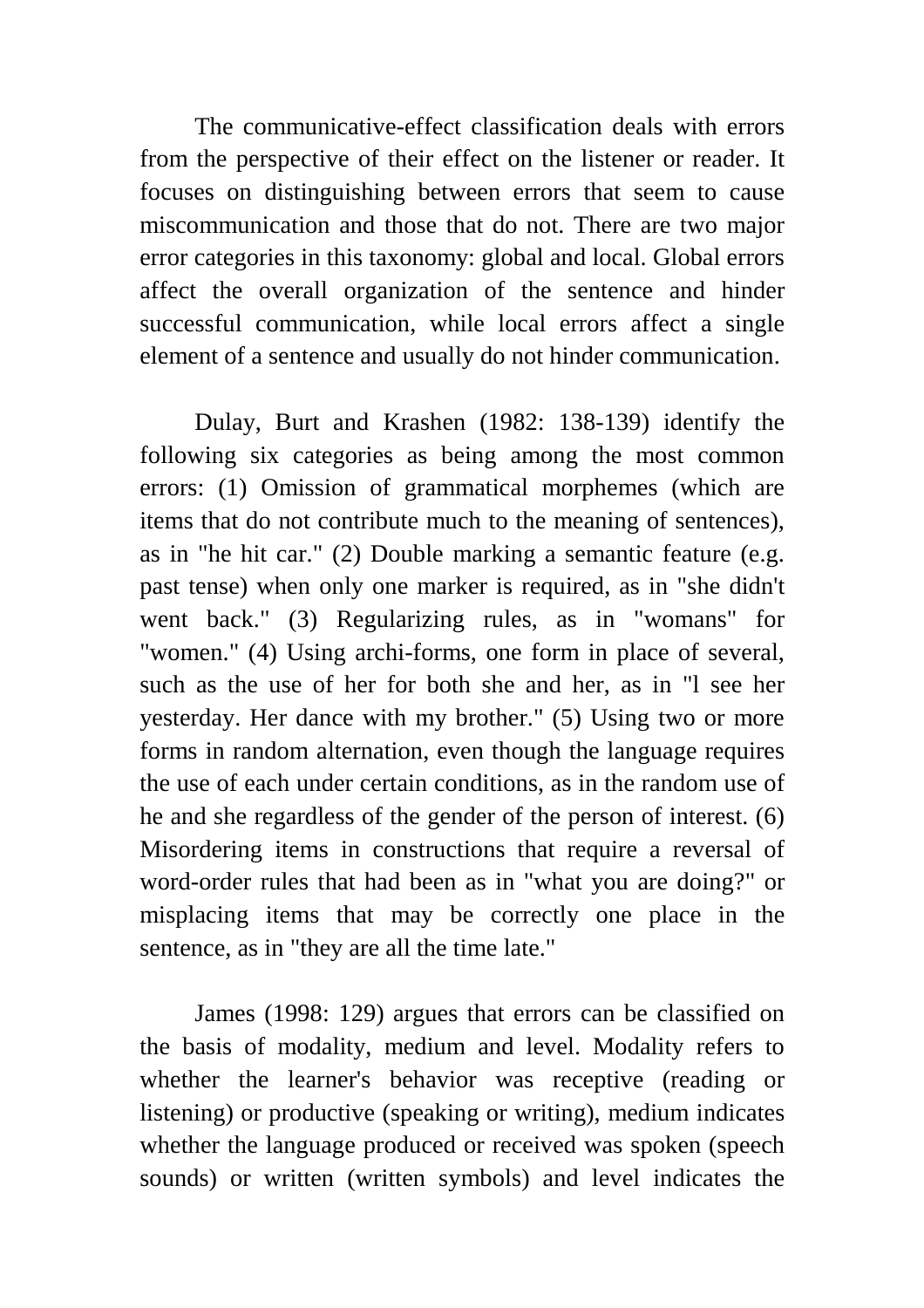specific level of language in which the error was made. Three levels are identified: substance, text and discourse. The substance level involves errors of encoding (misspelling and mispronunciation) and decoding (miscues and misperception) which are made when a learner is operating the spelling (graphological) and pronunciation (phonological) systems. The discourse level involves errors of misformulation (misrepresenting speech and miscomposing text) and misprocessing (the misconstrual of speech and the misinterpretation of text) which occur in spoken and written discourse James (1998:135). The text level involves errors of composing (misspeaking and miswriting) and norms of the parts of speech. Syntax handles structures larger than single words Syntax errors affect phrases , clauses sentences, and paragraphs

### **4.6 Error Correction**

Before errors can be corrected they must be identified and classified. According to James (1998:138) the process of error analysis involves four steps, namely: (1) the detection of an error in writing or speech, (2) the location of an error, (3) the description of an error; and (4) the classification of an error. The detection of an error involves sensing that there is an error in a sample text or speech. The location of an error involves specifying where an error has occurred (that is, in a sentence, a word, etc.). The description of an error involves describing an error in detail, and classification follows on description by categorizing an error into its specific category. These steps are reinforced by Dulay, Burt, and Krashen (as cited in James,(1998: 104-105), who assert that "the linguistic category classification carries out specification of errors in terms of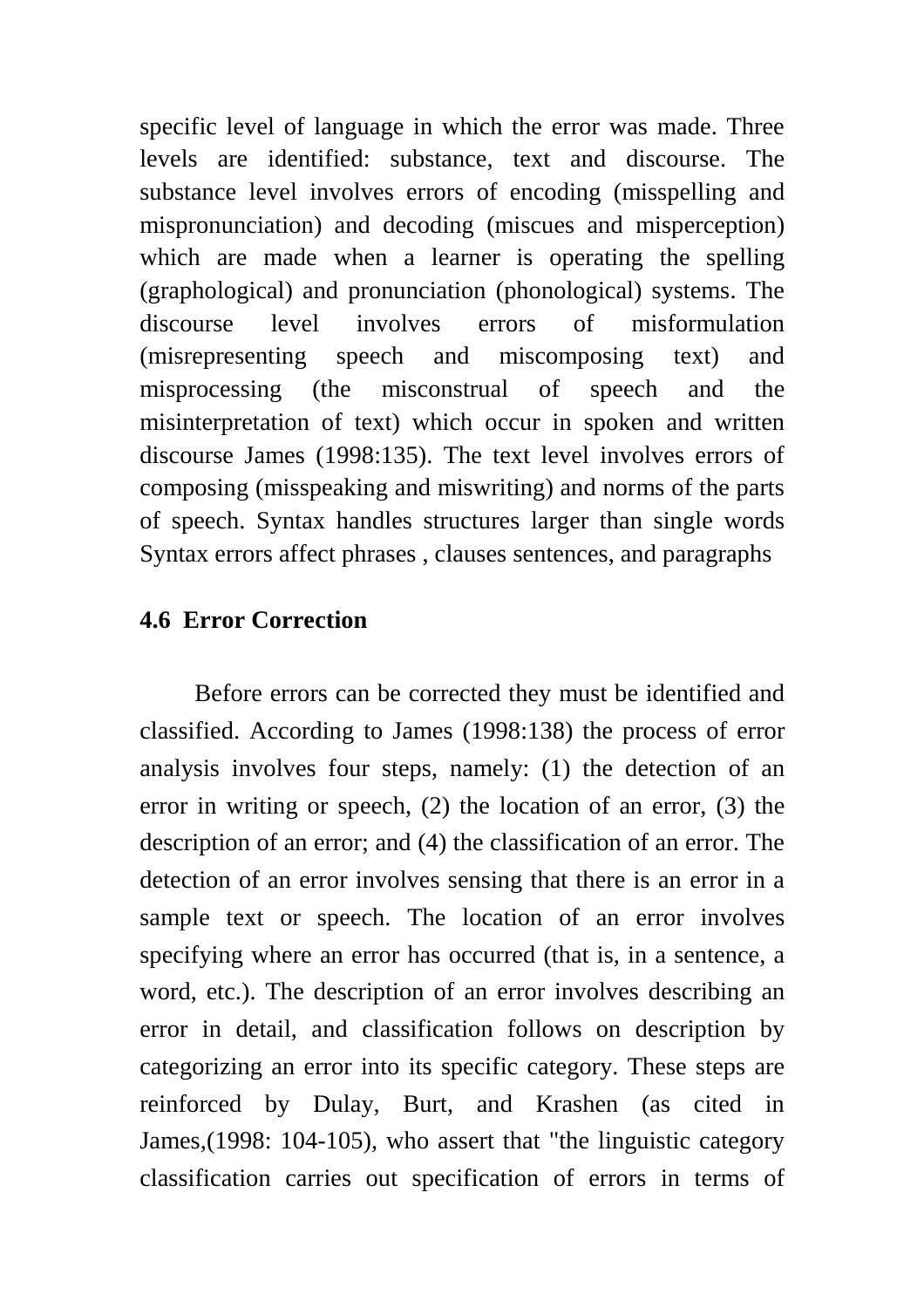linguistic categories, in terms of where an error is located in the overall system of the target language based on the linguistic item which is affected by the error."

According to Brown (1980:168) there are four categories of errors, namely: substitution, omission, addition and word order. This model is useful for the description of errors which have been identified, described and classified, the process of correcting them may start. However, the correction of errors that are made by second language learners seems to be a highly debatable issue.

There is apparently no agreement among authors on this issue about the manner in which it must be carried out. However, there is no doubt that some form of error correction is necessary and it is a positive step towards second language learning. Hendrickson (as cited in Brown (1987: 221) asserts that teachers should differentiate between global and local errors. Global errors need to be corrected because they hinder communication by preventing the hearer or reader from understanding the message, which usually not the case with local errors that usually affect a single element of a sentence.

Klein (1986) argues strongly that error correction should be confined more to "manipulative grammar practice," leaving communicative activities free from a focus on error correction. Specifically, according to him, errors are those that impair communication significantly, those that have effect on the listener or reader, and those that occur frequently in students'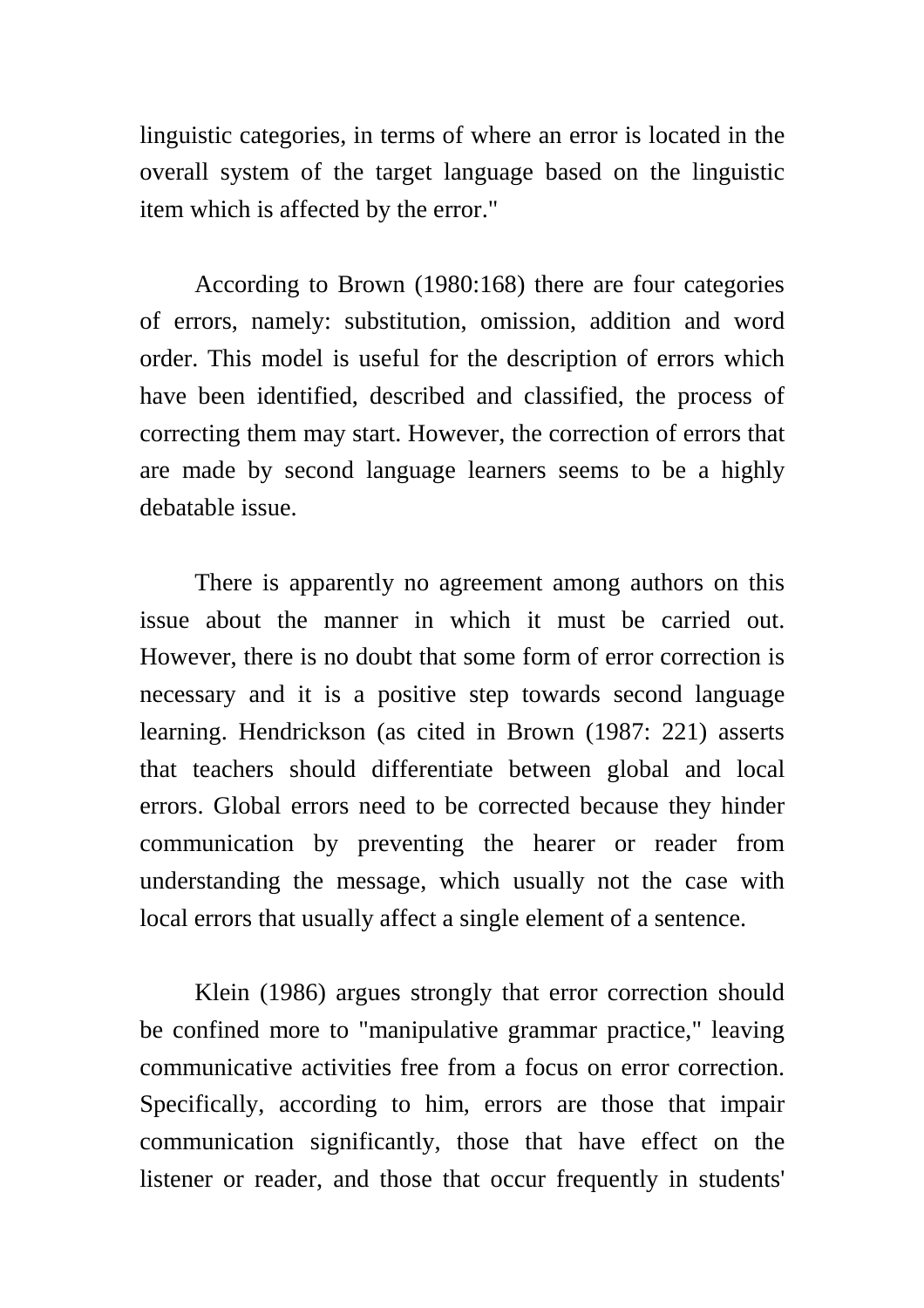speech and writing. He also argues that errors should be corrected by the teacher, the learner making the errors and the other learners.

The Teachability and Learnability Hypothesis of Pienemann (as cited in Larsen-Freeman & Long (1991: 272- 280) and Ellis ( 1997: 82) seems to caution that there are some errors that cannot be corrected as long as learners are not linguistically ready to learn them. In a way, this hypothesis puts a teacher in a difficult situation because it might be too difficult for the teacher to know which learners are ready for certain linguistic structures and which learners are not yet ready for such structures.

The Natural Hypothesis of Krashen and Terrell (1983) recommends no direct treatment of errors at all, this again puts teachers in a difficult situation because teachers see it as their business to correct errors. They fear that if they leave all errors to occur without making corrections, such errors may be reinforced and be regarded as correct by the learners.

Long (as cited in Brown, 1994: 220) suggests that after the teacher has noticed an error, he/she must decide whether it needs correction or not. Such a decision will be made on the basis of "the importance of the error to the current pedagogical focus on the lesson and the teacher's perception of the chance of eliciting correct performance from the student if the negative feedback is given."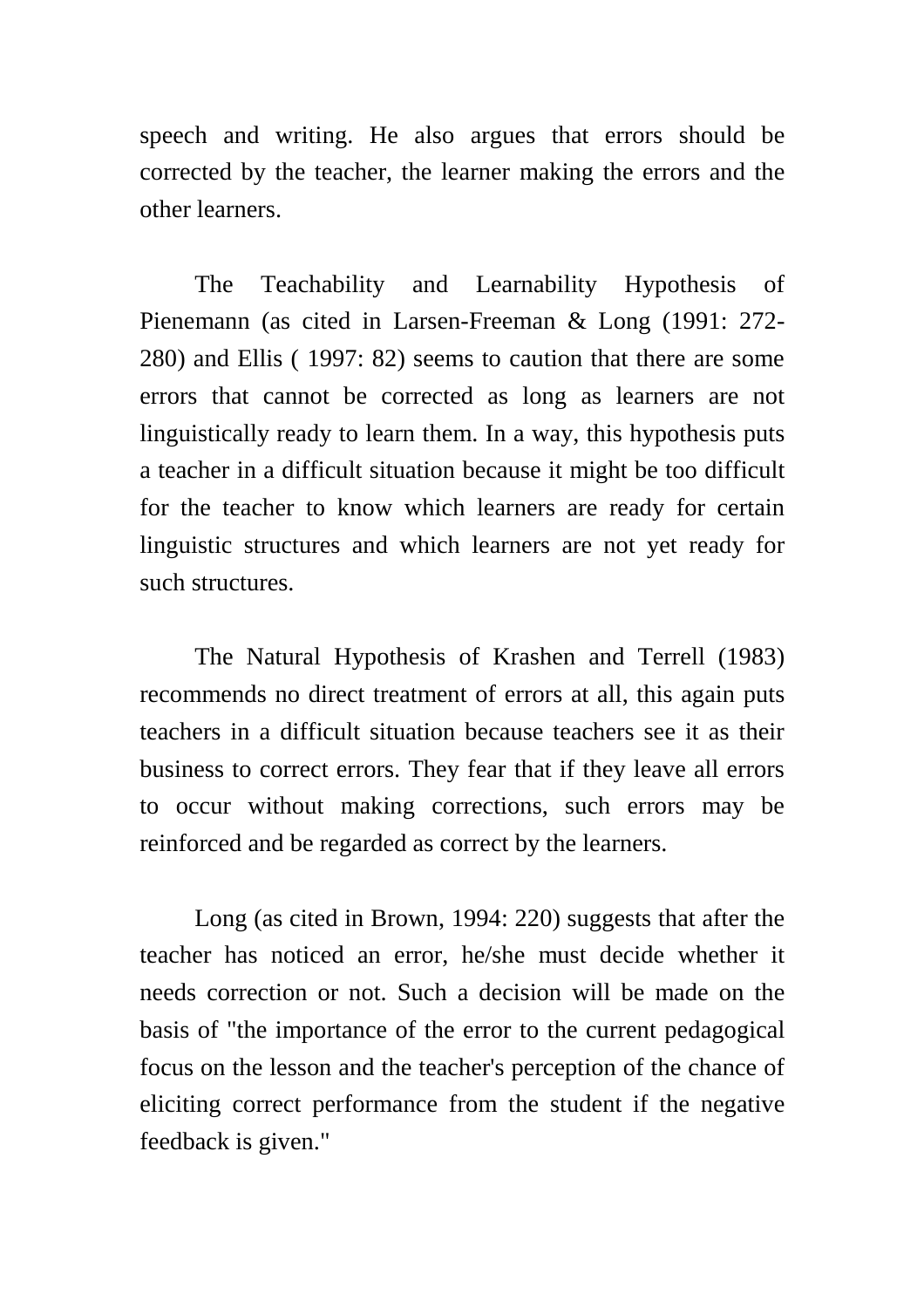Brown (1994 :210) argues, in his analysis of Vigil and Oller's model for theory of error correction, that cognitive feedback must be optimal in order to be effective. There must not to be negative correction because it may make learners refuse to learn a second language, as they get almost everything wrong. On the other hand there must not be too much positive feedback because it may lead to fossilization of the errors.

Finally it becomes clear that a teacher is left to make informed decisions concerning the correction of errors.

#### **4.7 Identifying Errors**

One of the common difficulties in understanding the linguistic system of both first and second language learners is the fact that such systems cannot be directly observed. They must be inferred by means of analyzing production and comprehension data. What makes the task even thornier is the instability of learners systems. Systems are in a constant state of flux as new information flows in and causes existing structures to be revised. Repeated observations of a learner will often reveal apparently unpredictable or even contradictory data. In undertaking the task of performance analysis, the teacher and researcher are called upon to infer order and logic in this unstable and variable system.

Corder (1971) provided a model for identifying erroneous or idiosyncratic utterances in a second language. According to the model, any sentence uttered by the learner and subsequently transcribed can be analyzed for idiosyncrasies. A major distinction is made between overt and covert errors. If a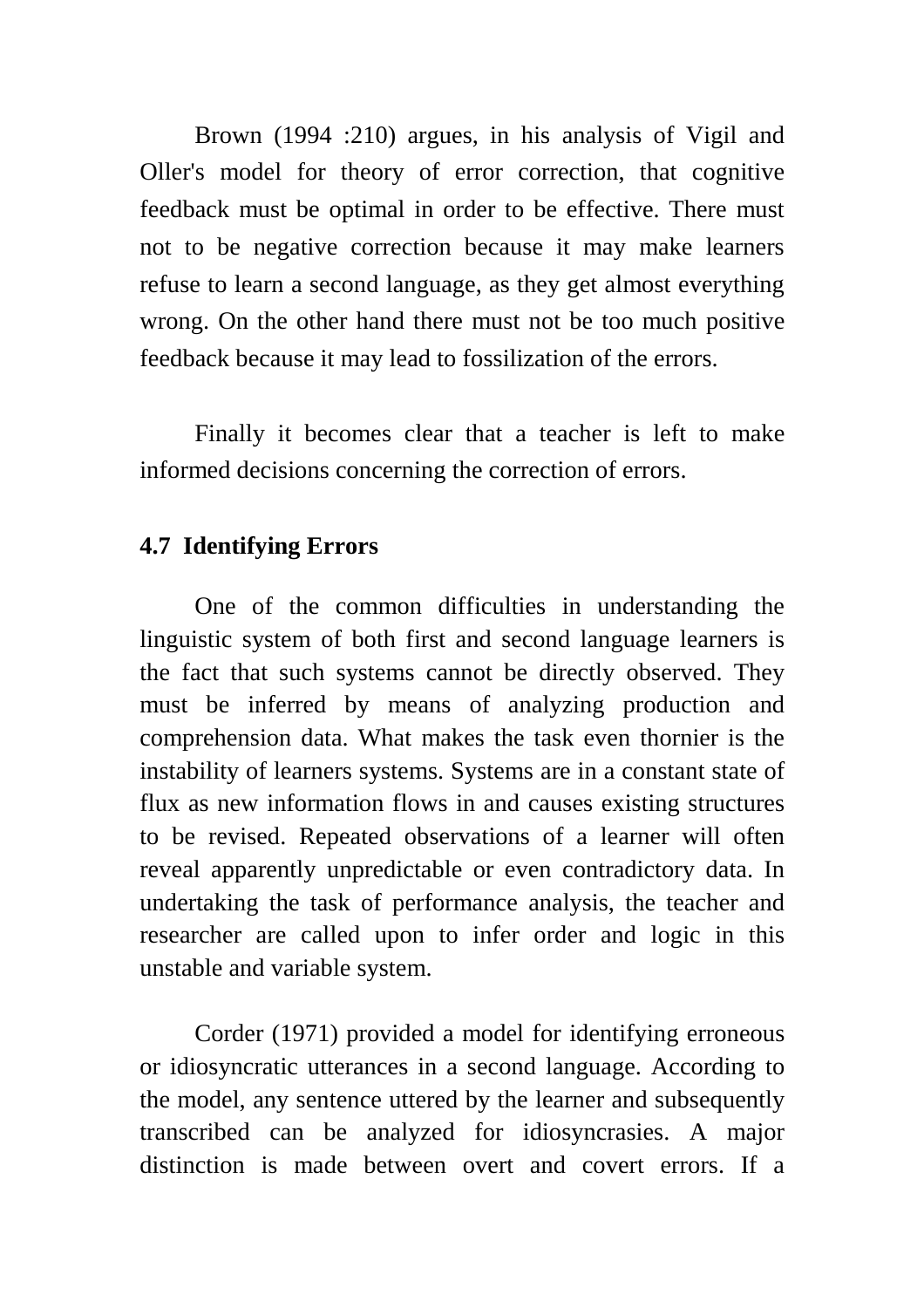plausible interpretation can be made of the sentence, then one should form a reconstruction of the sentence in the target language, compare the reconstruction with the original idiosyncratic sentence, and then describe the differences. If the native language of the learner is known, the model indicates using translation as a possible indicator of native language interference as the source of error. In some cases, no plausible interpretation is possible at all, and the researcher is left with no analysis of the error Brown (1980:220).

### **4.8 Types of errors**

Jack Richards (1974) classifies errors into two kinds, they are:

## **4.8.1 Interlingual Errors**

Richards (1974:173) says that interlanguage errors are caused by the interference of the learner's mother tongue. Through the meaning of inter language errors, can be seen and becomes clear that this kind of errors needs a contrastive analysis. The interference mentioned above means the interference of native language into foreign learning and indicates the learning process.

## **4.8.2 Intra lingual and Developmental Errors**

Richards (1974: 174) says that intra lingual and develop m pmental errors emphasize the reflection of the learners' competence at a particular stage, and illustrate some of general characteristics of language acquisition and the details, intra lingual errors are those that reflect the general characteristics of rule learning, such as faulty generalization, incomplete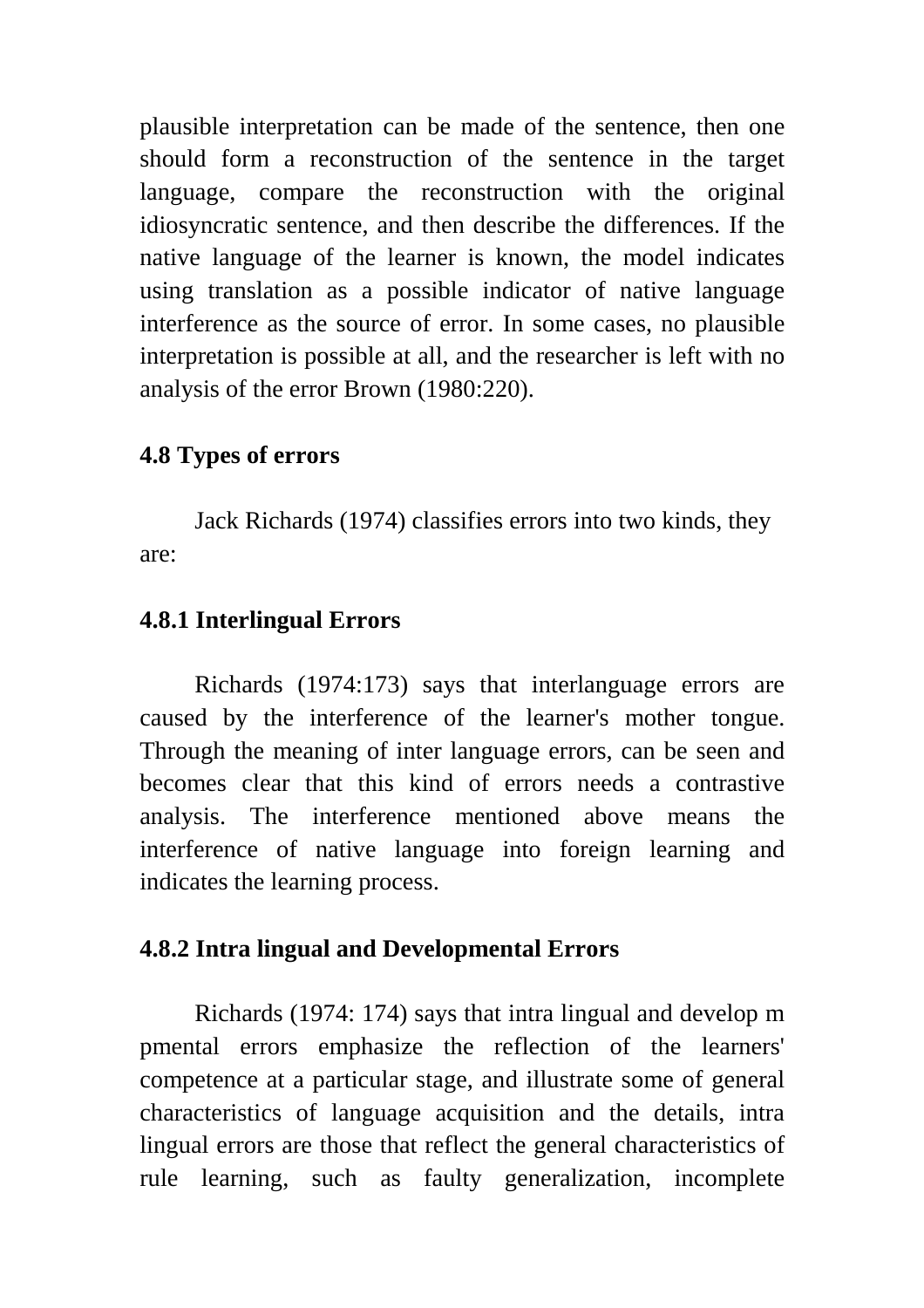application of rules and failure to learn conditions under which rules apply and developmental errors illustrate tine learner attempting to build up hypotheses about the English language from the limited experience in the classroom or textbook.

#### **4.8.3 Common Errors of English Language Learners**

Group A: These first five errors usually have a big impact on a reader and are rule based. If these occur repeatedly, it makes sense to address them first and to consult resources as needed. Tutors will find scaffolding a useful technique here. [

#### **1. Subject-Verb Agreement Errors**

This kind of error occurs when the subject does not agree with the verb. Example: He walk every morning Correction: He walks every morning

#### **2.Verb Tense Errors**

This error occurs when an incorrect time marker is used. Example: I was working on my paper since 6:00 am. Correction: I have been working on my paper since 6:00 am.

#### **3.Verb Form Errors**

This error occurs when a verb is incorrectly formed.

Example: I will driven to the airport next week. Correction: I will drive to the airport next week. Another Example: I was cook dinner last night when you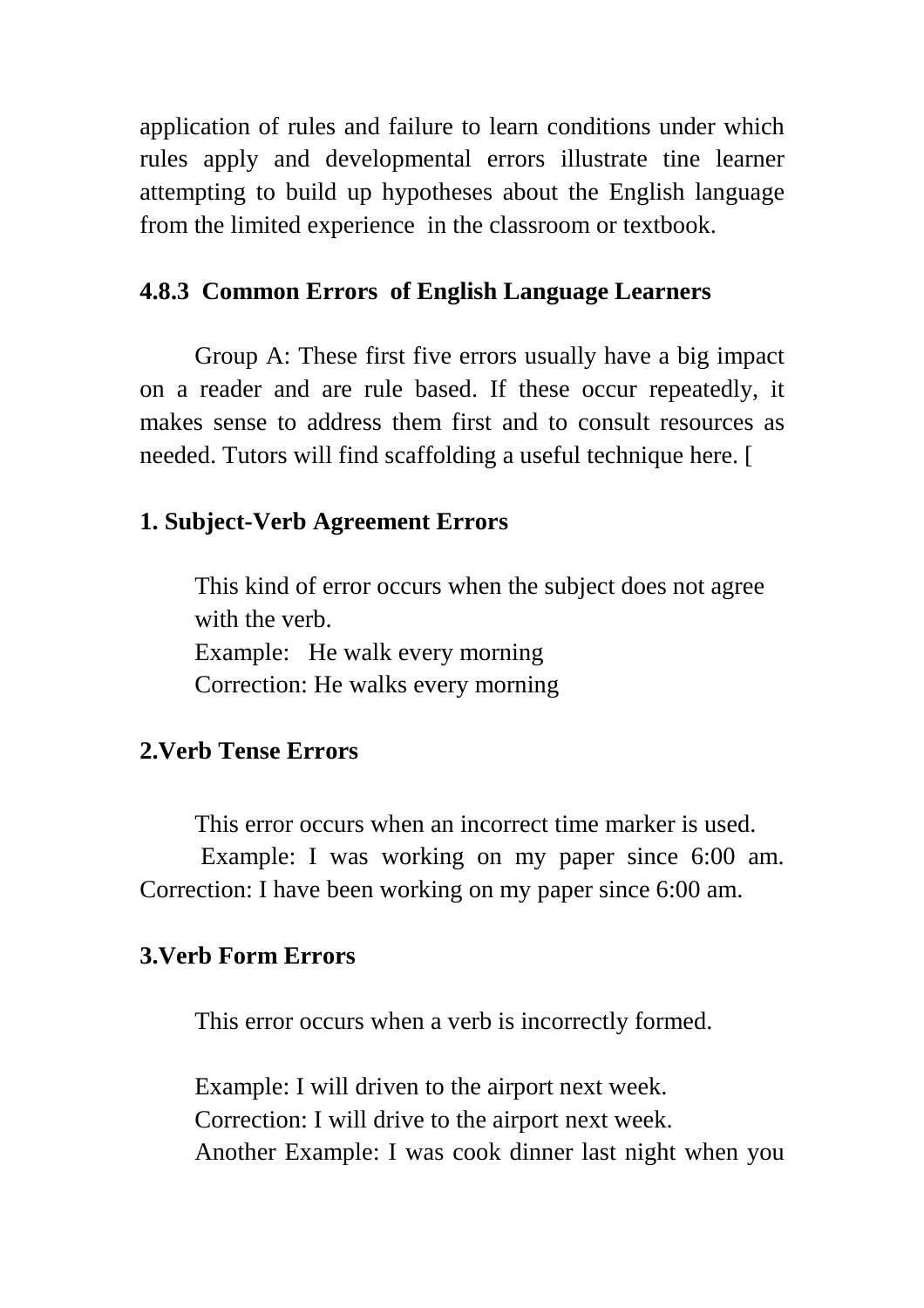called.

Correction: I cooked dinner last night when you called

## **4- Singular/Plural Noun Ending Errors**

It often occurs when there is confusion about which nouns are countable.

Example: I have turned in all my homework's this week. Correction: I have turned in all my homework this week.

Another Example: I set up six more desks for the afternoon class.

## **5- Word Form Errors**

This error usually occurs when the wrong part of speech is chosen.

Example: I'm happy to live in a democracy country. Correction: I'm happy to live in a democratic country. These errors may or may not be rule-based, depending on the error, the tutor may need to act as the native speaker resource to help resolve the issue.

## **6- Sentence Structure Errors**

Sentence structure errors refer to a broad range of errors that occur for a variety of reasons: a word (often a to be verb) is left out; an extra word (often a duplicate subject) is added; word order is incorrect; or clauses that do not belong together are punctuated as one sentence. Sentence structure errors often contain other types of errors within them. They may be repeated or may vary greatly. The best strategy for this is asking the intended meaning.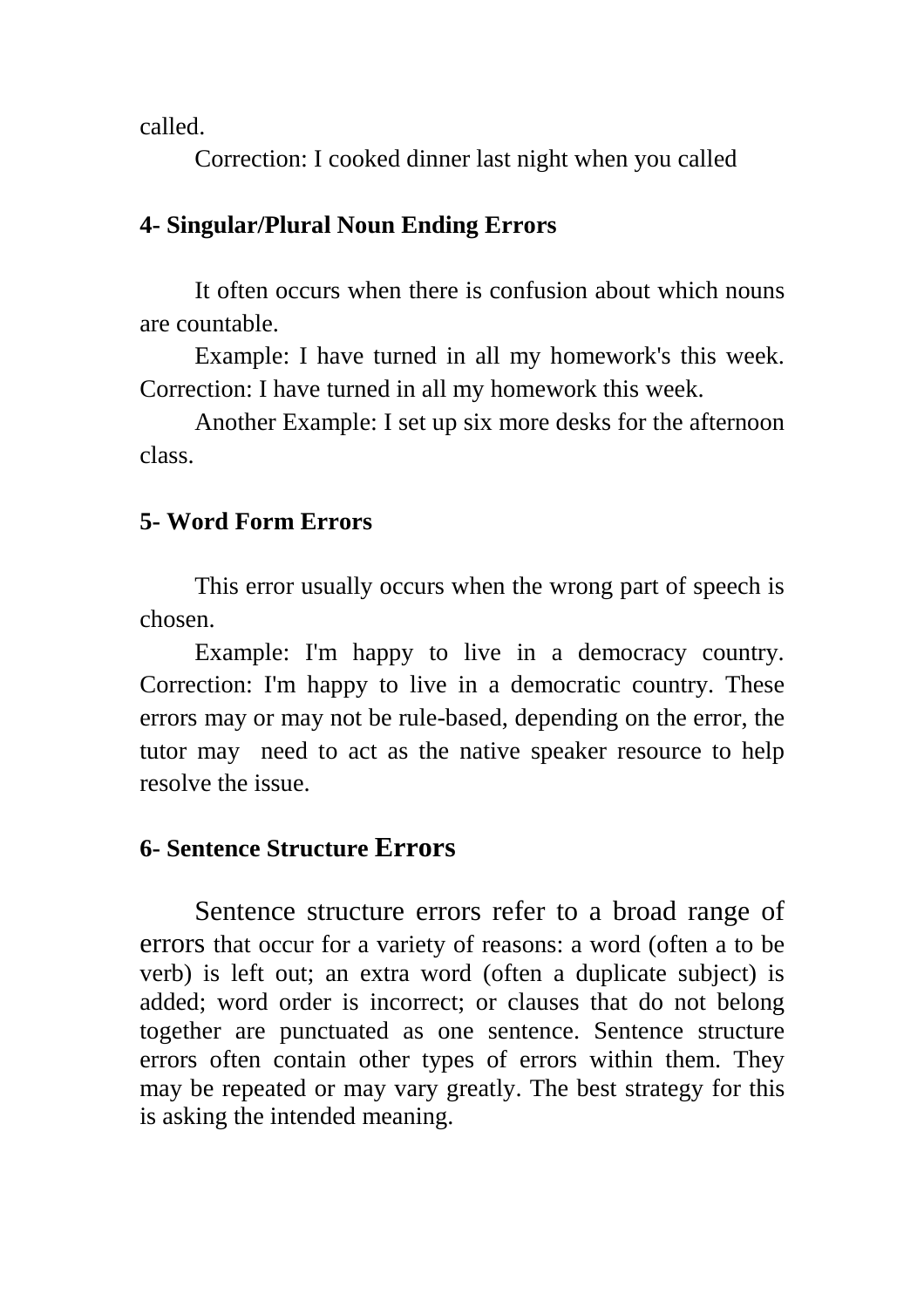#### **7- Word Choice Errors**

They refer to a broad range of errors ranging from

completely incorrect use to connotation being off. Students need to consult advance dictionaries.

### **8-Phrasal Verbs**

These may include the occasional idiom, cultural references, more complicated lexical questions, and exceptions to rules. For this type of issue, unless they have specialized ELL training or access to appropriate resources, tutors should feel free to act as the native speaker resources.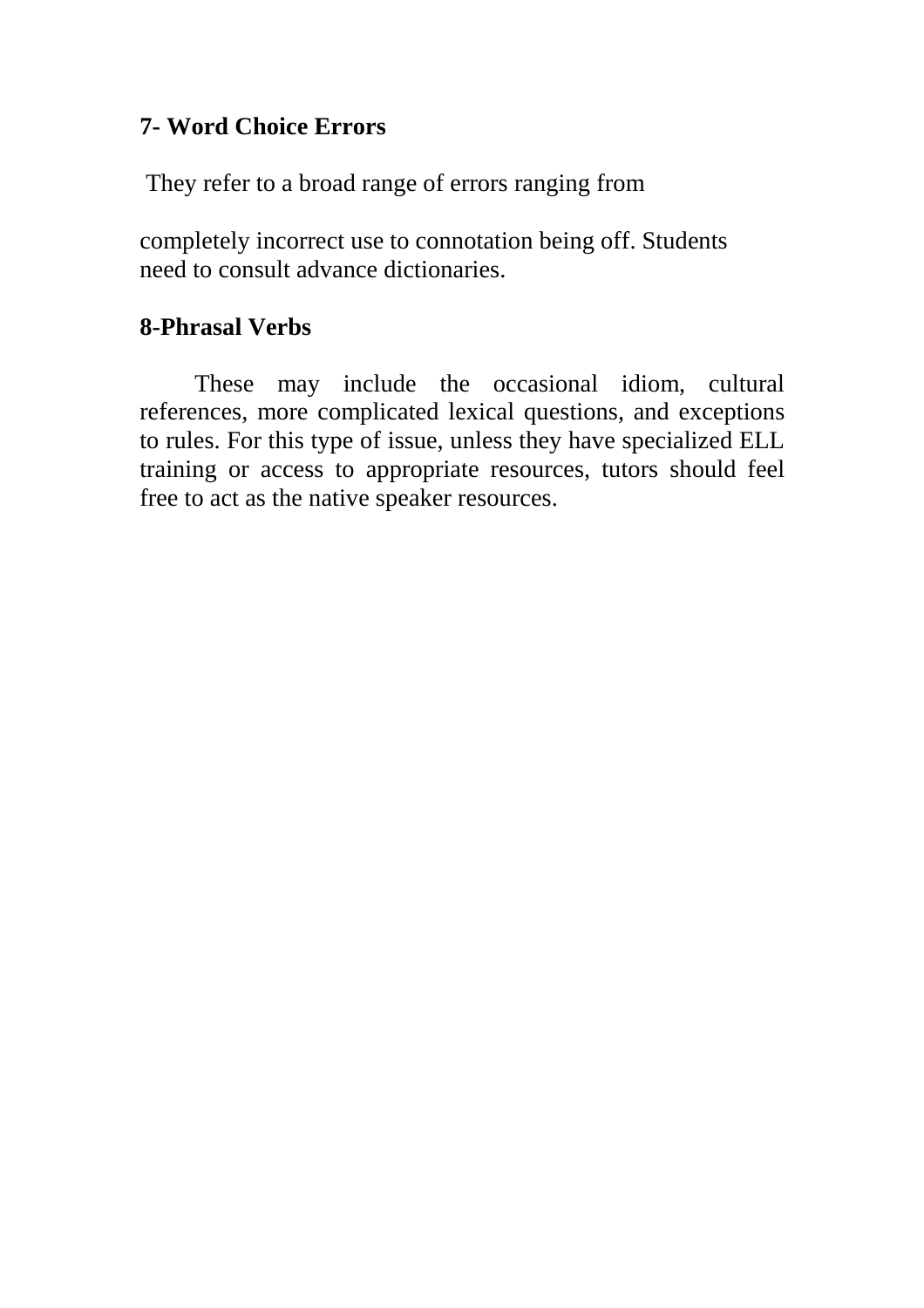#### **CHAPTER FIVE**

#### **Data Analysis**

The study examined lexical and grammatical errors made by learners in written EFL. The major objective is to locate the source of such errors. Various kinds of grammatical errors made by the learners will be examined first, the overall percentage of all learners in each error sub – category will be described, then lexical errors will be examined. Other errors that were made but recorded in the table will be given and finally the overall performance of the learners will be given

 After collecting data, these mistakes and errors presented to find the most frequently ones. Errors and mistakes are divided such in the following categories. After collecting papers of students, a table is tabulated. we found that students made many errors and mistakes.

.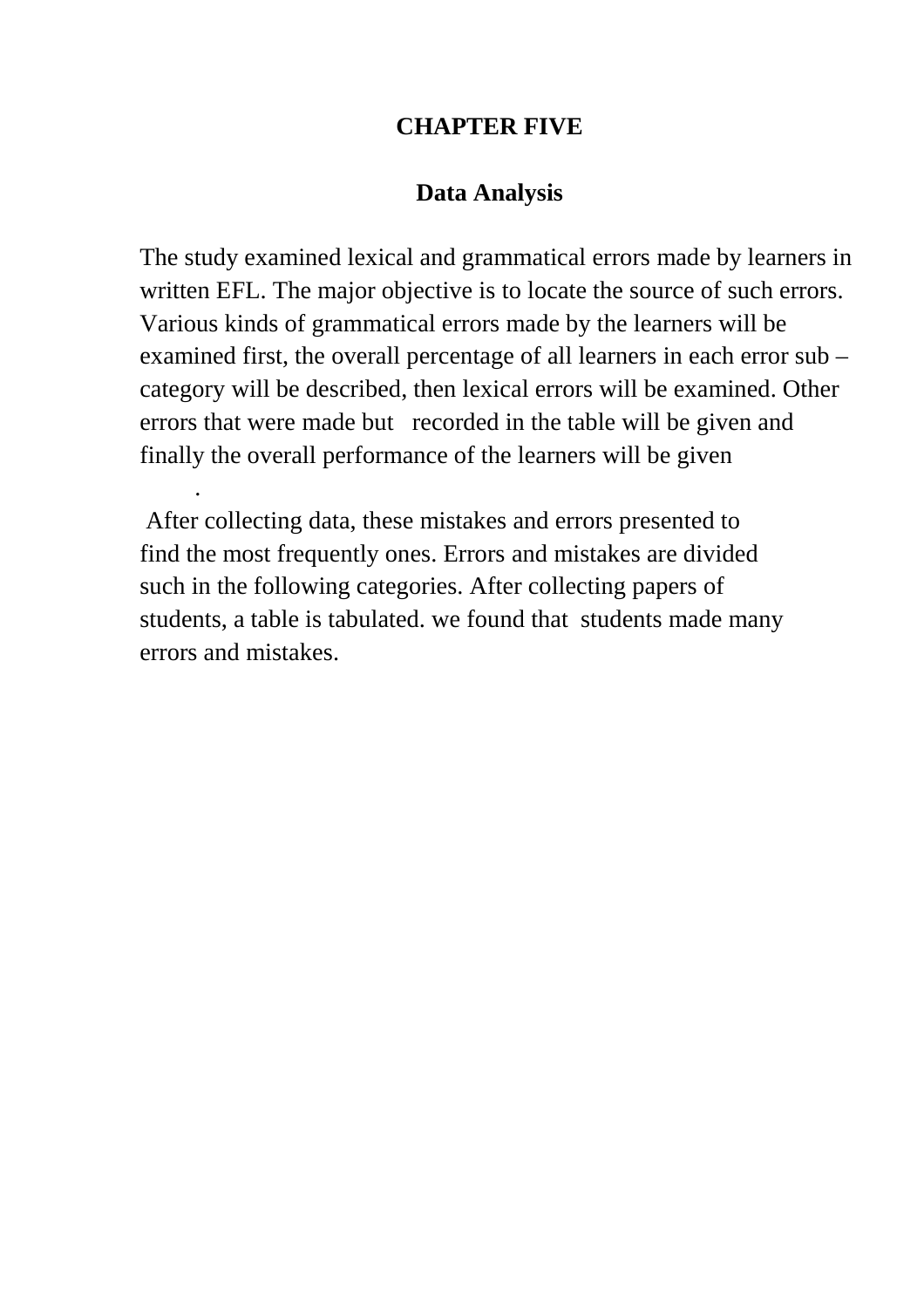| <b>Grammatical categories</b> | <b>Classification of errors</b> |  |
|-------------------------------|---------------------------------|--|
| Verb                          | Missing                         |  |
|                               | Redundant                       |  |
|                               | Wrong choice                    |  |
|                               | Tense                           |  |
| Preposition                   | Missing                         |  |
|                               | Redundant                       |  |
|                               | Wrong choice                    |  |
| Singular                      | Singular for plural             |  |
|                               | Plural for singular             |  |
| Pronouns                      | Missing                         |  |
|                               | Redundant                       |  |
|                               | Wrong choice                    |  |

**Table 1 Coding System of Grammatical Errors** 

As can be seen above, taxonomy of traditional grammatical category has been used to organize the errors collected.

Ultimately, the most frequent errors grouped into (a) grammatical, (b) lexical and other errors. Grammatical errors were grouped into four categories, namely: verb errors, preposition errors, singular – plural errors and pronoun errors. The verb errors were sub – categorized into missing verbs (auxiliary and main verbs were not used when they should have been used), wrong verb choice (using verbs inappropriately), tense (using the present tense when a past tense should have been used and vice versa) and redundant verbs (verbs and auxiliary verbs that were used when they should not have been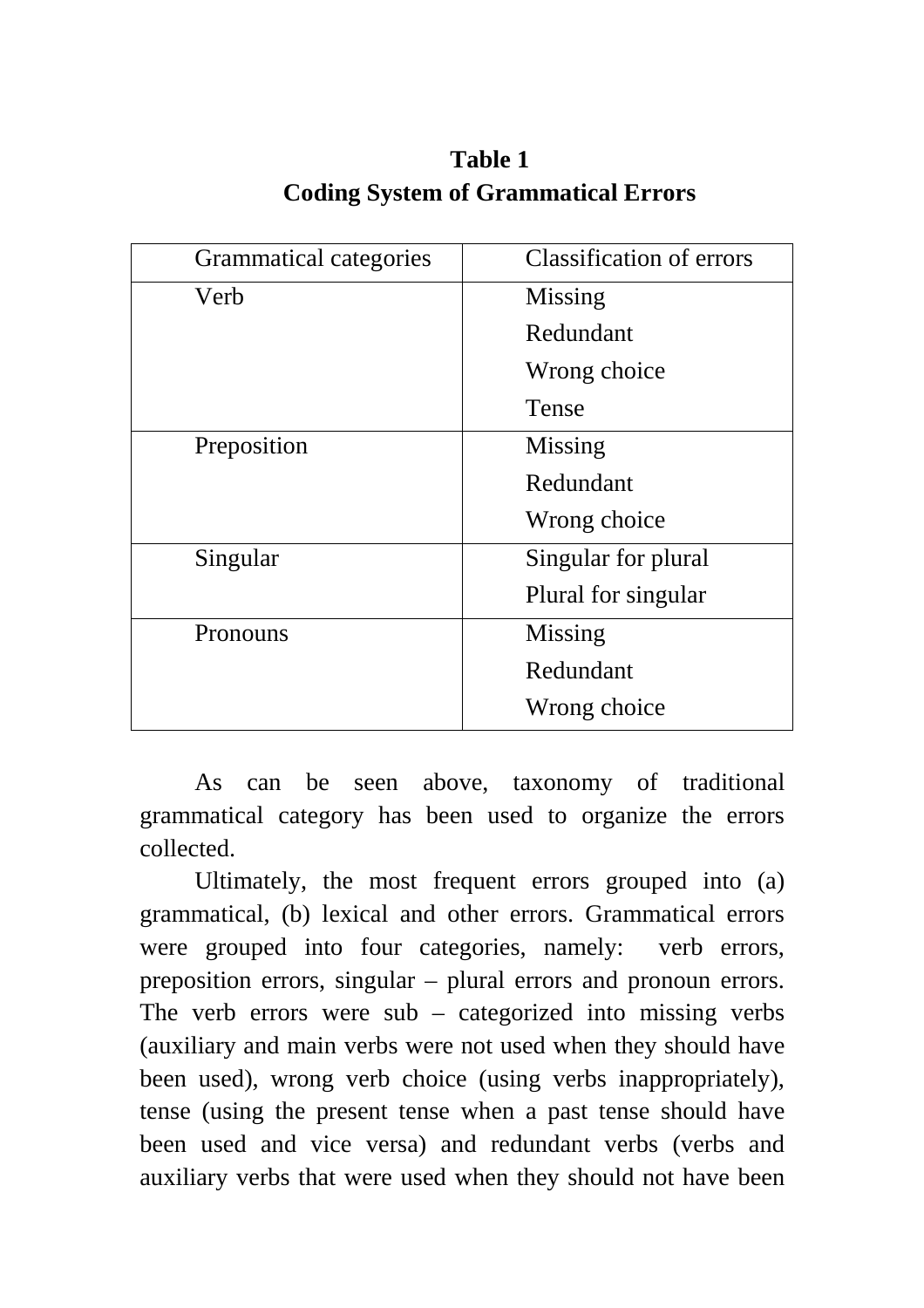used). Proposition errors were sub – categorized into missing, redundant and wrong preposition choice.

Plural – singular noun errors were sub – categorized into singular for plural (using a singular form where a plural form should have been used and plural for singular (using plural form where a singular form should have been used.

Pronoun errors were sub – categorized into missing, redundant and wrong choice. Lexical errors are a category of their own. They were grouped into spelling and semantic errors. The semantic errors were those involving confusion of sense relations in which learners used the wrong word from a set of near – synonyms. This category covered errors involving the use of a word correctly because its meaning was not well – understood.

#### **5.1 Verb Errors**

#### **5.1.1 Verb Tense Errors**

Verb tense errors were the most frequent kind of errors in this category. They accounted for 44.5% (120 out of 270) of all verb errors made by the learners. (see Table 3)

Examples:

The street\* is (was) covered with mud.

I cancel (cancelled) the excursion.

I \*suggest (suggested) to make a small party.

The cat cannot\* drunk (drink) milk.

 $I * go (went) to bring food.$ 

I start (started) to print a picture.

when I finish (finished) my homework, I decided to go out.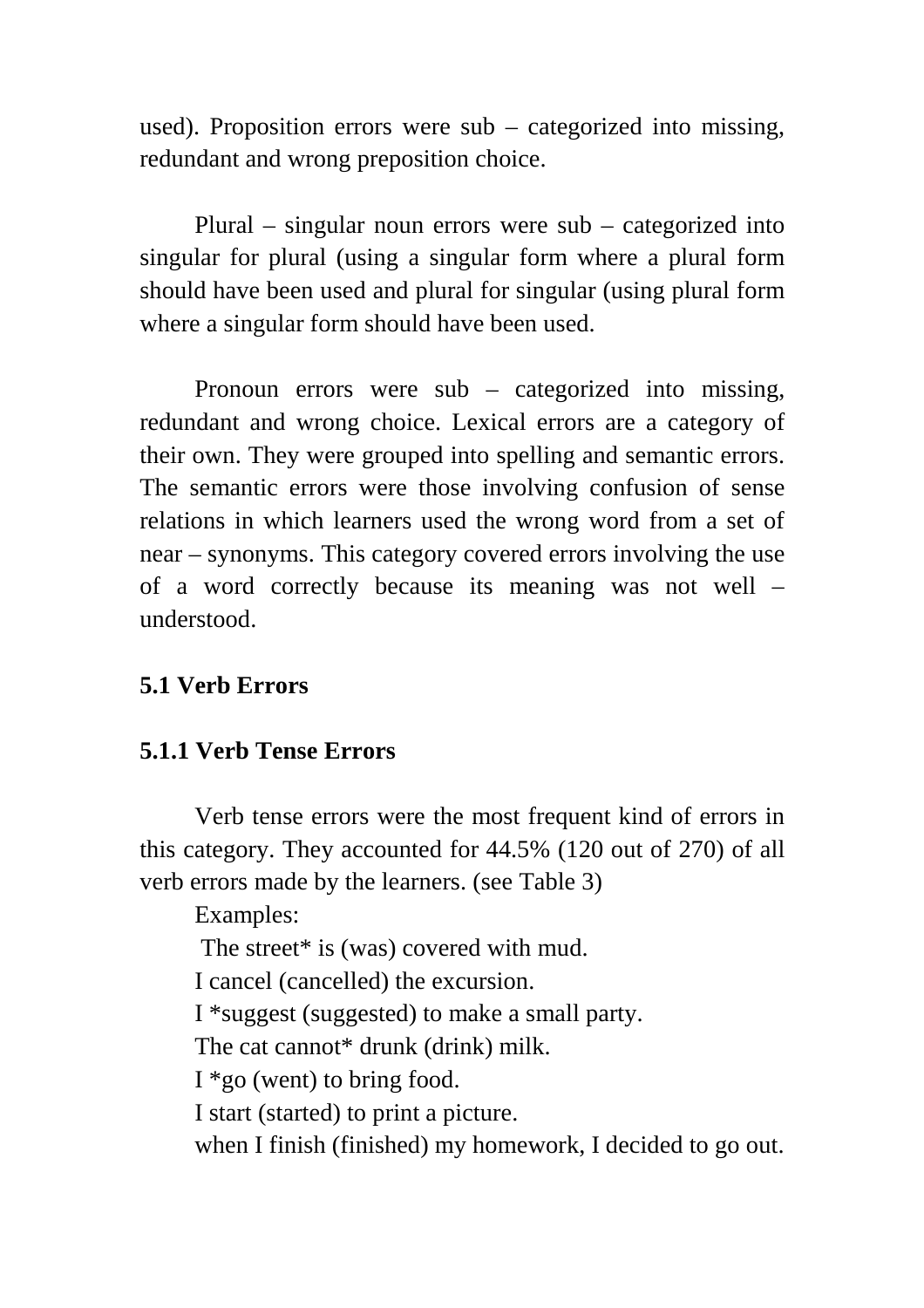In some instances students made errors because of wrong verb inflections. Some of them are inflected for the past tense or the main verb instead of the auxiliary verb, for example: "when you look outside, you can saw\* (can see) the clouds."

" If you are tired, I can helped you (can help you)."

#### **5.1.2 Missing Verbs**

The students usually commit mistakes of missing verbs. (auxiliary and main verbs) statically speaking ,the students commit errors of verbs of 18.5% percentage (50 out of 270) of verb errors (see Table3).

The following examples show some of these mistakes;

The rain \*no stop (did not stop).

Because the weather \*bad (was bad),I stayed at home. When the cat \*hungry (was hungry), he didn't feed it. I didn't \*out (go out) because of the bad weather.

#### **5.1.3 Wrong Verb Choice**

The students usually commit mistakes in term of semantics ,and these mistakes of wrong verb choice have 22% percentage (60 out of 270) of verb errors. See (Table 3). The reason is that the students are not linguistically competent in the target language. The following examples show some of these mistakes

He was \*eating (feeding ) the cat.

The man thinks to \*show (see) movies

I \*excepted (expected to stop raining).

He \*presented (offered) to look after my dog.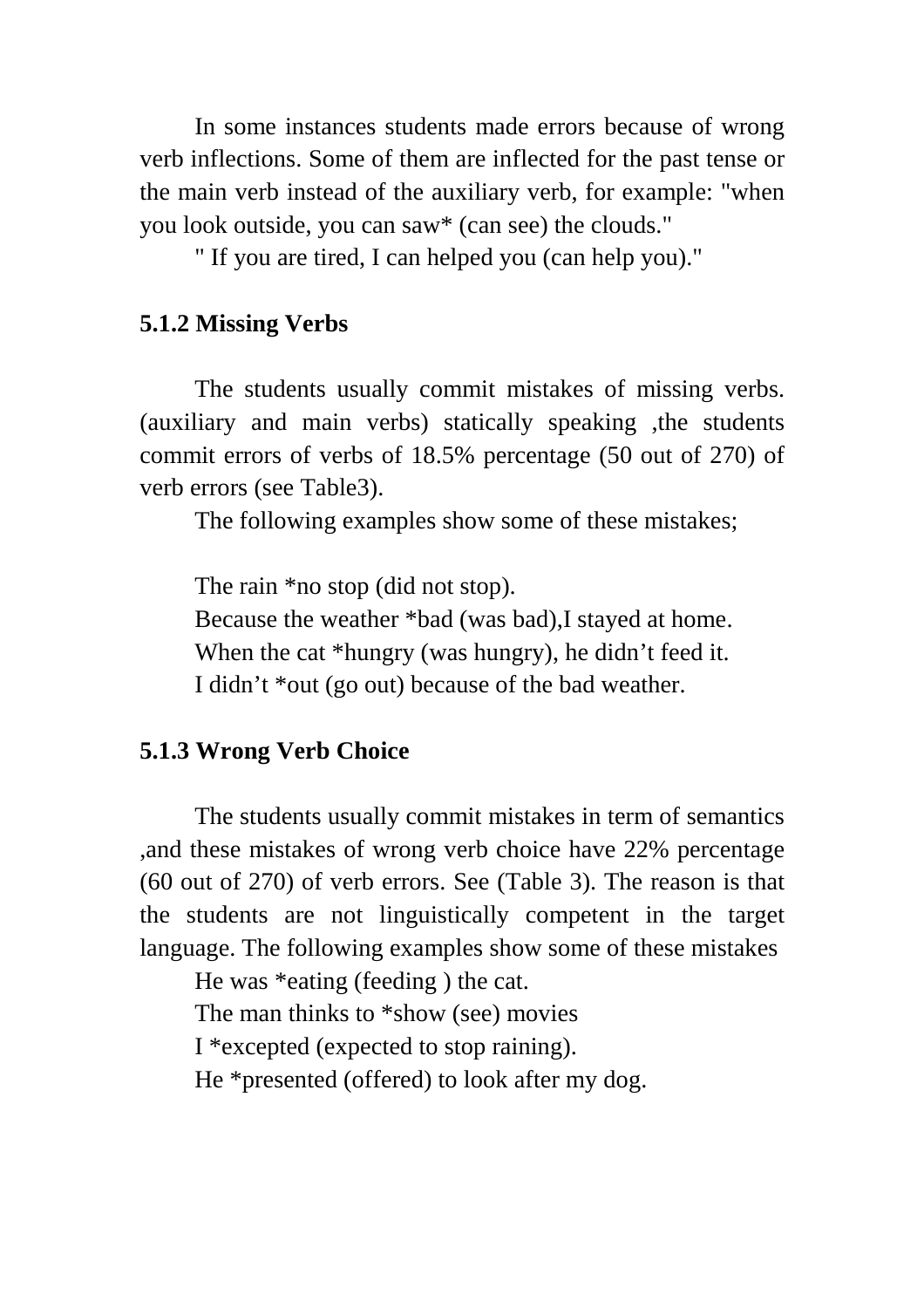#### **5.1.4 Redundant Verbs**

 Sometimes, the students use improper verbs which are entirely redundant. The reason is that they do not have sufficient knowledge in the target language .Generally, redundant verbs are made by 15% percentage. (40 out of 270) of verb errors.(see Table 3)

For example:

If I  $*$ will (omit) stay at home, I will make good things.

I \*am (omit) wake up early every day.

Then it \*was (omit) started to rain.

In other instances the learners inflected the past tense in infinitive construction.

For example:

My friend came to \*visited (visit) me.

I invited my friends to \*played (play) chess.

I wanted to \*saw (see) her.

In many instances, the learners inflected continuous tense in the infinitive construction.

For example:

I want to \*telling (tell) another thing.

My neighbor accepted to \*looking after (look after) my dog.

I asked her to \*playing (play) with me.

As can be seen in the table above, learners some times have difficulties in different grammatical categories and some times in the same category.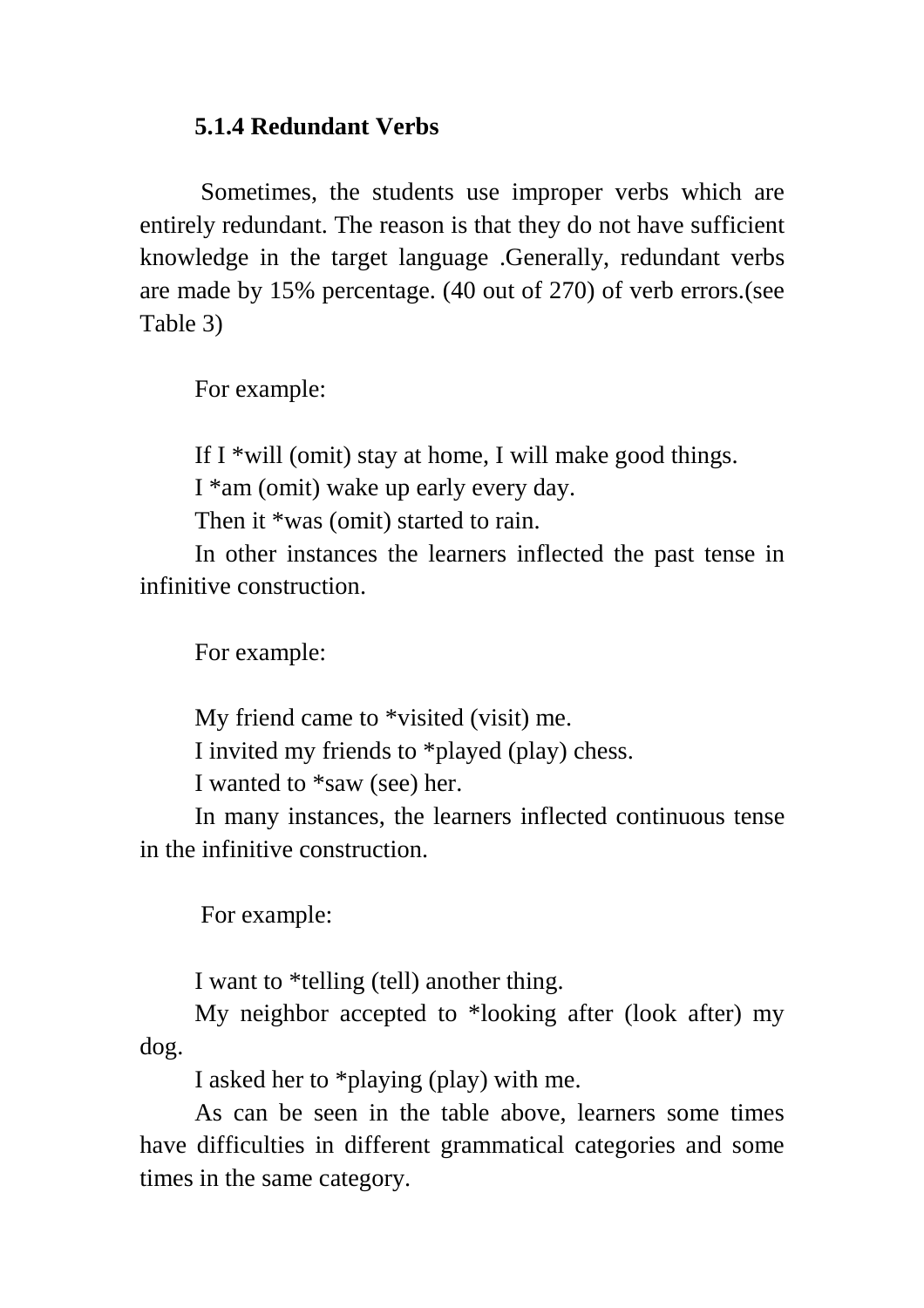#### **5..2. Preposition Errors**

#### **5.2.1 Wrong Preposition Choice**

Errors involving the wrong choice of prepositions were the most frequent in this sub – category. They are accounted for 41.6% percentage (40 out of 96) of preposition errors (see Table4).

For example:

Thank you for looking \*for (after) my dog.

My friends agreed to go to an excursion (on an excursion)."

I hope you pay attention \*from (to) my dog.

My dog eats its breakfast \*in (at) nine o'clock in the morning.

I stayed \*in (at) my home.

#### **5.2.2 Missing Preposition**

Missing preposition errors are accounted for 31.4% percentage (30 out of 96) of preposition errors. The following examples show the common mistakes made by the students.

I wrote a letter \*thank him (to thank him) for looking after my dog.

I have stayed \*home (stayed at home).

It is my pleasure to take care\* (take care of) my dog.

At the end\* day (end of the day),I felt comfortable.

We agreed to go<sup>\*</sup> an excursion (to go on an excursion)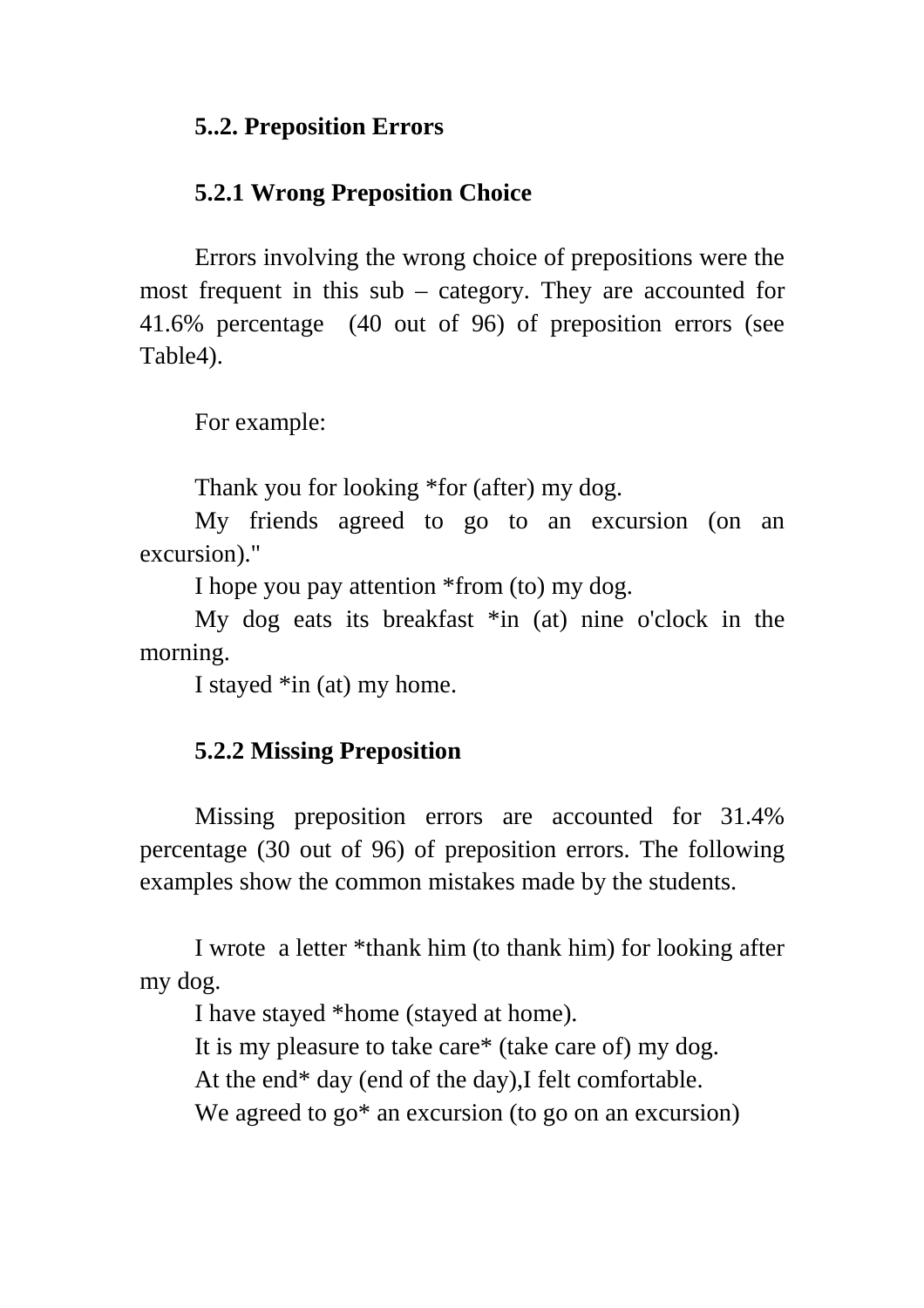#### **5.2.3 Redundant Preposition**

Redundant preposition errors are accounted for 27% percentage (36 out of 96) of preposition errors (see table 4).

For example:

I hope \*for (omit) you to be happy I wish \*to (omit) you accept \*on (omit) my offer. I shall go to (omit) home," if it rains. At (omit) next time, I shall do my homework. At (omit) First, I wanted to thank you.

#### **5..3 Pronoun Errors**

#### **5.3.1 Missing Pronoun**

Missing pronouns are accounted for 41.5% percentage (25 out of 60) (see Table5).

For example:

I realized \*will continue (it will continue) raining.

I hoped that \*stop (it will stop) raining.

Most of my friends\* attended (who attended) the party were very happy.

I thanked my neighbor \*looked after (who looked after) my dog.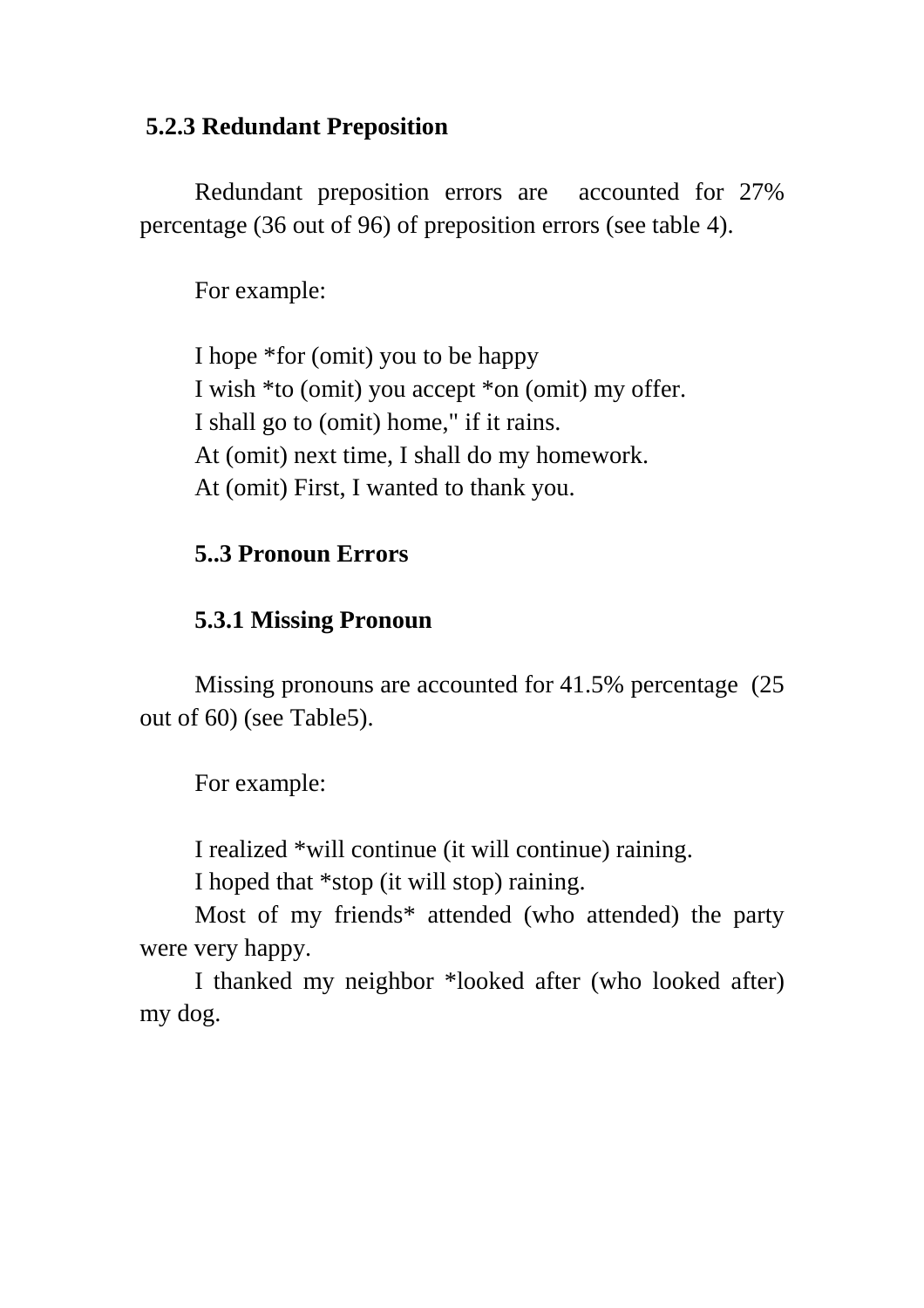## **5.3.2 Wrong Pronoun Choice**

Wrong pronoun choice are accounted for 33% percentage (20 out of 60) of pronoun errors. (see Table 5).

When she arrived, I called \*them (her) to join the party.

One of my friends \*which (who) arrived late, was very tired.

#### **5.3.3 Redundant Pronouns**

Redundant pronouns are accounted for 25% percentage (15 out of 60) of pronoun errors (Table 5).

For example:

But my mother \*she (omit) refused.

After that, I became so sad and  $I^*$  (omit) stayed at my home.

I hoped that the weather \*it (omit) will be nice.

I felt very happy when the party \*it (omit) started.

#### **5.4 Singular/ Plural Noun Errors**

 The use of the singular instead of the plural form of nouns was the most frequent error in this sub – category. It is accounted for 60% percentage (15 out of 25) of errors. (see Table6). The following are common examples of errors made by the students.

All my \*friend (friends) attended the party.

After attending the party, I did many \*thing (things).

When all my \*friend (friends) arrived, I asked them to start the party.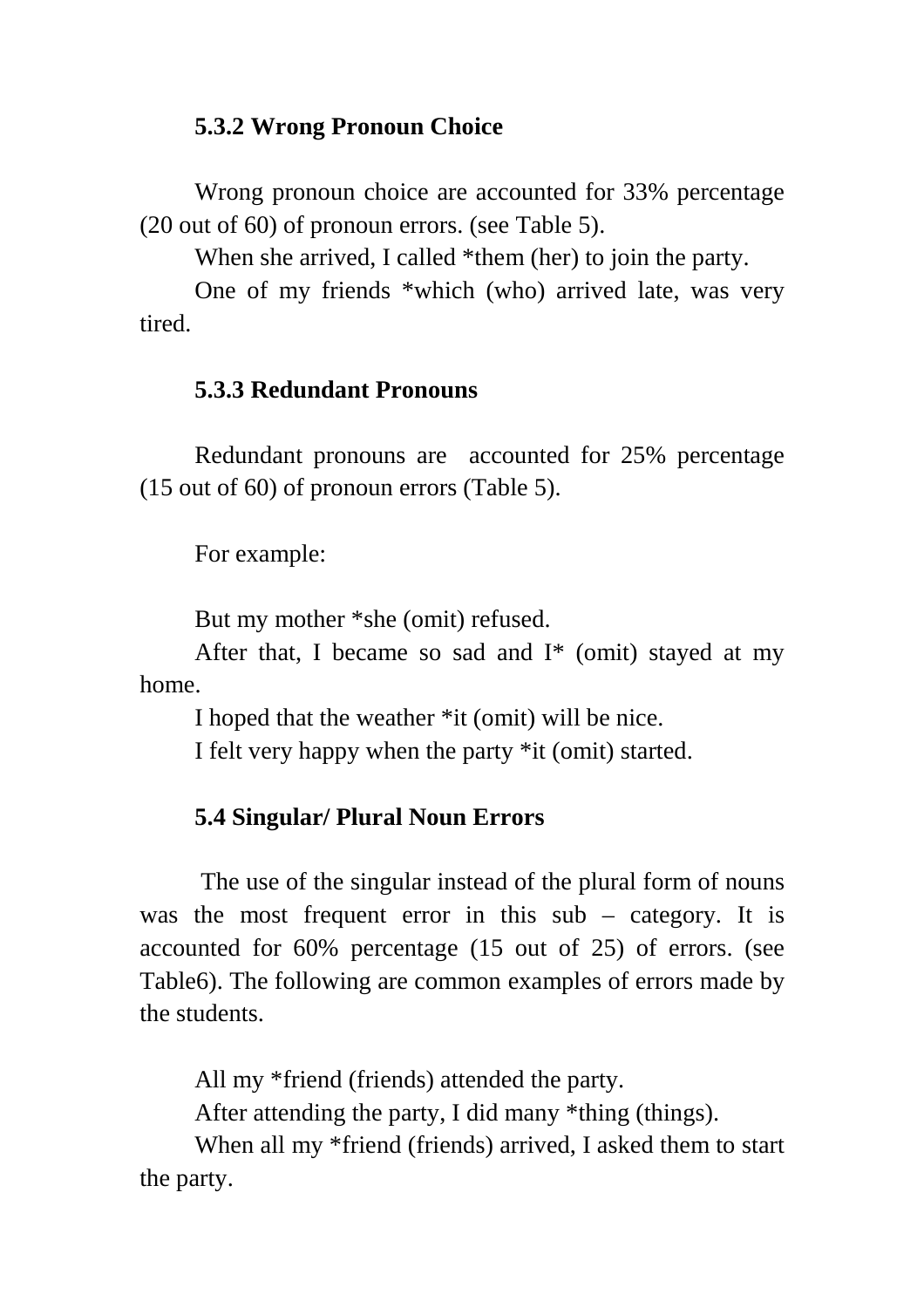For many \*day (days) on holidays, I go on excursions. I present my best wish (wishes) to your family.

The use of plural instead of the singular is accounted for 40% percentage (10 out of 25) of the singular/plural errors. (see Table 6) as in the following examples

While we were eating \*fishes, (fish) one of my friends came.

My dog used to drink \*milks (milk) in the morning.

My neighbor presents \*foods (food) to my dog every day. Our party lasted two \*hour (hours).

#### **5..5 Lexical Errors**

There were instances in which learners used wrong spelling of English words such as the following errors:

I would like to tell you that my dog is kind and nice \*speciely (specially) with kind people.

I prepered (prepared) my food.

I called my \*frend (friend) to come with me.

On Freday (Friday), I decided to travel.

I will find some thing to make me \*heppy (happy).

I \*waked (walked) quickly.

Then, I desided (decided) to go out.

Me and my \*falmily (family) went on an excision.

I thanked my nabor (neighbor) when I came back.

I felt very sade (sad) when my friend travelled.

They were \*pleasent (pleasant) during the excursion I haited (hated) this dog.

The number of spelling mistakes made by the learners recoded the second highest (n.130). (see examples in appendix2).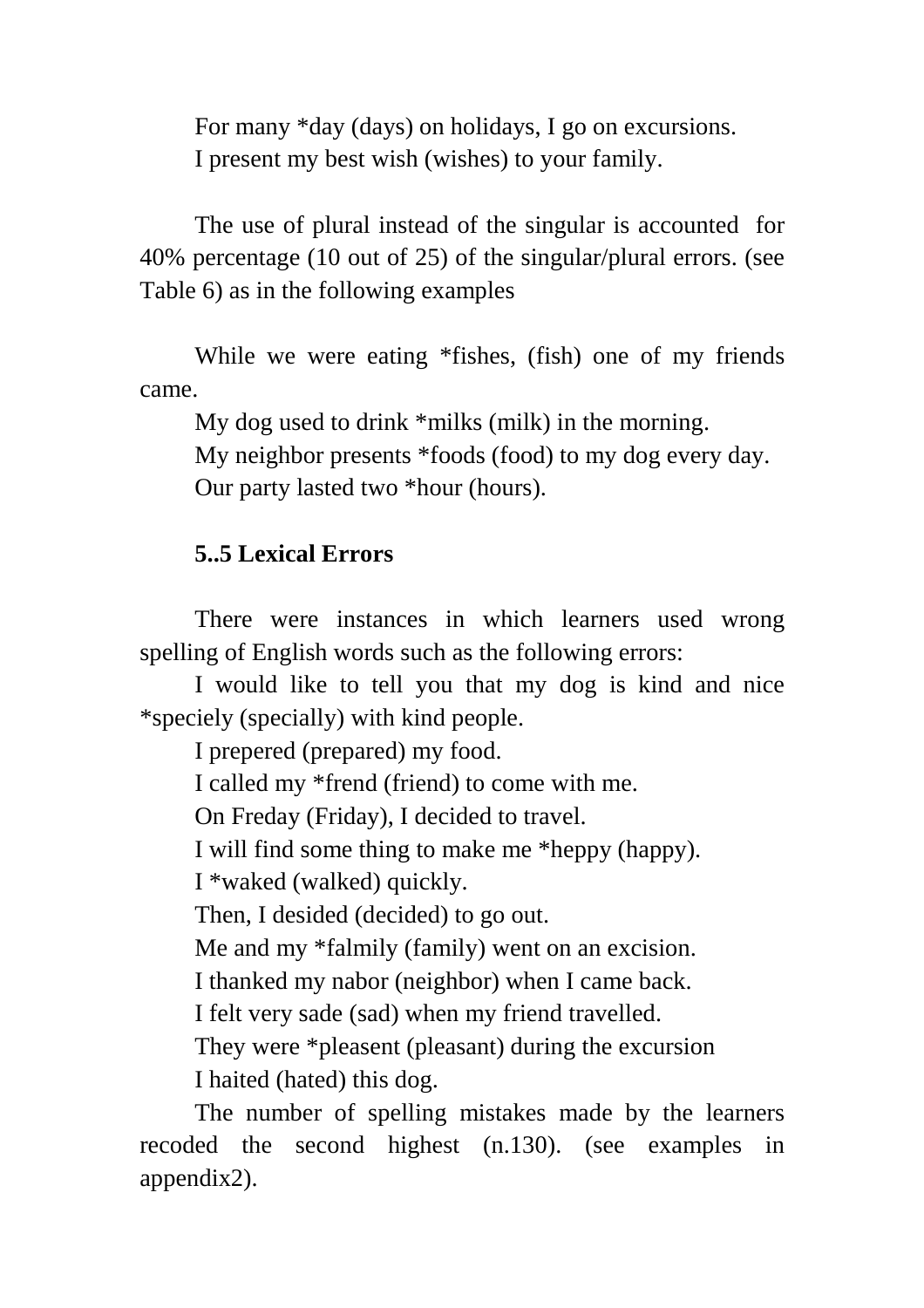There are very few errors of confusion of sense relations in which near synonyms were used as shown in the following examples:

The first thing you meet (come across) when you arrive is a big garden.

The garden is \*wide (the biggest) in our city. My house is very \* long (far away from) this street. I passed \*with (continued in) a taxi straight in this street.

## **5.6 Other Errors**

## **5.6.1 Capitalization Errors**

Learners made many errors in capitalizing small letters in into capital letters and vice versa. These errors were because they don't know the meaning of words and also the rules of capitalization. Capitalization errors are recorded the third highest (n.100) as in the examples below:

I hope you \*Pay (pay) attention to \*My (my) dog. \*the (The) Bad Day (bad day). \*after (After) that, I did my home work. \*but (But) my mother refused. I can't do \*That (that).I promised my sister to visit her. I will suggest \*To (to) you \*To (to) take your bird. I decided to visit my friend on \*sunday (Sunday). There are \*Many (many) things came to our minds. We can invite our \*Friends(friends). We can go to our close \*Neighbor (neighbor). Few things can be \*More (more) unpleasant than boring

\*To (to) cancel that excursion.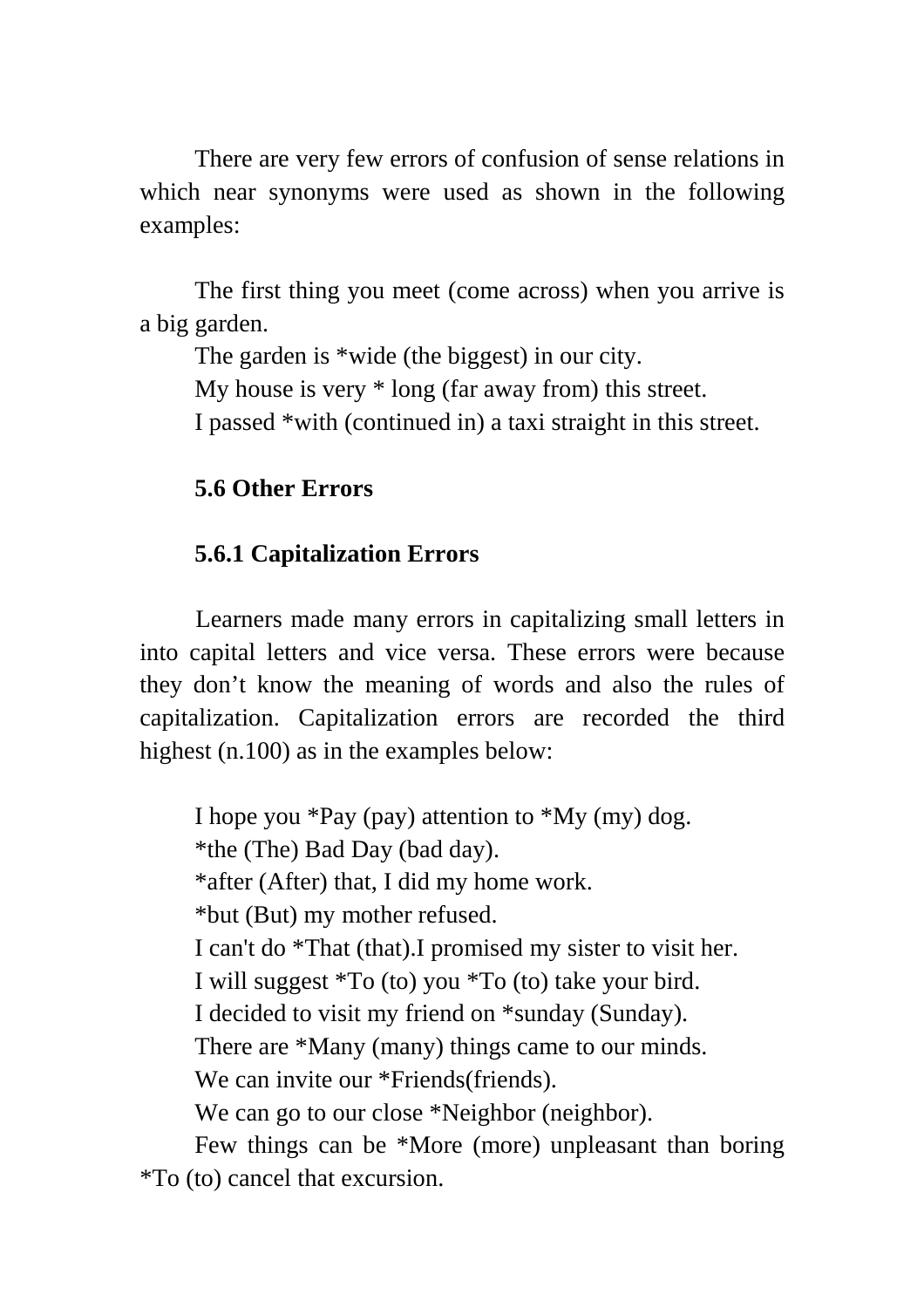I \*Felt (felt) very happy.

The \*Weather (weather) began raining.

I \*Finished (finished) all \*My \*Things (my things).But \*The (the) weather was \*Raining (raining).

I \*Think (think) to do any \*Thing (thing).

The rain will \*Stop (stop).But \*That (that) it will continue."

I can't do any \*Thing (thing)."

I \*Thought (thought) \*To (to) go \*ouT (out) in \*The (the) morning.

### **5.6.2 Wrong Inflection of Adjectives**

There were instance in which learners inflected adjectives wrongly as in these sentences below:

I felt \*sadness (sad) when some of my friends didn't come. It was very \*beautifully (beautiful) garden.

### **5.7 Summary of Results**

The results are summarized in the following tables. Percentage within error categories in these tables have been rounded to the nearest whole number.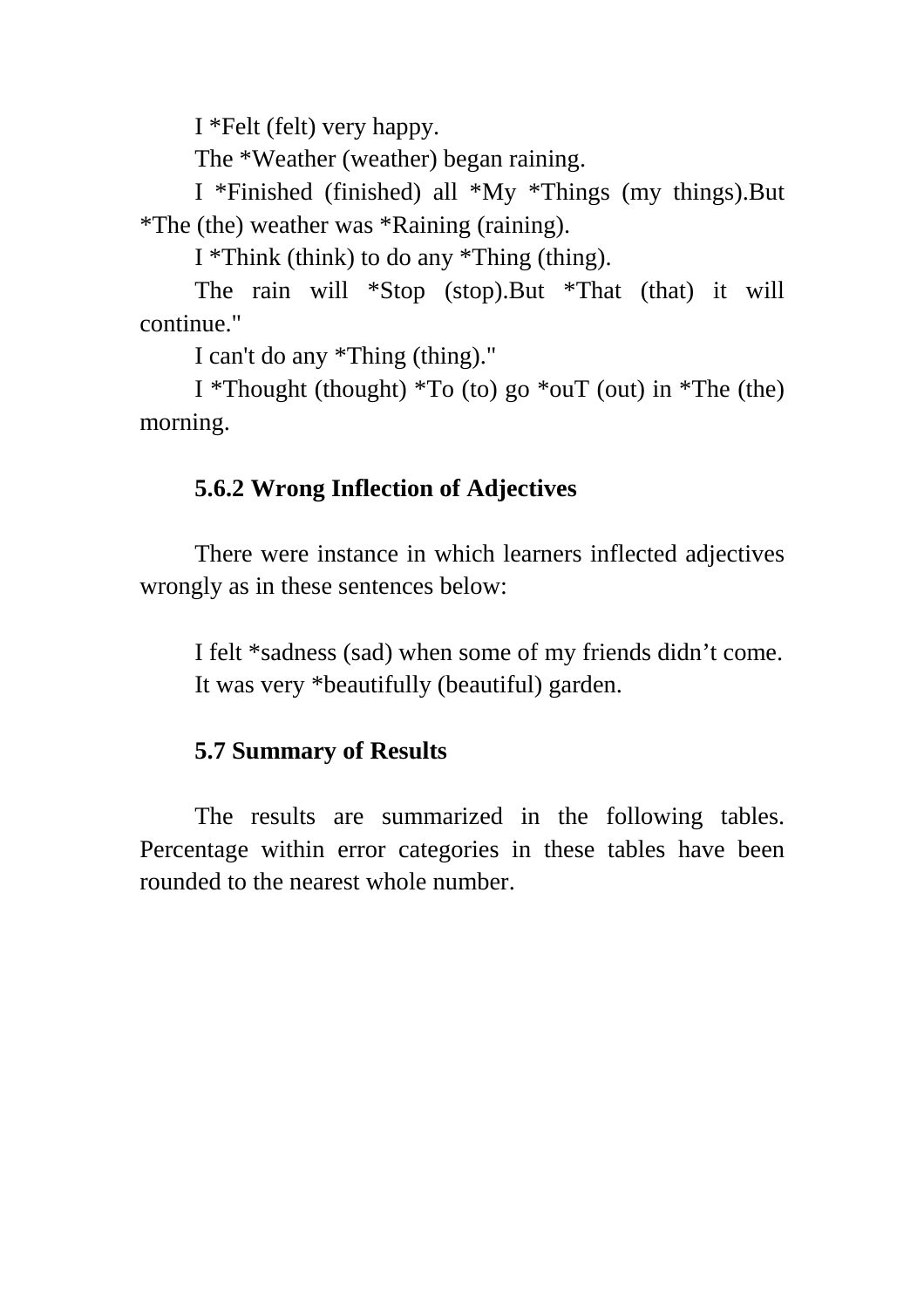# **Different Kinds of Categorized Errors Made by the learners Ranked by Frequency and There Percentages.**

| Frequency | Error category      | Number of | Percentage |
|-----------|---------------------|-----------|------------|
| order     |                     | errors    |            |
|           | Verb                | 270       | 60%        |
| 2         | Preposition         | 96        | 21.2%      |
| 3         | Pronoun             | 60        | 13.3%      |
|           | Singular and plural | 25        | 5.5%       |
|           | Total               | 451       | 100%       |

As can be seen in the table above, the areas of difficulty for learners in descending order of frequency were verb errors, the use of prepositions, pronoun errors and the use of singular and plural forms.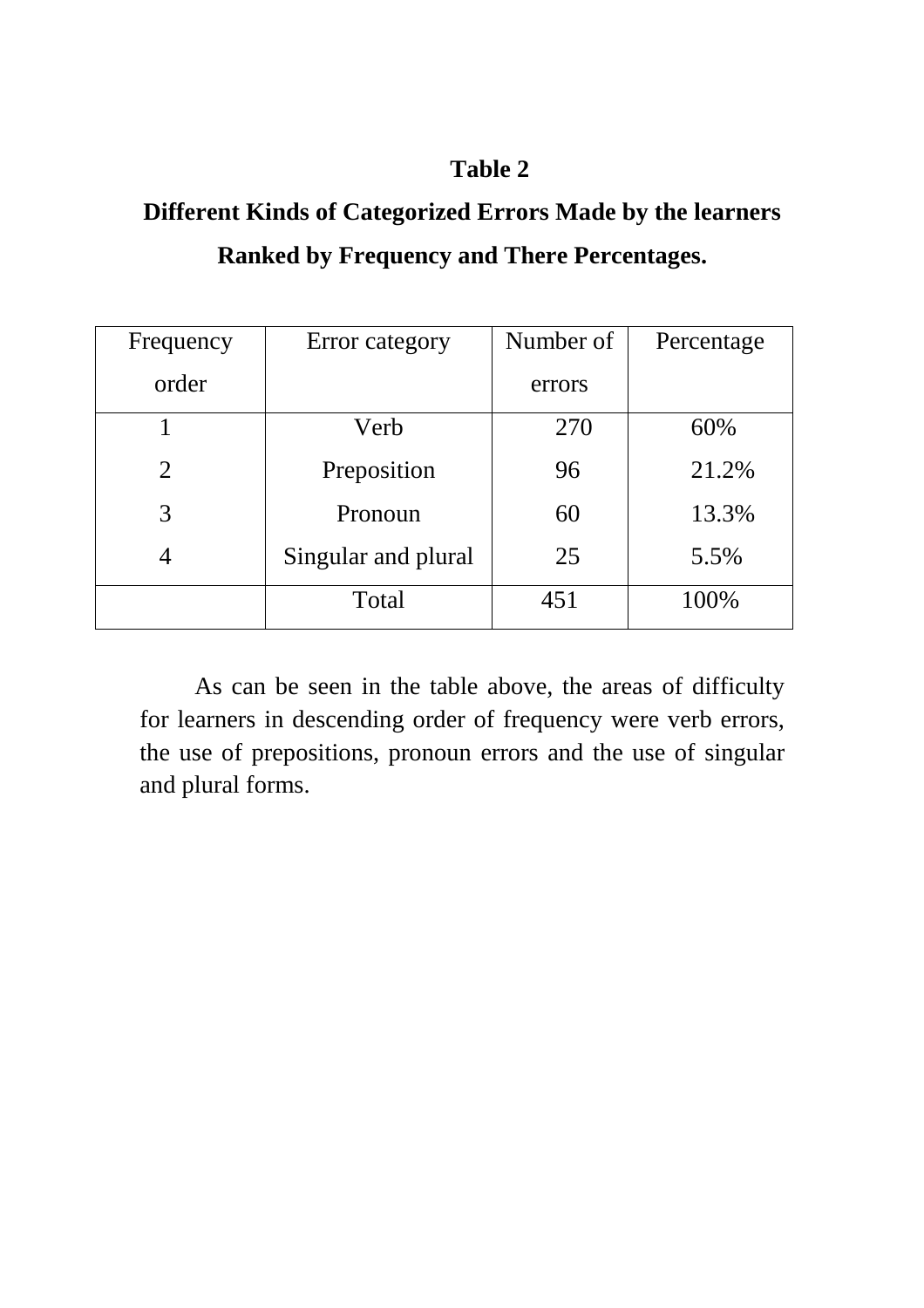# **Different Kinds of Verb Errors in Each Sub – Category and Their Percentages**

| <b>Verb Error Category</b> | Number<br>of  | Percentage |
|----------------------------|---------------|------------|
|                            | <b>Errors</b> |            |
| <b>Verb Tense Errors</b>   | 120           | 44.5%      |
| <b>Wrong Choice Verb</b>   | 60            | 22%        |
| <b>Missing Verb Errors</b> | 50            | 18.5%      |
| <b>Redundant Verb</b>      | 40            | 15%        |
| <b>Errors</b>              |               |            |
| Total                      | 270           | 100%       |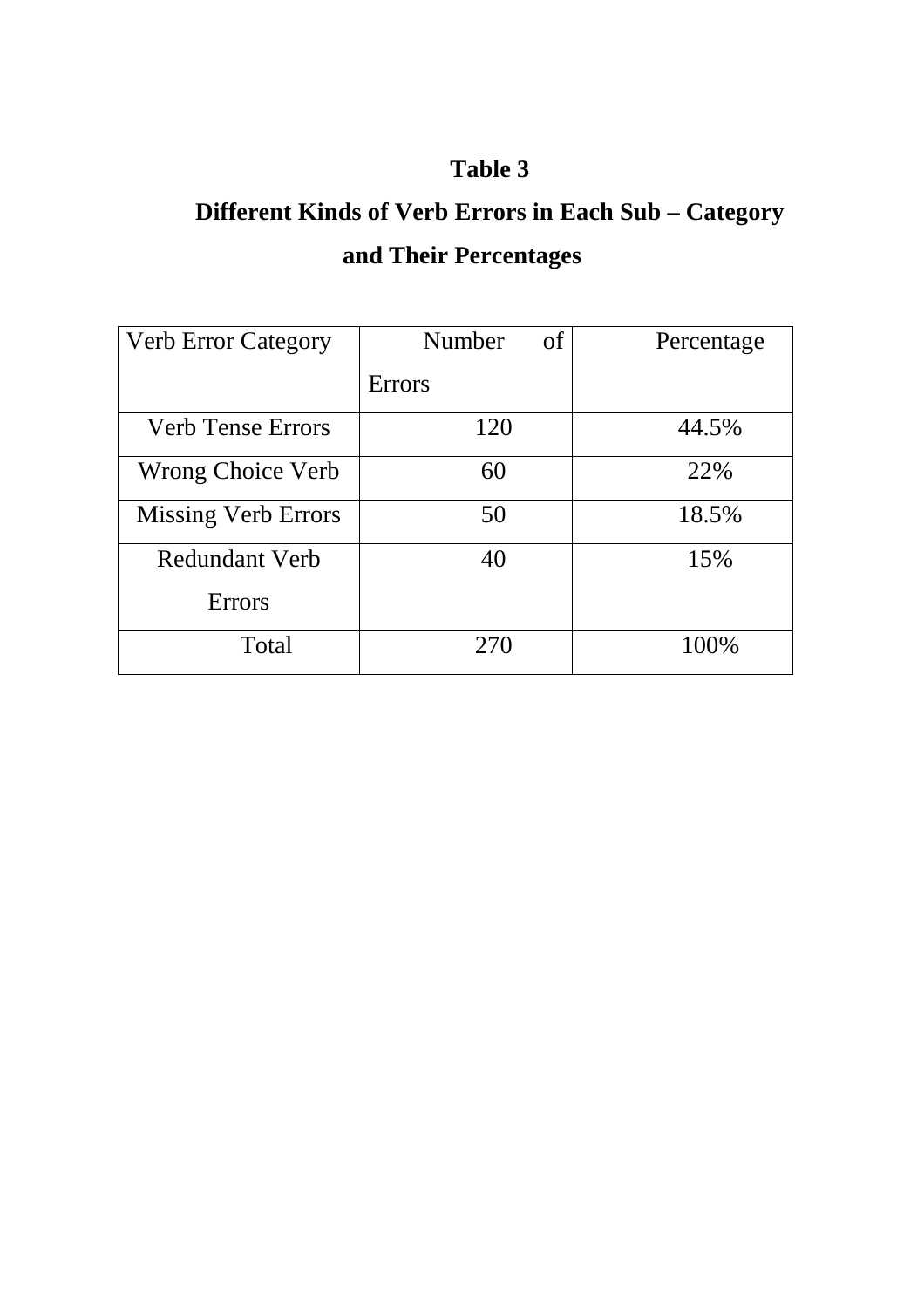# **Different Kinds of Preposition Errors in Each Sub – Category and Their Percentages**

| <b>Preposition Error Category</b>   | Number of Errors | Percentage |
|-------------------------------------|------------------|------------|
| Wrong Choice Preposition Errors     | 40               | 41.6%      |
| <b>Missing Preposition Errors</b>   | 30               | 31.4%      |
| <b>Redundant Preposition Errors</b> | 26               | 27%        |
| Total                               | 96               | 100\%      |

## **Table 5**

## **Different Kinds of Pronoun Errors in each sub**

## **Category and Their Percentages.**

| Pronoun Error            | Number of Errors | Percentage |
|--------------------------|------------------|------------|
| Category                 |                  |            |
| <b>Missing Pronoun</b>   | 25               | 41 %       |
| <b>Errors</b>            |                  |            |
| <b>Wrong Choice</b>      | 20               | 34%        |
| Pronoun Error            |                  |            |
| <b>Redundant Pronoun</b> | 15               | 25%        |
| Errors                   |                  |            |
| Total                    |                  | $100\%$    |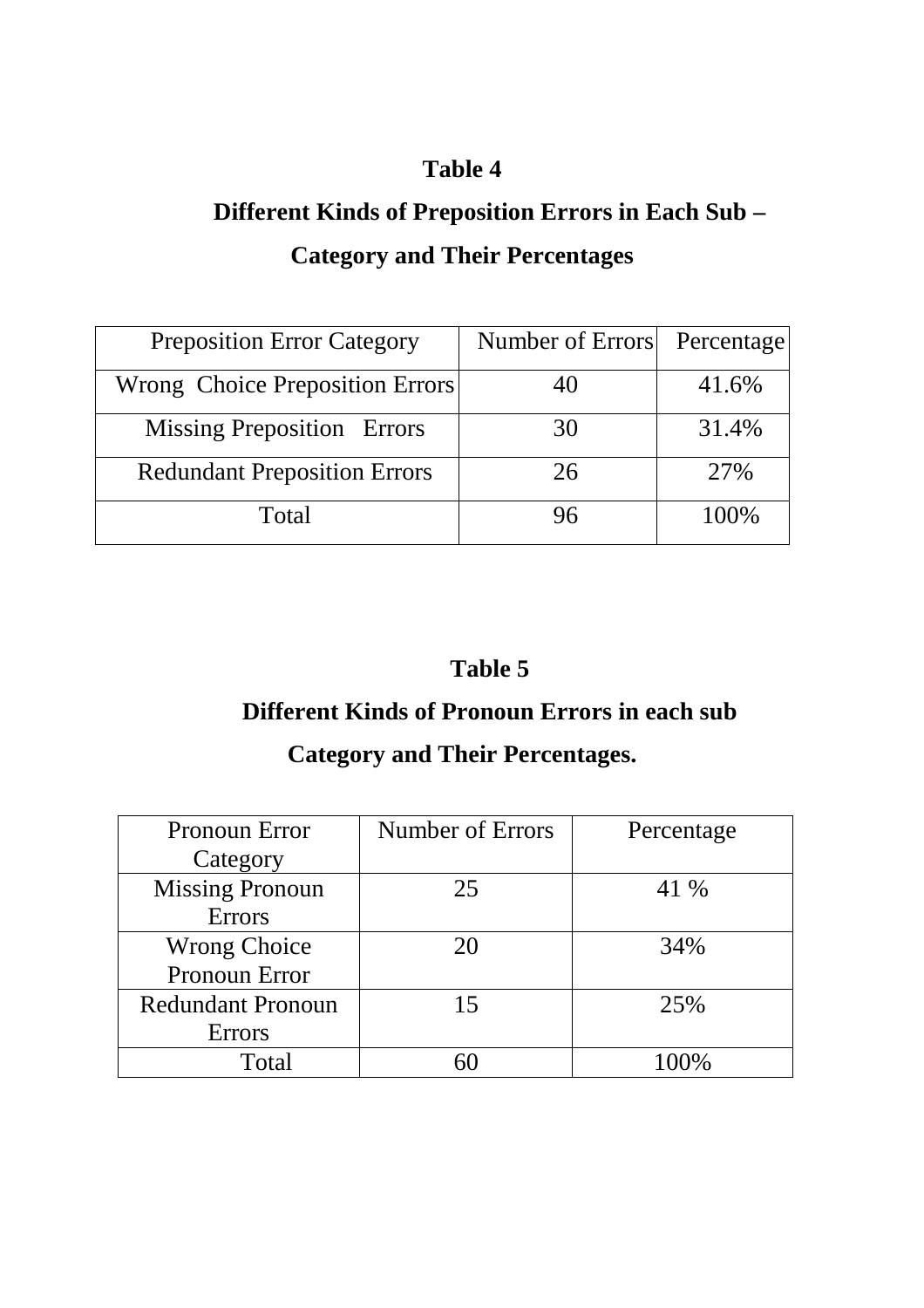# **Different Kinds of Singular and Plural Errors in Each Sub – Category and Their Percentages**

| Singular and                 | Number<br>of  | Percentage |
|------------------------------|---------------|------------|
| <b>Plural Error Category</b> | <b>Errors</b> |            |
| <b>Singular Form</b>         | 15            | 60%        |
| <b>Instead of Plural</b>     |               |            |
| <b>Plural Form</b>           | 10            | 40%        |
| <b>Instead of Singular</b>   |               |            |
| Total                        |               | $\Omega$   |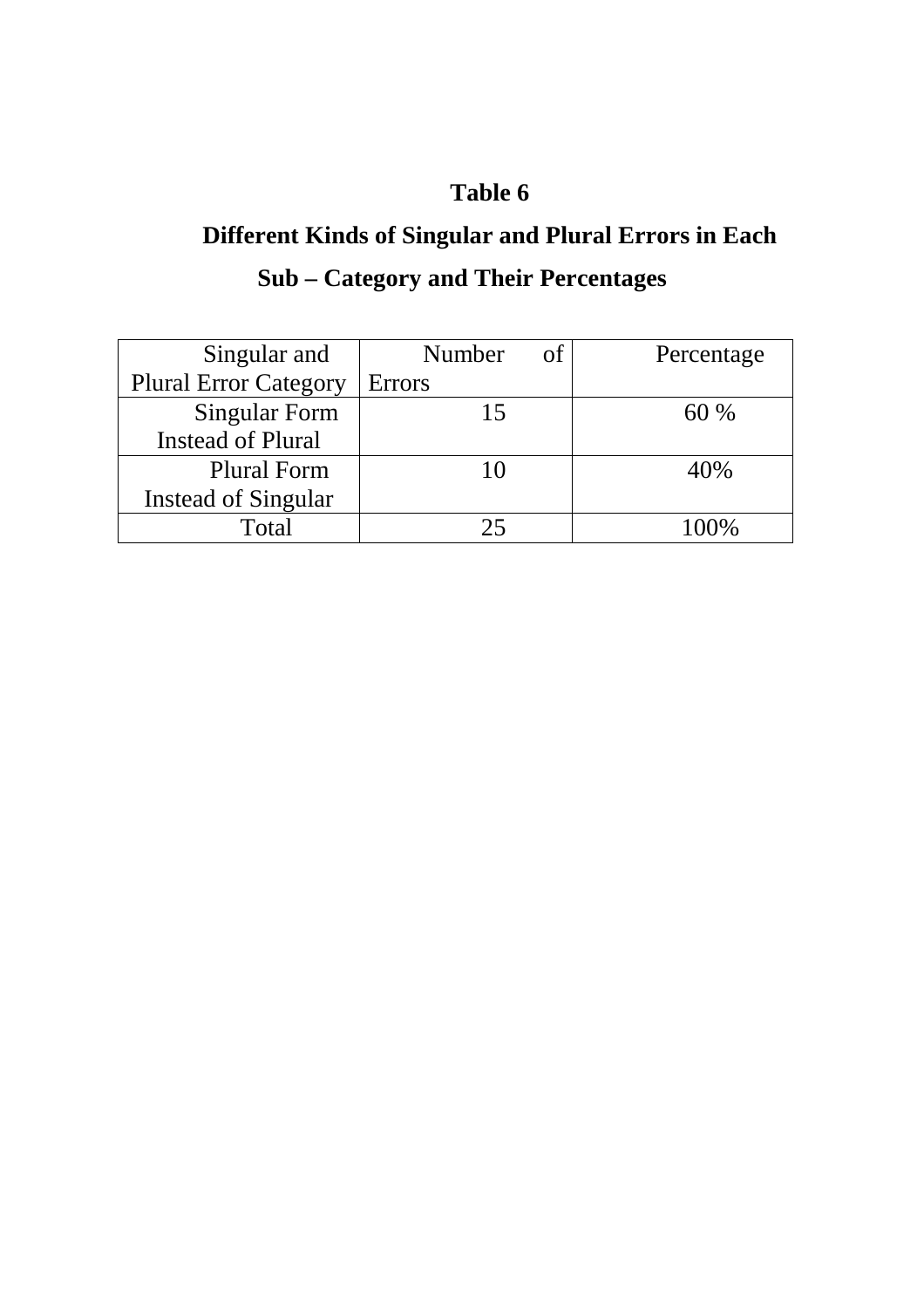# **Overall Errors of All Sub- Categories and Their Percentages**

| <b>Verb Errors</b>              | Number of Errors        | Percentage |
|---------------------------------|-------------------------|------------|
| <b>Tense Errors</b>             | 120                     | 26.6%      |
| <b>Wrong Choice Errors</b>      | 60                      | 13.3%      |
| <b>Missing Errors</b>           | 50                      | 11%        |
| <b>Redundant Errors</b>         | 40                      | 9%         |
| Sub-Total                       | 270                     | 59.9%      |
| <b>Preposition Errors</b>       | Number of Errors        | Percentage |
| <b>Wrong Choice Errors</b>      | 40                      | 8.9%       |
| <b>Missing Errors</b>           | 30                      | 6.6%       |
| <b>Redundant Errors</b>         | 26                      | 5.8%       |
| Sub-Total                       | 96                      | 21.3%      |
| <b>Pronoun Errors</b>           | <b>Number of Errors</b> | Percentage |
| <b>Wrong Choice Errors</b>      | 25                      | 5.5%       |
| <b>Missing Errors</b>           | 20                      | 4.4%       |
| <b>Redundant Errors</b>         | 15                      | 3.4%       |
| Sub-Total                       | 60                      | 13.3%      |
| Singular and plural forms       | Number of Errors        | Percentage |
| Singular Form Instead of Plural | 15                      | 3.3%       |
| Plural Form Instead of Singular | 10                      | 2.2%       |
| Sub-Total                       | 25                      | 5.5%       |
| <b>Total of Errors</b>          | 451                     | 100%       |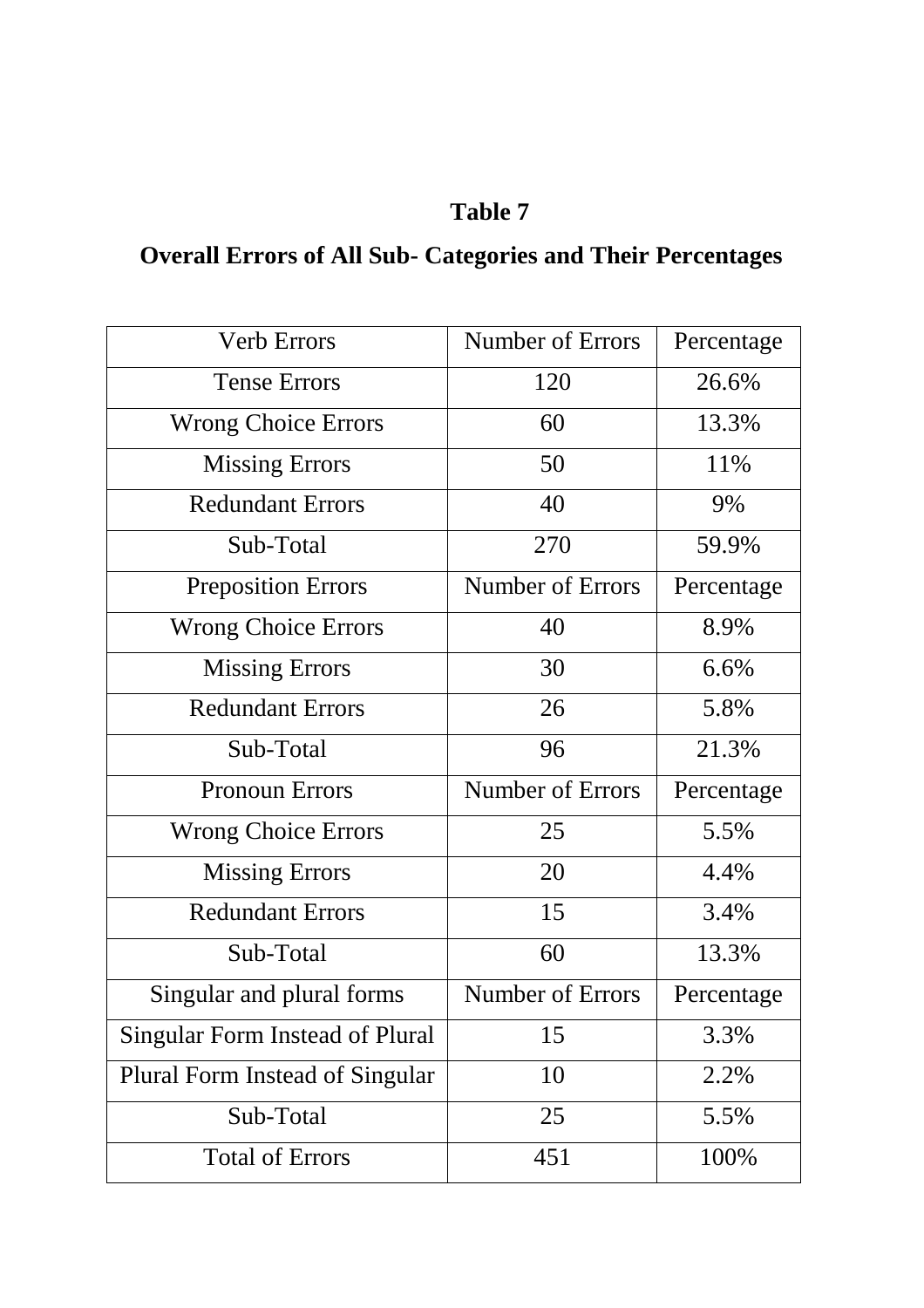## **CHAPTER SIX**

## **Results, Conclusions and Recommendations**

## **6.1 Results**

The major purpose of this study is to examine difficulties of Iraqi learners in learning English as a second language specially in writing which cause them make errors and mistakes and their sources . It was found that errors made by learners fall into two categories: grammatical and lexical.

1. This study has revealed many errors in the written English of Iraqi undergraduate learners. The major question that remains is "What is the source of these errors?" That is, are they inter lingual or developmental in nature? Lightbown and Spada (1999: 165) argue that "the transfer of patterns from the native language is one of the major sources of errors in learner language."

2. They also argue that there are many errors made by learners when they try to internalize the rules of the target language, which are referred to as developmental (errors which might very well be made by children acquiring their first language). These errors are sometimes referred to as overgeneralization (errors caused by trying to use a rule in a context where it does not belong), and simplification (where elements of a sentence are left out, or where all verbs have the same form regardless of person, number, or tense) Lightbown&Spada (1999: 56).

3. The three hypotheses for this study are:

a. learners make errors in the areas of grammar and lexis when they write in English.

b. One source of learners' errors will be their developing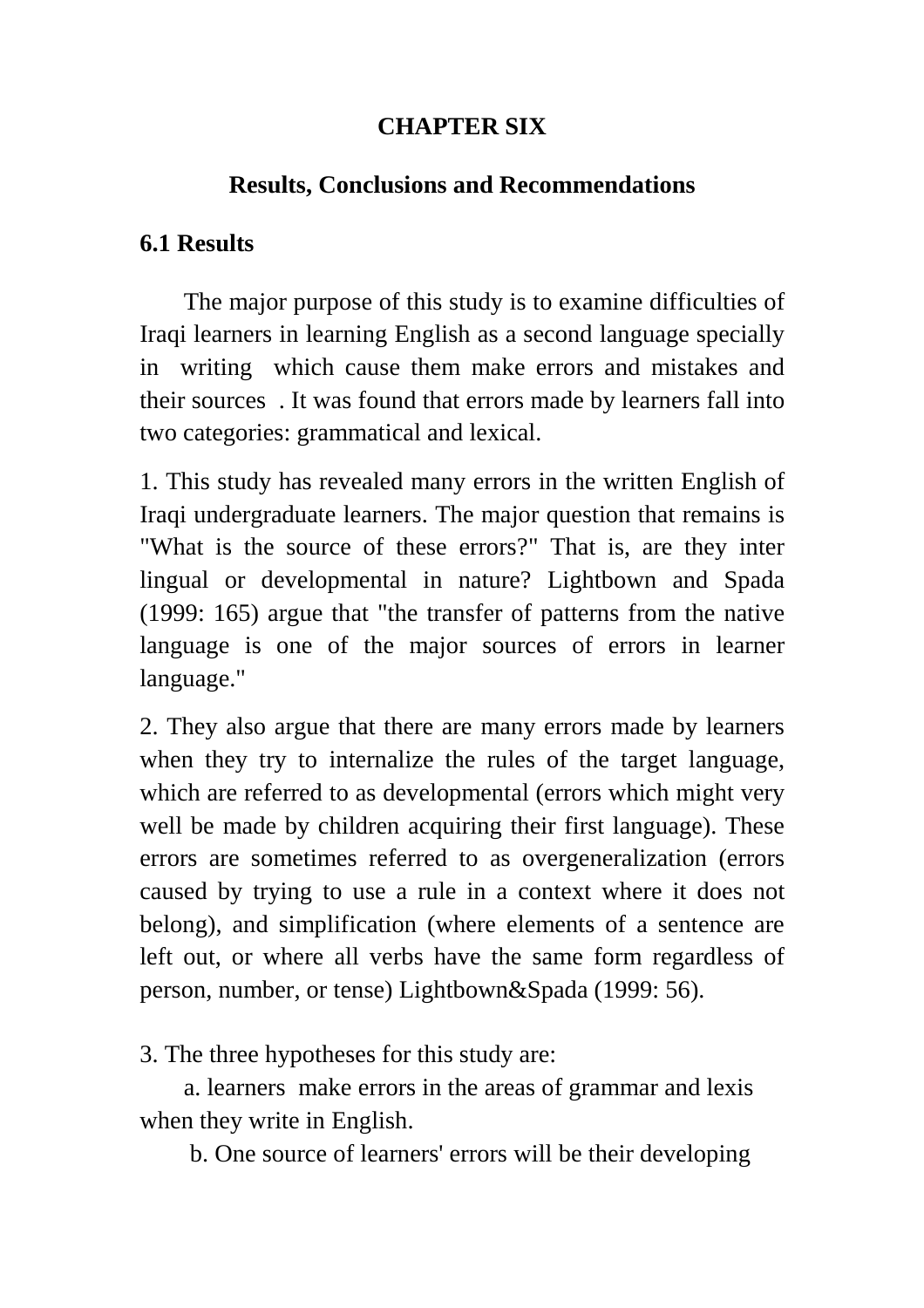knowledge of the language (developmental or intralingual errors)

 c. One source of learners' errors will be the interference from their L1 (interference errors). The results clearly supported the three hypotheses.

4. Verb tense errors may be a result of the fact that the learners seem not to have been sure about the tense that they must use in the given composition task. For example:

"At my home we \*had (have) a beautiful garden"

5. Wrong inflections of the past tense of verbs seem to be developmental errors. The learners might have been taught that verbs take on different forms when they change to the past tense. The learners might have learnt and or have been drilled in the long list of the forms of verbs in the present and past tenses. In an attempt to apply this rule, the learners might be going straight to the verbs in the sentences and changing them to the past tense irrespective of what precedes them and the context in which they are used. It appears that learners have learnt the correct past tense form of the verbs because they are able to write the correct form of irregular verbs.

6. Missing verbs may be a result of the fact that auxiliary verbs are not used in Arabic or they may be a result of an absence of a verb "to be" in Arabic. Examples:

```
"My dog *clever (is clever)".
```
"My friend \*polite (is polite)".

7.Wrong verb choice seems to be a result of the fact that learners are not yet fully competent in their English vocabulary. They may also not be sure about the spelling of some of the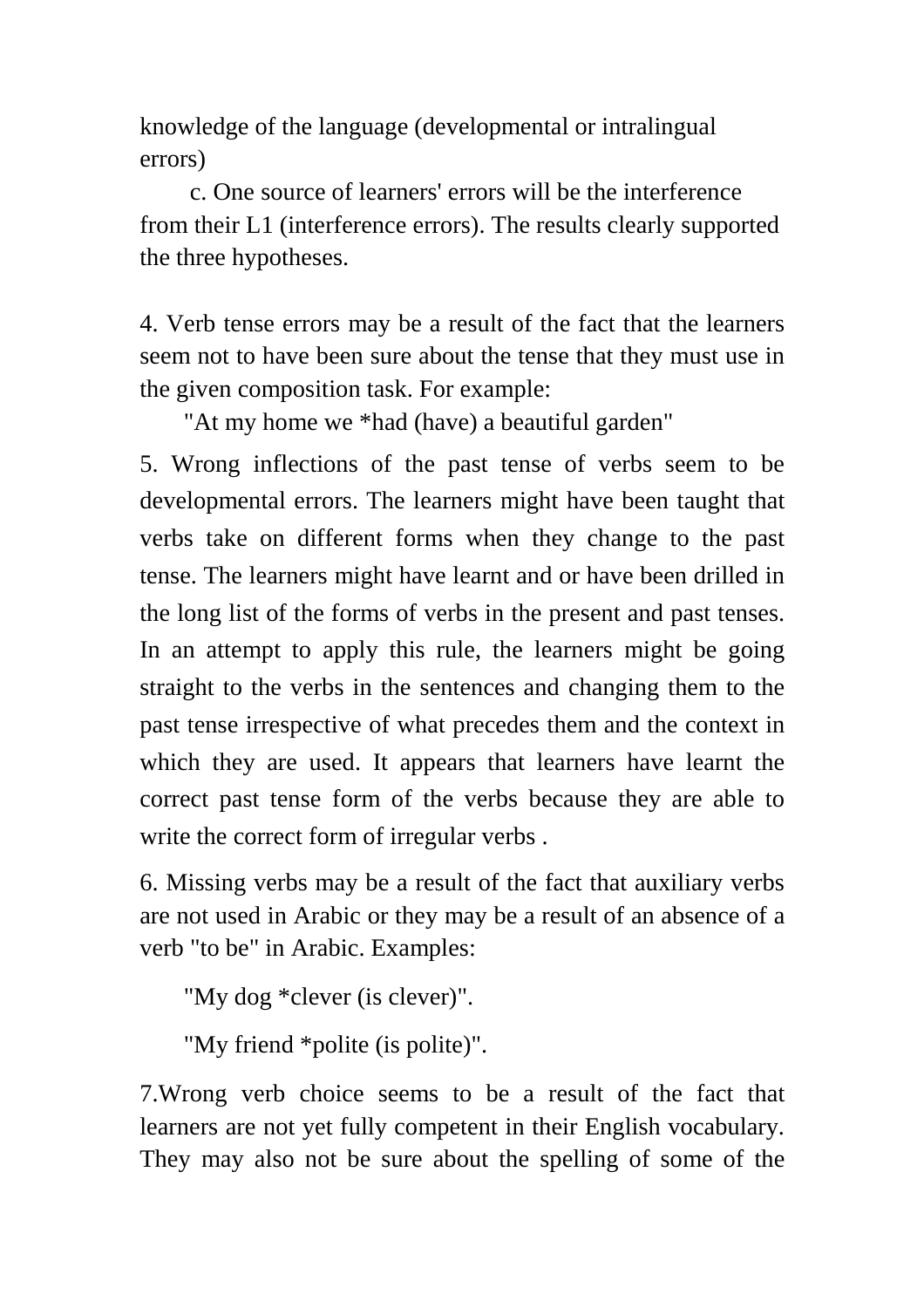words. This may result from the fact that learners in the study lacked contact with English outside the classroom. It seemed that they spoke English in a limited range of circumstances, and communicated in their mother tongue.

8.Redundant verbs seem to be an interference error from Arabic or overlearning. The learners seem to have made literal translations from Arabic in which a subject concord is used. Example:

They \*are (omit) waited their friend.

9.Missing prepositions may be a result of mother tongue interference. The learners seem to have made literal translations from Arabic. Example:

"I will visit my uncle\* Sunday (on Sunday)."

"I went \*to home (went home)."

There is also some likelihood that learners might have resorted to "error avoidance" techniques to cover up for their uncertainty about the correct prepositions to be used.

10.Redundant prepositions seem to be a result of mother tongue interference. The learners seem to have translated literally from Arabic. Examples:

"We reached \*to (omit) the party."

"I sent \*to him (omit) a message."

11. The use of the plural noun form instead of the singular noun form may be a developmental error which learners make when they have learnt that in English the plural form of some words is formed by adding an "s" to the word. The learners might have generalized the rule to all words irrespective of the number involved.

12. The problem of missing pronouns may be a developmental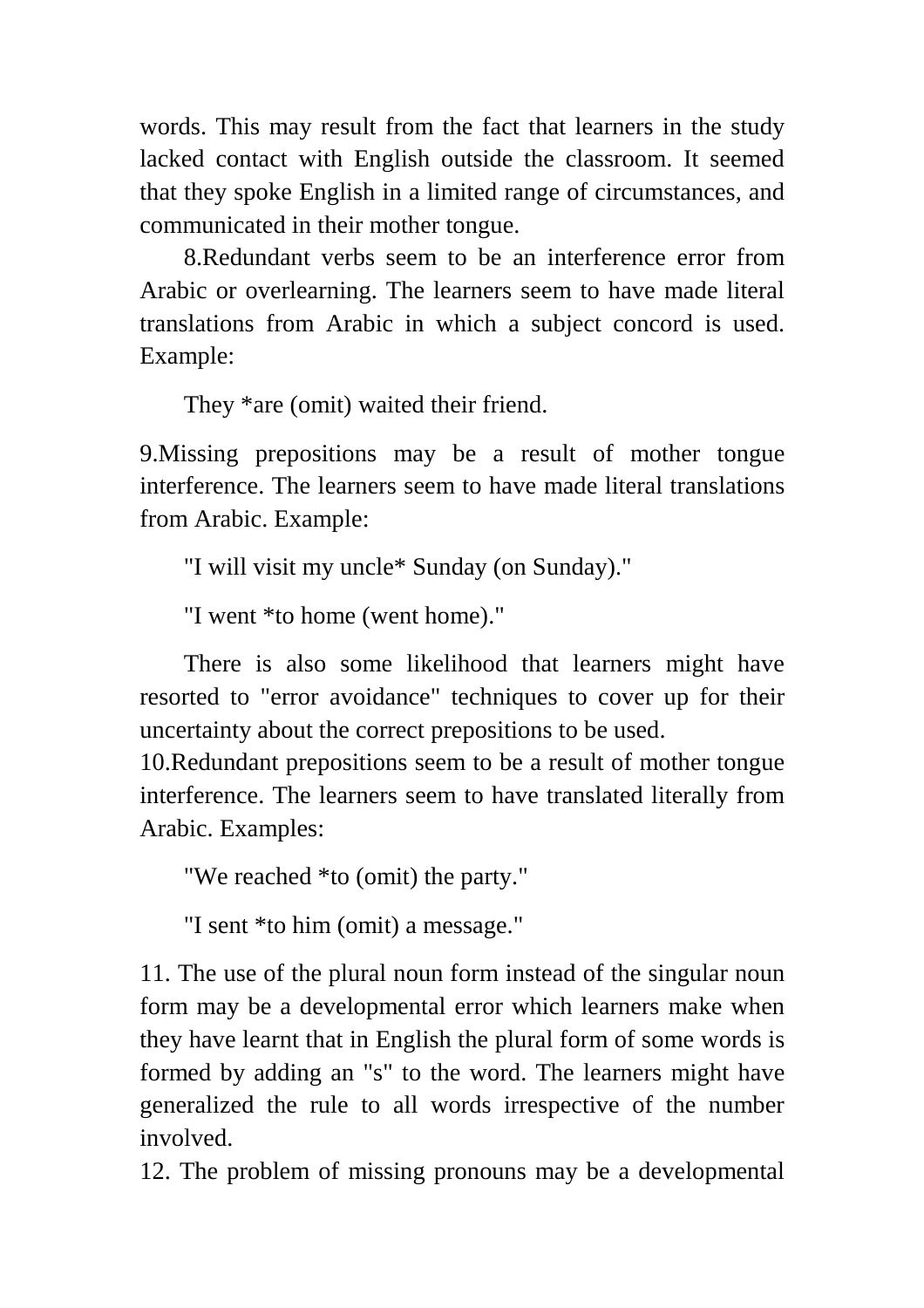error which the learners tried to apply the target language rule that a noun and its pronoun are not used immediately after each other. They had not attained its mastery, they left pronouns out even where they were needed. The use of redundant pronouns may be a result of the influence of Arabic.

## **6.2 Conclusions**

On the basis of the results outlined in this chapter, the following conclusions have been drawn.

1. Errors and mistakes that seemed to have resulted from mother – tongue interference showed that learners might have first thought in their mother tongue and then translated into English. Some sentences were purely Arabic sentences, in terms of structure, with English words.

2. The researcher concluded that writing skill is probably receiving too little attention in the teaching and learning of EFL This is certainly one explanation for the fact that learners who have been taught many subjects for many years through EFL, are still making errors that render their writing difficult to understand.

3. Semantic errors in lexis seem to have greater obstructive value than grammatical errors in impeding communication, and thus in deciding whether a learner is good or bad at English i.e. a few lexical errors may merely irritate the reader. This implies that errors differ in their impact on communication. This is supported by James (1998:144) when he asserts that "native speakers consider lexical errors in learners to be more disruptive and irritating than other types". This also implies that learners who make grammatical errors made many spelling errors which seem to arise from auditory misperception. This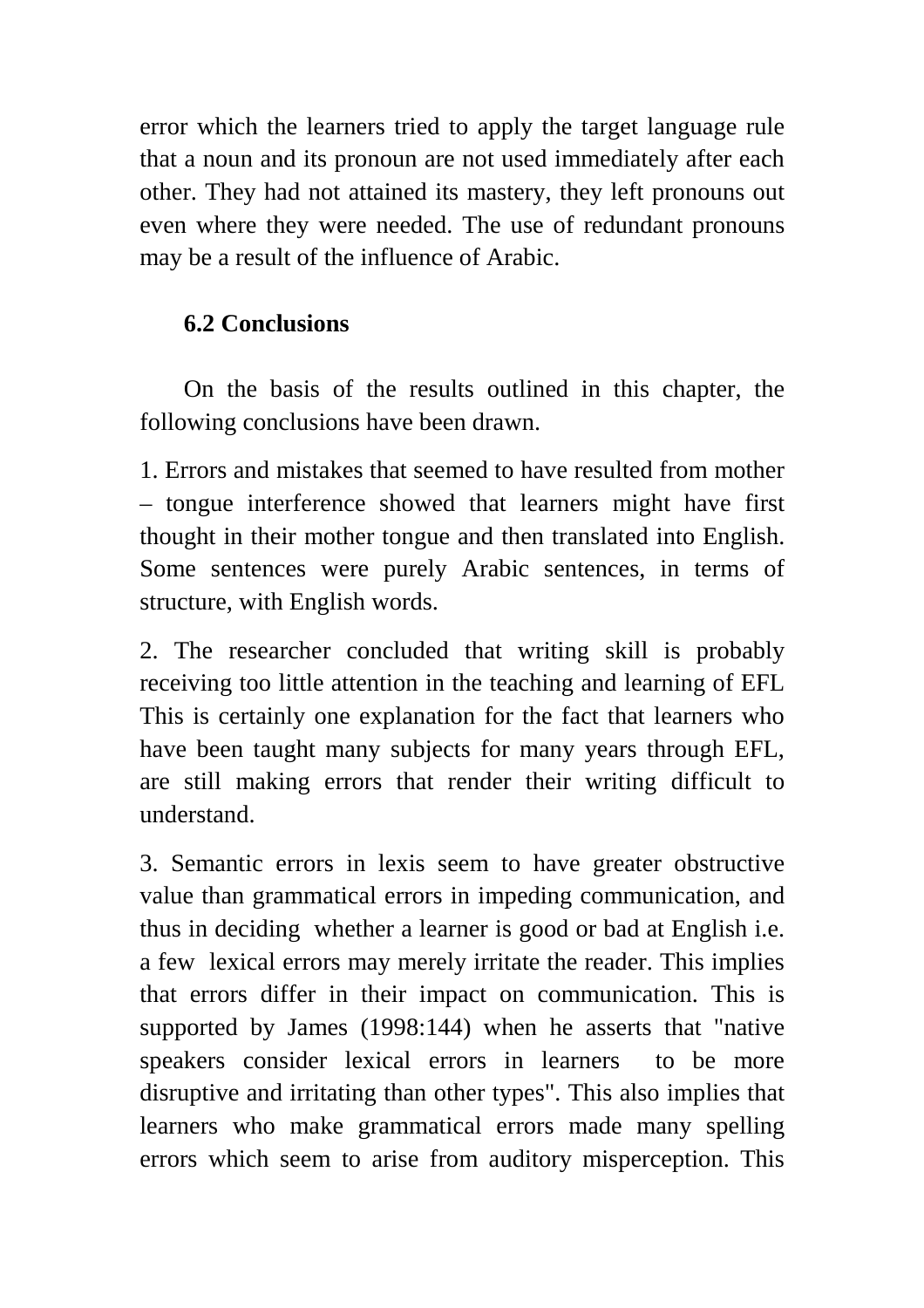implies that learners do very little reading and / or they have a poor visual image of the words.

4. Learners made a wide range of errors which rendered their writing difficult to be understood and they seemed to have information and knowledge about the content of the composition given but failed to express themselves coherently and correctly.

5. The frequency of errors and mistakes identified in the 30 sample writing of study perhaps indicate that ineffectiveness of current practice of teaching and learning English writing. Most of student writings in this study show a sharp decline in the quality of the writing skills the learners were generally exposed to.

6. There may be other reasons such as a lack of or absence of nurturing learning styles and a lack of grammar knowledge besides heavy dependence on memorization, large classes, individual and peer correction training, consciousness rising, inter language problems, ineffective feedback and mechanism by teacher etc.

7. The almost inherent ethos of teachers 'writing as a product', has been held one major reasons of poor quality writing albeit most teachers are not either trained or accustomed to the system of teaching process writing that fosters student writing development over a period of time through planning, system drafting and rewriting etc.

8. It is being an entirely pedagogic issue that primarily needs a policy change in English language education and curriculum. Aims and objectives should be appropriately designed and utilized to make sure it is effectively linking the praxes of writing which is inevitably essential in today's English teaching and context.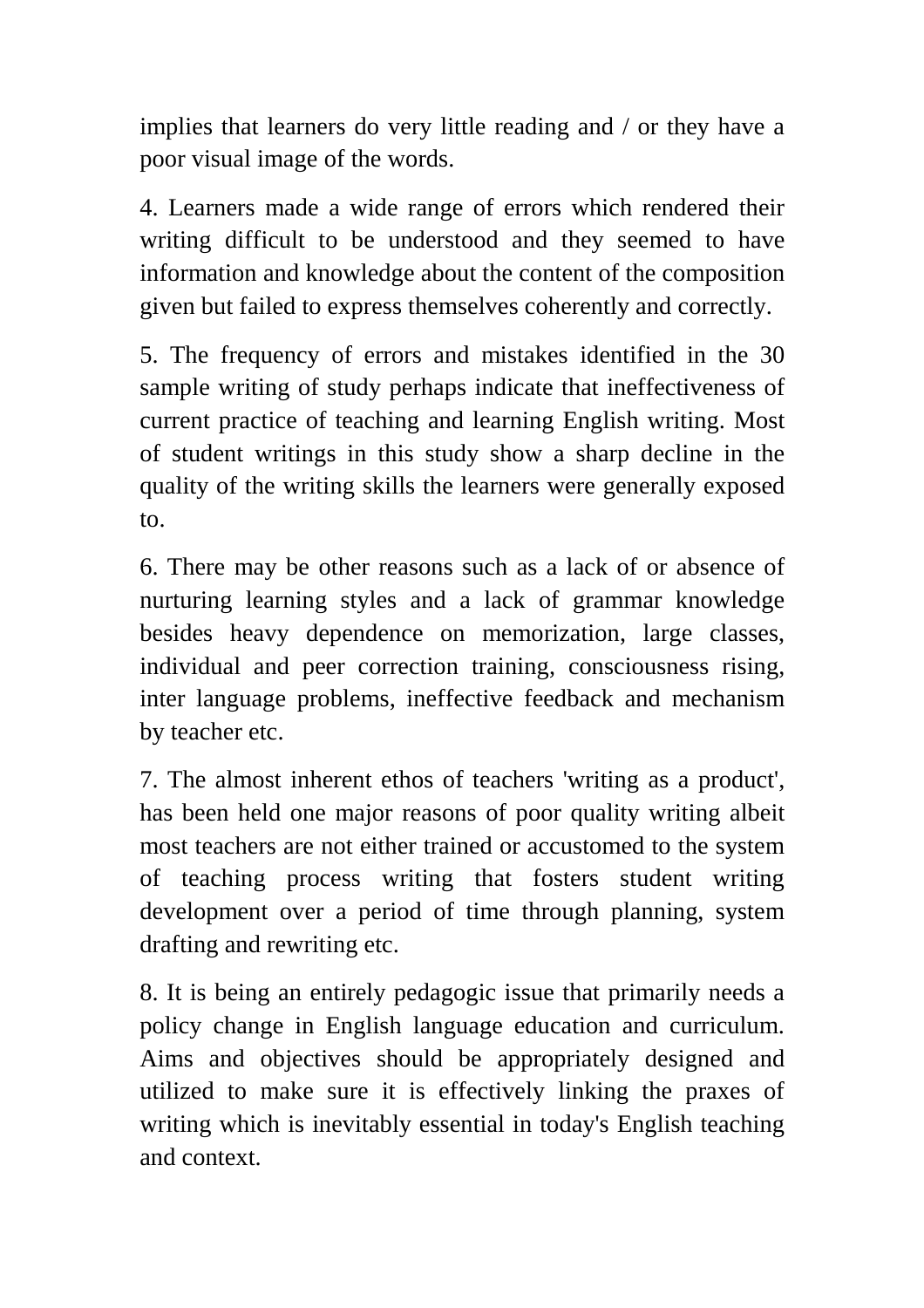## **6.3 Recommendations**

## **6.3.1 Recommendations to Educational Officials and Teachers**

The recommendations to all educational officials, teachers, instructors and institutions dealing with teaching and learning is that:

1. They must be united in an endeavor to prevent and remedy poor EFL skills.

2. There should be some consistency in the teaching and evaluation of writing based on accepted principles. It is possible that there will be some progress when all teachers "pull and push" in the same directions.

3. The process of teaching EFL at various grade levels should have one goal in mind: to help learners acquire EFL listening, speaking, reading and writing skills.

4. There should be standards set down at each level which learners should satisfy before they progress to the next grade level or next phase of education. For example, at the end of each phase (phase I [grade 6], phase 2 [grade 9], phase 3 [grade 12] and phase 4 [grade 16]), there should be common ESL standards that all learners must satisfy. This could be of great help in preventing learners' difficulties with ESL or remedying them before errors become fossilized.

5. Correctness and appropriateness should be emphasized at all levels of written English namely: letter level, word level, sentence level, and text/discourse level.

6. Teachers should expose learners to as much English as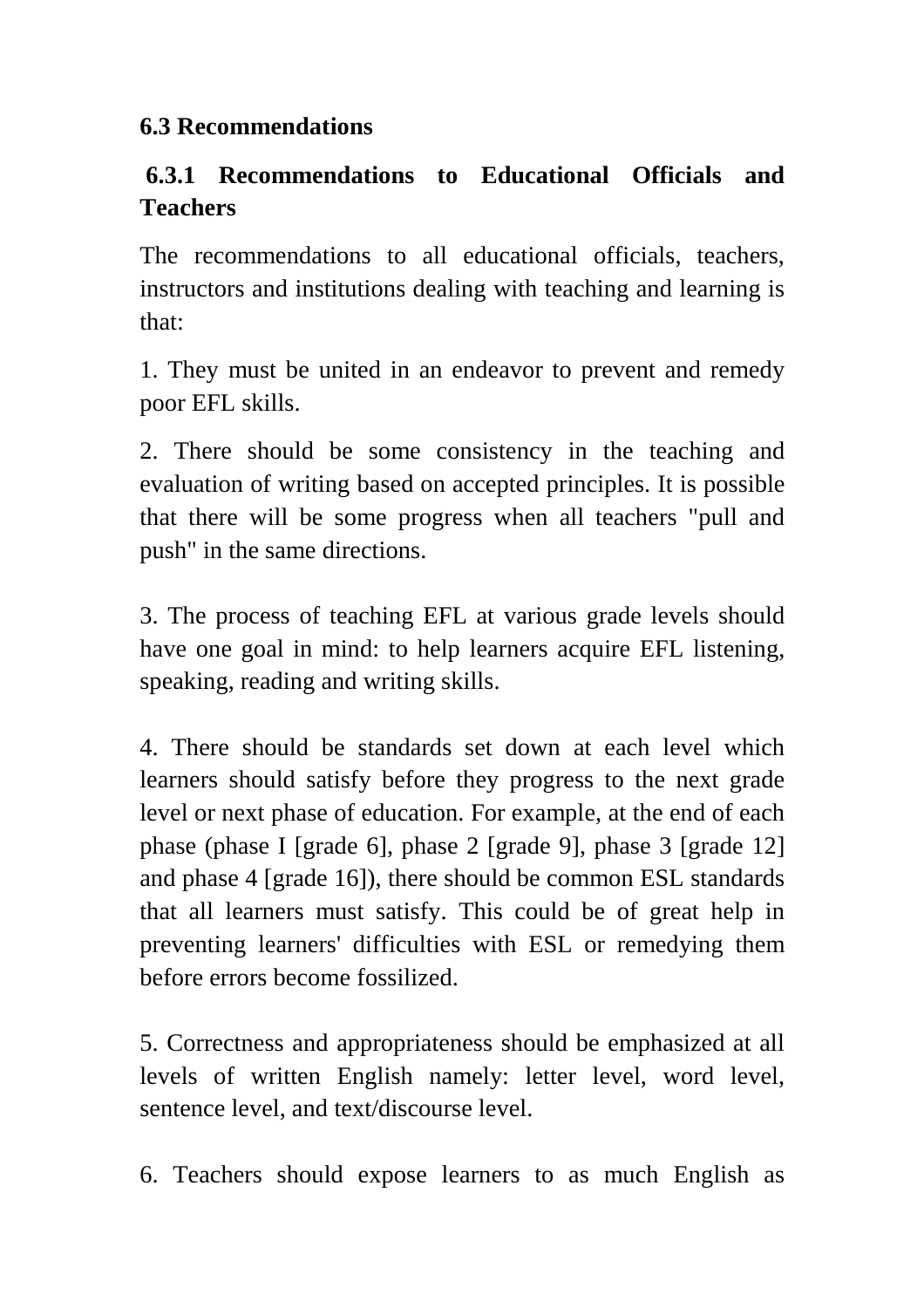possible. Learners should be made to read widely in class and at home. Reading remains the main source of academic information. It is reading that will help learners to have a visual image of the target language and provide models for coherent and cohesive writing Krashen (1984). Learners should be encouraged to listen, speak and write as often as they can. They should speak it with their friends and teachers both at school and outside it, and be exposed to English language media wherever these are available and accessible.

7. Teachers should aim at improving learners' confidence in using English by their teaching, feedback and by making learners aware that in EFL learning they will make some errors and mistakes but that should not discourage them from using it. 8. Teachers should attempt to create a classroom atmosphere that is conducive to EFL acquisition. However, teachers should be careful not to monopolize interaction in the classroom so much that learners are deprived of opportunities to use English themselves.

9. Learners should be encouraged to write discourse that the learners write sentences and paragraphs, the more they are likely to internalize spelling and sentence structures that are appropriate. This will help learners to interact directly with the language that they are learning and pick up many of the language forms unconsciously.

10. Learners should be helped to learn the meanings and spelling of words in context, as many language elements are context bound. Learning in this way will eliminate problems such as words with similar pronunciations but different spelling.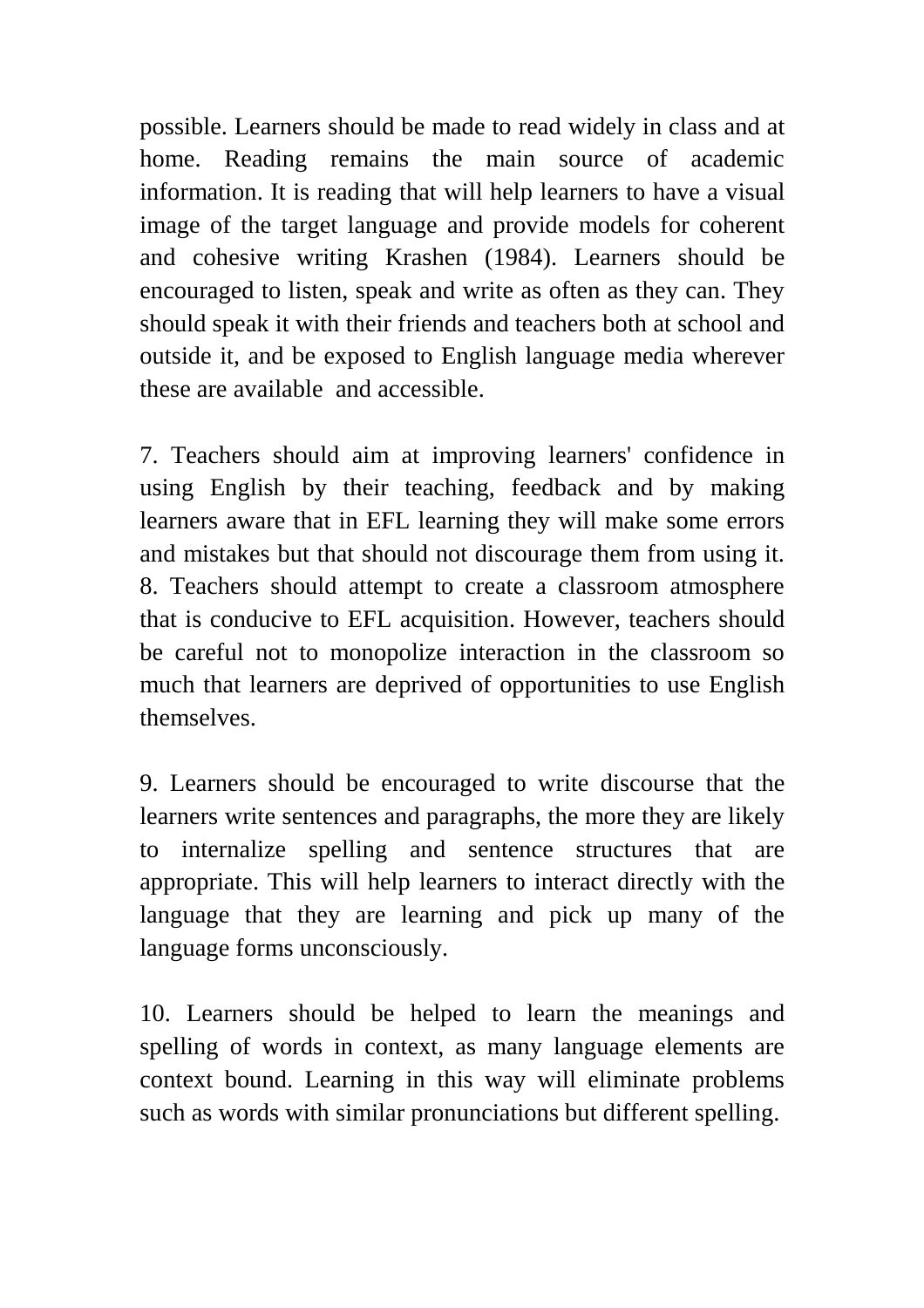11. While it is good to use the communicative approach to increase fluency, learners should still be taught the basic rules of grammar to improve accuracy .

12. Errors and mistakes should be corrected to avoid fossilization. There is a great danger, in not correcting errors with the hope that they will automatically fade away. There is a greater likelihood that leaving them uncorrected will serve the purpose of reinforcing them in the minds of learners. However, the manner in which errors are corrected should be well-planned to avoid discouraging the learners. Errors should not only be corrected by making learners aware of them but there should be some focus-on-form exercises to help learners internalize the appropriate FSL forms.

13. Teachers should note common errors down and these should be given special attention, with a period set aside for the correction of such errors. Where possible, computer programs and games that assist with the teaching and learning of English should be acquired and used.

14. Teachers must always encourage and motivate the EFL learners to have a wide range of practice as much as possible not only inside the classrooms but also outside classrooms where students might talk and write to each other using English.

15. Teachers can also ask students a written question to answer and hence developing their writing and finding out what sort of errors and mistakes they might face trying to correct the input of the learners through giving them different linguistic information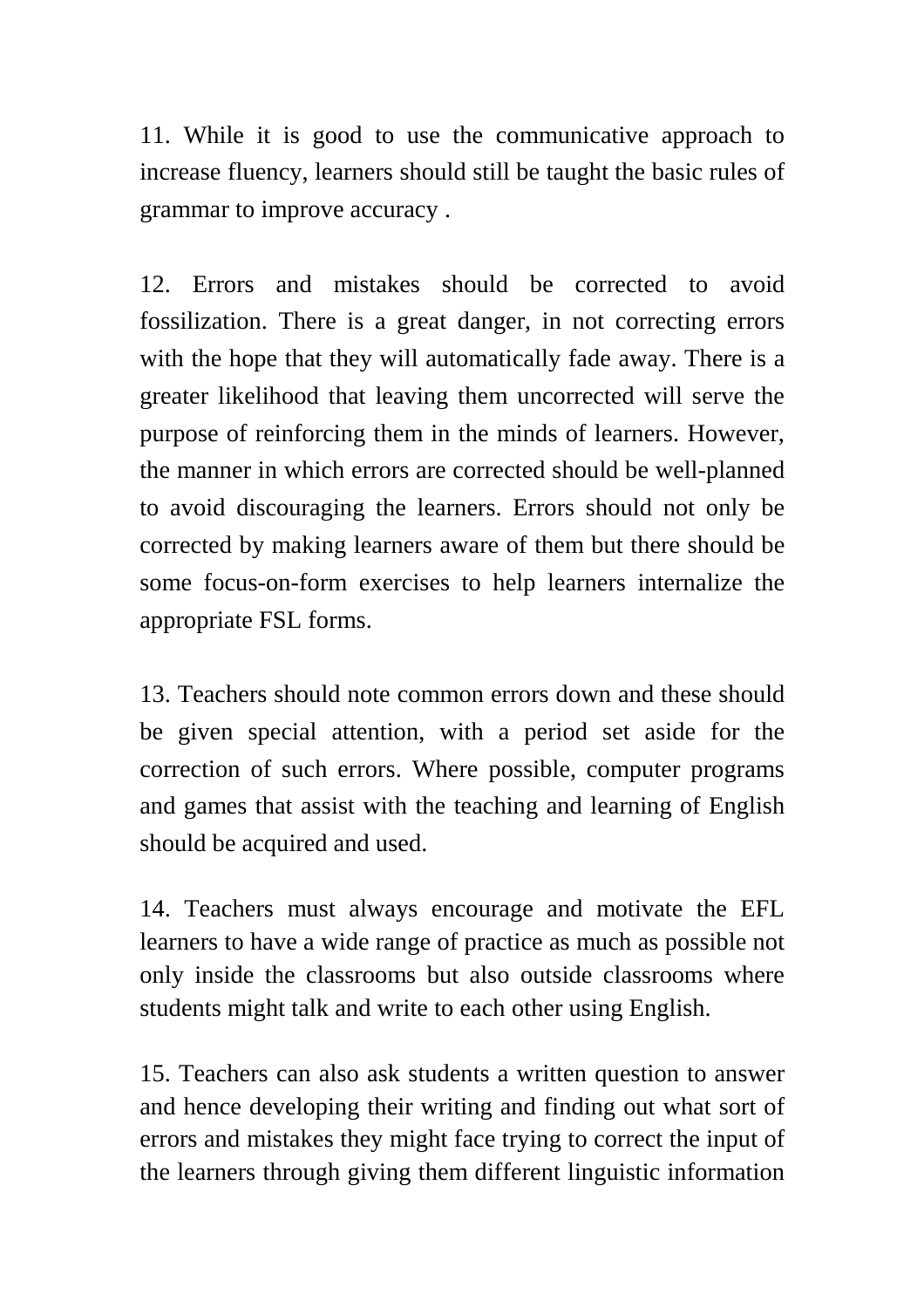ranging from grammar and even proper spelling of the words they may use.

16. When students make an error or a mistake in writing, teachers should immediately or without delay correct them. This correction will probably have positive influence on writing skills of the learner's. Thus, it will enhance and consolidate the learner's skills.

17.All grammatical information given to the learners during past stages of their learning should not be neglected later on. Moreover, grammatical information might be better understood and used by learners if they are given the authentic materials. Such information should always be repeated or used by the teachers.

18. Teachers must provide the language support on every single topic and act as promoters to assist the learners at time; they should also engage the learners in memory vocabulary games.

19. Teachers of writing should use different techniques of correction flexibly and effectively because simply presenting the data repeatedly and going through the same set of drills and exercises can make students bored. Besides, effective error correction requires that the teacher understands the source of the errors in order to provide appropriate remedy, which will resolve the learner' problems and allow them to discover the relevant rules. However, it is better that the teachers would not correct the students' errors directly but should put marks indicating there is some thing wrong with the sentence, word.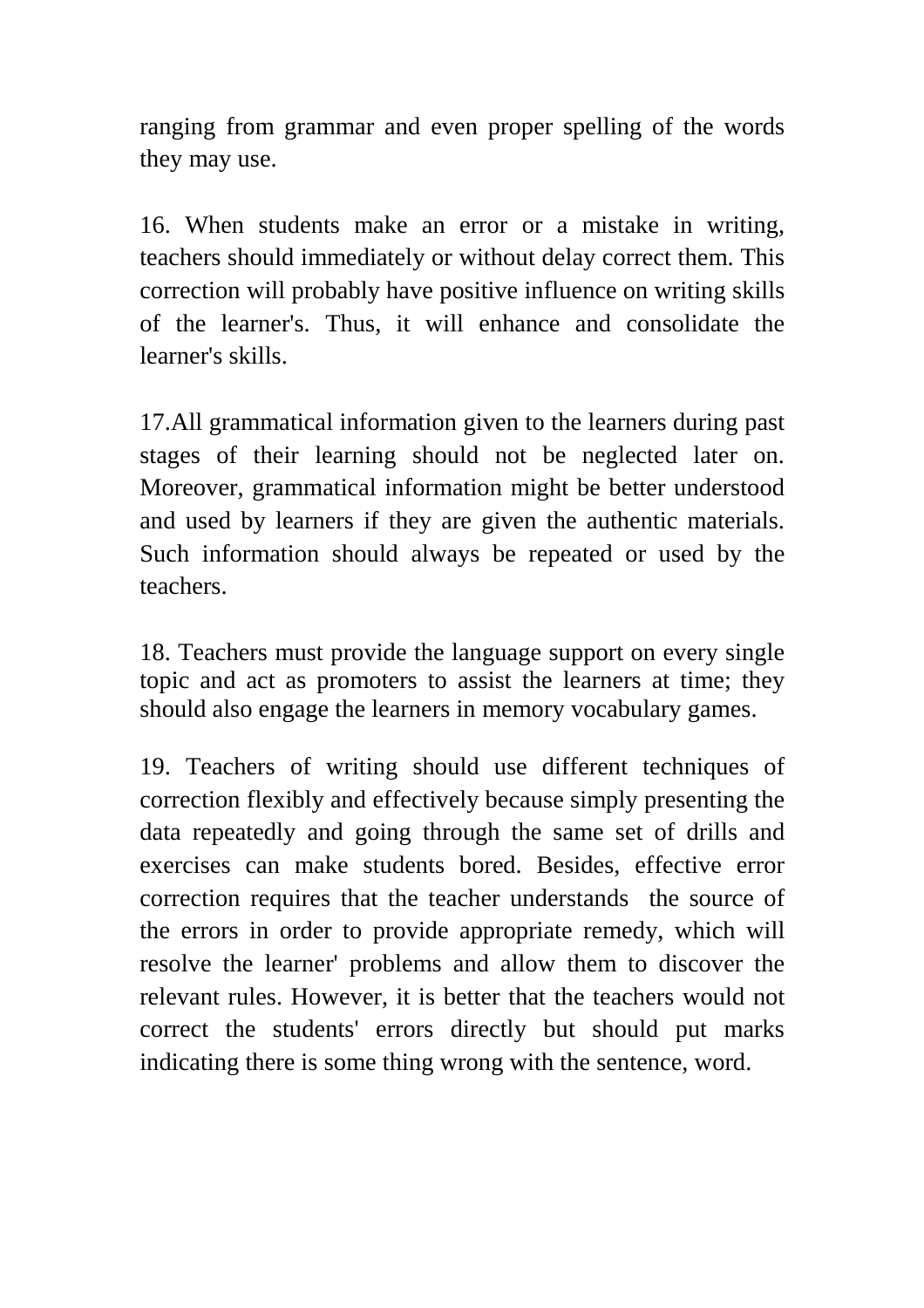#### **6.3.2 Recommendations to EFL Learners**

According to this study, Iraqi EFL learners face three kinds of problems in writing: incomplete learning of grammar rules, incomplete learning of writing paragraphs and incorrect vocabulary. In order to achieve effectiveness in paragraph writing, the following points should be paid more attention to: 1. First of all, it is necessary to raise student' awareness of the importance of writing English paragraph.

2. Students should be equipped with a deep theoretical insight into the elements of a good paragraph.

3. Students should know how to build a topic sentence and develop supporting ideas coherently.

4. They should write their first drafts carefully and list ideas relevant to the topic.

5. Among the causes leading to the students' errors, the influence of mother tongue is a major one. In order to reduce this kind of errors, it is necessary to have students recognize the differences between the usage of English and Arabic in writing.

6. Regarding the writing rules, it is necessary to raise student's awareness of problems they often face writing a paragraph and how to correct their own errors.

7. It is obvious that the most important thing to do is practicing writing .The students need to write in class and at home.

8. It would be very useful to increase the number of the exercises and activities for writing. Consequently, students can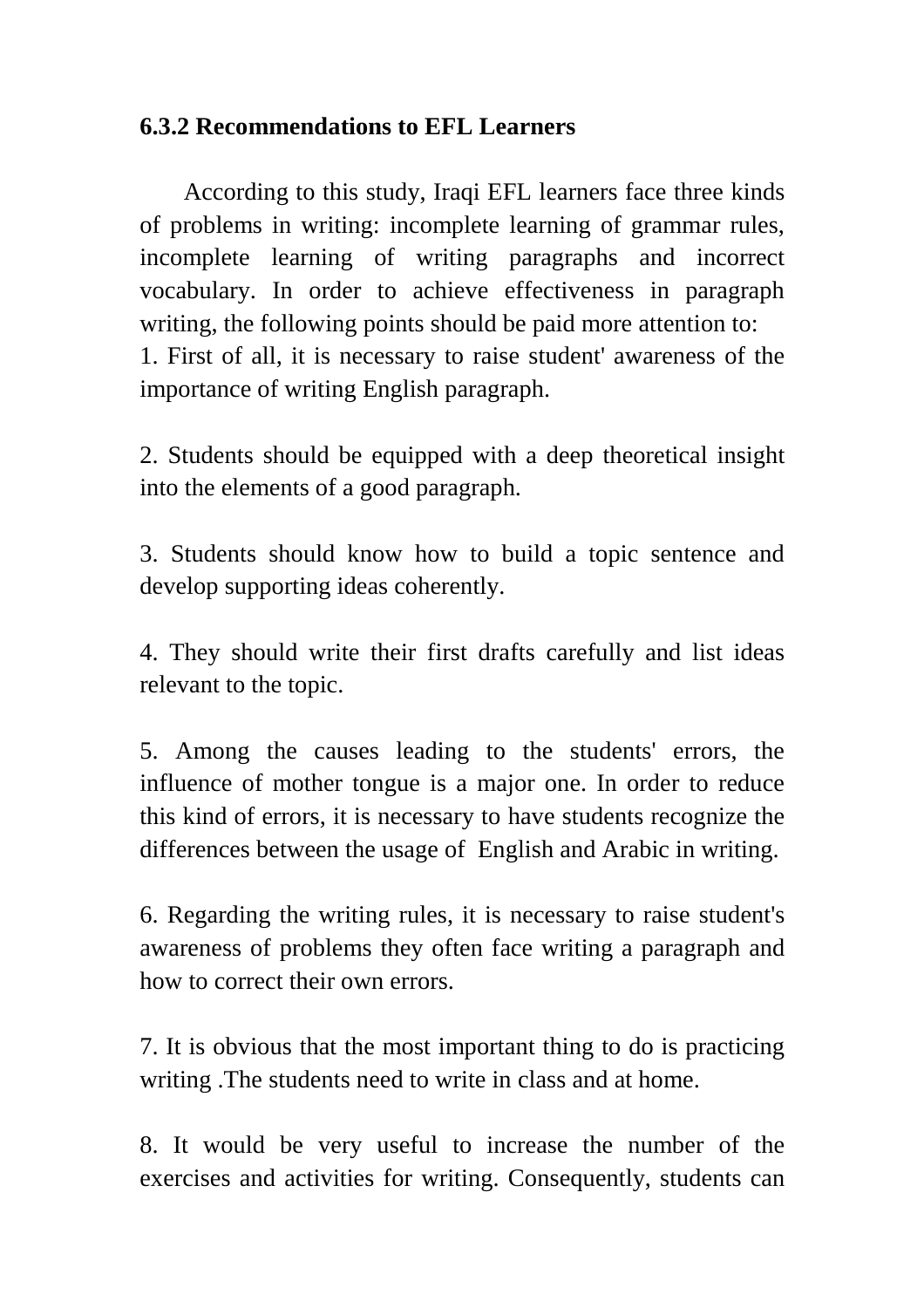develop their skill of writing and for self-correction. It is crucial that error correction should be carried out frequently.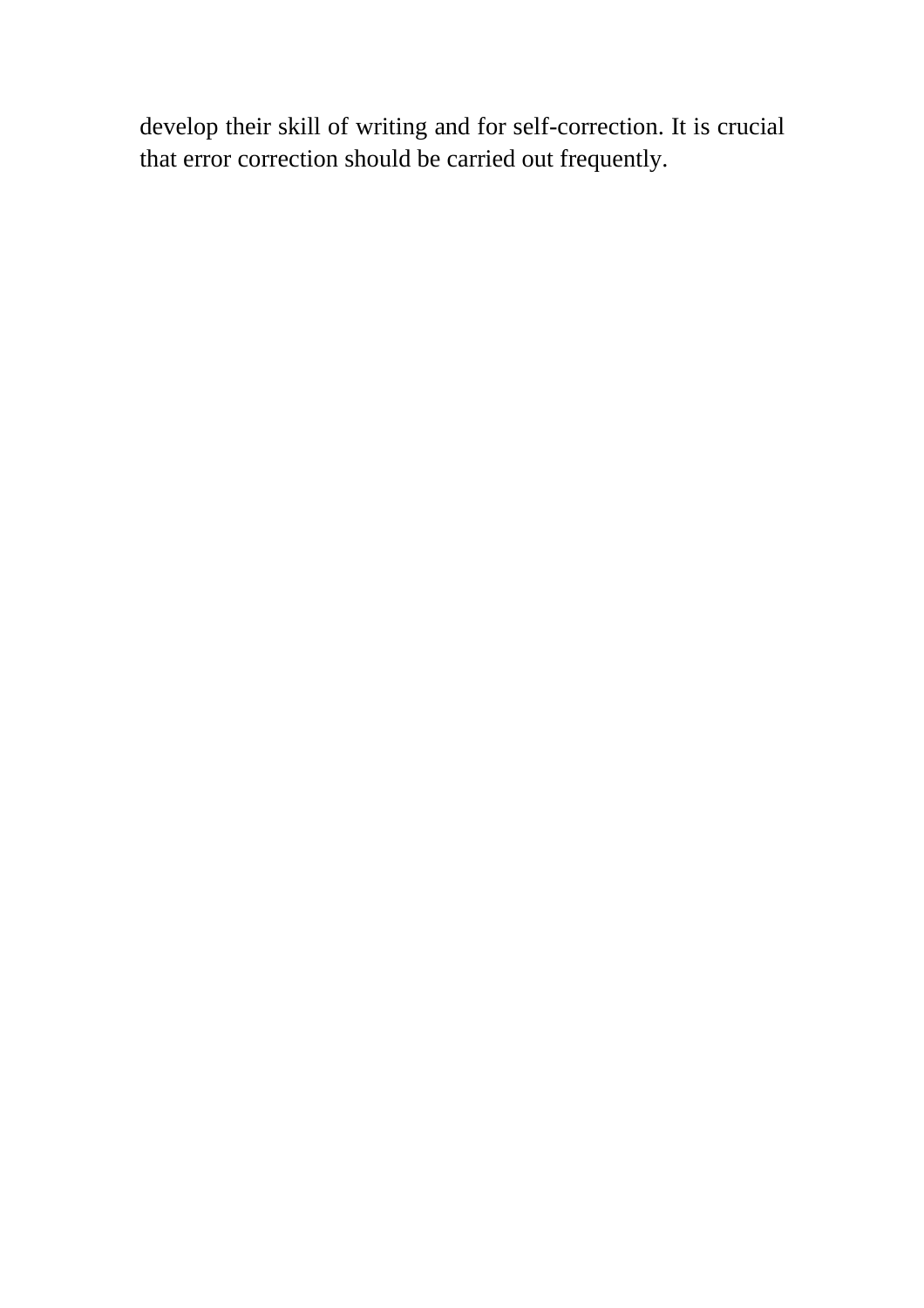#### Bibliograghy.

AL- Hmash, Khalil and Abdullah, Hamal (1976). **A course in Modern English Grammar.** Baghdad: AL-Rassafi Press.

 AL-Zobaide, A.J, and AL-Hamash, M. M., (1982). **Test Construction.** Dar AL- Kutab.

Asher, J. (1996). **The Total Physical Response Approach to Second Language Learning.** Modern Language Journal /53: 3-17.

 ------------------------- (1972**) Children's First Language as A model for Second Language Learning.** Modern Language Jornal 56: 133-139.

 -------------------------- (1977a) **Learning Another Language Through Actions : The Complete Teacher's Guide book.** Los Gates, Calif Sky Oaks Productions.

 ----------------------------- (1981) **The Fear of Foreign Languages. Pyschology Today.** 

 **----------------------------** (1977). **Learning Another Language Through Actions. The Complete Teacher Guidebook.** Los Gatos, Calif: Sky Oaks Productions.

 Bloom, S.(1956). **Taxonomy of Educational Objectives.** New York : David Mc Kay.

 Anderson, R. w. (1983) **Transfer to Somewhere in Gass and Selinker (**eds). 1983.Language Transfer in Language Learning- Rowley, Mass Newbury House.

 Brown, H. D. (1980) .**Principles of Language Learning and Teaching,**  Englewood Cliffs, NJ: Prentice Hall.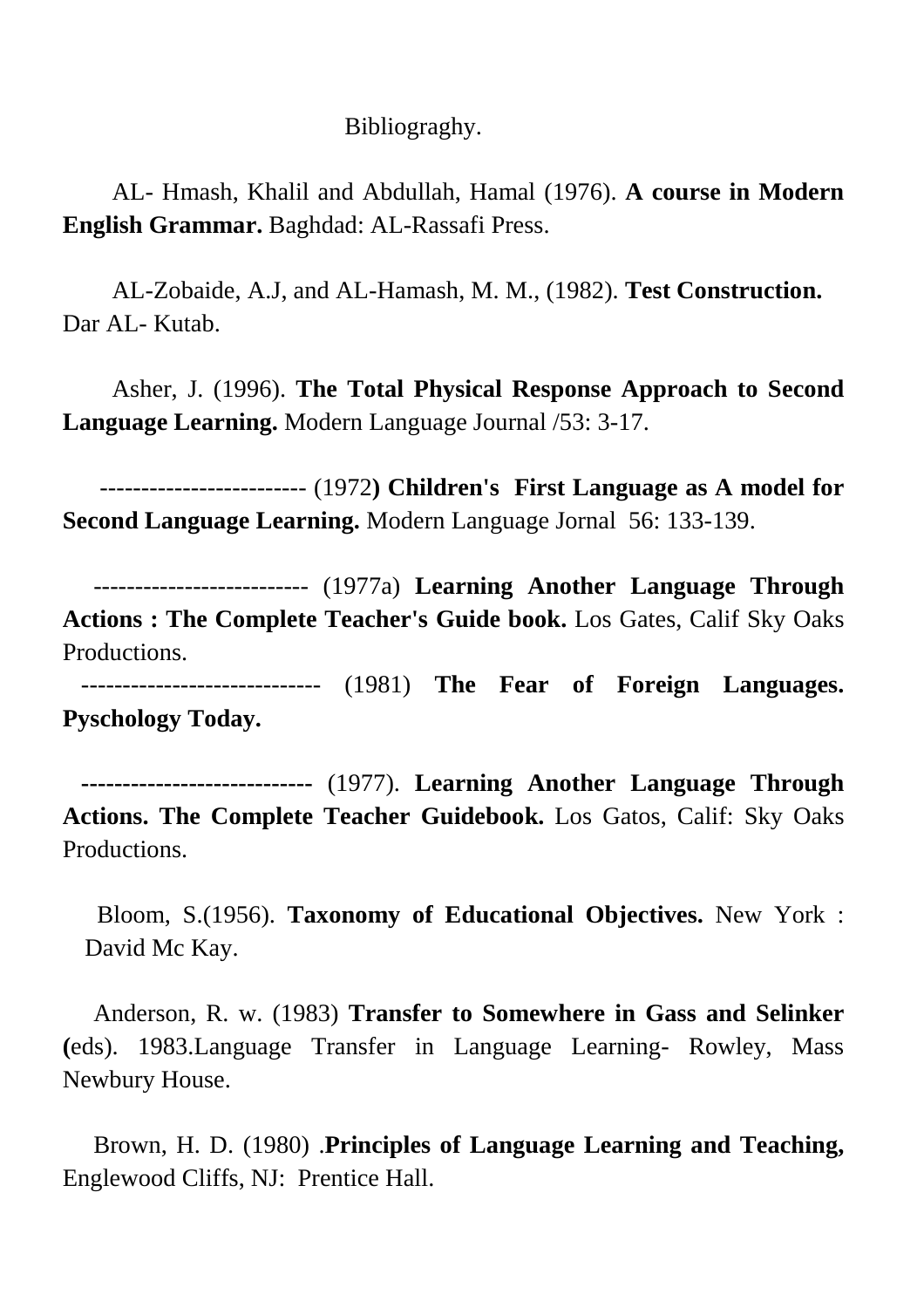-------------------------- (1987) . **Principles of Language Learning and Teaching (3d ed) .** Englewood Cliffs, NJ: Prentice Hall.

 --------------------------- (1994). **Principles of Language Learning and**  Teaching (3<sup>rd</sup> ed) Englewood Cliffs NJ: Prentice Hall.

Brown, R. (1973) **A first Language .** Cambridge: Harvard Press.

 Brown, W. C. Jr. **An Investigation of the Effects of Literacy Training on the Composition Skill.** Dissertation Abstracts International 42(1982) **.** 

 Carless, D. (2008) **Student Use of the Mother Tongue in the Task-Based Classroom.** ELT Journal 62 (4),331-338.

 Chaudron, C. (1988). **Second Language Classrooms: Research on Teaching and Learning.** Cambridge: Cambridge University Press.

Chomsky, N.1957. **Syntactic Structures.** The Hague: Mouton.

 ------------------------- (1965). **Aspects of Theory of Syntax.** Cambridge: MIT Press.

 Corder, S.P (1974) Idiosyncratic Dialects and Error Analysis.In J.C. Ricards (Ed) **Error Analysis: Perspectives on Second Language Acquisition**  (pp.158-171). London: Longman.

 ------------------------- (1974b). The Significance of Learners' Errors. In J.C Richards (Ed), **Error Analysis: In Perspectives on Second Language Acquisition**(PP. 19-27) London: Longman.

 ---------------------------(1971) **idiosyncratic Errors and Error Analysis**. IRAL,9,2, 147-159 Reprinted in Rechards (1974).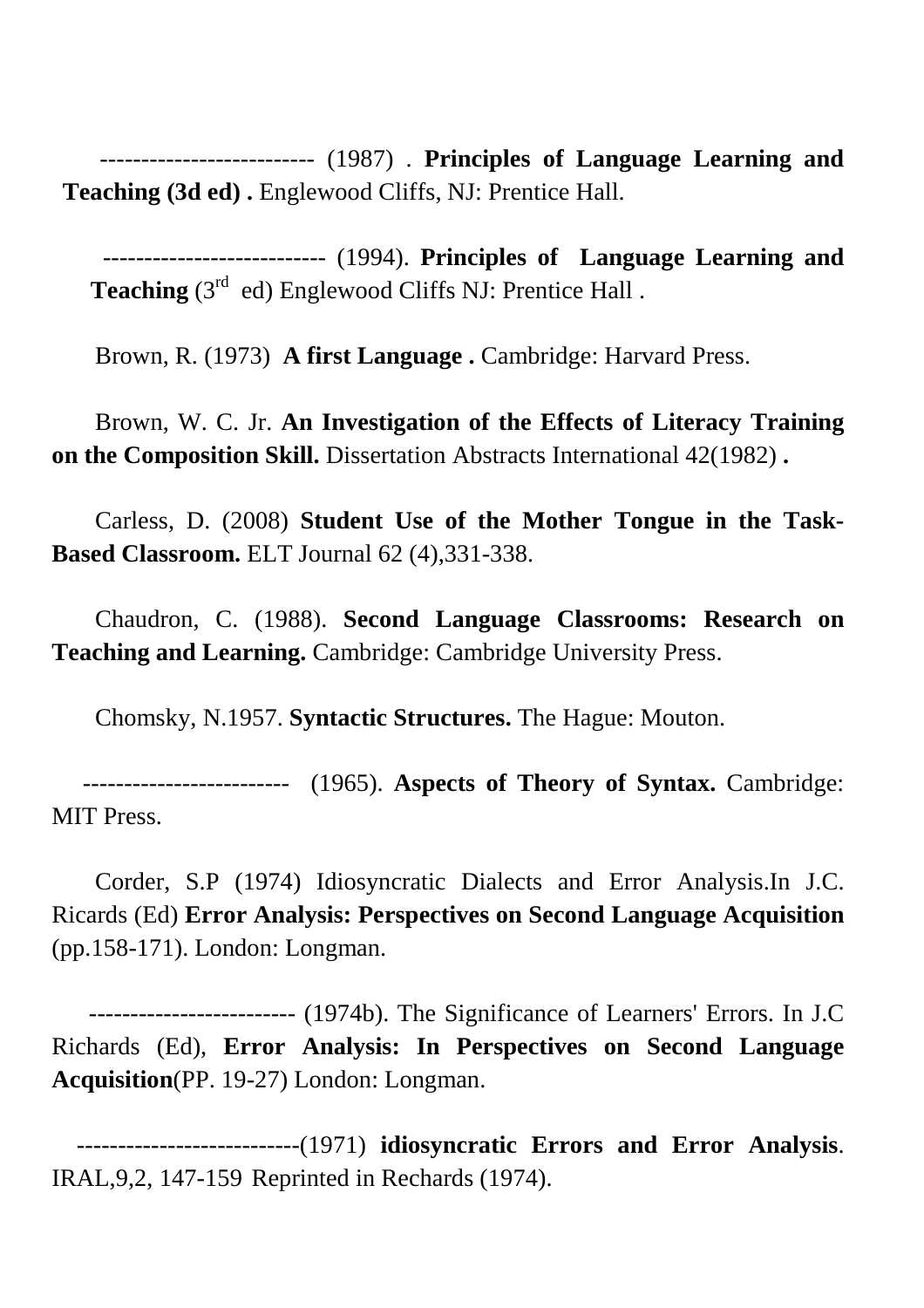--------------------------- (1981) **Error Analysis and Interlanguage.** O.U.P.

 --------------------------- (1967) **The Significance of Learners' Errors.**  IRAL, 5, No.1967.

Crystal, David (1971). **What is Linguistics?** Middlesex : Penguin Books.

 Cottrel , S. (2008). **The study of Skills hand book (3rded).** Basingrave Macmilan.

 Curran, C, A.(1967). **Counseling Learning in Second Languages.** Apple River : Apple River Press.

 --------------------------- 1972. **Counseling Learning: A whole Person Model for Education.** New York: Grune and Stratton.

 Dualy and H., Burt, M., and Krashin (1982). **Language Two.** Oxford: Oxford University Press.

 Dualy ,H. and Burt, M. (1974). **You can't Learn without Goofing. In Error Analysis.** Ed .J.C. Richards. London: Longman

 Ellis, R. (1997). **Second Language Acquisition.** Oxford: Oxford University Press.

 ------------------------- (1994). **The Study of Second Language Acquisition.** Oxford: Oxford University Press.

 -------------------------- (1998) **University Second Language Acquisition.**  Oxford: Oxford University Press.

Gardner, H. (1989) To open Minds: **Chinese Clues to the Dilemona of**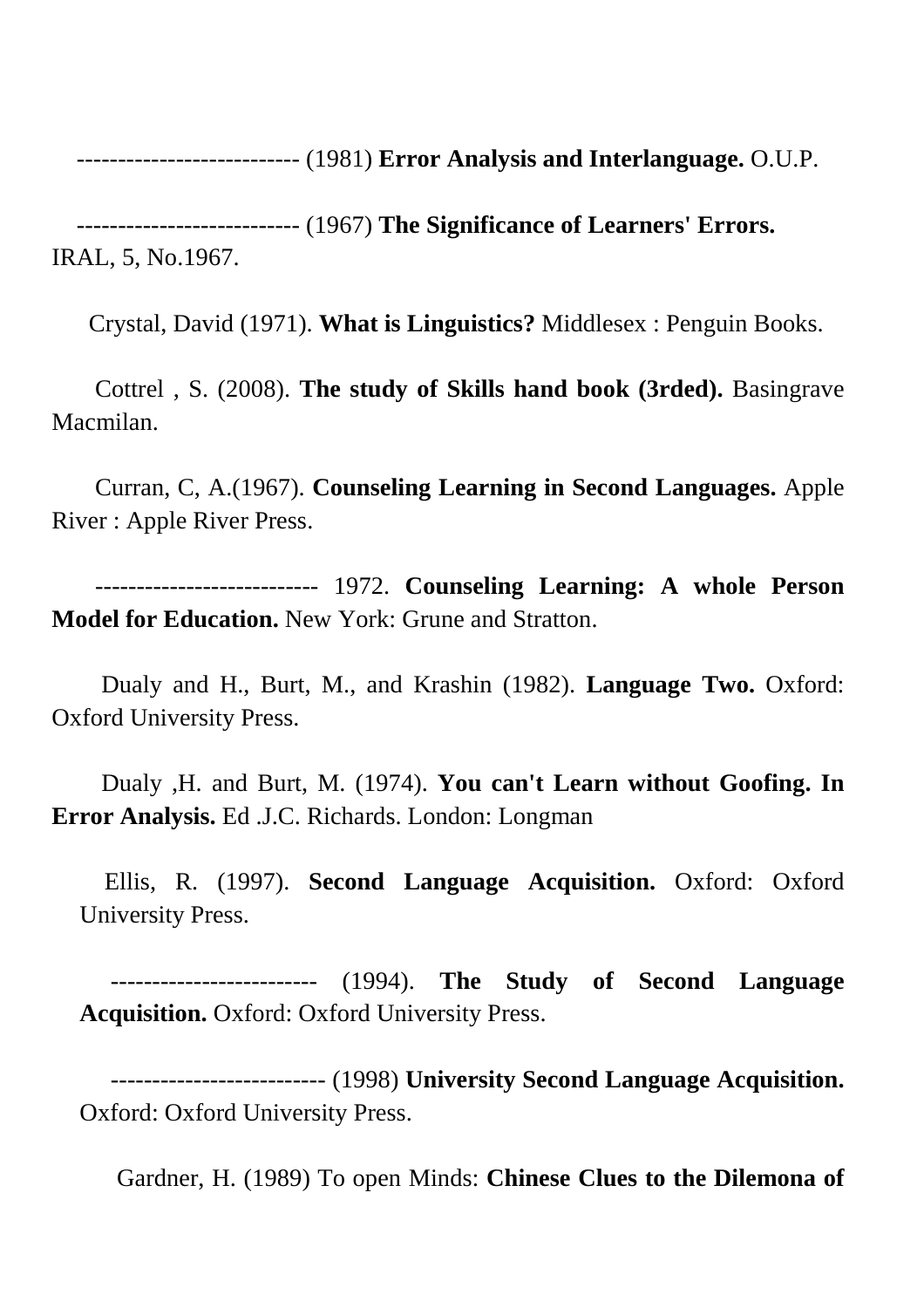**Contemporary Education.** New York: Basic.

 Howatt, A.B.R.1984**. A history of English Language Teaching.** Oxford: Oxford University Press.

 Hatch, E.M.(1983).Psycholinguistics: **A second Language Perspective.** Rowley, MA: Newbury House.

 Hoff-Ginsberg, E.(1997). **Language Development.** Pacific Grove, CA: Brooks Cole.

 Heaton, J.B.(1975). **Writing English Language Test.** London: Longman.

 Hubbard, P. ,Jones, H., Thornton, B. and Wheeler,(1986). **A training Course for TEFL.** Oxford: Oxford University Press.

 James, C. (1998). **Errors in Language Learning and Use: Exploring Error Analysis**. London: Longman.

 Johnson, K.(1982). **Communicative Syllabus Design and Methodology.** Oxford: Pergamon.

 Kagan, S. (1992).**Cooperative Learning.** San Juan Capistrano,Calif.: Kagan Co-operative Learning.

 Kelly, L.(1969).25. **Centuries of Language Teaching.** Rowley, Mass: Newbury House.

 Khan, H. R.(1999) .Assessing Writing. In Hunter, T. (ed) **National and Regional Issues in Language Teaching :** International perspective (ELTIP) Conference Proceeding ) Dhaka :The British Council pp.219-234.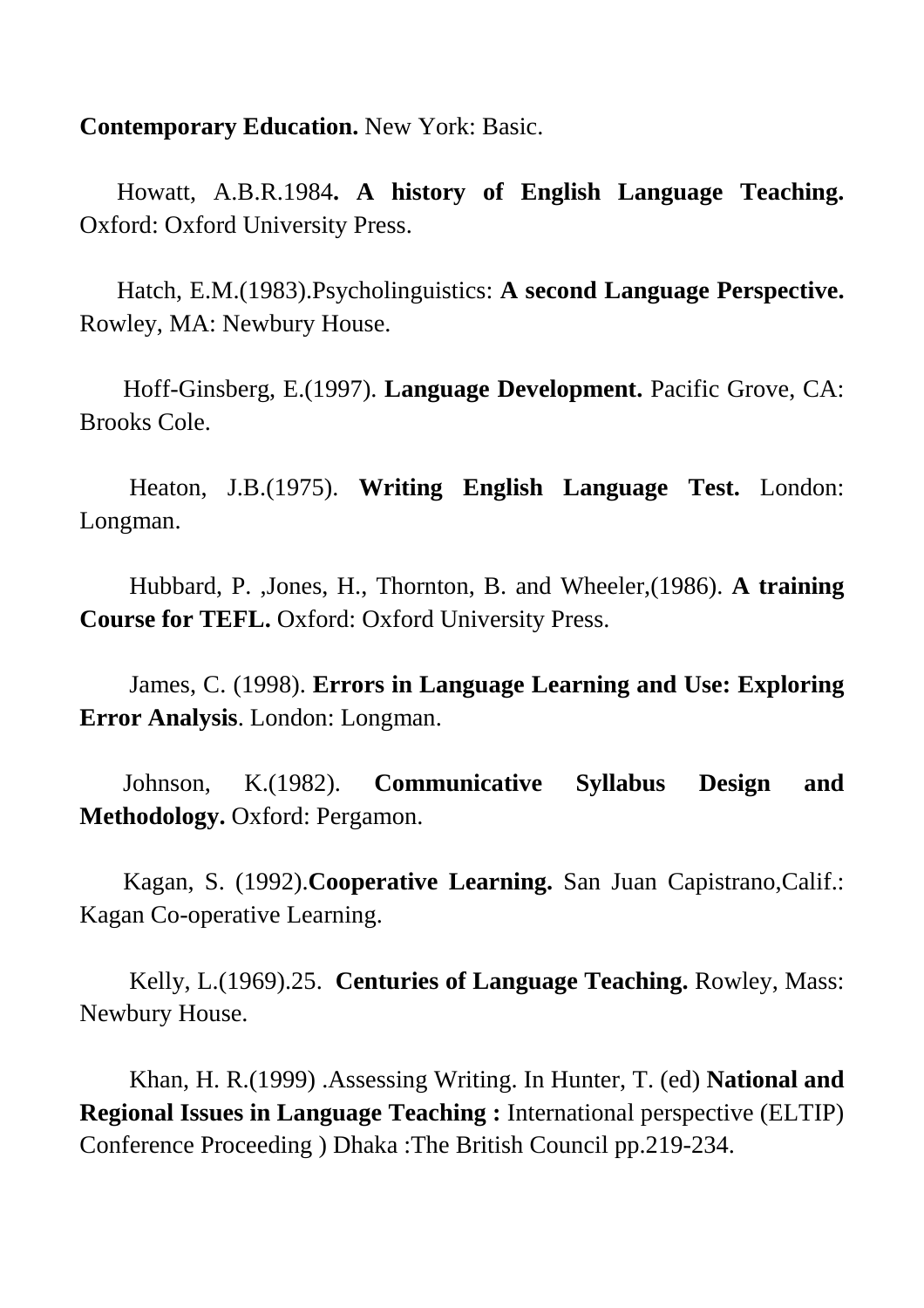Klein, W. (1986). **Second Language Acquisition.** Cambridge: Cambridge University Press.

Krashen, S.D.(1984) .**Writing, Research, Theory and Applications.**

------------------------ (1988).**Second Language Acquisition and Second Language Learning. New York . Prentice Hall.** 

 -------------------------- 1981. **Second Language Acquisition and Second Language Learning .** Oxford: Pergamon.

 -------------------------- 1982. **Principles and Practices in Second**  Language Acquisition. Oxford Pergamon.

 --------------------------- Krashen, S., and T. Terrel. 1983. **The Natural Approach: Language Acquisition in Classroom:** Oxford Pergamon.

 Larsen-Freeman and Long, M.(1991). **An Introduction to Second Language Research.** New york: Longman.

 Lev Vygotsky. (1962). **Thought and Language.** (1962). Cambridge, Mass, Mit Press.

 --------------------------- (1978). **Mind in Society.** Cambridge, Mass., Harvard University Press.

Lightbown, P.M., and Spada, N.(1993). **How languages are Learned.**  Oxford: Oxford University Press.

 -------------------------- (1999) **How Languages are Learned (2nd ed)** Oxford: Oxford University Press.

Mahmoud, A. (2000). **Translation and Foreign Language Reading**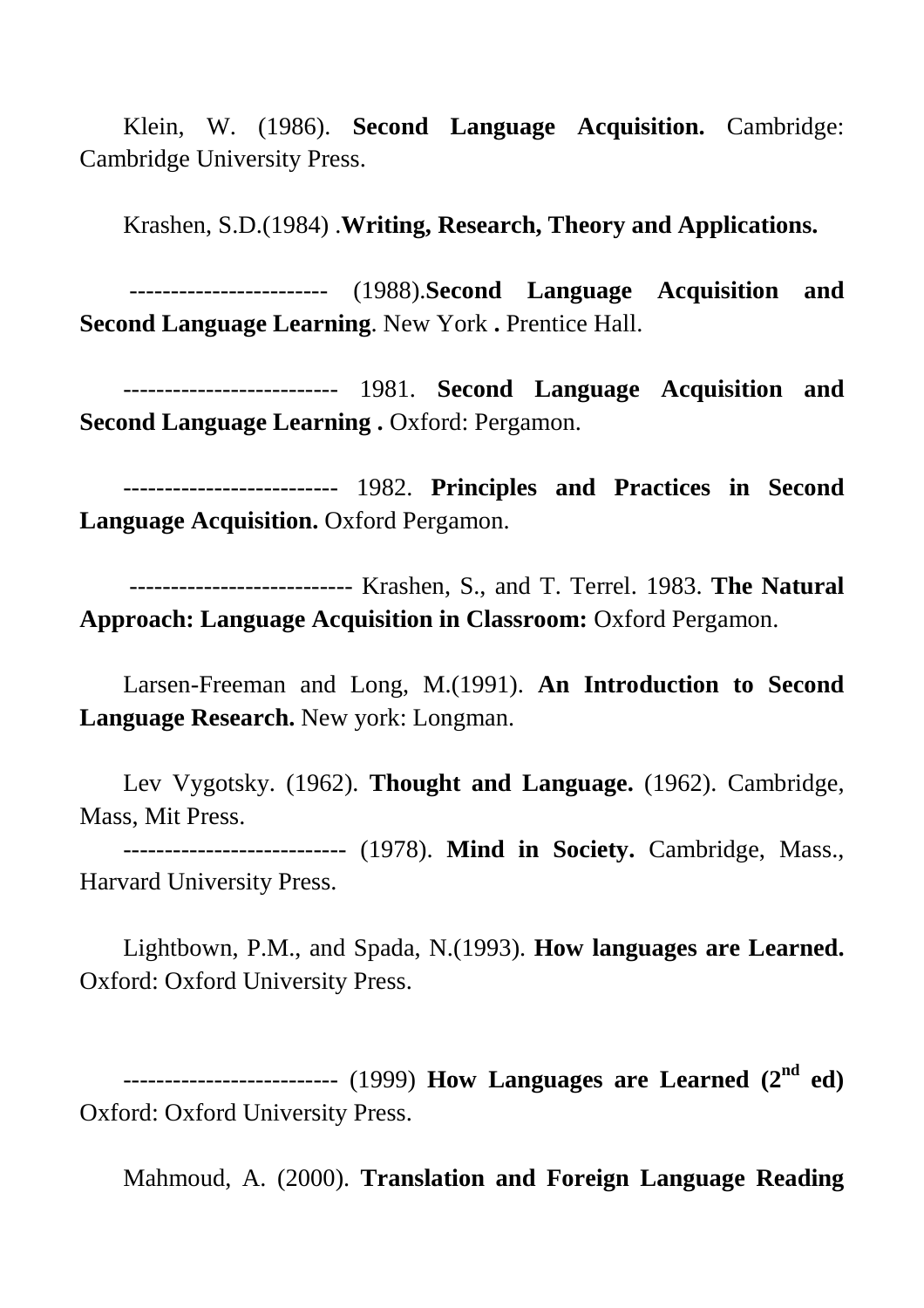**and Comprehension: A neglected Didactic Procedure.** ,Teaching Forum 44(4) ,28-33.

 Mattioli, G.(2004) **On Native Language Instructions and Making do with Words: Linguistically Homogenious Classrooms and Native Language Use.** English Teaching Forum 42 (4),20-25.

 Moskowitz,G.1978. **Caring and Sharing in the Foreign Language Class.** Rowley, Mass.: Newbury House.

Nemser**. W. (**1974). **Approximate Systems of Foreign Language** Learners .InJ .C. Richards (Ed), **Error Analysis: Perspectives on Second Language Acquisition (pp. 55-63).** London: Longman.

Nada.H.,(2002) **Error Analysis http:/W abis amarao3.tripod/Language Error Analysis.doc html. Accessed on 08/01/03.** 

 Odlin,T. (1996) **. Language Transfer.** USA: Cambridge University Press.

 Piaget, J. (1965). **The Language and the thought of the Child.** New York: World Publishing.

 Olsen, R. and S. Kagan. (1992). **About Co-operative Language Learning in Kessler (ed.). Co-operative Language Learning.** A teacher's Resource Book. New York: Prentice Hall.

 Reid, Joy M. (1993) **Teaching ESL writing.** Englewood Cliff**, N**J**:**  Regents/ Prentice Hall.

 Richards, J.C. ( ed) (1974). **Error Analysis Perspectives on Second Language Acquisition.** London. Longman.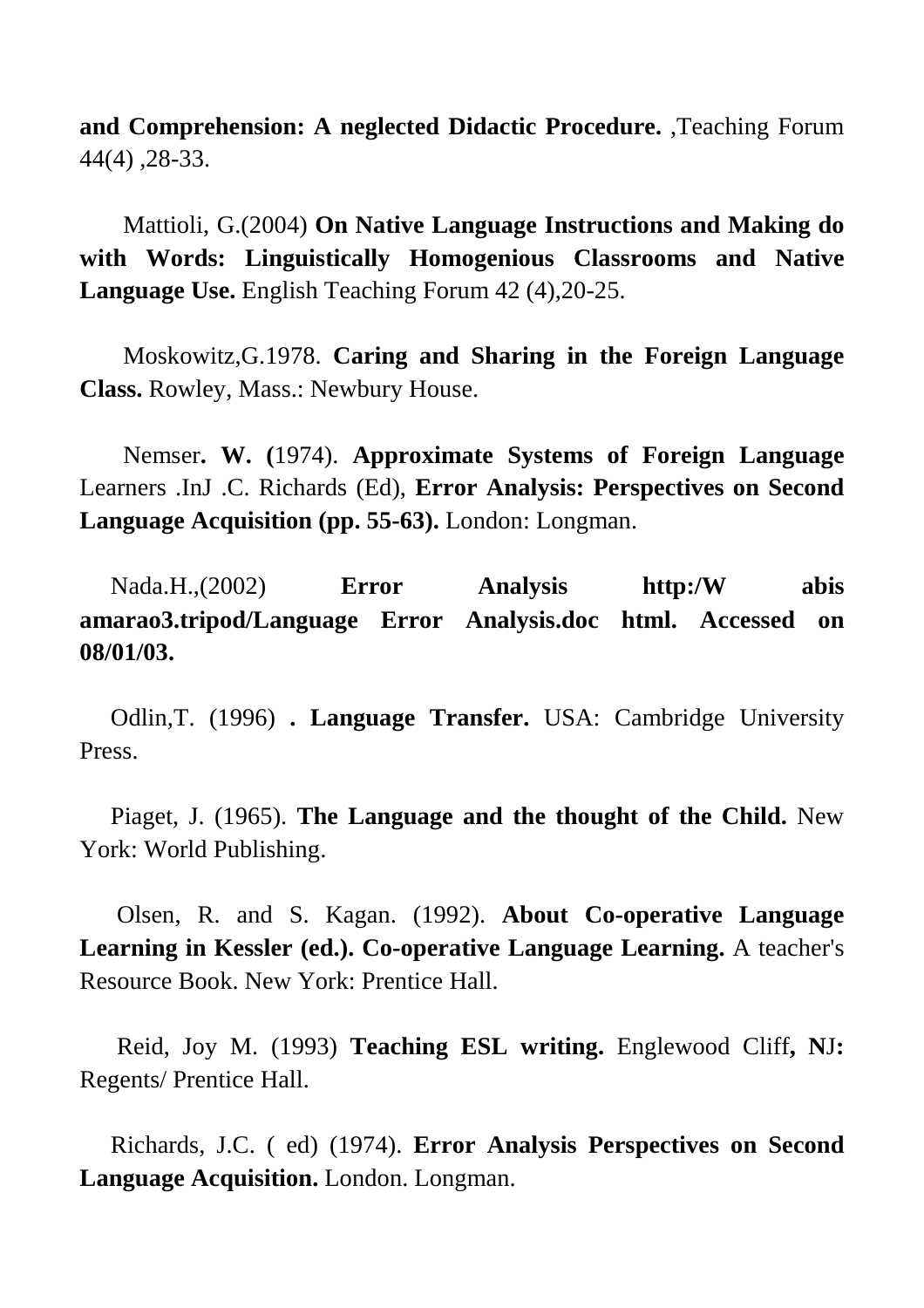-------------------------- 1985. **The secret Life of Methods. In Jack C. Richards, The Context of Language Teaching .**New York : Cambridge University Press.

 ------------------------- (1974) **A non-Contrastive Approach to Error Analysis.** In Richards ,J.(ed) **Error Analysis. perspectives on Second Language Acquisition,** PP 3-18 **.** 

Rodgres, T. (1990). ESP **After Methods, What? in Aninan(ed), Language Teaching Methodology for the Nineties.** Singapore: SEAMEO Regional Language Centre.

Rogress, C. R. 1951. **Client Centered Theraby.** Boston : Houghton Mifflin.

Ross, N.J. (2001) . **Interference and Intervention.** Using Translation in the EFL Classroom. Modern English Teacher, 9(3),61-66

 Schweers, C.W., Jr.(1999).**Using L1 in the and L2 Classroom.** English Teaching Forum, 37(2) .

 Skehan, P. (1989). **Individual Difference in Second Language Learners** .London: Edward Arnold.

 Slinker, L,(1974). interlanguage.In J.C. Richards(Ed) , **Error Analysis : Perspectives on Second Language Acquisition** (pp.31-54).London: Longman.

#### St

erm, H,H. **The Practical Study of Languages** . Reprinted London: Oxford University Press.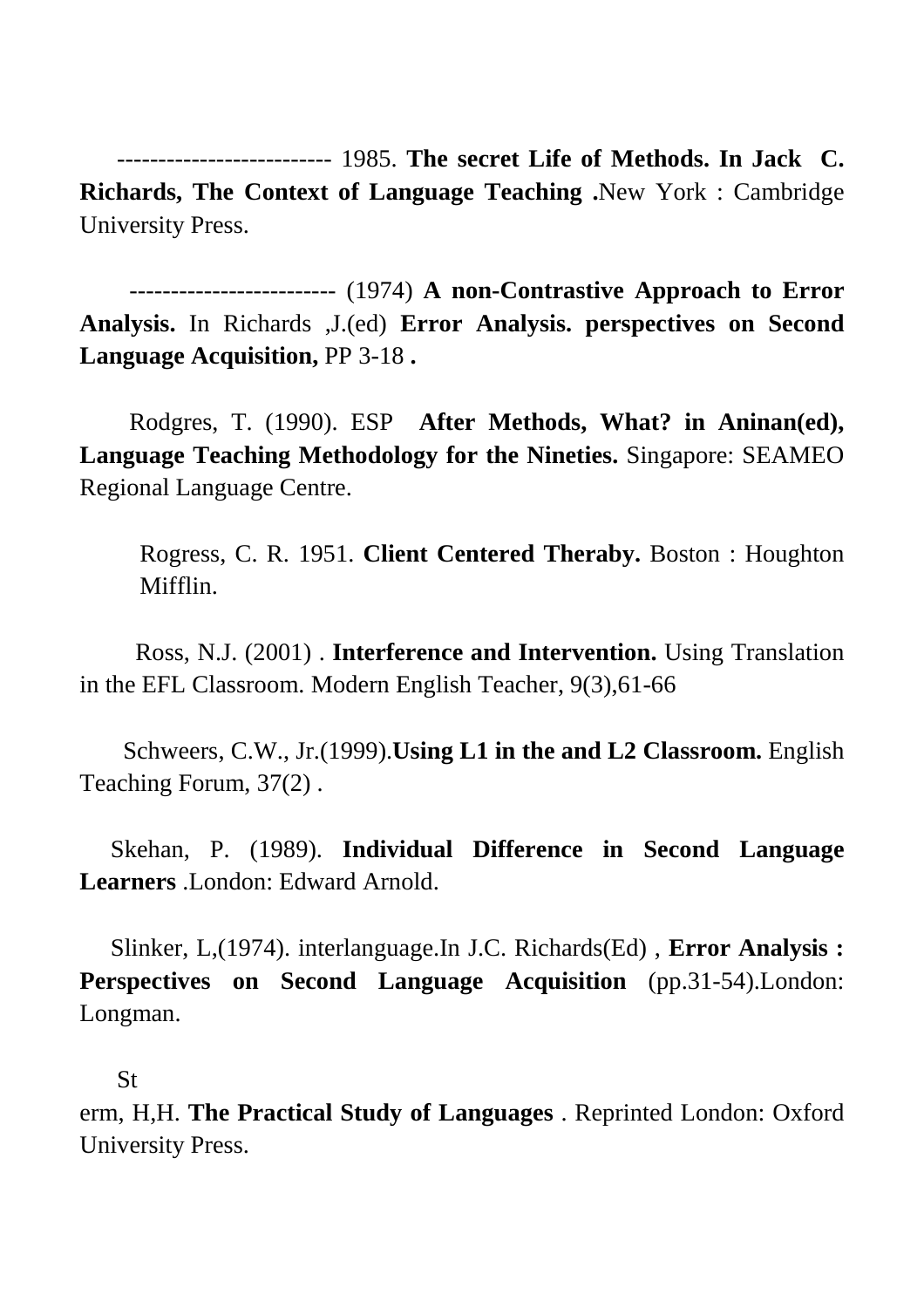Taylor, P. 1975. **Exploring Community Language Learning .**In C. Yorio, K. Perkins , and J,. Schachter (eds) on TESOL 75 .Washington D.C.: TESOL 80-84.

 Tharp, R., Grand Galimore, R. (1988). **Rousing Minds to Life. Teaching ,Learning and School in Social Context.** New york : Cambridge university Press.

 Tyler. Leona, E. (1963) **Tests and Measurements.** New Jersy: Prentice Hall, Inc.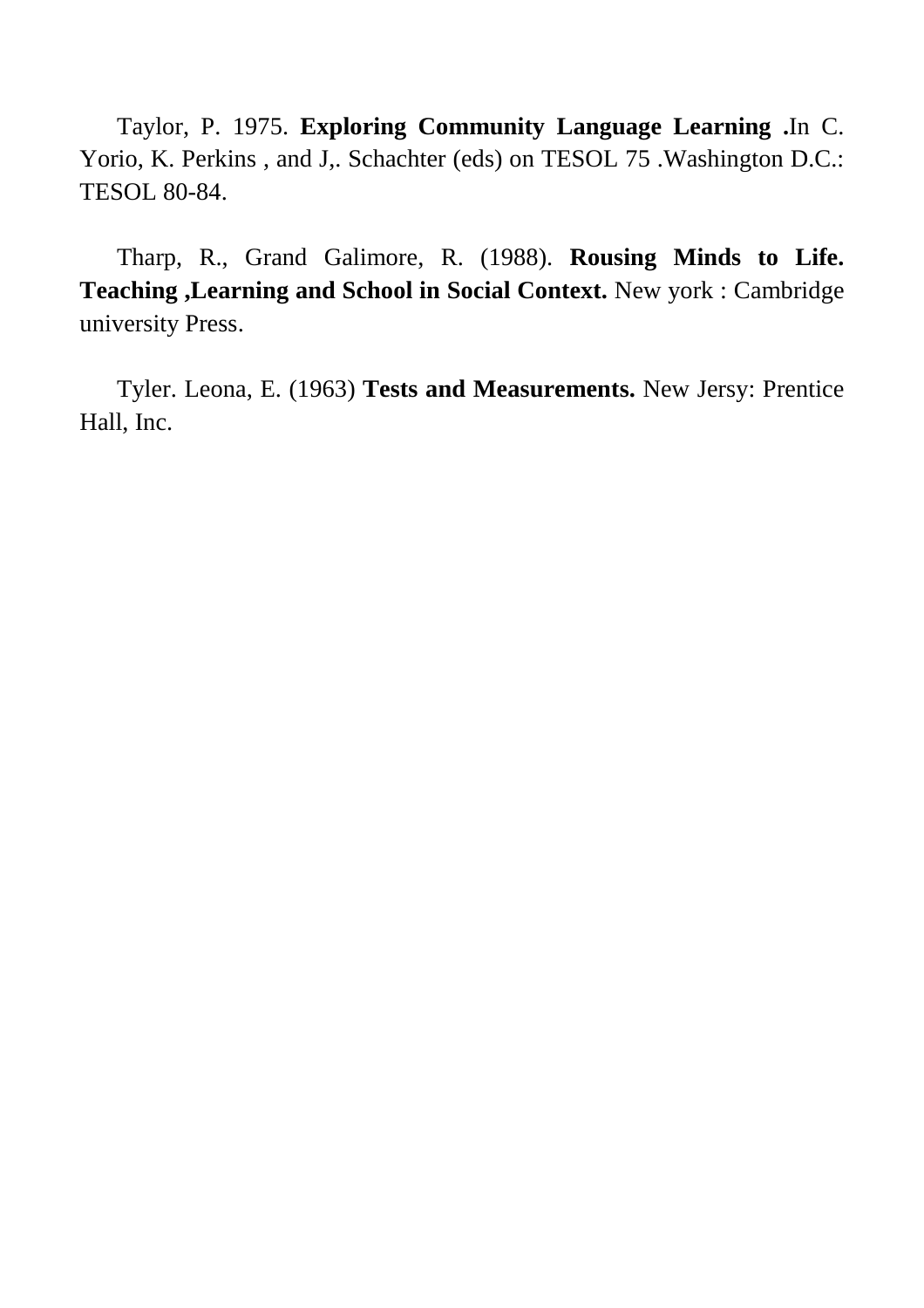### Appendix 1

#### **Items of the test**

Q-1 A friend has kindly offered to look after your dog while you are away on a holiday. Write a letter pointing out a few things which you think he should know.

Q-2 Write a descriptive essay using the following paragraph as your first one. Choose suitable title and give a plan.

Few things can be more unpleasant than having to cancel an excursion because of the weather. Your first glimpse of the morning you hoped would be so fine is not very encouraging by the time you have washed, dressed and had breakfast is has begun to rain. At last, you realize sadly that it will continue raining all day long and you will have to stay at home. But once you have made up your mind that. You will not be going out; it is always easy to find interesting things to do indoors.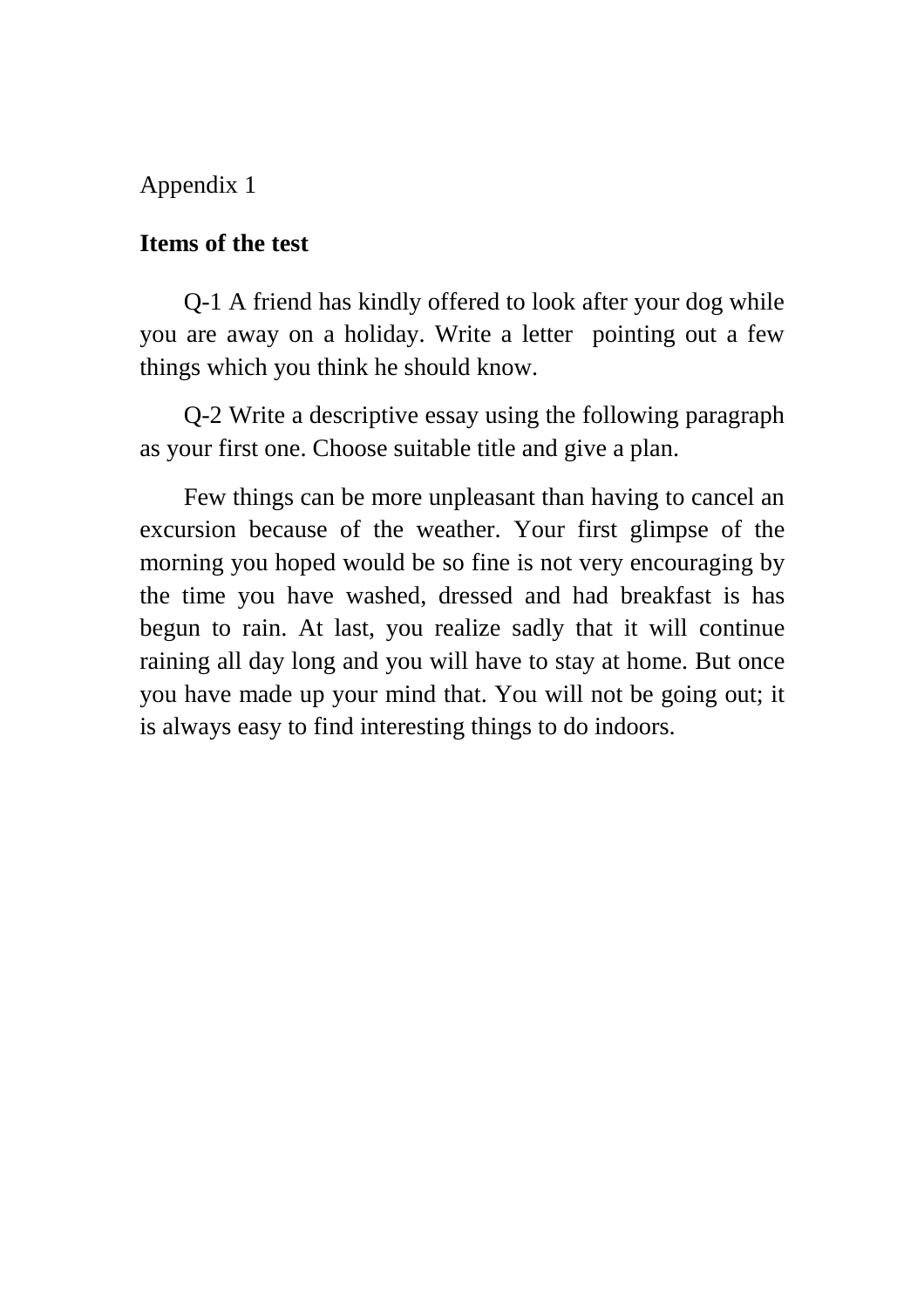## **Appendix 2**

## **Wrong Spelling Words**

| The wrong spelling of words | The right spelling of words |
|-----------------------------|-----------------------------|
| Deciesion                   | decision                    |
| Waike                       | wake                        |
| Falmily                     | Family                      |
| Heat                        | hate                        |
| Avery $\rightarrow$ s       | every                       |
| Any think $\rightarrow$ s   | realize                     |
| $\overline{\text{Fin}}$     | Fun                         |
| Contries                    | Countries                   |
| Nighbou                     | Neighbor                    |
| Wether                      | Weather                     |
| Kichen                      | Kitchen                     |
| Feal                        | Feel                        |
| Sade                        | Sad                         |
| <b>Basy</b>                 | <b>Busy</b>                 |
| <b>Befor</b>                | <b>Before</b>               |
| Plussar                     | Pleasure                    |
| Pleasant                    | Pleasant                    |
| Thanke you                  | thank you                   |
| Prepeared                   | Prepared                    |
| Freday                      | Friday                      |
| Togethar                    | Together                    |
| Posponted                   | Postponed                   |
| Weak up                     | woke up                     |
| Disappointment              | Disappointment              |
| Speciel                     | special                     |
| Haped                       | Hoped                       |
| Stuy                        | Stay                        |
| a massage                   | a message                   |
| <b>Notics</b>               | <b>Notices</b>              |
| Museing                     | musing                      |
| Upsteires                   | Upstairs                    |
| Surprised                   | Surprised                   |
| Hir                         | Her                         |
| Hopped                      | Hoped                       |
| <b>Entersting</b>           | interesting                 |
| <b>Nise</b>                 | Nice                        |
| Wont                        | Want                        |
| Hait                        | Hate                        |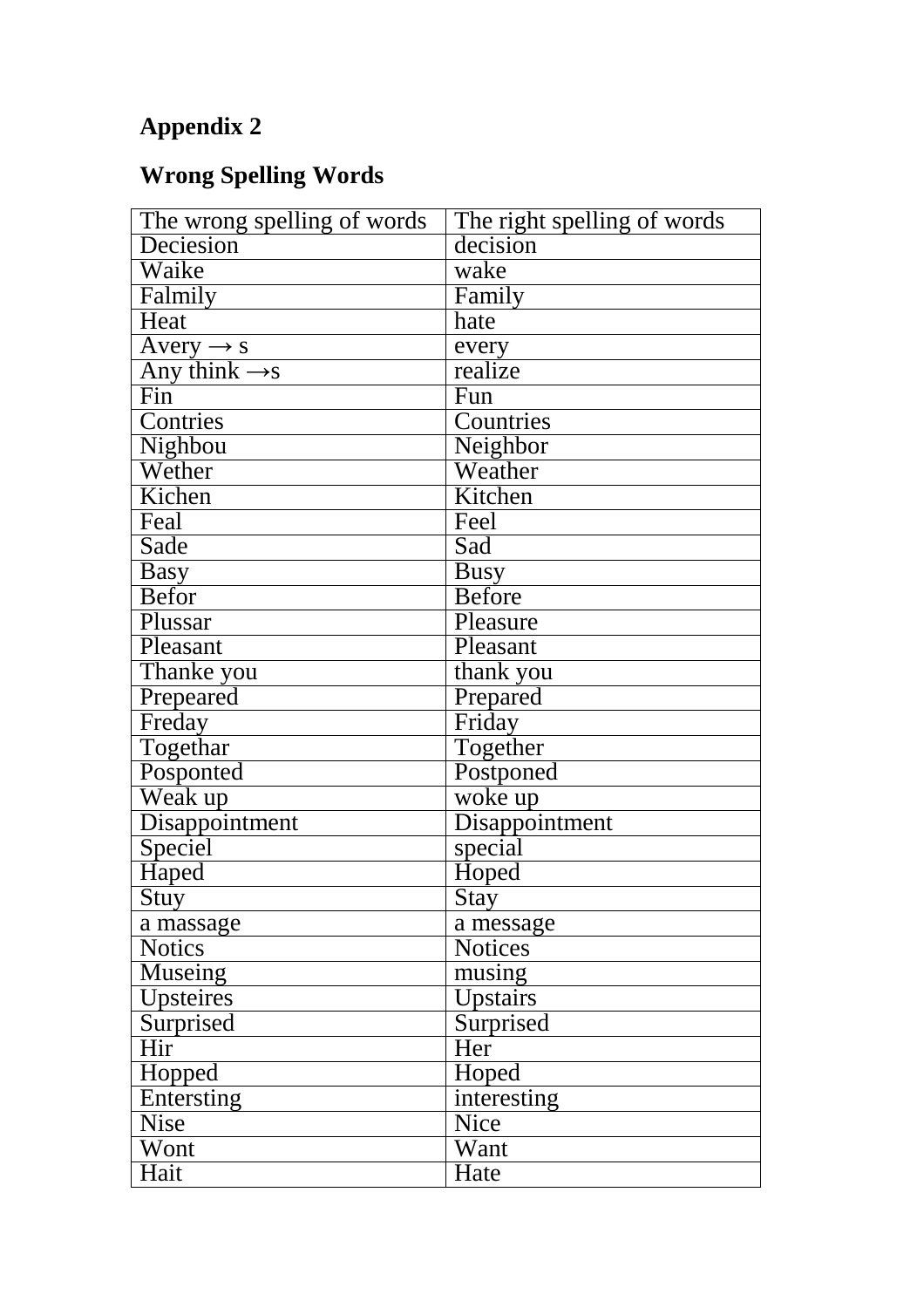المستخلص

بواجه الطلبه العراقيون متعلمي اللغة الانكليزية كلغة أجنبية صعوبات عديدة لذلك يرتكبون اخطاء وهفوات تعزى معظم هذه الاخطاء والهفوات التبى يرتكبها الطلبه العراقيون متعلمي اللغة الانكليزية كلغة أجنبية إلى بعض الصعوبات لدى تعلمهم النحو والمفردات .

ينتج المتعلم العراقي صيغ لغويه عديدة لا ينتجها طلبة لغة الهدف الاصليين تهدف الدراسة إلى بحث وتشخيص الصعوبات التي يواجهها الطلبه العراقيون لدى تعلمهم اللغة الانكليزية كلغة أجنبية على أساس الافتر اضات التاليه:

1.ير نكب الطلبه اخطاء وهفوات عديدة في كتابة الانشاء او اي مقاله اخرى نتيجة لهذه الصعوبات

2 ان المصدر الاول لهذه الاخطاء والهفوات هو بسبب معرفتهم التطويريه للغة.

3. ان المصدر الثاني لهذه الاخطاء والهفوات هو بسبب التداخل مع لغتهم الاولي.

تم تحديد عينه من طلبة السنه الثالثه متعلمي اللغة الانكليزية كلغة ثانيه من كلية المأمو ن الجامعة في بغداد للسن الدر اسية 2012-2013 تم تنفيذ الدر اسة من خلال اختبار الطلبة لكتابة إنشاء لتحقيق الأهداف المبنية على أسس متطلبات المعرفة النحوية والمفر داتية.

تشكل الأخطاء والهفوات التي ملاحظتها في كتابة الطلبه العراقيين مشكله خطيرة في عملية الاتصال نتيجة للأداء غير السليم في كتابتهم بينت النتائج ضعفا في مجالات عديدة في الكتابة بسبب المعرفة الهشة للقواعد النحوية والمفرداتية. تم استخدام طرق إحصـائية مناسبة لحساب نتائج الاجابات. استخلصت الدراسة إلى حقيقة لغويه ان المتعلمين يعانون من نقص حاد في معر فتهم للنحو و المفر دات ان ذلك مهم جدا حيث تهدف الدراسة لإلقاء الضوء لفهم هذه الصعوبات التي غالبا ما يواجهها الطلبه في اداءهم اللغوي وأخيرا تم تقديم الاستنتاجات على اساس النتائج المقدمه بالإضافة إلى عدد من التو صبات.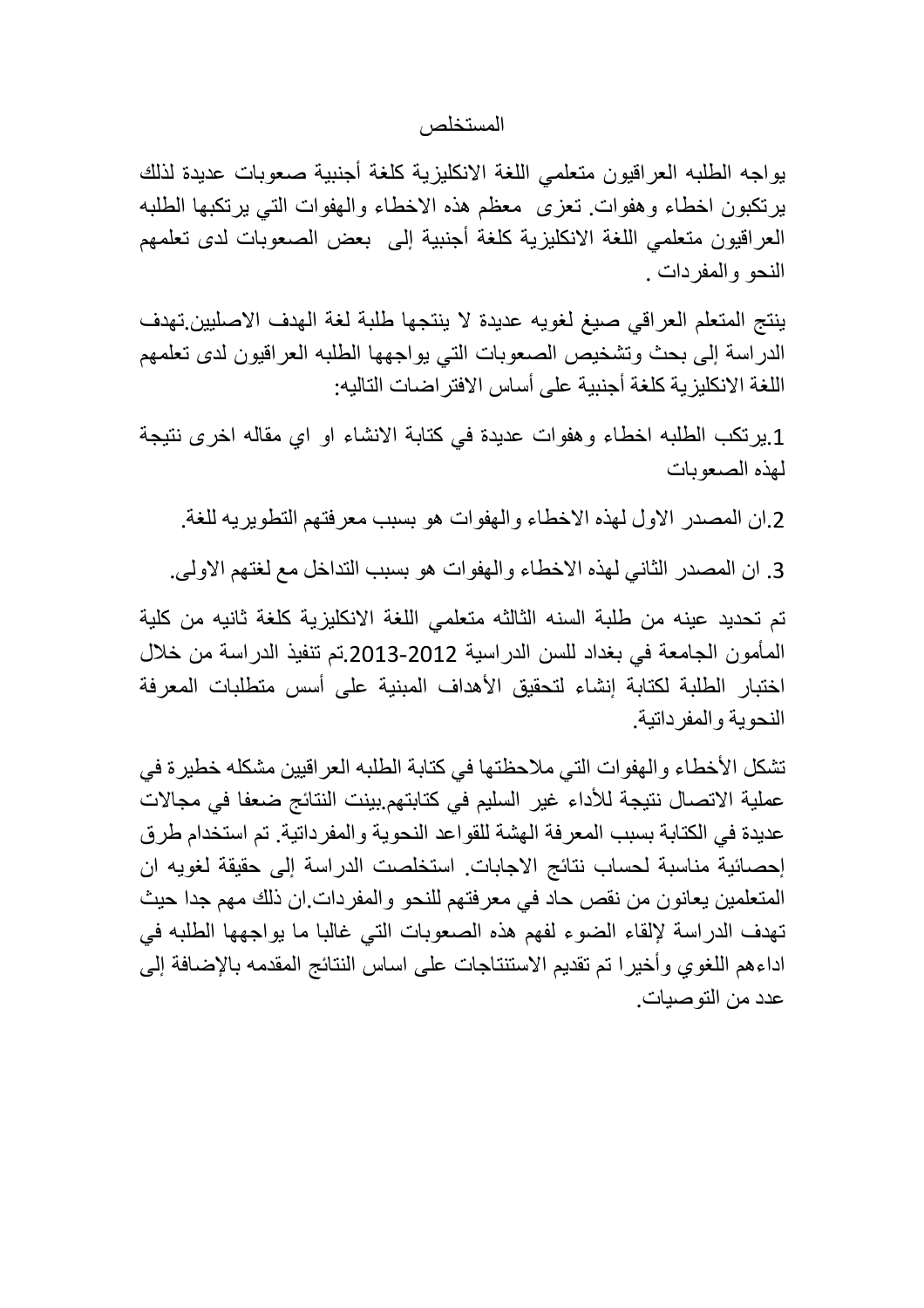# دراسة الصعوبات التى يواجهها الطلبه العراقيون متعلمي اللغة الانكليزية كلغة أجنبية

أطروحة دكتوراه مقدمه الى مجلس جامعة سانت كليمنتس البريطانية وهي جزء من متطلبات نيل درجة الدكتوراه في علم اللغة الانكليزية وآدابها

> تقدم بها فخرى سدخان شنين بإشراف الاستاذ المساعد الدكتور محمد عبدالقادر عجاج

2013

2013